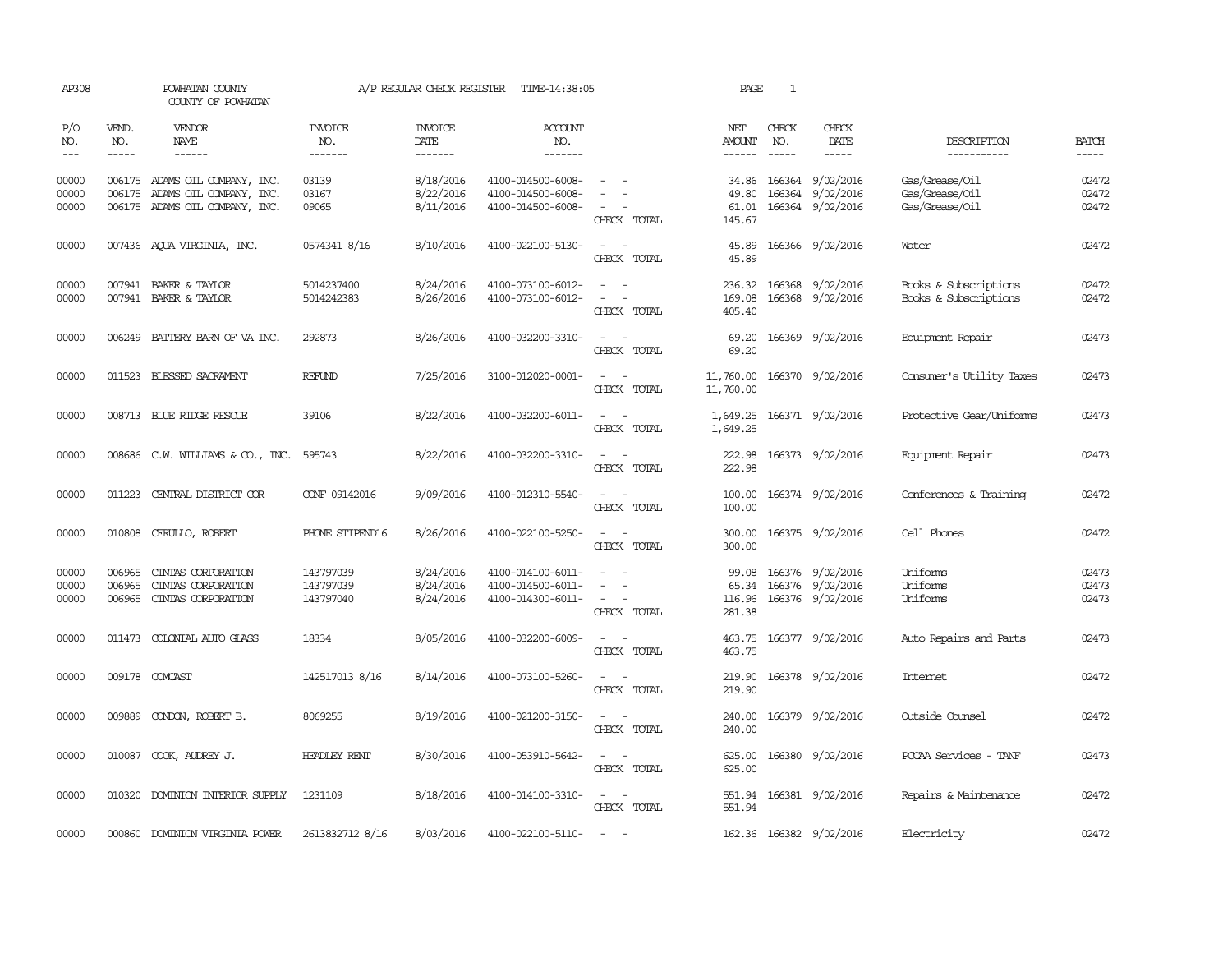| AP308                   | POWHATAN COUNTY<br>COUNTY OF POWHATAN |                                                                                           | A/P REGULAR CHECK REGISTER<br>TIME-14:38:05 |                                     |                                                             |                                                                                                                                                  | PAGE                                   | 2                           |                                                                |                                                                                                 |                             |
|-------------------------|---------------------------------------|-------------------------------------------------------------------------------------------|---------------------------------------------|-------------------------------------|-------------------------------------------------------------|--------------------------------------------------------------------------------------------------------------------------------------------------|----------------------------------------|-----------------------------|----------------------------------------------------------------|-------------------------------------------------------------------------------------------------|-----------------------------|
| P/O<br>NO.<br>$---$     | VEND.<br>NO.<br>$- - - - -$           | <b>VENDOR</b><br>NAME<br>------                                                           | <b>INVOICE</b><br>NO.<br>-------            | <b>INVOICE</b><br>DATE<br>-------   | <b>ACCOUNT</b><br>NO.<br>-------                            |                                                                                                                                                  | NET<br>AMOUNT<br>$- - - - - -$         | CHECK<br>NO.<br>$- - - - -$ | CHECK<br>DATE<br>$- - - - -$                                   | DESCRIPTION<br>-----------                                                                      | <b>BATCH</b><br>$- - - - -$ |
| 00000                   | 000860                                | DOMINION VIRGINIA POWER                                                                   | 0962041034 0816                             | 8/02/2016                           | 4100-032210-5110-                                           | $\omega_{\rm{max}}$ and $\omega_{\rm{max}}$<br>CHECK TOTAL                                                                                       | 791.82<br>954.18                       |                             | 166382 9/02/2016                                               | Electricity                                                                                     | 02473                       |
| 00000<br>00000<br>00000 | 008750<br>008750<br>008750            | DOMINION VIRGINIA POWER<br>DOMINION VIRGINIA POWER<br>DOMINION VIRGINIA POWER             | 3604131031<br>4028288456<br>7441783748      | 8/29/2016<br>8/17/2016<br>8/29/2016 | 4100-053910-5643-<br>4100-053910-5643-<br>4100-053910-5643- | $\sim$<br>CHECK TOTAL                                                                                                                            | 175.00<br>741.03<br>800.00<br>1,716.03 | 166383                      | 166383 9/02/2016<br>9/02/2016<br>166383 9/02/2016              | PCCAA Services - Federal CSBG<br>PCCAA Services - Federal CSBG<br>PCCAA Services - Federal CSBG | 02473<br>02473<br>02473     |
| 00000                   |                                       | 008223 ELDER, DARRELL                                                                     | 16000007092                                 | 8/24/2016                           | 4100-022100-6001-                                           | $\frac{1}{2} \left( \frac{1}{2} \right) \left( \frac{1}{2} \right) = \frac{1}{2} \left( \frac{1}{2} \right)$<br>CHECK TOTAL                      | 12.00<br>12.00                         |                             | 166385 9/02/2016                                               | Office Supplies                                                                                 | 02472                       |
| 00000                   |                                       | 006074 EVIDENT, INC.                                                                      | 108502A                                     | 8/18/2016                           | 4100-031200-6014-                                           | $ -$<br>CHECK TOTAL                                                                                                                              | 178.88<br>178.88                       |                             | 166386 9/02/2016                                               | Other Operating Supplies                                                                        | 02473                       |
| 00000                   |                                       | 008336 FERGUSON ENTERPRISES INC. 3867565                                                  |                                             | 8/17/2016                           | 4100-014100-3310-                                           | $ -$<br>CHECK TOTAL                                                                                                                              | 37.18                                  |                             | 37.18 166387 9/02/2016                                         | Repairs & Maintenance                                                                           | 02472                       |
| 00000                   |                                       | 011520 HAND AND ASSOCIATES                                                                | 125B                                        | 8/24/2016                           | 4100-012220-3140-                                           | CHECK TOTAL                                                                                                                                      | 275.00<br>275.00                       |                             | 166389 9/02/2016                                               | Professional Services                                                                           | 02472                       |
| 00000                   |                                       | 011449 HARDY, JUAN                                                                        | 08302016                                    | 8/30/2016                           | 4100-053910-5643-                                           | CHECK TOTAL                                                                                                                                      | 800.00<br>800.00                       |                             | 166390 9/02/2016                                               | PCCAA Services - Federal CSBG                                                                   | 02473                       |
| 00000                   |                                       | 009395 HENSHAW, JAMES                                                                     | 08052016                                    | 8/05/2016                           | 4100-031200-6022-                                           | CHECK TOTAL                                                                                                                                      | 140.00<br>140.00                       |                             | 166391 9/02/2016                                               | Dog Food & Supplies K9                                                                          | 02473                       |
| 00000<br>00000          | 010487                                | IBM CORPORATION<br>010487 IBM CORPORATION                                                 | Q5441FF<br><b>05441FF</b>                   | 9/01/2016<br>9/01/2016              | 4100-095101-9300-<br>4100-095101-9301-                      | $\sim$ 100 $\sim$<br>$\frac{1}{2} \left( \frac{1}{2} \right) \left( \frac{1}{2} \right) = \frac{1}{2} \left( \frac{1}{2} \right)$<br>CHECK TOTAL | 791.41<br>63.16<br>854.57              |                             | 166393 9/02/2016<br>166393 9/02/2016                           | AS400 Lease - Principal<br>AS400 Lease - Interest                                               | 02472<br>02472              |
| 00000                   |                                       | 000120 JAMES RIVER AIR                                                                    | 787282                                      | 8/15/2016                           | 4100-014100-3308-                                           | $\sim$ $ -$<br>CHECK TOTAL                                                                                                                       | 215.00<br>215.00                       |                             | 166394 9/02/2016                                               | HVAC Service and Repairs                                                                        | 02472                       |
| 00000<br>00000<br>00000 |                                       | 010811 LAND AND COATES, INC<br>010811 LAND AND COATES, INC<br>010811 LAND AND COATES, INC | 709996<br>712034<br>712044                  | 8/17/2016<br>8/23/2016<br>8/23/2016 | 4100-014500-3319-<br>4100-032210-3310-<br>4100-014500-3319- | $\sim$<br>CHECK TOTAL                                                                                                                            | 19.30<br>25.50<br>88.98                |                             | 166396 9/02/2016<br>166396 9/02/2016<br>44.18 166396 9/02/2016 | Equipment Repairs and Maintena<br>Repairs & Maintenance<br>Equipment Repairs and Maintena 02472 | 02472<br>02472              |
| 00000<br>00000          |                                       | 001550 M & W PRINTERS, INC.<br>001550 M & W PRINTERS, INC.                                | 104814P<br>104816P                          | 8/17/2016<br>8/17/2016              | 4100-012410-5210-<br>4100-012410-5210-                      | $\sim$<br>$\sim$<br>$\sim$<br>$\sim$<br>CHECK TOTAL                                                                                              | 2,750.00<br>7,542.00<br>10,292.00      |                             | 166398 9/02/2016<br>166398 9/02/2016                           | Postage<br>Postage                                                                              | 02472<br>02472              |
| 00000                   |                                       | 011354 MATTHEW BENDER & CO, INC.                                                          | 85575682                                    | 8/18/2016                           | 4100-031200-5810-                                           | $\frac{1}{2} \left( \frac{1}{2} \right) \left( \frac{1}{2} \right) = \frac{1}{2} \left( \frac{1}{2} \right)$<br>CHECK TOTAL                      | 122.83<br>122.83                       |                             | 166400 9/02/2016                                               | Dues/Association Memberships                                                                    | 02473                       |
| 00000                   |                                       | 009666 MID-ATLANTIC CONTROLS                                                              | 20647                                       | 8/09/2016                           | 4100-032220-3310-                                           | $\sim$ $ \sim$<br>CHECK TOTAL                                                                                                                    | 345.00<br>345.00                       |                             | 166401 9/02/2016                                               | Repairs & Maintenance                                                                           | 02472                       |
| 00000                   |                                       | 006610 MO-JOHNS SANITATION                                                                | 93775                                       | 8/24/2016                           | 4100-032200-6016-                                           | $\frac{1}{2} \left( \frac{1}{2} \right) \left( \frac{1}{2} \right) = \frac{1}{2} \left( \frac{1}{2} \right)$<br>CHECK TOTAL                      | 95.00                                  |                             | 95.00 166402 9/02/2016                                         | <b>JET</b> Program                                                                              | 02473                       |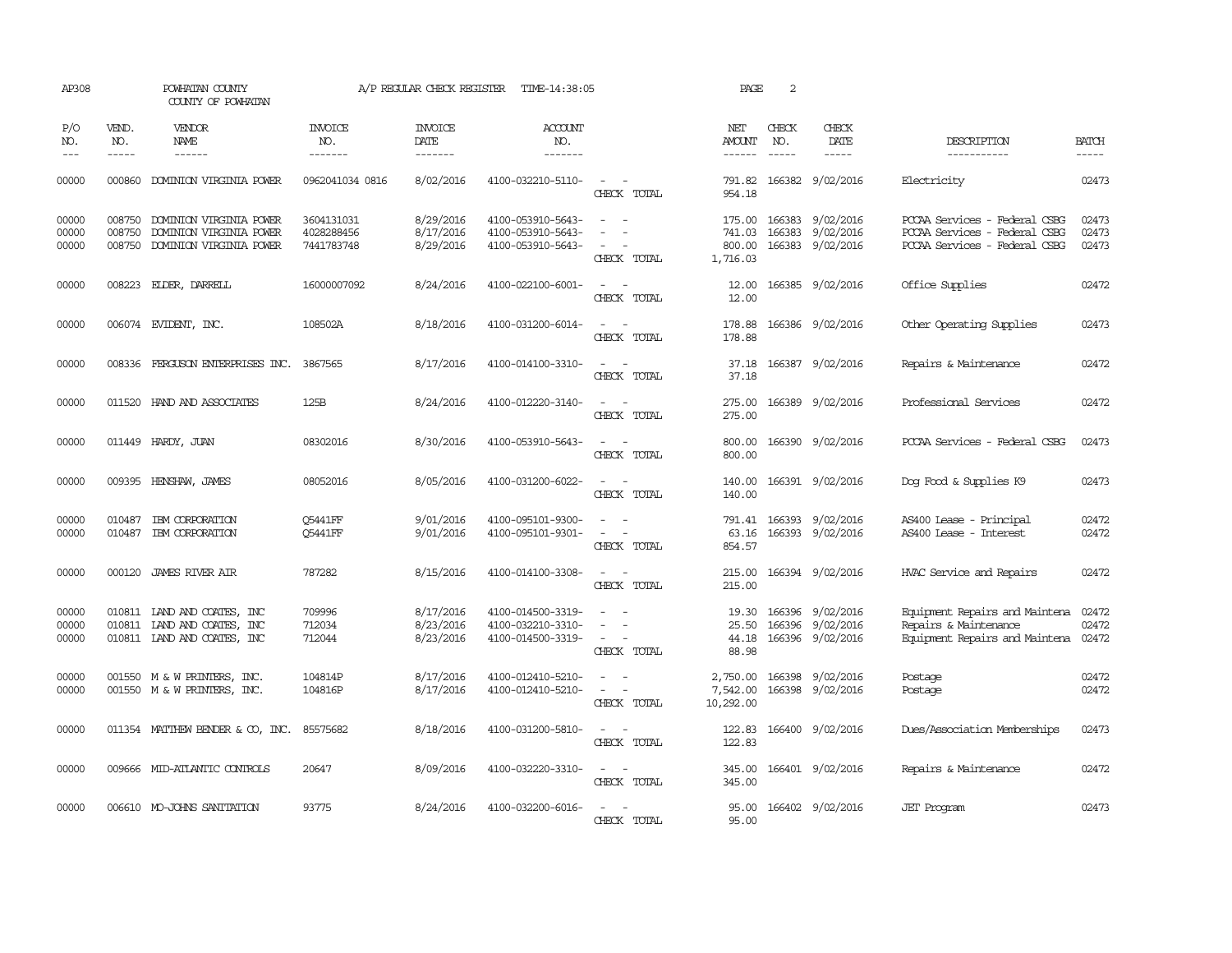| AP308                            |                                      | POWHATAN COUNTY<br>COUNTY OF POWHATAN                                                                        |                                                             | A/P REGULAR CHECK REGISTER                       | TIME-14:38:05                                                                    |                                         | PAGE                                                    | 3                             |                                                          |                                                                                                                                  |                                  |
|----------------------------------|--------------------------------------|--------------------------------------------------------------------------------------------------------------|-------------------------------------------------------------|--------------------------------------------------|----------------------------------------------------------------------------------|-----------------------------------------|---------------------------------------------------------|-------------------------------|----------------------------------------------------------|----------------------------------------------------------------------------------------------------------------------------------|----------------------------------|
| P/O<br>NO.<br>$---$              | VEND.<br>NO.<br>$- - - - -$          | VENDOR<br>NAME<br>$- - - - - -$                                                                              | <b>INVOICE</b><br>NO.<br>-------                            | <b>INVOICE</b><br>DATE<br>-------                | <b>ACCOUNT</b><br>NO.<br>-------                                                 |                                         | NET<br><b>AMOUNT</b><br>------                          | CHECK<br>NO.<br>$\frac{1}{2}$ | CHECK<br>DATE<br>$- - - - -$                             | DESCRIPTION<br>-----------                                                                                                       | <b>BATCH</b><br>-----            |
| 00000                            |                                      | 007297 NAFECO, INC.                                                                                          | 840238                                                      | 8/23/2016                                        | 4100-032200-6011-                                                                | $\equiv$<br>CHECK TOTAL                 | 500.00<br>500.00                                        |                               | 166403 9/02/2016                                         | Protective Gear/Uniforms                                                                                                         | 02473                            |
| 00000                            |                                      | 006985 NUNNALLY, BRADFORD W.                                                                                 | PERDIEM091116                                               | 9/11/2016                                        | 4100-031200-5540-                                                                | $\equiv$<br>÷.<br>CHECK TOTAL           | 172.50<br>172.50                                        |                               | 166404 9/02/2016                                         | Conferences & Training                                                                                                           | 02472                            |
| 00000<br>00000<br>00000          | 001250<br>001250<br>001250           | POWHATAN AUTO & TRACTOR<br>POWHATAN AUTO & TRACTOR<br>POWHATAN AUTO & TRACTOR                                | 412706<br>413315<br>413986                                  | 8/20/2016<br>8/24/2016<br>8/29/2016              | 4100-031200-6009-<br>4100-031200-6009-<br>4100-031200-6009-                      | CHECK TOTAL                             | 10.43<br>5.69<br>39.38<br>55.50                         |                               | 166405 9/02/2016<br>166405 9/02/2016<br>166405 9/02/2016 | Auto Parts/Repairs<br>Auto Parts/Repairs<br>Auto Parts/Repairs                                                                   | 02473<br>02473<br>02473          |
| 00000<br>00000<br>00000          | 006914<br>006914                     | POWHATAN AUTO REPAIR<br>POWHATAN AUTO REPAIR<br>006914 POWHATAN AUTO REPAIR                                  | 825<br>826<br>828                                           | 8/15/2016<br>8/17/2016<br>8/19/2016              | 4100-014100-6009-<br>4100-014500-6009-<br>4100-031200-6009-                      | CHECK TOTAL                             | 119.00<br>16.00<br>67.95<br>202.95                      |                               | 166406 9/02/2016<br>166406 9/02/2016<br>166406 9/02/2016 | Auto Parts & Repairs<br>Auto Parts & Repairs<br>Auto Parts/Repairs                                                               | 02472<br>02472<br>02473          |
| 00000                            | 009689                               | POWHATAN CHRISTMAS MOTHER                                                                                    | 08302016                                                    | 8/30/2016                                        | 4100-053910-5643-                                                                | CHECK TOTAL                             | 10,000.00<br>10,000.00                                  |                               | 166407 9/02/2016                                         | PCCAA Services - Federal CSBG                                                                                                    | 02473                            |
| 00000<br>00000<br>00000<br>00000 | 006928<br>006928<br>006928<br>006928 | POWHATAN COUNTY DEPT. OF<br>POWHATAN COUNTY DEPT. OF<br>POWHATAN COUNTY DEPT. OF<br>POWHATAN COUNTY DEPT. OF | <b>GETTINGAHEADGC</b><br>08162016<br>08292016<br>08292016GC | 8/29/2016<br>8/16/2016<br>8/29/2016<br>8/29/2016 | 4100-053910-5643-<br>4100-053910-5643-<br>4100-053910-5643-<br>4100-053910-5643- | $\equiv$<br>$\sim$<br>CHECK TOTAL       | 255.96<br>750.00<br>106.13 166408<br>750.00<br>1,862.09 | 166408<br>166408<br>166408    | 9/02/2016<br>9/02/2016<br>9/02/2016<br>9/02/2016         | PCCAA Services - Federal CSBG<br>PCCAA Services - Federal CSBG<br>PCCAA Services - Federal CSBG<br>PCCAA Services - Federal CSBG | 02473<br>02473<br>02473<br>02473 |
| 00000                            | 000770                               | POWHATAN HEALTH DEPT                                                                                         | 1STOTR 2017                                                 | 8/15/2016                                        | 4100-051200-5699-                                                                | $\overline{\phantom{a}}$<br>CHECK TOTAL | 49,250.00<br>49,250.00                                  |                               | 166409 9/02/2016                                         | State Health Department                                                                                                          | 02472                            |
| 00000                            | 005050                               | POWHATAN LOCK SERVICES                                                                                       | 1130                                                        | 8/12/2016                                        | 4100-014100-3310-                                                                | CHECK TOTAL                             | 225.40<br>225.40                                        |                               | 166410 9/02/2016                                         | Repairs & Maintenance                                                                                                            | 02472                            |
| 00000                            |                                      | 006474 PROGRESSIVE AUTO WORKS                                                                                | 0031919                                                     | 8/22/2016                                        | 4100-031200-6009-                                                                | $\sim$ $\sim$<br>CHECK TOTAL            | 88.58<br>88.58                                          |                               | 166411 9/02/2016                                         | Auto Parts/Repairs                                                                                                               | 02473                            |
| 00000<br>00000                   | 006466<br>006466                     | RADIO COMMUNICATION OF VA<br>RADIO COMUNICATION OF VA                                                        | 4000119081<br>8010004081                                    | 8/22/2016<br>8/25/2016                           | 4100-031200-3310-<br>4100-031200-3310-                                           | $\sim$<br>CHECK TOTAL                   | 55.00<br>400.00<br>455.00                               |                               | 166413 9/02/2016<br>166413 9/02/2016                     | Repairs & Maintenance<br>Repairs & Maintenance                                                                                   | 02473<br>02473                   |
| 00000                            |                                      | 011237 REAMS, CLYDE E.                                                                                       | 08232016                                                    | 8/23/2016                                        | 4100-012100-3140-                                                                | CHECK TOTAL                             | 1,000.00<br>1,000.00                                    |                               | 166415 9/02/2016                                         | Professional Services                                                                                                            | 02473                            |
| 00000                            | 011222                               | RESPONSIBLE FAIHERS AND                                                                                      | 08302016                                                    | 8/30/2016                                        | 4100-053910-5643-                                                                | CHECK TOTAL                             | 2,940.00<br>2,940.00                                    |                               | 166417 9/02/2016                                         | PCCAA Services - Federal CSBG                                                                                                    | 02473                            |
| 00000                            | 009037                               | REYNOLDS LIGHTING SUPPLY                                                                                     | 118181                                                      | 8/18/2016                                        | 4100-014100-3310-                                                                | CHECK TOTAL                             | 725.90<br>725.90                                        |                               | 166418 9/02/2016                                         | Repairs & Maintenance                                                                                                            | 02472                            |
| 00000<br>00000<br>00000          | 006579<br>006579<br>006579           | RICHMOND ALARM COMPANY<br>RICHMOND ALARM COMPANY<br>RICHMOND ALARM COMPANY                                   | 136072<br>136132<br>136136                                  | 8/10/2016<br>8/12/2016<br>8/01/2016              | 4100-014100-3310-<br>4100-014100-3310-<br>4100-014100-3320-                      | CHECK TOTAL                             | 286.33<br>1,989.68<br>132.00<br>2,408.01                | 166419<br>166419              | 9/02/2016<br>9/02/2016<br>166419 9/02/2016               | Repairs & Maintenance<br>Repairs & Maintenance<br>Maintenance & Service Contract                                                 | 02472<br>02472<br>02472          |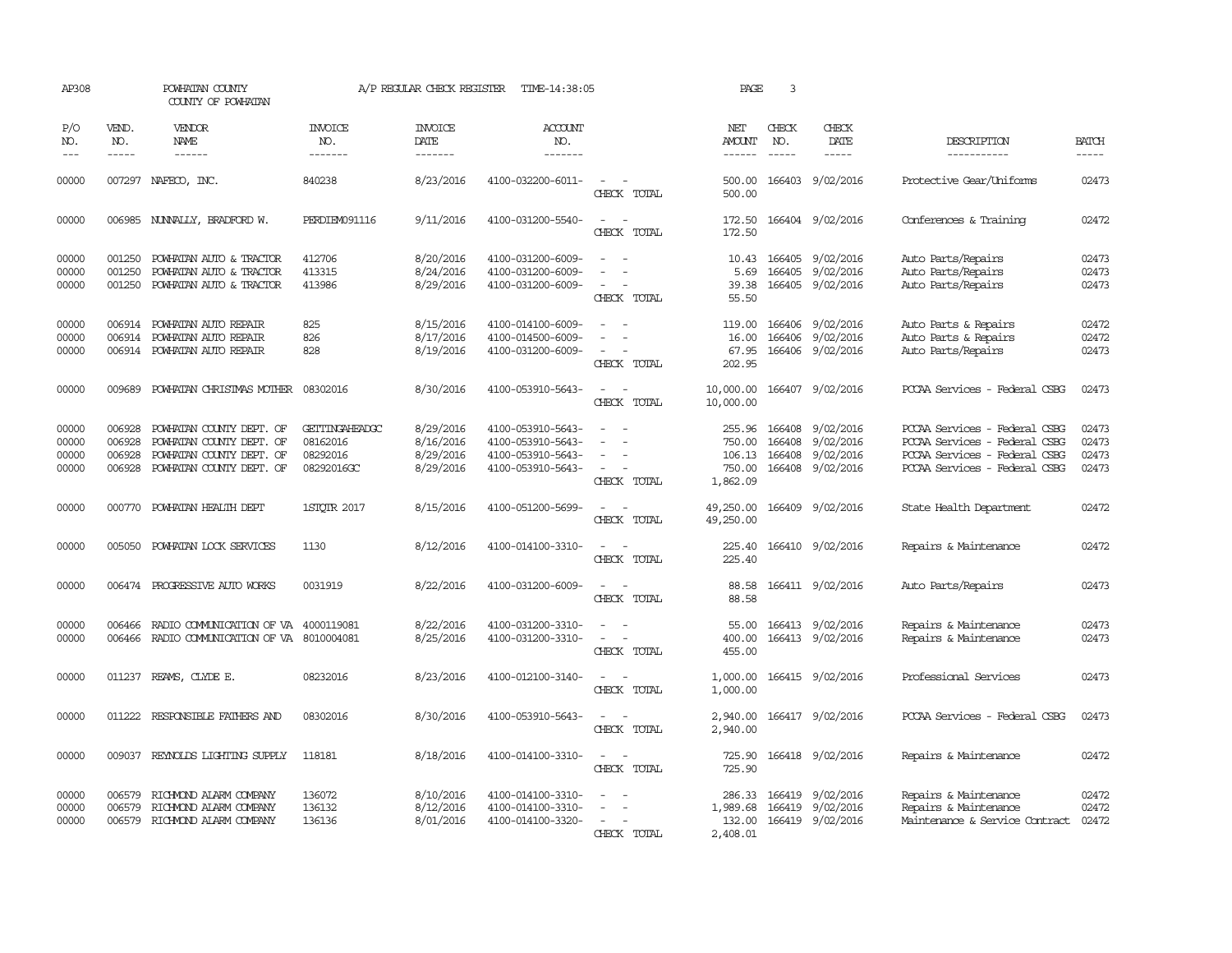| AP308                                                                                           |                                                                    | POWHATAN COUNTY<br>COUNTY OF POWHATAN                                                                                                                                                                                                                                      |                                                                                                                                                                                         | A/P REGULAR CHECK REGISTER                                                                                                                  | TIME-14:38:05                                                                                                                                                                                                                       |                                                                                                       | PAGE                                                                                                                     | 4                                                                                  |                                                                                                                                                    |                                                                                                                                                            |                                                                                                 |
|-------------------------------------------------------------------------------------------------|--------------------------------------------------------------------|----------------------------------------------------------------------------------------------------------------------------------------------------------------------------------------------------------------------------------------------------------------------------|-----------------------------------------------------------------------------------------------------------------------------------------------------------------------------------------|---------------------------------------------------------------------------------------------------------------------------------------------|-------------------------------------------------------------------------------------------------------------------------------------------------------------------------------------------------------------------------------------|-------------------------------------------------------------------------------------------------------|--------------------------------------------------------------------------------------------------------------------------|------------------------------------------------------------------------------------|----------------------------------------------------------------------------------------------------------------------------------------------------|------------------------------------------------------------------------------------------------------------------------------------------------------------|-------------------------------------------------------------------------------------------------|
| P/O<br>NO.                                                                                      | VEND.<br>NO.                                                       | VENDOR<br><b>NAME</b>                                                                                                                                                                                                                                                      | <b>INVOICE</b><br>NO.                                                                                                                                                                   | <b>INVOICE</b><br>DATE                                                                                                                      | <b>ACCOUNT</b><br>NO.                                                                                                                                                                                                               |                                                                                                       | NET<br>AMOUNT                                                                                                            | CHECK<br>NO.                                                                       | CHECK<br>DATE                                                                                                                                      | DESCRIPTION                                                                                                                                                | <b>BATCH</b>                                                                                    |
| $\qquad \qquad - -$                                                                             | $\frac{1}{2}$                                                      |                                                                                                                                                                                                                                                                            | -------                                                                                                                                                                                 | -------                                                                                                                                     | -------                                                                                                                                                                                                                             |                                                                                                       | ------                                                                                                                   | $\frac{1}{2}$                                                                      | $- - - - -$                                                                                                                                        | -----------                                                                                                                                                | -----                                                                                           |
| 00000                                                                                           |                                                                    | 011522 RIOPEDRE, RODOLFO                                                                                                                                                                                                                                                   | PERDIEM092716                                                                                                                                                                           | 8/23/2016                                                                                                                                   | 4100-031200-5540-                                                                                                                                                                                                                   | CHECK TOTAL                                                                                           | 178.50<br>178.50                                                                                                         |                                                                                    | 166420 9/02/2016                                                                                                                                   | Conferences & Training                                                                                                                                     | 02472                                                                                           |
| 00000                                                                                           |                                                                    | 006906 SADLER, ADAM WADE                                                                                                                                                                                                                                                   | PERDIEM09112016                                                                                                                                                                         | 8/29/2016                                                                                                                                   | 4100-031200-5540-                                                                                                                                                                                                                   | $\sim$<br>$\sim$<br>CHECK TOTAL                                                                       | 172.50<br>172.50                                                                                                         |                                                                                    | 166421 9/02/2016                                                                                                                                   | Conferences & Training                                                                                                                                     | 02472                                                                                           |
| 00000                                                                                           |                                                                    | 006921 SEA-CLEAR AOUARIUM                                                                                                                                                                                                                                                  | 4467                                                                                                                                                                                    | 8/15/2016                                                                                                                                   | 4100-073100-3320-                                                                                                                                                                                                                   | CHECK TOTAL                                                                                           | 80.00<br>80.00                                                                                                           |                                                                                    | 166422 9/02/2016                                                                                                                                   | Maintenance & Service Contract                                                                                                                             | 02472                                                                                           |
| 00000<br>00000                                                                                  | 007310<br>007310                                                   | SOUTHEASTERN EMERGENCY<br>SOUTHEASTERN EMERGENCY                                                                                                                                                                                                                           | 710611<br>711236                                                                                                                                                                        | 8/18/2016<br>8/22/2016                                                                                                                      | 4100-032200-8107-<br>4100-032200-8107-                                                                                                                                                                                              | CHECK TOTAL                                                                                           | 943.64<br>2,485.43<br>3,429.07                                                                                           |                                                                                    | 166424 9/02/2016<br>166424 9/02/2016                                                                                                               | Capital Outlay<br>Capital Outlay                                                                                                                           | 02473<br>02473                                                                                  |
| 00000<br>00000<br>00000<br>00000<br>00000<br>00000<br>00000                                     | 006594<br>006594<br>006594<br>006594<br>006594<br>006594           | SOUTHSIDE ELECTRIC COOP<br>SOUTHSIDE ELECTRIC COOP<br>SOUTHSIDE ELECTRIC COOP<br>SOUTHSIDE ELECTRIC COOP<br>SOUTHSIDE ELECTRIC COOP<br>SOUTHSIDE ELECTRIC COOP<br>006594 SOUTHSIDE ELECTRIC COOP                                                                           | 506685002 0816<br>532860003<br>63504006 8/16<br>63504008 8/16<br>63504009 8/16<br>63504010 8/16<br>63504011 8/16                                                                        | 8/17/2016<br>8/29/2016<br>8/15/2016<br>8/15/2016<br>8/15/2016<br>8/15/2016<br>8/15/2016                                                     | 4100-053910-5643-<br>4100-053910-5643-<br>4100-014600-5110-<br>4100-014600-5110-<br>4100-014600-5110-<br>4100-014600-5110-<br>4100-014100-5110-                                                                                     | $\equiv$<br>$\equiv$<br>$\overline{\phantom{a}}$<br>CHECK TOTAL                                       | 140.00<br>265.29<br>20.00<br>1,785.18<br>20.34<br>118.50<br>2,688.15                                                     | 338.84 166425<br>166425<br>166425<br>166425<br>166425<br>166425                    | 9/02/2016<br>9/02/2016<br>9/02/2016<br>9/02/2016<br>9/02/2016<br>9/02/2016<br>166425 9/02/2016                                                     | PCCAA Services - Federal CSBG<br>PCCAA Services - Federal CSBG<br>Electricity<br>Electricity<br>Electricity<br>Electricity<br>Electricity                  | 02473<br>02473<br>02473<br>02473<br>02473<br>02473<br>02473                                     |
| 00000<br>00000<br>00000<br>00000<br>00000<br>00000                                              | 008578<br>008578<br>008578<br>008578                               | 008578 STAPLES BUSINESS AD-<br>STAPLES BUSINESS AD-<br>008578 STAPLES BUSINESS AD-<br>STAPLES BUSINESS AD-<br>STAPLES BUSINESS AD-<br>STAPLES BUSINESS AD-                                                                                                                 | 3311821924<br>3311184229<br>3311758781<br>3311758782<br>3311758783<br>3311821920                                                                                                        | 8/18/2016<br>8/11/2016<br>8/17/2016<br>8/17/2016<br>8/17/2016<br>8/18/2016                                                                  | 4100-073100-6001-<br>4100-032200-6001-<br>4100-032200-6001-<br>4100-032200-6001-<br>4100-032200-6001-<br>4100-031200-6001-                                                                                                          | $\equiv$<br>$\sim$<br>$\sim$<br>CHECK TOTAL                                                           | 104.72 166426<br>21.47<br>420.99<br>134.29<br>651.16 166426<br>106.70<br>1,439.33                                        | 166426<br>166426<br>166426<br>166426                                               | 9/02/2016<br>9/02/2016<br>9/02/2016<br>9/02/2016<br>9/02/2016<br>9/02/2016                                                                         | Office Supplies<br>Stationery/Office Supplies<br>Stationery/Office Supplies<br>Stationery/Office Supplies<br>Stationery/Office Supplies<br>Office Supplies | 02472<br>02473<br>02473<br>02473<br>02473<br>02473                                              |
| 00000<br>00000<br>00000<br>00000<br>00000<br>00000<br>00000<br>00000<br>00000<br>00000<br>00000 | 000280<br>000280<br>000280<br>000280<br>000280<br>000280<br>000280 | SYDNOR HYDRO, INC.<br>SYLNOR HYDRO, INC.<br>SYLNOR HYDRO, INC.<br>SYLNOR HYDRO, INC.<br>000280 SYDNOR HYDRO, INC.<br>SYDNOR HYDRO, INC.<br>000280 SYDNOR HYDRO, INC.<br>000280 SYDNOR HYDRO, INC.<br>SYDNOR HYDRO, INC.<br>SYDNOR HYDRO, INC.<br>000280 SYDNOR HYDRO, INC. | 71173095 8/16<br>71173114 8/16<br>71173114 8/16<br>71173164 8/16<br>71173166 8/16<br>71173168 8/16<br>71173177 8/16<br>71173177 8/16<br>71173178 8/16<br>71173178 8/16<br>71173210 8/16 | 8/26/2016<br>8/26/2016<br>8/26/2016<br>8/26/2016<br>8/26/2016<br>8/26/2016<br>8/26/2016<br>8/26/2016<br>8/26/2016<br>8/26/2016<br>8/26/2016 | 4100-014100-5140-<br>4100-032220-5130-<br>4100-032220-5140-<br>4100-032200-5140-<br>4100-014100-5140-<br>4100-032210-5140-<br>4100-014100-5140-<br>4100-031200-5140-<br>4100-014100-5140-<br>4100-031200-5140-<br>4100-014100-5140- | $\equiv$<br>$\sim$<br>$\overline{\phantom{a}}$<br>$\overline{\phantom{a}}$<br>$\equiv$<br>CHECK TOTAL | 256.38<br>464.54<br>525.96<br>139.01 166427<br>190.72<br>68.13<br>218.53<br>218.54 166427<br>19.44<br>136.67<br>2,257.36 | 166427<br>166427<br>166427<br>166427<br>166427<br>166427<br>166427<br>19.44 166427 | 9/02/2016<br>9/02/2016<br>9/02/2016<br>9/02/2016<br>9/02/2016<br>9/02/2016<br>9/02/2016<br>9/02/2016<br>9/02/2016<br>9/02/2016<br>166427 9/02/2016 | Sewer<br>Water<br>Sewer<br>Sewer<br>Sewer<br>Sewer<br>Sewer<br>Sewer<br>Sewer<br>Sewer<br>Sewer                                                            | 02473<br>02473<br>02473<br>02473<br>02473<br>02473<br>02473<br>02473<br>02473<br>02473<br>02473 |
| 00000                                                                                           | 007134                                                             | TOWN & COUNTRY MOBILE                                                                                                                                                                                                                                                      | 15092                                                                                                                                                                                   | 8/17/2016                                                                                                                                   | 4100-031200-6009-                                                                                                                                                                                                                   | CHECK TOTAL                                                                                           | 250.00<br>250.00                                                                                                         |                                                                                    | 166430 9/02/2016                                                                                                                                   | Auto Parts/Repairs                                                                                                                                         | 02473                                                                                           |
| 00000                                                                                           | 007905                                                             | TREASURER OF VIRGINIA                                                                                                                                                                                                                                                      | ORNDORFF 8/16                                                                                                                                                                           | 8/18/2016                                                                                                                                   | 4100-035300-3110-                                                                                                                                                                                                                   | CHECK TOTAL                                                                                           | 20.00<br>20.00                                                                                                           |                                                                                    | 166431 9/02/2016                                                                                                                                   | Professional Health Services                                                                                                                               | 02473                                                                                           |
| 00000<br>00000                                                                                  | 006984                                                             | VIRGINIA CORRECTIONAL<br>006984 VIRGINIA CORRECTIONAL                                                                                                                                                                                                                      | 9498278<br>9498277                                                                                                                                                                      | 8/24/2016<br>8/24/2016                                                                                                                      | 4100-073100-6001-<br>4100-032200-6001-                                                                                                                                                                                              | CHECK TOTAL                                                                                           | 33.50<br>16.75<br>50.25                                                                                                  |                                                                                    | 166432 9/02/2016<br>166432 9/02/2016                                                                                                               | Office Supplies<br>Stationery/Office Supplies                                                                                                              | 02472<br>02473                                                                                  |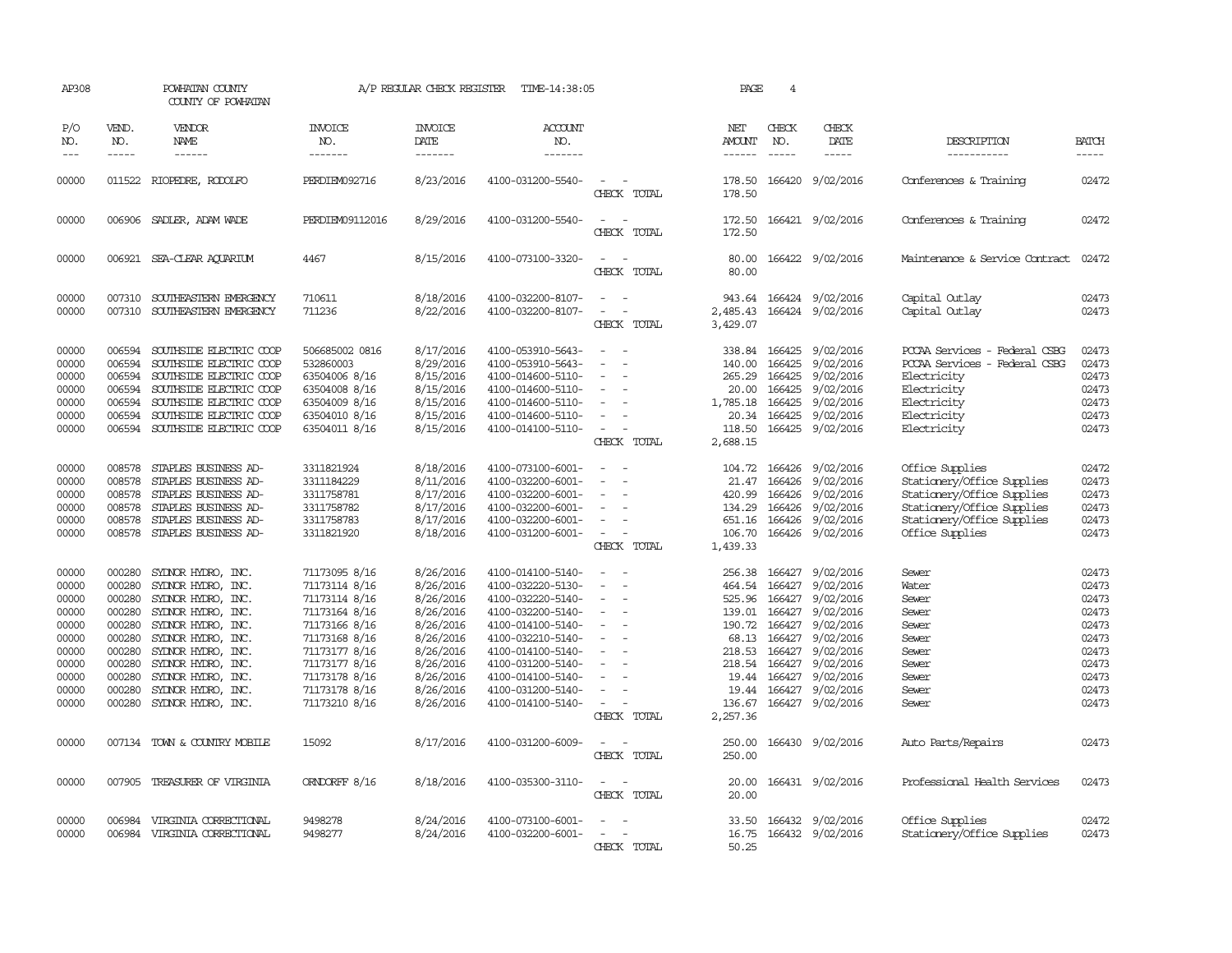| AP308                                              |                             | POWHATAN COUNTY<br>COUNTY OF POWHATAN                                                                                                        |                                                                                  | A/P REGULAR CHECK REGISTER                                                 | TIME-14:38:05                                                                                                              |                                                   | PAGE                                              | 5                                              |                                                                                   |                                                                                                                                                 |                                                    |
|----------------------------------------------------|-----------------------------|----------------------------------------------------------------------------------------------------------------------------------------------|----------------------------------------------------------------------------------|----------------------------------------------------------------------------|----------------------------------------------------------------------------------------------------------------------------|---------------------------------------------------|---------------------------------------------------|------------------------------------------------|-----------------------------------------------------------------------------------|-------------------------------------------------------------------------------------------------------------------------------------------------|----------------------------------------------------|
| P/O<br>NO.<br>$---$                                | VEND.<br>NO.<br>$- - - - -$ | <b>VENDOR</b><br>NAME<br>------                                                                                                              | <b>INVOICE</b><br>NO.<br>-------                                                 | <b>INVOICE</b><br><b>DATE</b><br>-------                                   | <b>ACCOUNT</b><br>NO.<br>-------                                                                                           |                                                   | NET<br>AMOUNT<br>------                           | CHECK<br>NO.<br>$\frac{1}{2}$                  | CHECK<br>DATE<br>$- - - - -$                                                      | DESCRIPTION<br>-----------                                                                                                                      | <b>BATCH</b><br>-----                              |
| 00000                                              |                             | 009786 WEILER, PAT                                                                                                                           | BOSRETREAT16                                                                     | 8/25/2016                                                                  | 4100-011010-5550-                                                                                                          | $\sim$<br>CHECK TOTAL                             | 4.21<br>4.21                                      |                                                | 166433 9/02/2016                                                                  | <b>BOS</b> Retreat                                                                                                                              | 02472                                              |
| 00000                                              |                             | 006551 YARD WORKS, LLC                                                                                                                       | 9349891IN                                                                        | 8/16/2016                                                                  | 4100-014500-3190-                                                                                                          | $\overline{\phantom{a}}$<br>$\sim$<br>CHECK TOTAL | 46.33<br>46.33                                    |                                                | 166434 9/02/2016                                                                  | Grounds Maintenance                                                                                                                             | 02472                                              |
| 00000<br>00000<br>00000                            |                             | 010688 A&B CLEANING SERVICE, INC. 10045<br>010688 A&B CLEANING SERVICE, INC. 10045<br>010688 A&B CLEANING SERVICE, INC. 10045                |                                                                                  | 8/30/2016<br>8/30/2016<br>8/30/2016                                        | 4100-014100-3180-<br>4100-032210-3180-<br>4100-032220-3180-                                                                | $\overline{\phantom{a}}$<br>CHECK TOTAL           | 147.69<br>5,919.61                                |                                                | 5,525.77 166435 9/13/2016<br>166435 9/13/2016<br>246.15 166435 9/13/2016          | Cleaning Service<br>Cleaning Service<br>Cleaning Service                                                                                        | 02475<br>02475<br>02475                            |
| 00000<br>00000                                     |                             | 010730 ACORN SALES COMPANY, INC.<br>010730 ACORN SALES COMPANY, INC. 49550                                                                   | 49532                                                                            | 8/26/2016<br>8/29/2016                                                     | 4100-021600-6001-<br>4100-021600-6001-                                                                                     | $\sim$ 100 $\mu$<br>CHECK TOTAL                   | 87.80<br>108.25                                   |                                                | 166436 9/13/2016<br>20.45 166436 9/13/2016                                        | Office Supplies<br>Office Supplies                                                                                                              | 02475<br>02475                                     |
| 00000<br>00000                                     |                             | 006175 ADAMS OIL COMPANY, INC.<br>006175 ADAMS OIL COMPANY, INC.                                                                             | CREDIT<br>3639                                                                   | 8/30/2016<br>8/30/2016                                                     | 4100-014500-6008-<br>4100-014500-6008-                                                                                     | CHECK TOTAL                                       | 68.48<br>60.48                                    |                                                | 8.00-166437 9/13/2016<br>166437 9/13/2016                                         | Gas/Grease/Oil<br>Gas/Grease/Oil                                                                                                                | 02475<br>02475                                     |
| 00000                                              |                             | 011434 AGA JANITORIAL SOLUTIONS,                                                                                                             | 1135                                                                             | 8/31/2016                                                                  | 4100-014100-3180-                                                                                                          | CHECK TOTAL                                       | 772.00<br>772.00                                  |                                                | 166438 9/13/2016                                                                  | Cleaning Service                                                                                                                                | 02475                                              |
| 00000                                              |                             | 000020 ALEXANDER, NANCY N.                                                                                                                   | 0000201609                                                                       | 9/07/2016                                                                  | 4100-031200-2310-                                                                                                          | CHECK TOTAL                                       | 108.00<br>108.00                                  |                                                | 166440 9/13/2016                                                                  | Medical Insurance                                                                                                                               | 02474                                              |
| 00000                                              |                             | 008774 ALLEN, SUSAN E.                                                                                                                       | 8061434                                                                          | 8/31/2016                                                                  | 4100-021200-3150-                                                                                                          | CHECK TOTAL                                       | 120.00<br>120.00                                  |                                                | 166441 9/13/2016                                                                  | Outside Counsel                                                                                                                                 | 02475                                              |
| 00000                                              |                             | 006382 AMOS & AMOS, PLLC                                                                                                                     | 8035847                                                                          | 8/30/2016                                                                  | 4100-021200-3150-                                                                                                          | CHECK TOTAL                                       | 120.00<br>120.00                                  |                                                | 166442 9/13/2016                                                                  | Outside Counsel                                                                                                                                 | 02475                                              |
| 00000                                              |                             | 008393 AUTOMOTTVE SOLUTIONS                                                                                                                  | 19346                                                                            | 9/01/2016                                                                  | 4100-031200-6009-                                                                                                          | $\equiv$<br>CHECK TOTAL                           | 100.00<br>100.00                                  |                                                | 166444 9/13/2016                                                                  | Auto Parts/Repairs                                                                                                                              | 02475                                              |
| 00000                                              |                             | 000045 BLANKENSHIP, SUSAN M.                                                                                                                 | 0000201609                                                                       | 9/07/2016                                                                  | 4100-012310-2310-                                                                                                          | $\sim$ 10 $\,$<br>CHECK TOTAL                     | 104.00<br>104.00                                  |                                                | 166445 9/13/2016                                                                  | Medical Insurance                                                                                                                               | 02474                                              |
| 00000                                              |                             | 007831 BOCZAR, CHRISTINE                                                                                                                     | 11637                                                                            | 7/19/2016                                                                  | 4100-035100-6011-                                                                                                          | $\sim$<br>CHECK TOTAL                             | 54.00<br>54.00                                    |                                                | 166446 9/13/2016                                                                  | Uniforms                                                                                                                                        | 02475                                              |
| 00000                                              |                             | 007838 BROUGHTON, THOMAS B. JR.                                                                                                              | 0078201609                                                                       | 9/07/2016                                                                  | 4100-031200-2310-                                                                                                          | $\sim$ $\sim$<br>CHECK TOTAL                      | 92.00<br>92.00                                    |                                                | 166447 9/13/2016                                                                  | Medical Insurance                                                                                                                               | 02474                                              |
| 00000<br>00000<br>00000<br>00000<br>00000<br>00000 |                             | 011439 BUSINESS CARD<br>011439 BUSINESS CARD<br>011439 BUSINESS CARD<br>011439 BUSINESS CARD<br>011439 BUSINESS CARD<br>011439 BUSINESS CARD | 08/27/2016<br>08/27/2016<br>08/27/2016<br>08/27/2016<br>08/27/2016<br>08/27/2016 | 8/27/2016<br>8/27/2016<br>8/27/2016<br>8/27/2016<br>8/27/2016<br>8/27/2016 | 4100-035100-6022-<br>4100-035100-6022-<br>4100-031200-6014-<br>4100-031200-6014-<br>4100-031200-6014-<br>4100-035100-6022- |                                                   | .00.<br>83.92<br>3.92<br>15.00<br>200.00<br>41.04 | 166448<br>166448<br>166448<br>166448<br>166448 | 166448 9/13/2016<br>9/13/2016<br>9/13/2016<br>9/13/2016<br>9/13/2016<br>9/13/2016 | Dog Food/Supplies<br>Dog Food/Supplies<br>Other Operating Supplies<br>Other Operating Supplies<br>Other Operating Supplies<br>Dog Food/Supplies | 02479<br>02479<br>02479<br>02479<br>02479<br>02479 |
| 00000<br>00000                                     |                             | 011439 BUSINESS CARD<br>011439 BUSINESS CARD                                                                                                 | 08/27/2016<br>08/27/2016                                                         | 8/27/2016<br>8/27/2016                                                     | 4100-031200-6014-<br>4100-031200-6014-                                                                                     | $\overline{\phantom{a}}$<br>$\sim$                | $.00 \cdot$                                       |                                                | 166448 9/13/2016<br>198.90 166448 9/13/2016                                       | Other Operating Supplies<br>Other Operating Supplies                                                                                            | 02481<br>02481                                     |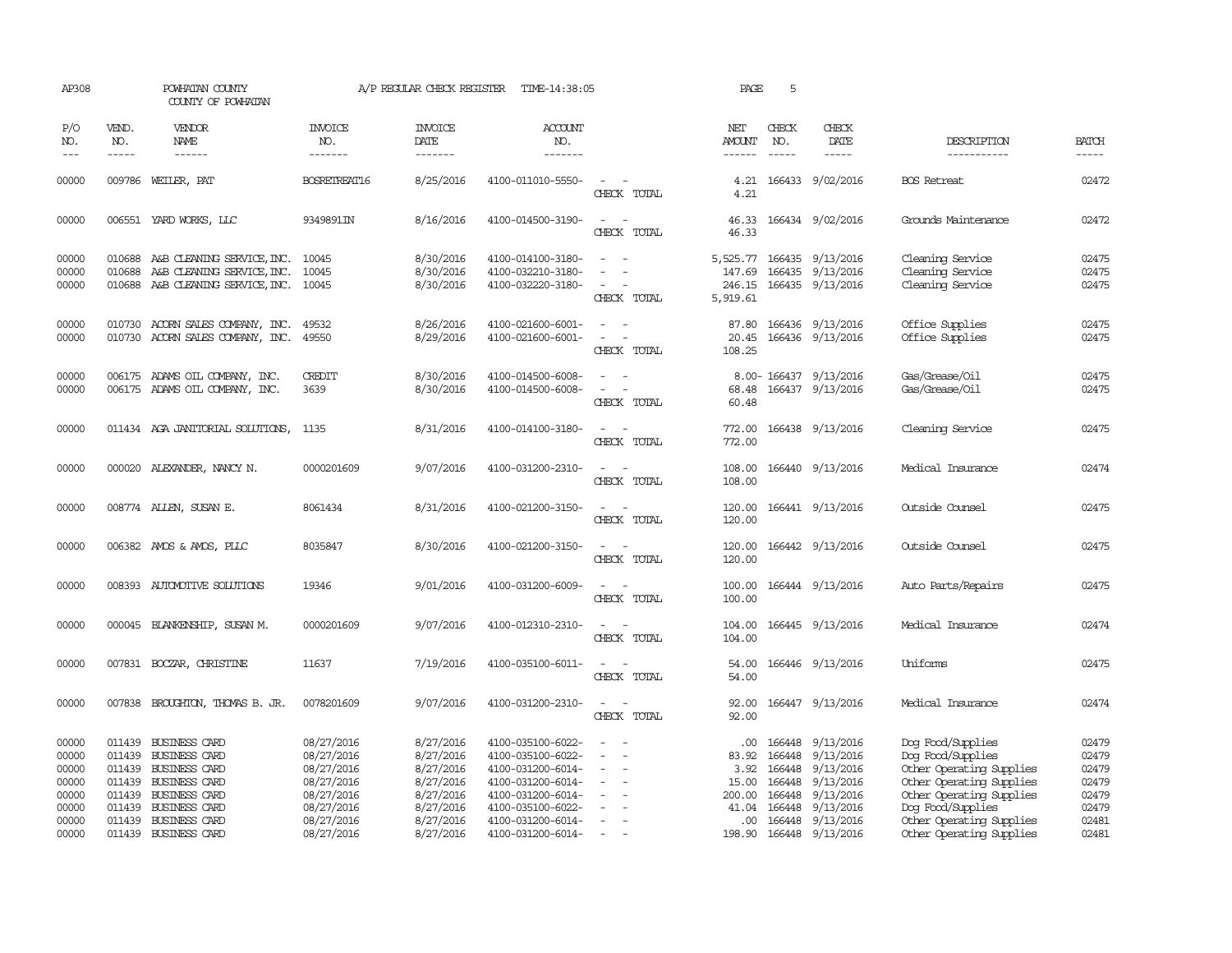| AP308        |                      | POWHATAN COUNTY<br>COUNTY OF POWHATAN |                 | A/P REGULAR CHECK REGISTER | TIME-14:38:05     |                                    | PAGE                    | 6                    |                  |                            |                               |
|--------------|----------------------|---------------------------------------|-----------------|----------------------------|-------------------|------------------------------------|-------------------------|----------------------|------------------|----------------------------|-------------------------------|
| P/O          | VEND.                | VENDOR                                | INVOICE         | <b>INVOICE</b>             | ACCOUNT           |                                    | NET                     | CHECK                | CHECK            |                            |                               |
| NO.<br>$---$ | NO.<br>$\frac{1}{2}$ | NAME<br>$- - - - - -$                 | NO.<br>-------  | DATE<br>-------            | NO.<br>-------    |                                    | AMOUNT<br>$- - - - - -$ | NO.<br>$\frac{1}{2}$ | DATE<br>-----    | DESCRIPTION<br>----------- | <b>BATCH</b><br>$\frac{1}{2}$ |
|              |                      |                                       |                 |                            |                   |                                    |                         |                      |                  |                            |                               |
| 00000        |                      | 011439 BUSINESS CARD                  | 08/27/2016      | 8/27/2016                  | 4100-035100-6022- |                                    | 226.87                  | 166448               | 9/13/2016        | Dog Food/Supplies          | 02481                         |
| 00000        |                      | 011439 BUSINESS CARD                  | 08/27/2016      | 8/27/2016                  | 4100-031200-5210- | $\overline{\phantom{a}}$<br>$\sim$ | 15.99                   | 166448               | 9/13/2016        | Postage                    | 02481                         |
| 00000        |                      | 011439 BUSINESS CARD                  | 08/27/2016      | 8/27/2016                  | 4100-031200-5210- |                                    | 100.00                  | 166448               | 9/13/2016        | Postage                    | 02481                         |
| 00000        |                      | 011439 BUSINESS CARD                  | 08/27/2016      | 8/27/2016                  | 4100-031710-5210- |                                    | 15.99                   | 166448               | 9/13/2016        | Postage                    | 02481                         |
| 00000        |                      | 011439 BUSINESS CARD                  | 08/27/2016      | 8/27/2016                  | 4100-031200-5550- |                                    | 13.41                   | 166448               | 9/13/2016        | Prisoner Extradition       | 02481                         |
| 00000        |                      | 011439 BUSINESS CARD                  | 08/27/2016      | 8/27/2016                  | 4100-031200-5210- |                                    | 12.80                   | 166448               | 9/13/2016        | Postage                    | 02481                         |
| 00000        |                      | 011439 BUSINESS CARD                  | 08/27/2016      | 8/27/2016                  | 4100-031200-5540- |                                    | 129.00                  | 166448               | 9/13/2016        | Conferences & Training     | 02481                         |
| 00000        |                      | 011439 BUSINESS CARD                  | 08/27/2016      | 8/27/2016                  | 4100-031200-5540- |                                    |                         | 119.00-166448        | 9/13/2016        | Conferences & Training     | 02481                         |
| 00000        |                      | 011439 BUSINESS CARD                  | 08/27/2016      | 8/27/2016                  | 4100-031200-5540- | $\sim$                             |                         | 30.00 166448         | 9/13/2016        | Conferences & Training     | 02481                         |
| 00000        |                      | 011439 BUSINESS CARD                  | 08/27/2016      | 8/27/2016                  | 4100-031200-6001- |                                    | 26.27                   | 166448               | 9/13/2016        | Office Supplies            | 02481                         |
| 00000        |                      | 011439 BUSINESS CARD                  | 08/27/2016      | 8/27/2016                  | 4100-031710-6001- |                                    | 754.50                  | 166448               | 9/13/2016        | Office Supplies            | 02481                         |
| 00000        |                      | 011439 BUSINESS CARD                  | 08/27/2016      | 8/27/2016                  | 4100-035100-5540- | $\overline{\phantom{a}}$           | 190.00                  | 166448               | 9/13/2016        | Conferences & Training     | 02481                         |
| 00000        |                      | 011439 BUSINESS CARD                  | 08/27/2016      | 8/27/2016                  | 4100-031210-3310- |                                    | 417.87                  | 166448               | 9/13/2016        | Repairs and Maintenance    | 02481                         |
| 00000        |                      | 011439 BUSINESS CARD                  | 08/27/2016      | 8/27/2016                  | 4100-031200-6001- |                                    | 38.24                   | 166448               | 9/13/2016        | Office Supplies            | 02481                         |
| 00000        |                      | 011439 BUSINESS CARD                  | 08/27/2016      | 8/27/2016                  | 4100-031200-6014- |                                    | 9.20                    | 166448               | 9/13/2016        | Other Operating Supplies   | 02481                         |
| 00000        |                      | 011439 BUSINESS CARD                  | 08/27/2016      | 8/27/2016                  | 4100-031200-5540- | $\overline{\phantom{a}}$           | 120.00                  | 166448               | 9/13/2016        | Conferences & Training     | 02481                         |
| 00000        |                      | 011439 BUSINESS CARD                  | 08/27/2016      | 8/27/2016                  | 4100-031200-5540- | $\sim$                             | 125.00                  | 166448               | 9/13/2016        | Conferences & Training     | 02481                         |
|              |                      |                                       |                 |                            |                   | CHECK TOTAL                        | 2,648.92                |                      |                  |                            |                               |
| 00000        |                      | 008686 C.W. WILLIAMS & CO., INC.      | 595889          | 8/30/2016                  | 4100-032200-6009- | $\overline{a}$                     | 767.20                  |                      | 166449 9/13/2016 | Auto Repairs and Parts     | 02475                         |
|              |                      |                                       |                 |                            |                   | CHECK TOTAL                        | 767.20                  |                      |                  |                            |                               |
|              |                      |                                       |                 |                            |                   |                                    |                         |                      |                  |                            |                               |
| 00000        |                      | 007509 CAPITALIRISTATE                | S026370549.001  | 8/17/2016                  | 4100-014100-3310- |                                    | 106.92                  |                      | 166450 9/13/2016 | Repairs & Maintenance      | 02475                         |
|              |                      |                                       |                 |                            |                   | CHECK TOTAL                        | 106.92                  |                      |                  |                            |                               |
| 00000        |                      | 000540 CENTRAL VIRGINIA WASTE         | 21514           | 8/30/2016                  | 4100-014300-3176- | $\sim$<br>$\sim$                   | 401.86                  |                      | 166452 9/13/2016 | Recycling Pulls            | 02475                         |
|              |                      |                                       |                 |                            |                   | CHECK TOTAL                        | 401.86                  |                      |                  |                            |                               |
|              |                      |                                       |                 |                            |                   |                                    |                         |                      |                  |                            |                               |
| 00000        | 006965               | CINIAS CORPORATION                    | 143793431       | 8/17/2016                  | 4100-014500-6011- |                                    |                         | 65.34 166453         | 9/13/2016        | Uniforms                   | 02475                         |
| 00000        | 006965               | CINIAS CORPORATION                    | 143793431       | 8/17/2016                  | 4100-014100-6011- |                                    | 96.13                   | 166453               | 9/13/2016        | Uniforms                   | 02475                         |
| 00000        | 006965               | CINIAS CORPORATION                    | 143793432       | 8/17/2016                  | 4100-014300-6011- |                                    | 116.96                  | 166453               | 9/13/2016        | Uniforms                   | 02475                         |
| 00000        | 006965               | CINIAS CORPORATION                    | 143800716       | 8/31/2016                  | 4100-014300-6011- |                                    | 127.96                  | 166453               | 9/13/2016        | Uniforms                   | 02475                         |
| 00000        | 006965               | CINIAS CORPORATION                    | 143800718       | 8/31/2016                  | 4100-014300-6011- |                                    | 116.96                  | 166453               | 9/13/2016        | Uniforms                   | 02475                         |
|              |                      |                                       |                 |                            |                   | CHECK TOTAL                        | 523.35                  |                      |                  |                            |                               |
|              |                      |                                       |                 |                            |                   |                                    |                         |                      |                  |                            |                               |
| 00000        | 009178               | COMCAST                               | 141566011 8/16  | 8/21/2016                  | 4100-032210-5260- |                                    | 85.69                   |                      | 166454 9/13/2016 | Internet                   | 02475                         |
|              |                      |                                       |                 |                            |                   | CHECK TOTAL                        | 85.69                   |                      |                  |                            |                               |
|              |                      |                                       |                 |                            |                   |                                    |                         |                      |                  |                            |                               |
| 00000        | 009540               | CREATIVE MONOGRAMMING                 | 5884            | 9/07/2016                  | 4100-031200-6011- |                                    | 192.00                  | 166455               | 9/13/2016        | Uniforms                   | 02475                         |
|              |                      |                                       |                 |                            |                   | CHECK TOTAL                        | 192.00                  |                      |                  |                            |                               |
| 00000        |                      | 010079 DEAL & LACHENEY P.C.           | 4655            | 9/01/2016                  | 4100-012210-3150- |                                    |                         | 166456               |                  |                            | 02475                         |
|              |                      |                                       |                 |                            |                   | CHECK TOTAL                        | 10,000.00               |                      | 9/13/2016        | Contracted County Attomey  |                               |
|              |                      |                                       |                 |                            |                   |                                    | 10,000.00               |                      |                  |                            |                               |
| 00000        |                      | 010404 DOBBINS, TERESA HASH           | C45966          | 8/24/2016                  | 4100-021600-6001- |                                    | 43.31                   |                      | 166458 9/13/2016 | Office Supplies            | 02476                         |
|              |                      |                                       |                 |                            |                   | CHECK TOTAL                        | 43.31                   |                      |                  |                            |                               |
|              |                      |                                       |                 |                            |                   |                                    |                         |                      |                  |                            |                               |
| 00000        |                      | 000860 DOMINION VIRGINIA POWER        | 7765134072 8/16 | 8/26/2016                  | 4100-014100-5110- | $\overline{\phantom{a}}$           | 654.73                  |                      | 166459 9/13/2016 | Electricity                | 02476                         |
|              |                      |                                       |                 |                            |                   | CHECK TOTAL                        | 654.73                  |                      |                  |                            |                               |
|              |                      |                                       |                 |                            |                   |                                    |                         |                      |                  |                            |                               |
| 00000        |                      | 001380 FORD, SUSAN P.                 | 0013201609      | 9/07/2016                  | 4100-012310-2310- |                                    | 104.00                  |                      | 166461 9/13/2016 | Medical Insurance          | 02474                         |
|              |                      |                                       |                 |                            |                   | CHECK TOTAL                        | 104.00                  |                      |                  |                            |                               |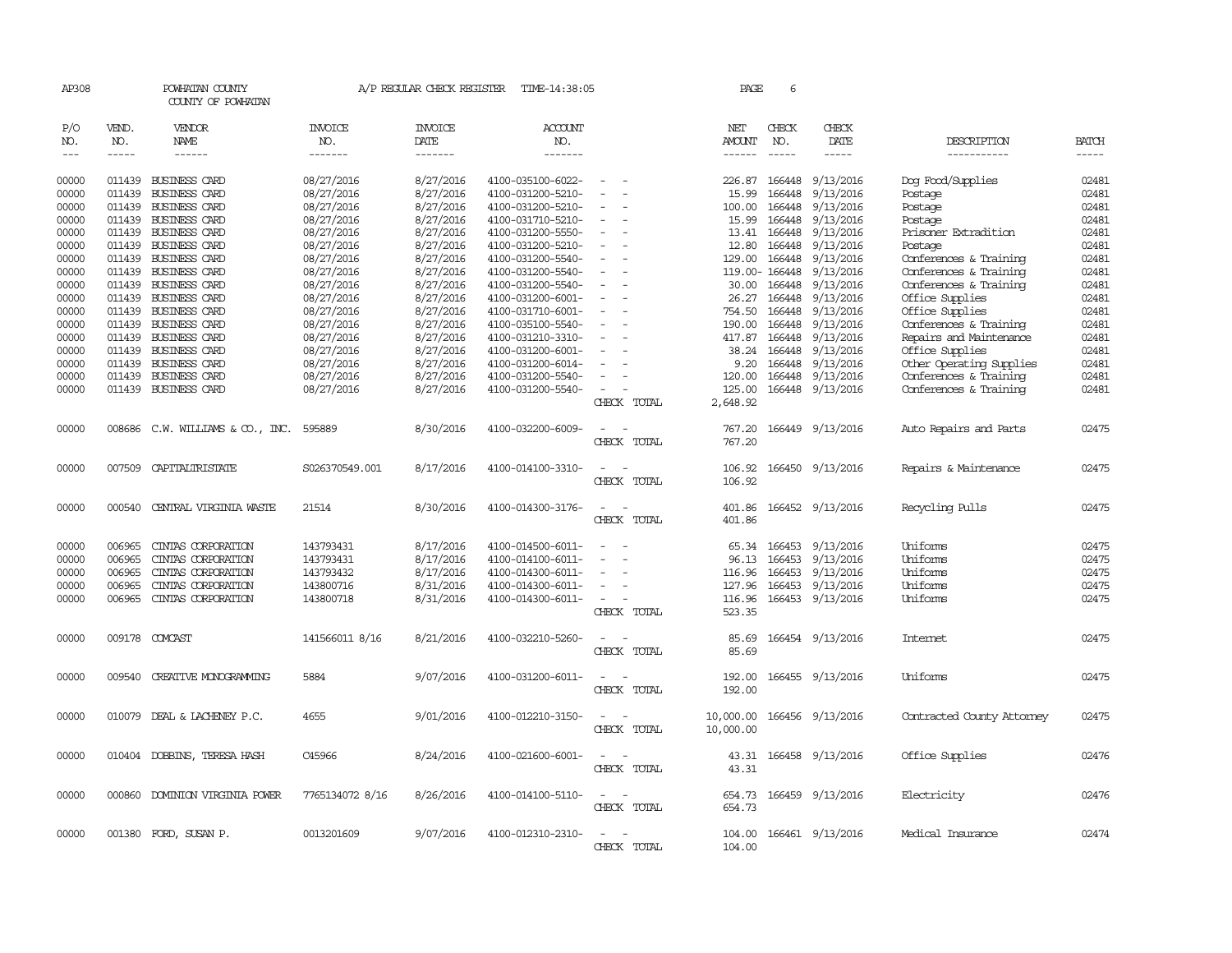| AP308                                                       |              | POWHATAN COUNTY<br>COUNTY OF POWHATAN                                                                                                                                                                                 |                                                      | A/P REGULAR CHECK REGISTER                                                              | TIME-14:38:05                                                                                                                                   |                                                                                                                                                 | PAGE                                                                            | 7                |                                                                                                                            |                                                                                                                                                                                    |                                                             |
|-------------------------------------------------------------|--------------|-----------------------------------------------------------------------------------------------------------------------------------------------------------------------------------------------------------------------|------------------------------------------------------|-----------------------------------------------------------------------------------------|-------------------------------------------------------------------------------------------------------------------------------------------------|-------------------------------------------------------------------------------------------------------------------------------------------------|---------------------------------------------------------------------------------|------------------|----------------------------------------------------------------------------------------------------------------------------|------------------------------------------------------------------------------------------------------------------------------------------------------------------------------------|-------------------------------------------------------------|
| P/O<br>NO.<br>$---$                                         | VEND.<br>NO. | VENDOR<br><b>NAME</b>                                                                                                                                                                                                 | <b>INVOICE</b><br>NO.<br>-------                     | <b>INVOICE</b><br>DATE<br>-------                                                       | <b>ACCOUNT</b><br>NO.<br>-------                                                                                                                |                                                                                                                                                 | NET<br>AMOUNT                                                                   | CHECK<br>NO.     | CHECK<br>DATE<br>-----                                                                                                     | DESCRIPTION<br>-----------                                                                                                                                                         | <b>BATCH</b><br>-----                                       |
| 00000                                                       |              | 011526 GATES LAW                                                                                                                                                                                                      | 8097383                                              | 8/18/2016                                                                               | 4100-021200-3150-                                                                                                                               | $\sim$<br>$\sim$<br>CHECK TOTAL                                                                                                                 | 120.00<br>120.00                                                                |                  | 166462 9/13/2016                                                                                                           | Outside Counsel                                                                                                                                                                    | 02476                                                       |
| 00000                                                       |              | 011524 J & K DIESEL & AUTOMOTIVE                                                                                                                                                                                      | 10038                                                | 8/25/2016                                                                               | 4100-032200-6009-                                                                                                                               | $\overline{\phantom{a}}$<br>CHECK TOTAL                                                                                                         | 546.30<br>546.30                                                                |                  | 166463 9/13/2016                                                                                                           | Auto Repairs and Parts                                                                                                                                                             | 02476                                                       |
| 00000<br>00000<br>00000<br>00000<br>00000<br>00000<br>00000 |              | 010231 J & K HEAVY TRUCKS &<br>010231 J & K HEAVY TRUCKS &<br>010231 J & K HEAVY TRUCKS &<br>010231 J & K HEAVY TRUCKS &<br>010231 J & K HEAVY TRUCKS &<br>010231 J & K HEAVY TRUCKS &<br>010231 J & K HEAVY TRUCKS & | 7090<br>7144<br>7161<br>7165<br>7206<br>7208<br>7223 | 9/01/2016<br>8/23/2016<br>8/25/2016<br>8/29/2016<br>8/31/2016<br>8/31/2016<br>9/02/2016 | 4100-032200-6009-<br>4100-032200-6009-<br>4100-032200-6009-<br>4100-032200-6009-<br>4100-032200-6009-<br>4100-032200-6009-<br>4100-032200-6009- | $\sim$<br>$\overline{\phantom{a}}$<br>$\overline{\phantom{a}}$<br>$\overline{\phantom{a}}$<br>$\sim$<br>$\overline{\phantom{a}}$<br>CHECK TOTAL | 1,330.96<br>937.13<br>473.35<br>67.44<br>108.37<br>195.20<br>321.16<br>3,433.61 | 166464<br>166464 | 166464 9/13/2016<br>9/13/2016<br>9/13/2016<br>166464 9/13/2016<br>166464 9/13/2016<br>166464 9/13/2016<br>166464 9/13/2016 | Auto Repairs and Parts<br>Auto Repairs and Parts<br>Auto Repairs and Parts<br>Auto Repairs and Parts<br>Auto Repairs and Parts<br>Auto Repairs and Parts<br>Auto Repairs and Parts | 02476<br>02476<br>02476<br>02476<br>02476<br>02476<br>02476 |
| 00000                                                       |              | 000120 JAMES RIVER AIR                                                                                                                                                                                                | S71532                                               | 8/24/2016                                                                               | 4100-014100-3308-                                                                                                                               | $\sim$<br>CHECK TOTAL                                                                                                                           | 980.50<br>980.50                                                                |                  | 166465 9/13/2016                                                                                                           | HVAC Service and Repairs                                                                                                                                                           | 02476                                                       |
| 00000                                                       |              | 011525 JOHNSTON, BONNI G.                                                                                                                                                                                             | 16000007404                                          | 9/02/2016                                                                               | 4100-012100-5810-                                                                                                                               | CHECK TOTAL                                                                                                                                     | 10.00<br>10.00                                                                  |                  | 166466 9/13/2016                                                                                                           | Dues/Association Memberships                                                                                                                                                       | 02476                                                       |
| 00000                                                       | 006629       | LANDSCAPE SUPPLY, INC.                                                                                                                                                                                                | 103791-IN                                            | 8/26/2016                                                                               | 4100-014600-3310-                                                                                                                               | $\overline{\phantom{a}}$<br>$\sim$<br>CHECK TOTAL                                                                                               | 531.25<br>531.25                                                                |                  | 166467 9/13/2016                                                                                                           | Repairs and Maintenance                                                                                                                                                            | 02476                                                       |
| 00000                                                       |              | 009691 LAYMAN IRRIGATION &                                                                                                                                                                                            | 18825                                                | 8/22/2016                                                                               | 4100-014600-3310-                                                                                                                               | CHECK TOTAL                                                                                                                                     | 75.00<br>75.00                                                                  |                  | 166468 9/13/2016                                                                                                           | Repairs and Maintenance                                                                                                                                                            | 02476                                                       |
| 00000                                                       |              | 009743 LEETE TIRE & AUTO CENTER,                                                                                                                                                                                      | 1447259                                              | 7/15/2016                                                                               | 4100-032200-6009-                                                                                                                               | $\overline{\phantom{a}}$<br>$\overline{\phantom{a}}$<br>CHECK TOTAL                                                                             | 3,453.20<br>3,453.20                                                            | 166469           | 9/13/2016                                                                                                                  | Auto Repairs and Parts                                                                                                                                                             | 02476                                                       |
| 00000                                                       |              | 009238 LOCAL GOVERNMENT                                                                                                                                                                                               | FY17-132                                             | 9/01/2016                                                                               | 4100-012210-5810-                                                                                                                               | $\sim$<br>$\overline{\phantom{a}}$<br>CHECK TOTAL                                                                                               | 350.00<br>350.00                                                                |                  | 166470 9/13/2016                                                                                                           | Dues/Association Memberships                                                                                                                                                       | 02476                                                       |
| 00000                                                       |              | 011354 MATTHEW BENDER & CO, INC.                                                                                                                                                                                      | 85817562                                             | 8/25/2016                                                                               | 4100-031200-5810-                                                                                                                               | $\overline{\phantom{a}}$<br>$\sim$<br>CHECK TOTAL                                                                                               | 277.61<br>277.61                                                                |                  | 166471 9/13/2016                                                                                                           | Dues/Association Memberships                                                                                                                                                       | 02476                                                       |
| 00000<br>00000                                              |              | 006146 MCCLELLAN, WENDY SUSAN<br>006146 MCCLELLAN, WENDY SUSAN                                                                                                                                                        | DOMINO'S<br><b>WALMART/DRESS</b>                     | 8/24/2016<br>8/25/2016                                                                  | 4100-031200-6014-<br>4100-031200-6014-                                                                                                          | $\sim$<br>$\equiv$<br>$\overline{\phantom{a}}$<br>CHECK TOTAL                                                                                   | 8.21<br>10.44<br>18.65                                                          |                  | 166472 9/13/2016<br>166472 9/13/2016                                                                                       | Other Operating Supplies<br>Other Operating Supplies                                                                                                                               | 02476<br>02476                                              |
| 00000                                                       |              | 009723 MIDKIFF, PAULA B.                                                                                                                                                                                              | DRAWING JURORS                                       | 8/31/2016                                                                               | 4100-021100-1800-                                                                                                                               | $\overline{\phantom{a}}$<br>CHECK TOTAL                                                                                                         | 30.00<br>30.00                                                                  |                  | 166473 9/13/2016                                                                                                           | COMP: Jury Commissioners                                                                                                                                                           | 02476                                                       |
| 00000                                                       |              | 011110 MOSELEY ARCHITECTS                                                                                                                                                                                             | 550492-010                                           | 8/31/2016                                                                               | 4100-031200-6002-                                                                                                                               | $\sim$<br>CHECK TOTAL                                                                                                                           | 935.00<br>935.00                                                                |                  | 166474 9/13/2016                                                                                                           | Computer Equipment-non-capital                                                                                                                                                     | 02476                                                       |
| 00000                                                       |              | 011529 MOUNTFORD, FRANCES                                                                                                                                                                                             | SOP BOOKS                                            | 9/03/2016                                                                               | 4100-032200-6001-                                                                                                                               | $\sim$<br>CHECK TOTAL                                                                                                                           | 42.11                                                                           |                  | 42.11 166475 9/13/2016                                                                                                     | Stationery/Office Supplies                                                                                                                                                         | 02476                                                       |
| 00000                                                       |              | 007962 PITNEY BOWES GLOBAL                                                                                                                                                                                            | 3301337341                                           | 8/31/2016                                                                               | 4100-012410-3320-                                                                                                                               | $\overline{\phantom{a}}$<br>CHECK TOTAL                                                                                                         | 624.00                                                                          |                  | 624.00 166476 9/13/2016                                                                                                    | Maintenance & Service Contract                                                                                                                                                     | 02476                                                       |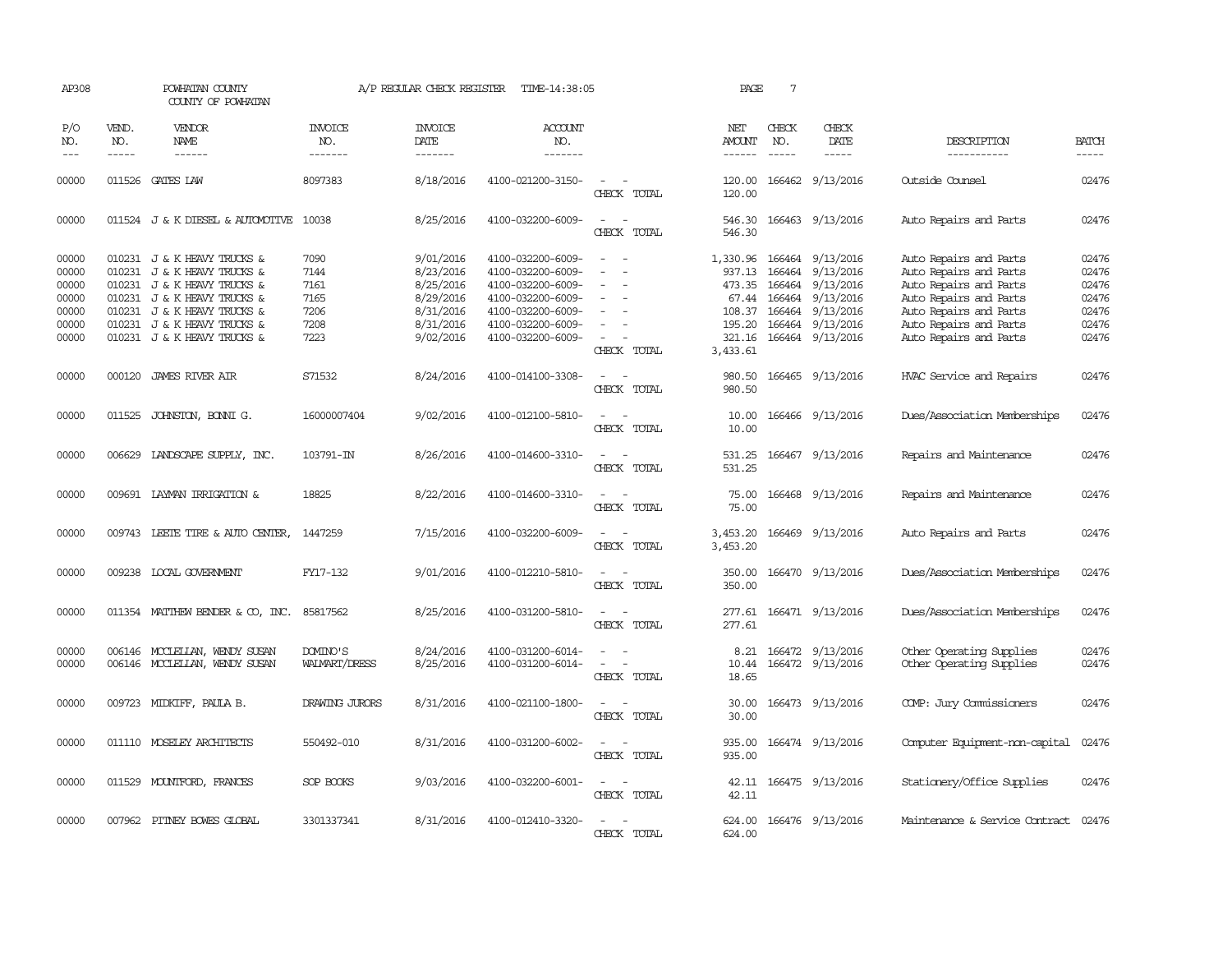| AP308                                                                                  |                                                                                                  | POWHATAN COUNTY<br>COUNTY OF POWHATAN                                                                                                                                                                                                                                                          |                                                                                                            | A/P REGULAR CHECK REGISTER                                                                                                     | TIME-14:38:05                                                                                                                                                                                                  |                                               | PAGE                                                                                        | 8                                                                                                |                                                                                                                                |                                                                                                                                                                                                                                                  |                                                                                        |
|----------------------------------------------------------------------------------------|--------------------------------------------------------------------------------------------------|------------------------------------------------------------------------------------------------------------------------------------------------------------------------------------------------------------------------------------------------------------------------------------------------|------------------------------------------------------------------------------------------------------------|--------------------------------------------------------------------------------------------------------------------------------|----------------------------------------------------------------------------------------------------------------------------------------------------------------------------------------------------------------|-----------------------------------------------|---------------------------------------------------------------------------------------------|--------------------------------------------------------------------------------------------------|--------------------------------------------------------------------------------------------------------------------------------|--------------------------------------------------------------------------------------------------------------------------------------------------------------------------------------------------------------------------------------------------|----------------------------------------------------------------------------------------|
| P/O<br>NO.<br>$---$                                                                    | VEND.<br>NO.<br>$- - - - -$                                                                      | VENDOR<br>NAME<br>$- - - - - -$                                                                                                                                                                                                                                                                | <b>INVOICE</b><br>NO.<br>-------                                                                           | <b>INVOICE</b><br><b>DATE</b><br>-------                                                                                       | <b>ACCOUNT</b><br>NO.<br>-------                                                                                                                                                                               |                                               | NET<br>AMOUNT<br>------                                                                     | CHECK<br>NO.<br>$- - - - -$                                                                      | CHECK<br>DATE<br>$- - - - -$                                                                                                   | DESCRIPTION<br>-----------                                                                                                                                                                                                                       | <b>BATCH</b><br>-----                                                                  |
| 00000                                                                                  |                                                                                                  | 009638 POE, INEZ L                                                                                                                                                                                                                                                                             | 0096201609                                                                                                 | 9/07/2016                                                                                                                      | 4100-013200-2310-                                                                                                                                                                                              | $\equiv$<br>CHECK TOTAL                       | 120.00<br>120.00                                                                            |                                                                                                  | 166477 9/13/2016                                                                                                               | Medical Insurance                                                                                                                                                                                                                                | 02474                                                                                  |
| 00000                                                                                  |                                                                                                  | 001980 POORE, FRANCES                                                                                                                                                                                                                                                                          | 0019201609                                                                                                 | 9/07/2016                                                                                                                      | 4100-012100-2310-                                                                                                                                                                                              | CHECK TOTAL                                   | 88.00<br>88.00                                                                              |                                                                                                  | 166478 9/13/2016                                                                                                               | Medical Insurance                                                                                                                                                                                                                                | 02474                                                                                  |
| 00000                                                                                  |                                                                                                  | 006043 POWERS, KATHRYN C.                                                                                                                                                                                                                                                                      | 0060201609                                                                                                 | 9/07/2016                                                                                                                      | 4100-021600-2310-                                                                                                                                                                                              | $\sim$ $\sim$<br>CHECK TOTAL                  | 120.00<br>120.00                                                                            |                                                                                                  | 166479 9/13/2016                                                                                                               | Medical Insurance                                                                                                                                                                                                                                | 02474                                                                                  |
| 00000                                                                                  | 001250                                                                                           | POWHATAN AUTO & TRACTOR                                                                                                                                                                                                                                                                        | 414139                                                                                                     | 8/30/2016                                                                                                                      | 4100-031200-6009-                                                                                                                                                                                              | $\equiv$<br>$\sim$<br>CHECK TOTAL             | 71.93<br>71.93                                                                              |                                                                                                  | 166480 9/13/2016                                                                                                               | Auto Parts/Repairs                                                                                                                                                                                                                               | 02476                                                                                  |
| 00000                                                                                  |                                                                                                  | 006914 POWHATAN AUTO REPAIR                                                                                                                                                                                                                                                                    | 831                                                                                                        | 8/30/2016                                                                                                                      | 4100-014500-3319-                                                                                                                                                                                              | $\sim$<br>CHECK TOTAL                         | 16.00<br>16.00                                                                              |                                                                                                  | 166481 9/13/2016                                                                                                               | Equipment Repairs and Maintena                                                                                                                                                                                                                   | 02476                                                                                  |
| 00000                                                                                  | 009612                                                                                           | POWHATAN COLLISION AND                                                                                                                                                                                                                                                                         | 2127                                                                                                       | 8/29/2016                                                                                                                      | 4100-014100-6009-                                                                                                                                                                                              | $\sim$<br>CHECK TOTAL                         | 195.00<br>195.00                                                                            |                                                                                                  | 166482 9/13/2016                                                                                                               | Auto Parts & Repairs                                                                                                                                                                                                                             | 02476                                                                                  |
| 00000                                                                                  | 008294                                                                                           | POWHATAN COUNTY PUBLIC                                                                                                                                                                                                                                                                         | 0082201609                                                                                                 | 9/07/2016                                                                                                                      | 4100-031200-2310-                                                                                                                                                                                              | $\overline{\phantom{a}}$<br>CHECK TOTAL       | 681.50<br>681.50                                                                            |                                                                                                  | 166484 9/13/2016                                                                                                               | Medical Insurance                                                                                                                                                                                                                                | 02474                                                                                  |
| 00000<br>00000<br>00000                                                                | 006474<br>006474                                                                                 | PROGRESSIVE AUTO WORKS<br>PROGRESSIVE AUTO WORKS<br>006474 PROGRESSIVE AUTO WORKS                                                                                                                                                                                                              | 31986<br>31994<br>32055                                                                                    | 8/29/2016<br>9/02/2016<br>9/06/2016                                                                                            | 4100-031200-6009-<br>4100-031200-6009-<br>4100-031200-6009-                                                                                                                                                    | $\equiv$<br>CHECK TOTAL                       | 90.36<br>778.85<br>109.74<br>978.95                                                         | 166485<br>166485                                                                                 | 9/13/2016<br>9/13/2016<br>166485 9/13/2016                                                                                     | Auto Parts/Repairs<br>Auto Parts/Repairs<br>Auto Parts/Repairs                                                                                                                                                                                   | 02476<br>02476<br>02476                                                                |
| 00000                                                                                  | 006523                                                                                           | PURCHASE POWER                                                                                                                                                                                                                                                                                 | 19346006 8/16                                                                                              | 8/17/2016                                                                                                                      | 4100-021600-5210-                                                                                                                                                                                              | $\overline{\phantom{a}}$<br>CHECK TOTAL       | 417.98<br>417.98                                                                            |                                                                                                  | 166486 9/13/2016                                                                                                               | Postage                                                                                                                                                                                                                                          | 02476                                                                                  |
| 00000                                                                                  | 009518                                                                                           | OUARLES PETROLEUM, INC.                                                                                                                                                                                                                                                                        | CT-0784705                                                                                                 | 8/31/2016                                                                                                                      | 4100-031200-6008-                                                                                                                                                                                              | $\overline{\phantom{a}}$<br>CHECK TOTAL       | 5,848.08<br>5,848.08                                                                        |                                                                                                  | 166487 9/13/2016                                                                                                               | Gas/Grease/Oil                                                                                                                                                                                                                                   | 02477                                                                                  |
| 00000                                                                                  |                                                                                                  | 000780 CUILL CORPORATION                                                                                                                                                                                                                                                                       | 8580407                                                                                                    | 8/25/2016                                                                                                                      | 4100-032200-6001-                                                                                                                                                                                              | CHECK TOTAL                                   | 87.99<br>87.99                                                                              |                                                                                                  | 166488 9/13/2016                                                                                                               | Stationery/Office Supplies                                                                                                                                                                                                                       | 02477                                                                                  |
| 00000<br>00000<br>00000<br>00000<br>00000<br>00000<br>00000<br>00000<br>00000<br>00000 | 000620<br>000620<br>000620<br>000620<br>000620<br>000620<br>000620<br>000620<br>000620<br>000620 | R. C. GOODWYN & SONS, INC<br>R. C. GOODWYN & SONS, INC<br>R. C. GOODWYN & SONS, INC<br>R. C. GOODWYN & SONS, INC<br>R. C. GOODWYN & SONS, INC<br>R. C. GOODWYN & SONS, INC<br>R. C. GOODWYN & SONS, INC<br>R. C. GOODWYN & SONS, INC<br>R. C. GOODWYN & SONS, INC<br>R. C. GOODWYN & SONS, INC | 0729585<br>0729837<br>0729968<br>0730312<br>0730369<br>0730547<br>0730599<br>0730829<br>0730849<br>0730851 | 8/10/2016<br>8/11/2016<br>8/12/2016<br>8/16/2016<br>8/16/2016<br>8/17/2016<br>8/17/2016<br>8/19/2016<br>8/19/2016<br>8/19/2016 | 4100-014100-3310-<br>4100-014100-3310-<br>4100-014100-3310-<br>4100-035100-3310-<br>4100-014100-3310-<br>4100-035100-3310-<br>4100-014100-6005-<br>4100-014100-6004-<br>4100-014100-3310-<br>4100-014100-3310- | $\equiv$<br>$\sim$<br>$\equiv$<br>CHECK TOTAL | 10.06<br>2.00<br>6.00<br>84.01<br>14.99<br>3.16<br>9.99<br>24.99<br>22.98<br>1.59<br>179.77 | 166489<br>166489<br>166489<br>166489<br>166489<br>166489<br>166489<br>166489<br>166489<br>166489 | 9/13/2016<br>9/13/2016<br>9/13/2016<br>9/13/2016<br>9/13/2016<br>9/13/2016<br>9/13/2016<br>9/13/2016<br>9/13/2016<br>9/13/2016 | Repairs & Maintenance<br>Repairs & Maintenance<br>Repairs & Maintenance<br>Repairs & Maintenance<br>Repairs & Maintenance<br>Repairs & Maintenance<br>Cleaning Supplies<br>Tools and Equipment<br>Repairs & Maintenance<br>Repairs & Maintenance | 02477<br>02477<br>02477<br>02477<br>02477<br>02477<br>02477<br>02477<br>02477<br>02477 |
| 00000<br>00000<br>00000                                                                | 000620<br>000620                                                                                 | R. C. GOODWYN & SONS, INC<br>R. C. GOODWYN & SONS, INC<br>000620 R. C. GOODWYN & SONS, INC 729269                                                                                                                                                                                              | 0730880<br>0730926                                                                                         | 8/19/2016<br>8/19/2016<br>8/08/2016                                                                                            | 4100-014100-3310-<br>4100-014100-3310-<br>4100-014100-3310-                                                                                                                                                    | $\overline{\phantom{a}}$<br>CHECK TOTAL       | 19.97<br>18.98<br>37.49<br>76.44                                                            | 166490<br>166490                                                                                 | 9/13/2016<br>9/13/2016<br>166490 9/13/2016                                                                                     | Repairs & Maintenance<br>Repairs & Maintenance<br>Repairs & Maintenance                                                                                                                                                                          | 02477<br>02477<br>02477                                                                |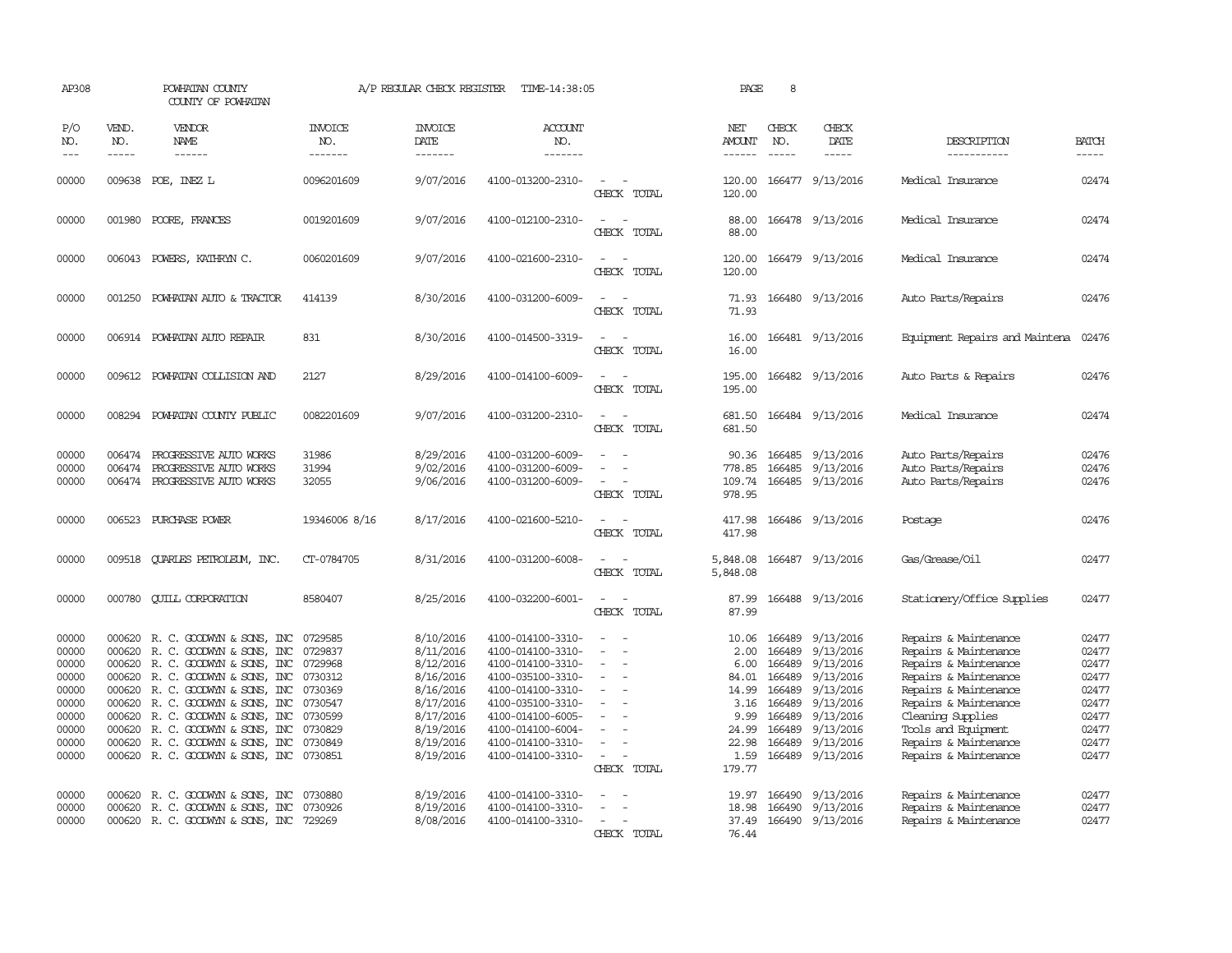| AP308                                                                                  |                                                                                        | POWHATAN COUNTY<br>COUNTY OF POWHATAN                                                                                                                                                                                                               |                                                                                                                                          | A/P REGULAR CHECK REGISTER                                                                                                     | TIME-14:38:05                                                                                                                                                                                                  |                                                                                                                               | PAGE                                                                   | 9                             |                                                                                                                                                                                                           |                                                                                                                                                                                                                                                                     |                                                                                        |
|----------------------------------------------------------------------------------------|----------------------------------------------------------------------------------------|-----------------------------------------------------------------------------------------------------------------------------------------------------------------------------------------------------------------------------------------------------|------------------------------------------------------------------------------------------------------------------------------------------|--------------------------------------------------------------------------------------------------------------------------------|----------------------------------------------------------------------------------------------------------------------------------------------------------------------------------------------------------------|-------------------------------------------------------------------------------------------------------------------------------|------------------------------------------------------------------------|-------------------------------|-----------------------------------------------------------------------------------------------------------------------------------------------------------------------------------------------------------|---------------------------------------------------------------------------------------------------------------------------------------------------------------------------------------------------------------------------------------------------------------------|----------------------------------------------------------------------------------------|
| P/O<br>NO.<br>$---$                                                                    | VEND.<br>NO.<br>$\frac{1}{2}$                                                          | <b>VENDOR</b><br>NAME<br>$- - - - - -$                                                                                                                                                                                                              | <b>INVOICE</b><br>NO.<br>--------                                                                                                        | <b>INVOICE</b><br>DATE<br>--------                                                                                             | ACCOUNT<br>NO.<br>$- - - - - - -$                                                                                                                                                                              |                                                                                                                               | NET<br>AMOUNT<br>------                                                | CHECK<br>NO.<br>$\frac{1}{2}$ | CHECK<br>DATE<br>$\frac{1}{2}$                                                                                                                                                                            | DESCRIPTION<br>-----------                                                                                                                                                                                                                                          | <b>BATCH</b><br>-----                                                                  |
| 00000                                                                                  | 006466                                                                                 | RADIO COMMUNICATION OF VA 502003024-1                                                                                                                                                                                                               |                                                                                                                                          | 8/30/2016                                                                                                                      | 4100-031210-3310-                                                                                                                                                                                              | $\sim$<br>CHECK TOTAL                                                                                                         | 453.80<br>453.80                                                       |                               | 166491 9/13/2016                                                                                                                                                                                          | Repairs and Maintenance                                                                                                                                                                                                                                             | 02477                                                                                  |
| 00000                                                                                  |                                                                                        | 009077 REYNOLDS, SHIRLEY                                                                                                                                                                                                                            | 0090201609                                                                                                                               | 9/07/2016                                                                                                                      | 4100-031200-2310-                                                                                                                                                                                              | CHECK TOTAL                                                                                                                   | 96.00<br>96.00                                                         |                               | 166492 9/13/2016                                                                                                                                                                                          | Medical Insurance                                                                                                                                                                                                                                                   | 02474                                                                                  |
| 00000                                                                                  |                                                                                        | 006579 RICHMOND ALARM COMPANY                                                                                                                                                                                                                       | 135754                                                                                                                                   | 7/29/2016                                                                                                                      | 4100-032200-3320-                                                                                                                                                                                              | $\equiv$<br>$\sim$<br>CHECK TOTAL                                                                                             | 110.00<br>110.00                                                       |                               | 166493 9/13/2016                                                                                                                                                                                          | Maintenance & Service Contract                                                                                                                                                                                                                                      | 02477                                                                                  |
| 00000                                                                                  |                                                                                        | 007380 RICHMOND SECURITY INC.                                                                                                                                                                                                                       | 16520                                                                                                                                    | 8/30/2016                                                                                                                      | 4100-014100-3310-                                                                                                                                                                                              | $\sim$ $\sim$<br>CHECK TOTAL                                                                                                  | 172.91                                                                 |                               | 172.91 166494 9/13/2016                                                                                                                                                                                   | Repairs & Maintenance                                                                                                                                                                                                                                               | 02477                                                                                  |
| 00000                                                                                  |                                                                                        | 007942 RICHMOND SUBURBAN                                                                                                                                                                                                                            | I00003746680824                                                                                                                          | 8/24/2016                                                                                                                      | 4100-021600-3600-                                                                                                                                                                                              | $\sim$<br>CHECK TOTAL                                                                                                         | 140.00<br>140.00                                                       |                               | 166495 9/13/2016                                                                                                                                                                                          | Advertising                                                                                                                                                                                                                                                         | 02477                                                                                  |
| 00000                                                                                  |                                                                                        | 006253 SALISBURY TIRE & SERVICE                                                                                                                                                                                                                     | 89445                                                                                                                                    | 8/31/2016                                                                                                                      | 4100-031200-6009-                                                                                                                                                                                              | $\sim$<br>CHECK TOTAL                                                                                                         | 91.91                                                                  |                               | 91.91 166496 9/13/2016                                                                                                                                                                                    | Auto Parts/Repairs                                                                                                                                                                                                                                                  | 02477                                                                                  |
| 00000                                                                                  |                                                                                        | 007616 SMITH, III, ROBERT G.                                                                                                                                                                                                                        | 0076201609                                                                                                                               | 9/07/2016                                                                                                                      | 4100-031200-2310-                                                                                                                                                                                              | CHECK TOTAL                                                                                                                   | 104.00<br>104.00                                                       |                               | 166498 9/13/2016                                                                                                                                                                                          | Medical Insurance                                                                                                                                                                                                                                                   | 02474                                                                                  |
| 00000                                                                                  |                                                                                        | 010488 ST. CLAIR, A. TYLER                                                                                                                                                                                                                          | <b>AUGUST RETREAT</b>                                                                                                                    | 8/28/2016                                                                                                                      | 4100-011010-5550-                                                                                                                                                                                              | $\sim$<br>CHECK TOTAL                                                                                                         | 8,235.44<br>8,235.44                                                   |                               | 166500 9/13/2016                                                                                                                                                                                          | <b>BOS</b> Retreat                                                                                                                                                                                                                                                  | 02477                                                                                  |
| 00000                                                                                  |                                                                                        | 001940 STANDBY SYSTEMS, INC.                                                                                                                                                                                                                        | 08161812                                                                                                                                 | 8/23/2016                                                                                                                      | 4100-032210-3310-                                                                                                                                                                                              | $\overline{\phantom{a}}$<br>CHECK TOTAL                                                                                       | 435.44<br>435.44                                                       |                               | 166501 9/13/2016                                                                                                                                                                                          | Repairs & Maintenance                                                                                                                                                                                                                                               | 02477                                                                                  |
| 00000<br>00000<br>00000<br>00000<br>00000<br>00000<br>00000<br>00000<br>00000<br>00000 | 008578<br>008578<br>008578<br>008578<br>008578<br>008578<br>008578<br>008578<br>008578 | STAPLES BUSINESS AD-<br>STAPLES BUSINESS AD-<br>STAPLES BUSINESS AD-<br>STAPLES BUSINESS AD-<br>STAPLES BUSINESS AD-<br>008578 STAPLES BUSINESS AD-<br>STAPLES BUSINESS AD-<br>STAPLES BUSINESS AD-<br>STAPLES BUSINESS AD-<br>STAPLES BUSINESS AD- | 3311821922<br>3311901364<br>3312868276<br>3312868313<br>3312330316<br>3312330317<br>3312330318<br>3312373198<br>3312373199<br>3312373200 | 8/18/2016<br>8/19/2016<br>8/27/2016<br>8/27/2016<br>8/23/2016<br>8/23/2016<br>8/23/2016<br>8/24/2016<br>8/24/2016<br>8/24/2016 | 4100-081100-6001-<br>4100-022100-5540-<br>4100-013200-6001-<br>4100-013200-6001-<br>4100-032200-6001-<br>4100-032200-6001-<br>4100-032200-6001-<br>4100-032200-6001-<br>4100-032200-6001-<br>4100-032200-6001- | $\sim$<br>$\sim$<br>$\overline{\phantom{a}}$<br>$\overline{\phantom{a}}$<br>$\sim$<br>$\overline{\phantom{a}}$<br>CHECK TOTAL | 40.98<br>199.99<br>24.36<br>17.18<br>35.36<br>100.08<br>1.22<br>657.11 | 166502<br>166502              | 166502 9/13/2016<br>9/13/2016<br>166502 9/13/2016<br>9/13/2016<br>166502 9/13/2016<br>168.96 166502 9/13/2016<br>26.19 166502 9/13/2016<br>42.79 166502 9/13/2016<br>166502 9/13/2016<br>166502 9/13/2016 | Office Supplies<br>Conferences & Training<br>Office Supplies<br>Office Supplies<br>Stationery/Office Supplies<br>Stationery/Office Supplies<br>Stationery/Office Supplies<br>Stationery/Office Supplies<br>Stationery/Office Supplies<br>Stationery/Office Supplies | 02477<br>02477<br>02477<br>02477<br>02478<br>02478<br>02478<br>02478<br>02478<br>02478 |
| 00000                                                                                  | 006569                                                                                 | STICKELS, RANDAL LEE                                                                                                                                                                                                                                | 0065201609                                                                                                                               | 9/07/2016                                                                                                                      | 4100-031200-2310-                                                                                                                                                                                              | CHECK TOTAL                                                                                                                   | 72.00<br>72.00                                                         |                               | 166503 9/13/2016                                                                                                                                                                                          | Medical Insurance                                                                                                                                                                                                                                                   | 02474                                                                                  |
| 00000                                                                                  |                                                                                        | 007115 STOKES, GARLAND KENNETH                                                                                                                                                                                                                      | 0071201609                                                                                                                               | 9/07/2016                                                                                                                      | 4100-031200-2310-                                                                                                                                                                                              | CHECK TOTAL                                                                                                                   | 68.00<br>68.00                                                         |                               | 166504 9/13/2016                                                                                                                                                                                          | Medical Insurance                                                                                                                                                                                                                                                   | 02474                                                                                  |
| 00000                                                                                  | 009748                                                                                 | TREASURER OF VIRGINIA                                                                                                                                                                                                                               | 752S-17-020                                                                                                                              | 8/15/2016                                                                                                                      | 4100-014500-3200-                                                                                                                                                                                              | $\overline{\phantom{a}}$<br>CHECK TOTAL                                                                                       | 144.00<br>144.00                                                       |                               | 166507 9/13/2016                                                                                                                                                                                          | DOC Labor Services                                                                                                                                                                                                                                                  | 02478                                                                                  |
| 00000<br>00000<br>00000                                                                |                                                                                        | 011169 VERIZON<br>011169 VERIZON<br>011169 VERIZON                                                                                                                                                                                                  | 0401357783 9/16<br>8043780915 8/16<br>8045983715 8/16                                                                                    | 9/01/2016<br>8/25/2016<br>8/28/2016                                                                                            | 4100-031210-5232-<br>4100-032220-5230-<br>4100-031210-5232-                                                                                                                                                    | $\sim$                                                                                                                        | 80.45                                                                  | 13.10 166509                  | 9/13/2016<br>166509 9/13/2016<br>174.31 166509 9/13/2016                                                                                                                                                  | Wireline 911<br>Telephone System<br>Wireline 911                                                                                                                                                                                                                    | 02478<br>02478<br>02478                                                                |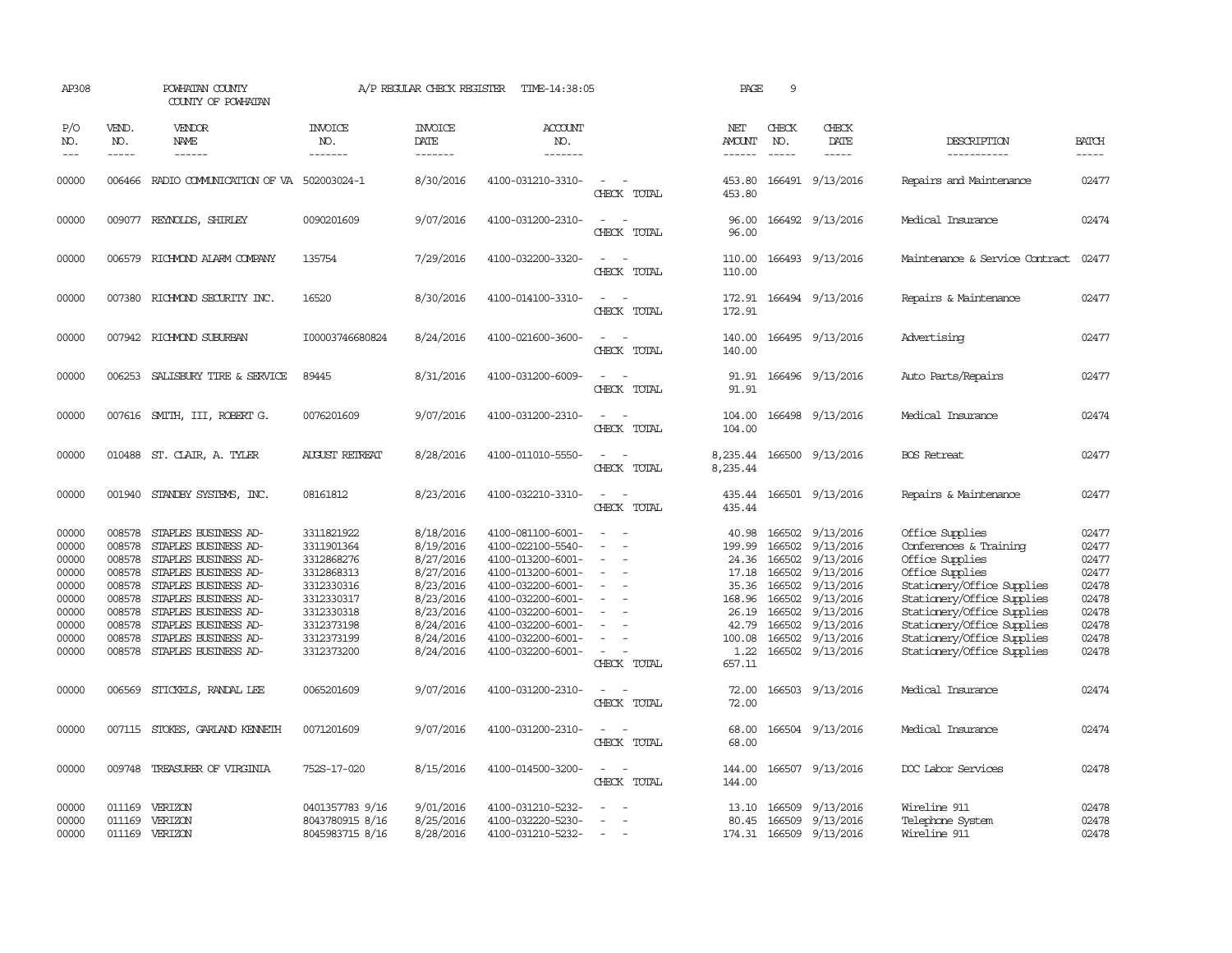| AP308                                                       |                                      | POWHATAN COUNTY<br>COUNTY OF POWHATAN                                                                                                           |                                                                                             | A/P REGULAR CHECK REGISTER                                                              | TIME-14:38:05                                                                                                                                   |                                                                                                 | PAGE                                                       | 10                                                   |                                                                                                             |                                                                                                                                                                             |                                                             |
|-------------------------------------------------------------|--------------------------------------|-------------------------------------------------------------------------------------------------------------------------------------------------|---------------------------------------------------------------------------------------------|-----------------------------------------------------------------------------------------|-------------------------------------------------------------------------------------------------------------------------------------------------|-------------------------------------------------------------------------------------------------|------------------------------------------------------------|------------------------------------------------------|-------------------------------------------------------------------------------------------------------------|-----------------------------------------------------------------------------------------------------------------------------------------------------------------------------|-------------------------------------------------------------|
| P/O<br>NO.<br>$---$                                         | VEND.<br>NO.<br>$- - - - -$          | VENDOR<br><b>NAME</b><br>$- - - - - -$                                                                                                          | <b>INVOICE</b><br>NO.<br>-------                                                            | <b>INVOICE</b><br>DATE<br>$- - - - - - -$                                               | ACCOUNT<br>NO.<br>-------                                                                                                                       |                                                                                                 | NET<br>AMOUNT<br>$- - - - - -$                             | CHECK<br>NO.<br>$- - - - -$                          | CHECK<br>DATE<br>$- - - - -$                                                                                | DESCRIPTION<br>-----------                                                                                                                                                  | <b>BATCH</b><br>-----                                       |
| 00000<br>00000                                              | 011169                               | 011169 VERIZON<br>VERIZON                                                                                                                       | 8045987939 8/16<br>8047061627 9/16                                                          | 8/28/2016<br>9/01/2016                                                                  | 4100-022100-5230-<br>4100-031210-5232-                                                                                                          | $\sim$<br>CHECK TOTAL                                                                           | 44.48<br>1,401.96<br>1,714.30                              | 166509<br>166509                                     | 9/13/2016<br>9/13/2016                                                                                      | Telephone Services<br>Wireline 911                                                                                                                                          | 02478<br>02478                                              |
| 00000                                                       |                                      | 008785 VERIZON CABS                                                                                                                             | M55049170616238                                                                             | 8/25/2016                                                                               | 4100-031210-5232-                                                                                                                               | $\sim$ 100 $\mu$<br>CHECK TOTAL                                                                 | 479.45<br>479.45                                           |                                                      | 166510 9/13/2016                                                                                            | Wireline 911                                                                                                                                                                | 02478                                                       |
| 00000                                                       |                                      | 011181 WELLS FARGO FINANCIAL                                                                                                                    | 5003321634                                                                                  | 8/24/2016                                                                               | 4100-021200-8002-                                                                                                                               | CHECK TOTAL                                                                                     | 300.93                                                     |                                                      | 300.93 166512 9/13/2016                                                                                     | Copier Lease Agreement                                                                                                                                                      | 02478                                                       |
| 00000                                                       |                                      | 009186 WHITTEN BROTHERS, INC.                                                                                                                   | DOCS492223                                                                                  | 9/02/2016                                                                               | 4100-031200-6009-                                                                                                                               | CHECK TOTAL                                                                                     | 840.29<br>840.29                                           |                                                      | 166513 9/13/2016                                                                                            | Auto Parts/Repairs                                                                                                                                                          | 02478                                                       |
| 00000                                                       |                                      | 011528 WINDOW GANG                                                                                                                              | 49245                                                                                       | 8/22/2016                                                                               | 4100-014100-3180-                                                                                                                               | CHECK TOTAL                                                                                     | 502.00<br>502.00                                           |                                                      | 166514 9/13/2016                                                                                            | Cleaning Service                                                                                                                                                            | 02478                                                       |
| 00000                                                       | 009332                               | WITMER PUBLIC SAFETY                                                                                                                            | 1710565                                                                                     | 8/23/2016                                                                               | 4100-031200-6011-                                                                                                                               | CHECK TOTAL                                                                                     | 182.99<br>182.99                                           |                                                      | 166515 9/13/2016                                                                                            | Uniforms                                                                                                                                                                    | 02478                                                       |
| 00000                                                       |                                      | 002080 WOODCOCK, LYNN T.                                                                                                                        | 0020201609                                                                                  | 9/07/2016                                                                               | 4100-031200-2310-                                                                                                                               | $\overline{\phantom{a}}$<br>CHECK TOTAL                                                         | 108.00<br>108.00                                           |                                                      | 166516 9/13/2016                                                                                            | Medical Insurance                                                                                                                                                           | 02474                                                       |
| 00000<br>00000                                              | 010859<br>010859                     | WRIGHT, ANDREA<br>WRIGHT, ANDREA                                                                                                                | 201634<br>201635                                                                            | 8/19/2016<br>8/19/2016                                                                  | 4100-031200-3310-<br>4100-031200-3310-                                                                                                          | $\sim$ $\sim$<br>$\equiv$<br>CHECK TOTAL                                                        | 346.50<br>418.21<br>764.71                                 |                                                      | 166517 9/13/2016<br>166517 9/13/2016                                                                        | Repairs & Maintenance<br>Repairs & Maintenance                                                                                                                              | 02478<br>02478                                              |
| 00000                                                       |                                      | 007210 ZOLL, WAYNE KEVIN                                                                                                                        | RESD PLANS TEST                                                                             | 8/26/2016                                                                               | 4100-034100-5540-                                                                                                                               | $\sim$<br>CHECK TOTAL                                                                           | 199.00<br>199.00                                           |                                                      | 166518 9/13/2016                                                                                            | Conferences & Training                                                                                                                                                      | 02478                                                       |
| 00000<br>00000                                              | 007812                               | ABS TECHNOLOGY ARCHITECTS<br>007812 ABS TECHNOLOGY ARCHITECTS                                                                                   | INV0021425<br>INV0021648                                                                    | 8/22/2016<br>8/31/2016                                                                  | 4100-012510-3320-<br>4100-012510-6014-                                                                                                          | $\overline{\phantom{a}}$<br>$\equiv$<br>CHECK TOTAL                                             | 12,944.63<br>540.00<br>13,484.63                           |                                                      | 166519 9/16/2016<br>166519 9/16/2016                                                                        | Maintenance & Service Contract<br>Other Operating Supplies                                                                                                                  | 02488<br>02488                                              |
| 00000<br>00000                                              |                                      | 006175 ADAMS OIL COMPANY, INC.<br>006175 ADAMS OIL COMPANY, INC.                                                                                | 3897<br>4873                                                                                | 9/02/2016<br>8/02/2016                                                                  | 4100-014500-6008-<br>4100-032200-5120-                                                                                                          | $\sim$<br>$\sim$<br>CHECK TOTAL                                                                 | 228.98<br>256.62                                           | 166520                                               | 27.64 166520 9/16/2016<br>9/16/2016                                                                         | Gas/Grease/Oil<br>Apparatus Fuel                                                                                                                                            | 02482<br>02482                                              |
| 00000<br>00000<br>00000<br>00000<br>00000                   | 007758<br>007758<br>007758           | ADVANCE AUTO PARTS<br>ADVANCE AUTO PARTS<br>007758 ADVANCE AUTO PARTS<br>ADVANCE AUTO PARTS<br>007758 ADVANCE AUTO PARTS                        | 6819621455041<br>6819622032651<br>6819622767376<br>6819624157291<br>6819624334165           | 8/01/2016<br>8/07/2016<br>8/14/2016<br>8/28/2016<br>8/30/2016                           | 4100-032200-6009-<br>4100-032200-6009-<br>4100-032200-6009-<br>4100-032200-6009-<br>4100-032200-6009-                                           | $\overline{\phantom{a}}$<br>$\overline{\phantom{a}}$<br>$\overline{\phantom{a}}$<br>CHECK TOTAL | 105.50<br>30.18<br>13.99<br>148.95<br>12.98<br>311.60      | 166521<br>166521<br>166521                           | 9/16/2016<br>9/16/2016<br>9/16/2016<br>166521 9/16/2016<br>166521 9/16/2016                                 | Auto Repairs and Parts<br>Auto Repairs and Parts<br>Auto Repairs and Parts<br>Auto Repairs and Parts<br>Auto Repairs and Parts                                              | 02488<br>02488<br>02488<br>02488<br>02488                   |
| 00000<br>00000<br>00000<br>00000<br>00000<br>00000<br>00000 | 007941<br>007941<br>007941<br>007941 | 007941 BAKER & TAYLOR<br>BAKER & TAYLOR<br>007941 BAKER & TAYLOR<br>BAKER & TAYLOR<br>BAKER & TAYLOR<br>BAKER & TAYLOR<br>007941 BAKER & TAYLOR | K73550900<br>K73550901<br>K73890630<br>5014250825<br>5014251039<br>5014252922<br>5014259414 | 9/02/2016<br>9/02/2016<br>9/07/2016<br>9/01/2016<br>9/02/2016<br>9/06/2016<br>9/09/2016 | 4100-073100-6012-<br>4100-073100-6012-<br>4100-073100-6012-<br>4100-073100-6012-<br>4100-073100-6012-<br>4100-073100-6012-<br>4100-073100-6012- | $\overline{\phantom{a}}$<br>CHECK TOTAL                                                         | 166.96<br>425.91<br>152.05<br>203.93<br>287.09<br>1,277.86 | 166523<br>20.96 166523<br>166523<br>166523<br>166523 | 20.96 166523 9/16/2016<br>9/16/2016<br>9/16/2016<br>9/16/2016<br>9/16/2016<br>9/16/2016<br>166523 9/16/2016 | Books & Subscriptions<br>Books & Subscriptions<br>Books & Subscriptions<br>Books & Subscriptions<br>Books & Subscriptions<br>Books & Subscriptions<br>Books & Subscriptions | 02482<br>02482<br>02482<br>02482<br>02482<br>02482<br>02484 |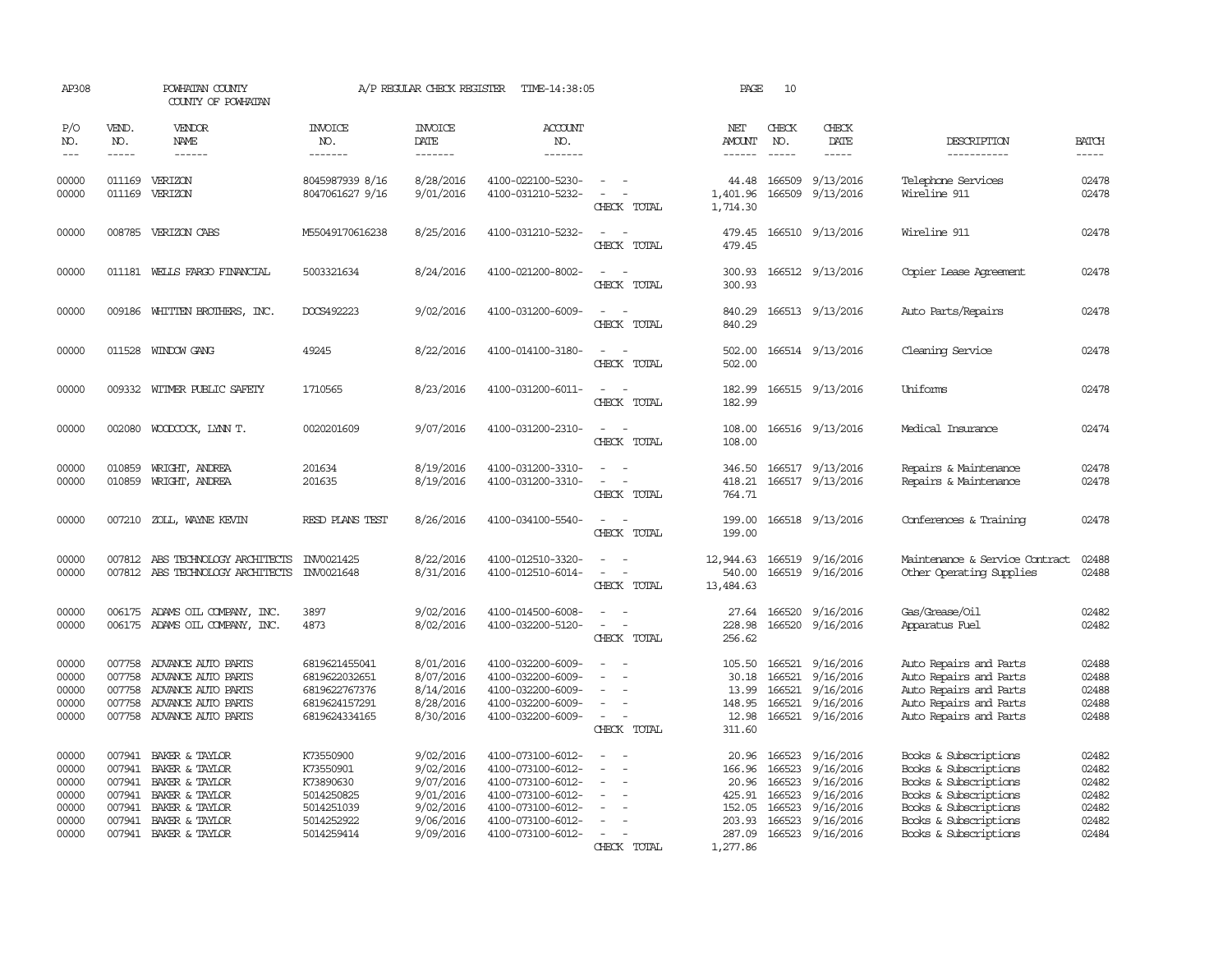| AP308                           |                             | POWHATAN COUNTY<br>COUNTY OF POWHATAN |                                  | A/P REGULAR CHECK REGISTER        | TIME-14:38:05                          |                          | PAGE                           | 11                            |                              |                                           |                             |
|---------------------------------|-----------------------------|---------------------------------------|----------------------------------|-----------------------------------|----------------------------------------|--------------------------|--------------------------------|-------------------------------|------------------------------|-------------------------------------------|-----------------------------|
| P/O<br>NO.<br>$\qquad \qquad -$ | VEND.<br>NO.<br>$- - - - -$ | VENDOR<br>NAME<br>$- - - - - -$       | <b>INVOICE</b><br>NO.<br>------- | <b>INVOICE</b><br>DATE<br>------- | <b>ACCOUNT</b><br>NO.<br>-------       |                          | NET<br>AMOUNT<br>$- - - - - -$ | CHECK<br>NO.<br>$\frac{1}{2}$ | CHECK<br>DATE<br>$- - - - -$ | DESCRIPTION<br>-----------                | <b>BATCH</b><br>$- - - - -$ |
| 00000                           | 008668                      | BANK OF AMERICA                       | 09/01/2016                       | 9/01/2016                         | 4100-032200-6009-                      |                          | $.00 \cdot$                    | 166524                        | 9/16/2016                    | Auto Repairs and Parts                    | 02490                       |
| 00000                           | 008668                      | BANK OF AMERICA                       | 09/01/2016                       | 9/01/2016                         | 4100-032200-6009-                      |                          | 313.00                         | 166524                        | 9/16/2016                    | Auto Repairs and Parts                    | 02490                       |
| 00000                           | 008668                      | BANK OF AMERICA                       | 09/01/2016                       | 9/01/2016                         | 4100-013200-6001-                      | $\overline{\phantom{a}}$ | 11.56                          | 166524                        | 9/16/2016                    | Office Supplies                           | 02490                       |
| 00000                           | 008668                      | BANK OF AMERICA                       | 09/01/2016                       | 9/01/2016                         | 4100-012310-5540-                      |                          | 125.00                         | 166524                        | 9/16/2016                    | Conferences & Training                    | 02490                       |
| 00000                           | 008668                      | BANK OF AMERICA                       | 09/01/2016                       | 9/01/2016                         | 4100-012410-3321-                      |                          | 19.95                          | 166524                        | 9/16/2016                    | BAI.NET Credit Card Fees                  | 02490                       |
| 00000                           | 008668                      | BANK OF AMERICA                       | 09/01/2016                       | 9/01/2016                         | 4100-032200-6012-                      |                          | 24.95                          | 166524                        | 9/16/2016                    | Books & Subscriptions                     | 02490                       |
| 00000                           | 008668                      | BANK OF AMERICA                       | 09/01/2016                       | 9/01/2016                         | 4100-012200-5210-                      |                          | 22.95                          | 166524                        | 9/16/2016                    | Postage                                   | 02490                       |
| 00000                           | 008668                      | BANK OF AMERICA                       | 09/01/2016                       | 9/01/2016                         | 4100-012200-5210-                      |                          | 22.95                          | 166524                        | 9/16/2016                    | Postage                                   | 02490                       |
| 00000                           | 008668                      | BANK OF AMERICA                       | 09/01/2016                       | 9/01/2016                         | 4100-012510-6001-                      |                          | 32.00                          | 166524                        | 9/16/2016                    | Office Supplies                           | 02490                       |
| 00000                           | 008668                      | BANK OF AMERICA                       | 09/01/2016                       | 9/01/2016                         | 4100-013200-5210-                      | $\equiv$                 | 175.60                         | 166524                        | 9/16/2016                    | Postage                                   | 02490                       |
| 00000<br>00000                  | 008668<br>008668            | BANK OF AMERICA<br>BANK OF AMERICA    | 09/01/2016                       | 9/01/2016                         | 4100-013200-5210-<br>4100-013200-5210- |                          | 94.00<br>50.98                 | 166524<br>166524              | 9/16/2016                    | Postage                                   | 02490<br>02490              |
| 00000                           | 008668                      | BANK OF AMERICA                       | 09/01/2016                       | 9/01/2016<br>9/01/2016            | 4100-073100-5210-                      |                          |                                | 166524                        | 9/16/2016                    | Postage                                   | 02490                       |
| 00000                           | 008668                      | BANK OF AMERICA                       | 09/01/2016<br>09/01/2016         | 9/01/2016                         | 4100-073100-5210-                      | $\overline{\phantom{a}}$ | 6.34<br>3.40                   | 166524                        | 9/16/2016<br>9/16/2016       | Postage<br>Postage                        | 02490                       |
| 00000                           | 008668                      | BANK OF AMERICA                       | 09/01/2016                       | 9/01/2016                         | 4100-073100-5210-                      |                          | 3.86                           | 166524                        | 9/16/2016                    | Postage                                   | 02490                       |
| 00000                           | 008668                      | BANK OF AMERICA                       | 09/01/2016                       | 9/01/2016                         | 4100-073100-5210-                      |                          | 5.09                           | 166524                        | 9/16/2016                    | Postage                                   | 02490                       |
| 00000                           | 008668                      | BANK OF AMERICA                       | 09/01/2016                       | 9/01/2016                         | 4100-073100-6001-                      | $\equiv$                 | 24.53                          | 166524                        | 9/16/2016                    | Office Supplies                           | 02490                       |
| 00000                           | 008668                      | BANK OF AMERICA                       | 09/01/2016                       | 9/01/2016                         | 4100-073100-6001-                      |                          |                                | 5.13-166524                   | 9/16/2016                    | Office Supplies                           | 02490                       |
| 00000                           | 008668                      | BANK OF AMERICA                       | 09/01/2016                       | 9/01/2016                         | 4100-073100-6001-                      |                          | 46.39                          | 166524                        | 9/16/2016                    | Office Supplies                           | 02490                       |
| 00000                           | 008668                      | BANK OF AMERICA                       | 09/01/2016                       | 9/01/2016                         | 4100-073100-6001-                      |                          | 22.28                          | 166524                        | 9/16/2016                    | Office Supplies                           | 02490                       |
| 00000                           | 008668                      | BANK OF AMERICA                       | 09/01/2016                       | 9/01/2016                         | 4100-011010-5550-                      |                          | 78.94                          | 166524                        | 9/16/2016                    | <b>BOS</b> Retreat                        | 02490                       |
| 00000                           | 008668                      | BANK OF AMERICA                       | 09/01/2016                       | 9/01/2016                         | 4100-011010-5550-                      |                          | 133.25                         | 166524                        | 9/16/2016                    | <b>BOS Retreat</b>                        | 02490                       |
| 00000                           | 008668                      | BANK OF AMERICA                       | 09/01/2016                       | 9/01/2016                         | 4100-011010-5550-                      |                          | 4.90                           | 166524                        | 9/16/2016                    | <b>BOS Retreat</b>                        | 02490                       |
| 00000                           | 008668                      | BANK OF AMERICA                       | 09/01/2016                       | 9/01/2016                         | 4100-011010-5840-                      | $\equiv$                 | 21.81                          | 166524                        | 9/16/2016                    | Meeting Expense                           | 02490                       |
| 00000                           | 008668                      | BANK OF AMERICA                       | 09/01/2016                       | 9/01/2016                         | 4100-014100-3400-                      |                          | 25.00                          | 166524                        | 9/16/2016                    | Misc. Meetings - Set Up                   | 02490                       |
| 00000                           | 008668                      | BANK OF AMERICA                       | 09/01/2016                       | 9/01/2016                         | 4100-012100-6001-                      |                          | 45.00                          | 166524                        | 9/16/2016                    | Office Supplies                           | 02490                       |
| 00000                           | 008668                      | BANK OF AMERICA                       | 09/01/2016                       | 9/01/2016                         | 4100-012510-6002-                      |                          | 347.34                         | 166524                        | 9/16/2016                    | Computer Equipment-non-capital            | 02490                       |
| 00000                           | 008668                      | BANK OF AMERICA                       | 09/01/2016                       | 9/01/2016                         | 4100-012510-6002-                      | $\overline{\phantom{a}}$ | 75.00                          | 166524                        | 9/16/2016                    | Computer Equipment-non-capital            | 02490                       |
| 00000                           | 008668                      | BANK OF AMERICA                       | 09/01/2016                       | 9/01/2016                         | 4100-012510-6002-                      |                          | 639.98                         | 166524                        | 9/16/2016                    | Computer Equipment-non-capital            | 02490                       |
| 00000                           | 008668                      | BANK OF AMERICA                       | 09/01/2016                       | 9/01/2016                         | 4100-012520-6014-                      |                          | 356.99                         | 166524                        | 9/16/2016                    | Other Operating Supplies                  | 02490                       |
| 00000                           | 008668                      | BANK OF AMERICA                       | 09/01/2016                       | 9/01/2016                         | 4100-021100-6001-                      | $\equiv$                 | 99.00                          | 166524                        | 9/16/2016                    | Stationery & Office Supplies              | 02490                       |
| 00000                           | 008668                      | BANK OF AMERICA                       | 09/01/2016                       | 9/01/2016                         | 4100-035500-6003-                      |                          | 49.18                          | 166524                        | 9/16/2016                    | EOC Relocation                            | 02490                       |
| 00000                           | 008668                      | BANK OF AMERICA                       | 09/01/2016                       | 9/01/2016                         | 4100-035500-6003-                      |                          | 57.95                          | 166524                        | 9/16/2016                    | EOC Relocation                            | 02490                       |
| 00000                           | 008668                      | BANK OF AMERICA                       | 09/01/2016                       | 9/01/2016                         | 4100-073100-6012-                      |                          | 4.00                           | 166524                        | 9/16/2016                    | Books & Subscriptions                     | 02490                       |
| 00000                           | 008668                      | BANK OF AMERICA                       | 09/01/2016                       | 9/01/2016                         | 4100-073100-6014-                      |                          | 22.99                          | 166524                        | 9/16/2016                    | Library Supplies                          | 02490                       |
| 00000<br>00000                  | 008668<br>008668            | BANK OF AMERICA<br>BANK OF AMERICA    | 09/01/2016<br>09/01/2016         | 9/01/2016<br>9/01/2016            | 4100-073100-6014-<br>4100-014100-3310- |                          | 180.37<br>10.59                | 166524<br>166524              | 9/16/2016<br>9/16/2016       | Library Supplies<br>Repairs & Maintenance | 02490<br>02490              |
| 00000                           | 008668                      | BANK OF AMERICA                       | 09/01/2016                       | 9/01/2016                         | 4100-014100-3310-                      | $\equiv$                 | 27.96                          | 166524                        | 9/16/2016                    | Repairs & Maintenance                     | 02490                       |
| 00000                           | 008668                      | BANK OF AMERICA                       | 09/01/2016                       | 9/01/2016                         | 4100-014100-6004-                      |                          | 123.97                         | 166524                        | 9/16/2016                    | Tools and Equipment                       | 02490                       |
| 00000                           | 008668                      | BANK OF AMERICA                       | 09/01/2016                       | 9/01/2016                         | 4100-014100-6100-                      | $\equiv$                 |                                | 79.94 166524                  | 9/16/2016                    | Personal Protective Equipment             | 02490                       |
| 00000                           | 008668                      | BANK OF AMERICA                       | 09/01/2016                       | 9/01/2016                         | 4100-014500-3190-                      |                          | 49.99                          | 166524                        | 9/16/2016                    | Grounds Maintenance                       | 02490                       |
| 00000                           | 008668                      | BANK OF AMERICA                       | 09/01/2016                       | 9/01/2016                         | 4100-014500-3319-                      | $\overline{\phantom{a}}$ | 74.97                          | 166524                        | 9/16/2016                    | Equipment Repairs and Maintena            | 02490                       |
| 00000                           | 008668                      | BANK OF AMERICA                       | 09/01/2016                       | 9/01/2016                         | 4100-032200-6014-                      |                          | 4.79                           | 166524                        | 9/16/2016                    | Dry Hydrants                              | 02490                       |
| 00000                           | 008668                      | BANK OF AMERICA                       | 09/01/2016                       | 9/01/2016                         | 4100-021100-6014-                      |                          | 81.54                          | 166524                        | 9/16/2016                    | Misc. Expenses (Jurors)                   | 02490                       |
| 00000                           | 008668                      | BANK OF AMERICA                       | 09/01/2016                       | 9/01/2016                         | 4100-032200-6014-                      | $\overline{\phantom{a}}$ | 51.00                          | 166524                        | 9/16/2016                    | Dry Hydrants                              | 02490                       |
| 00000                           | 008668                      | BANK OF AMERICA                       | 09/01/2016                       | 9/01/2016                         | 4100-013200-6001-                      |                          | 19.95                          | 166524                        | 9/16/2016                    | Office Supplies                           | 02490                       |
| 00000                           | 008668                      | BANK OF AMERICA                       | 09/01/2016                       | 9/01/2016                         | 4100-011010-5540-                      |                          | 350.00                         | 166524                        | 9/16/2016                    | Travel - Convention & Educatio            | 02490                       |
| 00000                           | 008668                      | BANK OF AMERICA                       | 09/01/2016                       | 9/01/2016                         | 4100-011010-5810-                      |                          | 40.00                          | 166524                        | 9/16/2016                    | Dues/Association Memberships              | 02490                       |
| 00000                           | 008668                      | BANK OF AMERICA                       | 09/01/2016                       | 9/01/2016                         | 4100-011010-5550-                      |                          | 120.30                         | 166524                        | 9/16/2016                    | <b>BOS Retreat</b>                        | 02490                       |
| 00000                           | 008668                      | BANK OF AMERICA                       | 09/01/2016                       | 9/01/2016                         | 4100-073100-6002-                      |                          | 15.00                          | 166524                        | 9/16/2016                    | Computer Equipment-non-capital            | 02490                       |
| 00000                           | 008668                      | BANK OF AMERICA                       | 09/01/2016                       | 9/01/2016                         | 4100-031200-6014-                      | $\equiv$                 | 405.00                         |                               | 166524 9/16/2016             | Other Operating Supplies                  | 02490                       |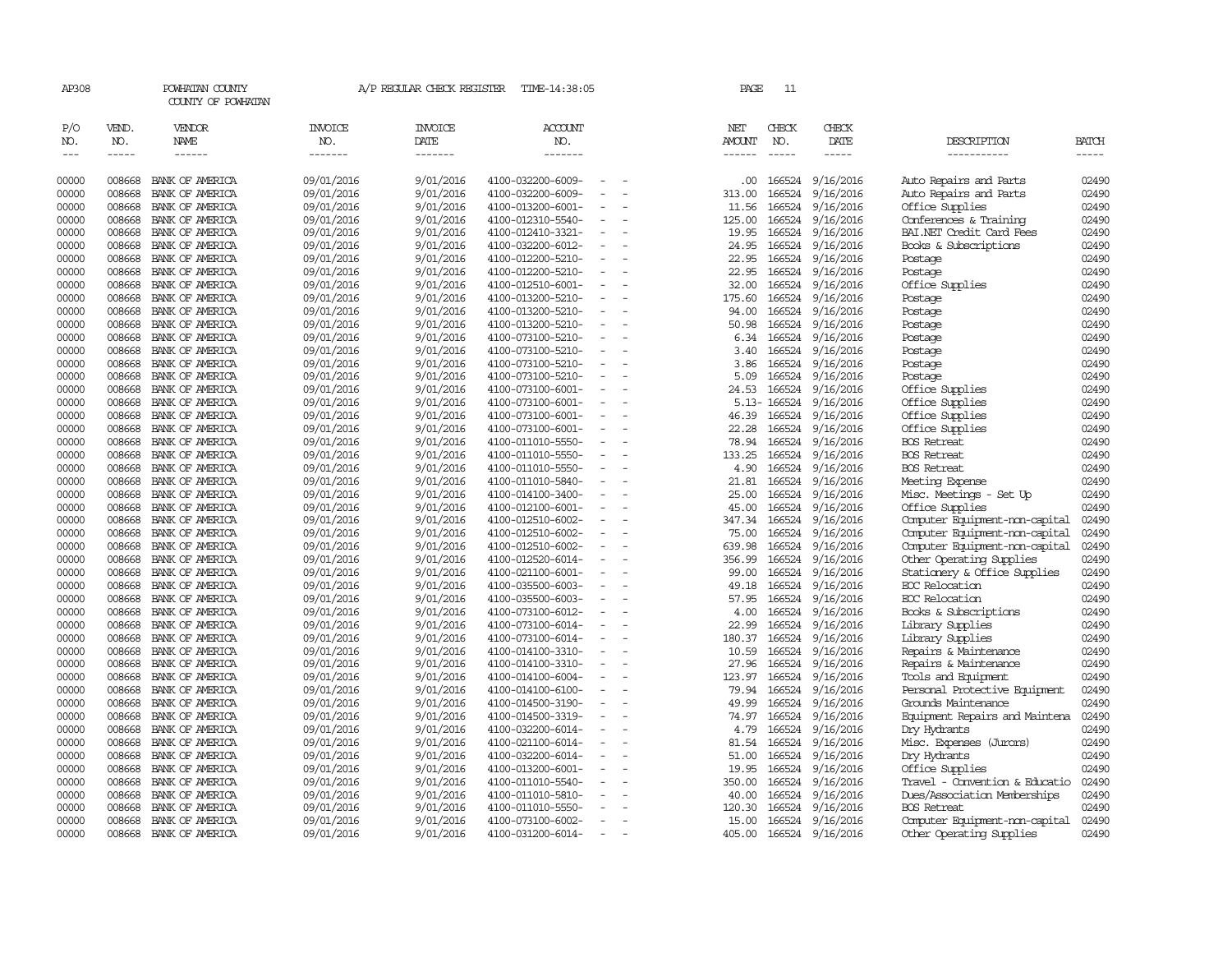| AP308          |                  | POWHATAN COUNTY<br>COUNTY OF POWHATAN |                          | A/P REGULAR CHECK REGISTER | TIME-14:38:05                          |                          |             | PAGE             | 12               |                        |                                                      |                |
|----------------|------------------|---------------------------------------|--------------------------|----------------------------|----------------------------------------|--------------------------|-------------|------------------|------------------|------------------------|------------------------------------------------------|----------------|
| P/O<br>NO.     | VEND.<br>NO.     | VENDOR<br><b>NAME</b>                 | INVOICE<br>NO.           | <b>INVOICE</b><br>DATE     | <b>ACCOUNT</b><br>NO.                  |                          |             | NET<br>AMOUNT    | CHECK<br>NO.     | CHECK<br>DATE          | DESCRIPTION                                          | BATCH          |
| $\cdots$       | -----            | $- - - - - -$                         | -------                  | -------                    | -------                                |                          |             | ------           | $- - - - -$      | -----                  | -----------                                          | $- - - - -$    |
| 00000          | 008668           | BANK OF AMERICA                       | 09/01/2016               | 9/01/2016                  | 4100-011010-5840-                      | $\sim$                   |             | 133.58           | 166524           | 9/16/2016              | Meeting Expense                                      | 02490          |
| 00000          | 008668           | BANK OF AMERICA                       | 09/01/2016               | 9/01/2016                  | 4100-012200-5540-JS1-                  |                          |             | 125.00           | 166524           | 9/16/2016              | VGFOA Certificate Classes                            | 02490          |
| 00000          | 008668           | BANK OF AMERICA                       | 09/01/2016               | 9/01/2016                  | 4100-012100-6001-                      |                          |             | 462.16           | 166524           | 9/16/2016              | Office Supplies                                      | 02490          |
| 00000          | 008668           | BANK OF AMERICA                       | 09/01/2016               | 9/01/2016                  | 4100-012310-5540-                      |                          |             | 32.85            | 166524           | 9/16/2016              | Conferences & Training                               | 02490          |
| 00000          | 008668           | BANK OF AMERICA                       | 09/01/2016               | 9/01/2016                  | 4100-032200-5210-                      | $\sim$                   |             | 11.14            | 166524           | 9/16/2016              | Postage                                              | 02490          |
| 00000          | 008668           | BANK OF AMERICA                       | 09/01/2016               | 9/01/2016                  | 4100-013200-5540-                      | $\overline{\phantom{a}}$ |             | 210.74           | 166524           | 9/16/2016              | Conferences & Training<br>Stationery/Office Supplies | 02490<br>02490 |
| 00000          | 008668           | BANK OF AMERICA                       | 09/01/2016               | 9/01/2016                  | 4100-032200-6001-                      |                          |             | 16.75            | 166524<br>166524 | 9/16/2016              |                                                      |                |
| 00000          | 008668           | BANK OF AMERICA                       | 09/01/2016               | 9/01/2016                  | 4100-012310-5540-                      | $\sim$                   |             | 296.12           |                  | 9/16/2016              | Conferences & Training                               | 02490          |
| 00000<br>00000 | 008668<br>008668 | BANK OF AMERICA<br>BANK OF AMERICA    | 09/01/2016<br>09/01/2016 | 9/01/2016<br>9/01/2016     | 4100-012310-5540-<br>4100-012410-5540- |                          |             | 148.06<br>296.12 | 166524<br>166524 | 9/16/2016<br>9/16/2016 | Conferences & Training<br>Conferences & Training     | 02490<br>02490 |
| 00000          | 008668           | BANK OF AMERICA                       | 09/01/2016               | 9/01/2016                  | 4100-011010-5840-                      |                          |             | 7.06             | 166524           | 9/16/2016              |                                                      | 02490          |
| 00000          | 008668           | BANK OF AMERICA                       | 09/01/2016               | 9/01/2016                  | 4100-034100-6012-                      | $\sim$                   |             | 438.50           | 166524           | 9/16/2016              | Meeting Expense<br>Books & Subscriptions             | 02490          |
| 00000          | 008668           |                                       |                          | 9/01/2016                  | 4100-013200-6001-                      | $\sim$                   |             |                  | 166524           | 9/16/2016              | Office Supplies                                      | 02490          |
| 00000          | 008668           | BANK OF AMERICA<br>BANK OF AMERICA    | 09/01/2016<br>09/01/2016 | 9/01/2016                  | 4100-073100-5540-                      | $\sim$                   |             | 51.99<br>190.00  | 166524           | 9/16/2016              | Conferences & Training                               | 02490          |
| 00000          | 008668           | BANK OF AMERICA                       | 09/01/2016               | 9/01/2016                  | 4100-012100-6001-                      | $\sim$                   |             | 1,448.55         | 166524           | 9/16/2016              | Office Supplies                                      | 02490          |
| 00000          | 008668           | BANK OF AMERICA                       | 09/01/2016               | 9/01/2016                  | 4100-012310-5510-                      | $\overline{\phantom{a}}$ |             | 33.33            | 166524           | 9/16/2016              | Travel/Mileage/Parking/Tolls                         | 02490          |
| 00000          | 008668           | BANK OF AMERICA                       | 09/01/2016               | 9/01/2016                  | 4100-032200-5815-                      |                          |             | 333.54           | 166524           | 9/16/2016              | Training/Seminars                                    | 02490          |
| 00000          | 008668           | BANK OF AMERICA                       | 09/01/2016               | 9/01/2016                  | 4100-073100-6012-                      | $\sim$                   |             | 15.00            | 166524           | 9/16/2016              | Books & Subscriptions                                | 02490          |
| 00000          | 008668           | BANK OF AMERICA                       | 09/01/2016               | 9/01/2016                  | 4100-012510-3320-                      | $\sim$                   |             | 135.36           | 166524           | 9/16/2016              | Maintenance & Service Contract                       | 02490          |
| 00000          | 008668           | BANK OF AMERICA                       | 09/01/2016               | 9/01/2016                  | 4100-011010-5550-                      | $\overline{\phantom{a}}$ |             | 146.52           | 166524           | 9/16/2016              | <b>BOS Retreat</b>                                   | 02490          |
| 00000          | 008668           | BANK OF AMERICA                       | 09/01/2016               | 9/01/2016                  | 4100-012100-5530-                      |                          |             | 252.59           | 166524           | 9/16/2016              | <b>Business Meetings</b>                             | 02490          |
| 00000          | 008668           | BANK OF AMERICA                       | 09/01/2016               | 9/01/2016                  | 4100-034100-6001-                      | $\equiv$                 |             | 49.00            | 166524           | 9/16/2016              | Office Supplies                                      | 02490          |
| 00000          | 008668           | BANK OF AMERICA                       | 09/01/2016               | 9/01/2016                  | 4100-012510-3320-                      |                          |             | 85.00            | 166524           | 9/16/2016              | Maintenance & Service Contract                       | 02490          |
| 00000          | 008668           | BANK OF AMERICA                       | 09/01/2016               | 9/01/2016                  | 4100-032200-3310-                      |                          |             | 37.80            | 166524           | 9/16/2016              | Equipment Repair                                     | 02490          |
| 00000          | 008668           | BANK OF AMERICA                       | 09/01/2016               | 9/01/2016                  | 4100-073100-6001-                      | $\equiv$                 |             | 33.50            | 166524           | 9/16/2016              | Office Supplies                                      | 02490          |
| 00000          | 008668           | BANK OF AMERICA                       | 09/01/2016               | 9/01/2016                  | 4100-012510-5230-                      |                          |             | 10.70            | 166524           | 9/16/2016              | Telephone Services                                   | 02490          |
| 00000          | 008668           | BANK OF AMERICA                       | 09/01/2016               | 9/01/2016                  | 4100-012510-5230-                      | $\sim$                   |             | 8.70             | 166524           | 9/16/2016              | Telephone Services                                   | 02490          |
| 00000          | 008668           | BANK OF AMERICA                       | 09/01/2016               | 9/01/2016                  | 4100-012510-5230-                      |                          |             | 50.00            | 166524           | 9/16/2016              | Telephone Services                                   | 02490          |
| 00000          | 008668           | BANK OF AMERICA                       | 09/01/2016               | 9/01/2016                  | 4100-012510-5230-                      | $\overline{\phantom{a}}$ |             | 7.50             | 166524           | 9/16/2016              | Telephone Services                                   | 02490          |
| 00000          | 008668           | BANK OF AMERICA                       | 09/01/2016               | 9/01/2016                  | 4100-012510-5230-                      |                          |             | 5.00             | 166524           | 9/16/2016              | Telephone Services                                   | 02490          |
| 00000          | 008668           | BANK OF AMERICA                       | 09/01/2016               | 9/01/2016                  | 4100-011010-5550-                      |                          |             | 78.71            | 166524           | 9/16/2016              | <b>BOS Retreat</b>                                   | 02490          |
| 00000          | 008668           | BANK OF AMERICA                       | 09/01/2016               | 9/01/2016                  | 4100-032200-6011-                      | $\overline{\phantom{a}}$ |             | 95.60            | 166524           | 9/16/2016              | Protective Gear/Uniforms                             | 02490          |
| 00000          | 008668           | BANK OF AMERICA                       | 09/01/2016               | 9/01/2016                  | 4100-032200-6011-                      |                          |             | 84.13            | 166524           | 9/16/2016              | Protective Gear/Uniforms                             | 02490          |
| 00000          | 008668           | BANK OF AMERICA                       | 09/01/2016               | 9/01/2016                  | 4100-081100-5540-                      |                          |             | 200.00           | 166524           | 9/16/2016              | Conferences & Training                               | 02490          |
| 00000          | 008668           | BANK OF AMERICA                       | 09/01/2016               | 9/01/2016                  | 4100-081100-5540-                      | $\equiv$                 |             | 200.00           | 166524           | 9/16/2016              | Conferences & Training                               | 02490          |
| 00000          | 008668           | BANK OF AMERICA                       | 09/01/2016               | 9/01/2016                  | 4100-081100-5540-                      | $\overline{a}$           |             | 200.00           | 166524           | 9/16/2016              | Conferences & Training                               | 02490          |
| 00000          | 008668           | BANK OF AMERICA                       | 09/01/2016               | 9/01/2016                  | 4100-012410-5540-                      |                          |             | 60.90            | 166524           | 9/16/2016              | Conferences & Training                               | 02490          |
| 00000          | 008668           | BANK OF AMERICA                       | 09/01/2016               | 9/01/2016                  | 4100-013200-6001-                      | $\sim$                   |             | 146.06           | 166524           | 9/16/2016              | Office Supplies                                      | 02490          |
| 00000          | 008668           | BANK OF AMERICA                       | 09/01/2016               | 9/01/2016                  | 4100-073100-6002-                      |                          |             | 50.00            | 166524           | 9/16/2016              | Computer Equipment-non-capital                       | 02490          |
| 00000          | 008668           | BANK OF AMERICA                       | 09/01/2016               | 9/01/2016                  | 4100-073100-6014-                      | $\sim$                   |             | 104.07           | 166524           | 9/16/2016              | Library Supplies                                     | 02490          |
| 00000          | 008668           | BANK OF AMERICA                       | 09/01/2016               | 9/01/2016                  | 4100-034100-6011-                      | $\equiv$                 |             | 51.60            | 166524           | 9/16/2016              | Uniforms                                             | 02490          |
| 00000          | 008668           | BANK OF AMERICA                       | 09/01/2016               | 9/01/2016                  | 4100-081100-6011-                      | $\overline{\phantom{a}}$ |             | 52.65            | 166524           | 9/16/2016              | Uniforms                                             | 02490          |
| 00000          | 008668           | BANK OF AMERICA                       | 09/01/2016               | 9/01/2016                  | 4100-081100-5230-                      |                          |             | 5.99             | 166524           | 9/16/2016              | Telephone Services                                   | 02490          |
| 00000          | 008668           | BANK OF AMERICA                       | 09/01/2016               | 9/01/2016                  | 4100-081100-5230-                      |                          |             | 29.99            | 166524           | 9/16/2016              | Telephone Services                                   | 02490          |
| 00000          | 008668           | BANK OF AMERICA                       | 09/01/2016               | 9/01/2016                  | 4100-012100-6001-                      | $\equiv$                 |             | 1,784.12         | 166524           | 9/16/2016              | Office Supplies                                      | 02490          |
| 00000          | 008668           | BANK OF AMERICA                       | 09/01/2016               | 9/01/2016                  | 4100-035500-6014-                      |                          |             | 147.49           | 166524           | 9/16/2016              | Other Operating Supplies                             | 02490          |
| 00000          | 008668           | BANK OF AMERICA                       | 09/01/2016               | 9/01/2016                  | 4100-032200-6009-                      |                          |             | 245.82           | 166524           | 9/16/2016              | Auto Repairs and Parts                               | 02490          |
| 00000          | 008668           | BANK OF AMERICA                       | 09/01/2016               | 9/01/2016                  | 4100-032200-3310-                      | $\overline{\phantom{a}}$ |             | 149.25           | 166524           | 9/16/2016              | Equipment Repair                                     | 02490          |
| 00000          | 008668           | BANK OF AMERICA                       | 09/01/2016               | 9/01/2016                  | 4100-032200-6011-                      | $\sim$                   |             | 173.95           |                  | 166524 9/16/2016       | Protective Gear/Uniforms                             | 02490          |
|                |                  |                                       |                          |                            |                                        |                          | CHECK TOTAL | 13,528.89        |                  |                        |                                                      |                |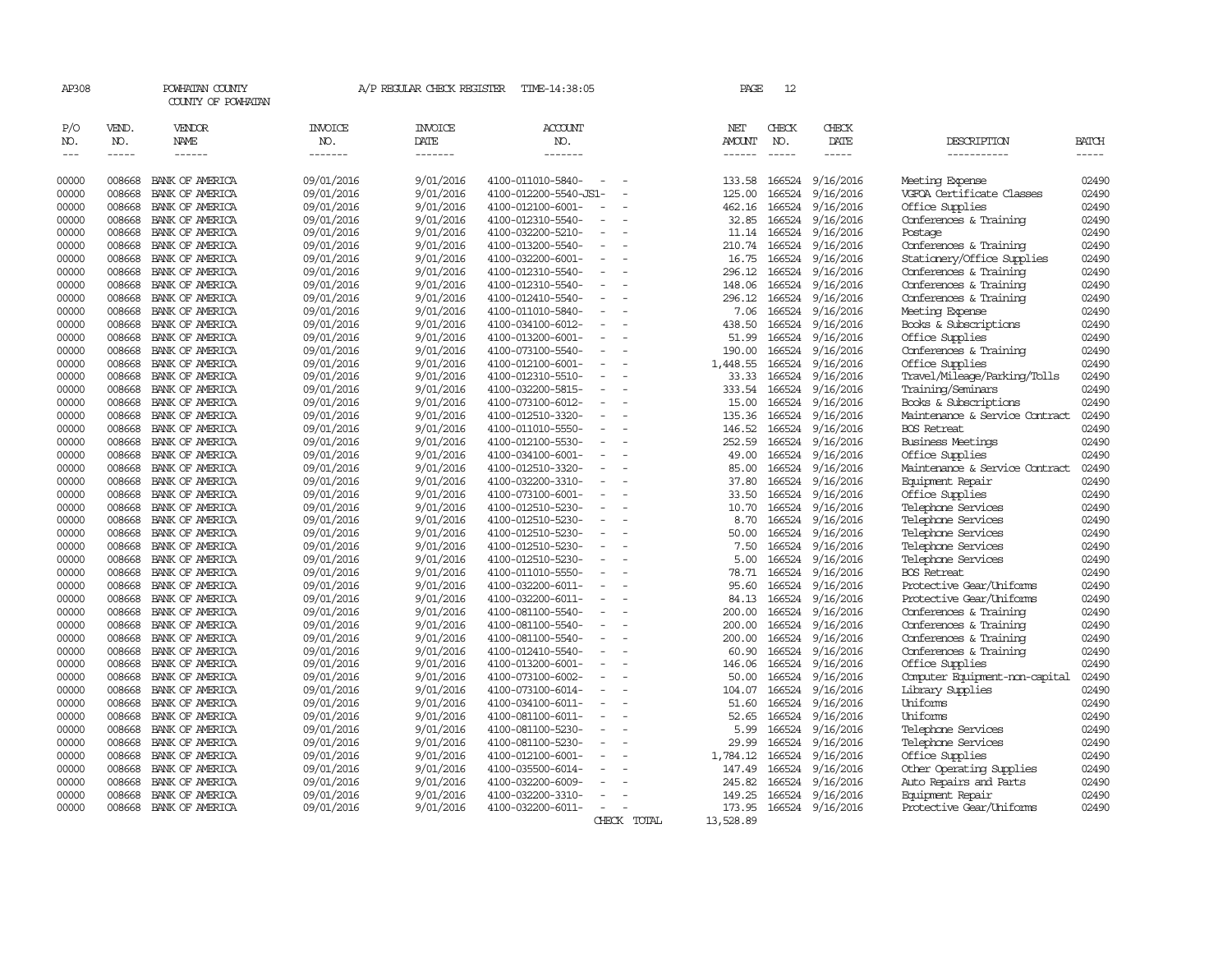| AP308                                                                |                                                                    | POWHATAN COUNTY<br>COUNTY OF POWHATAN                                                                                                                                                                                       |                                                                                                                                                      | A/P REGULAR CHECK REGISTER                                                                           | TIME-14:38:05                                                                                                                                                        |                                                                                                      | PAGE                      | 13                            |                                                                                                                                                                                |                                                                                                                                        |                                                                      |
|----------------------------------------------------------------------|--------------------------------------------------------------------|-----------------------------------------------------------------------------------------------------------------------------------------------------------------------------------------------------------------------------|------------------------------------------------------------------------------------------------------------------------------------------------------|------------------------------------------------------------------------------------------------------|----------------------------------------------------------------------------------------------------------------------------------------------------------------------|------------------------------------------------------------------------------------------------------|---------------------------|-------------------------------|--------------------------------------------------------------------------------------------------------------------------------------------------------------------------------|----------------------------------------------------------------------------------------------------------------------------------------|----------------------------------------------------------------------|
| P/O<br>NO.<br>$ -$                                                   | VEND.<br>NO.<br>$\frac{1}{2}$                                      | VENDOR<br>NAME<br>$- - - - - -$                                                                                                                                                                                             | <b>INVOICE</b><br>NO.<br>-------                                                                                                                     | <b>INVOICE</b><br>DATE<br>$- - - - - - -$                                                            | <b>ACCOUNT</b><br>NO.<br>$- - - - - - -$                                                                                                                             |                                                                                                      | NET<br>AMOUNT<br>------   | CHECK<br>NO.<br>$\frac{1}{2}$ | CHECK<br>DATE<br>$- - - - -$                                                                                                                                                   | DESCRIPTION<br>-----------                                                                                                             | <b>BATCH</b><br>$- - - - -$                                          |
| 00000                                                                |                                                                    | 006655 BLOSSMAN GAS COMPANIES                                                                                                                                                                                               | 20333                                                                                                                                                | 9/01/2016                                                                                            | 4100-073100-3320-                                                                                                                                                    | $\sim$<br>CHECK TOTAL                                                                                | 12.00                     |                               | 12.00 166526 9/16/2016                                                                                                                                                         | Maintenance & Service Contract                                                                                                         | 02482                                                                |
| 00000                                                                |                                                                    | 009991 BMS DIRECT                                                                                                                                                                                                           | 104515                                                                                                                                               | 8/30/2016                                                                                            | 4100-012310-6001-                                                                                                                                                    | CHECK TOTAL                                                                                          | 506.00<br>506.00          |                               | 166528 9/16/2016                                                                                                                                                               | Office Supplies                                                                                                                        | 02482                                                                |
| 00000                                                                |                                                                    | 009152 BOGGS, MICHAEL                                                                                                                                                                                                       | <b>ADVANCE PERDIEM</b>                                                                                                                               | 9/13/2016                                                                                            | 4100-031200-5540-                                                                                                                                                    | $\sim$ 10 $\sim$ 10 $\sim$<br>CHECK TOTAL                                                            | 178.50<br>178.50          |                               | 166529 9/16/2016                                                                                                                                                               | Conferences & Training                                                                                                                 | 02488                                                                |
| 00000                                                                |                                                                    | 008195 CHANNING BETE CO., INC.                                                                                                                                                                                              | 53228731                                                                                                                                             | 9/02/2016                                                                                            | 4100-032200-5815-                                                                                                                                                    | $\sim$ 100 $\sim$<br>CHECK TOTAL                                                                     | 1,066.02                  |                               | 1,066.02 166532 9/16/2016                                                                                                                                                      | Training/Seminars                                                                                                                      | 02488                                                                |
| 00000<br>00000                                                       | 006965<br>006965                                                   | CINIAS CORPORATION<br>CINIAS CORPORATION                                                                                                                                                                                    | 143800717<br>143800717                                                                                                                               | 8/31/2016<br>8/31/2016                                                                               | 4100-014500-6011-<br>4100-014100-6011-                                                                                                                               | CHECK TOTAL                                                                                          | 96.13<br>161.47           |                               | 65.34 166533 9/16/2016<br>166533 9/16/2016                                                                                                                                     | Uniforms<br>Uniforms                                                                                                                   | 02484<br>02484                                                       |
| 00000                                                                |                                                                    | 007282 COBB TECHNOLOGIES, INC.                                                                                                                                                                                              | 796024                                                                                                                                               | 9/09/2016                                                                                            | 4100-032200-3320-                                                                                                                                                    | $\sim$ 100 $\sim$<br>CHECK TOTAL                                                                     | 225.73                    |                               | 225.73 166534 9/16/2016                                                                                                                                                        | Maintenance & Service Contract                                                                                                         | 02482                                                                |
| 00000                                                                |                                                                    | 007351 COLONY TIRE CORPORATION                                                                                                                                                                                              | 93220                                                                                                                                                | 8/01/2016                                                                                            | 4100-032200-6009-                                                                                                                                                    | CHECK TOTAL                                                                                          | 2,757.78                  |                               | 2,757.78 166536 9/16/2016                                                                                                                                                      | Auto Repairs and Parts                                                                                                                 | 02482                                                                |
| 00000<br>00000                                                       |                                                                    | 009178 COMCAST<br>009178 COMCAST                                                                                                                                                                                            | 141177024 9/16<br>142087016 9/16                                                                                                                     | 9/01/2016<br>9/01/2016                                                                               | 4100-014300-5260-<br>4100-012510-6014-                                                                                                                               | $\sim$<br>$\sim$ 100 $\sim$<br>CHECK TOTAL                                                           | 74.90<br>99.95<br>174.85  |                               | 166537 9/16/2016<br>166537 9/16/2016                                                                                                                                           | <b>Internet</b><br>Other Operating Supplies                                                                                            | 02484<br>02488                                                       |
| 00000                                                                |                                                                    | 010949 COMCAST                                                                                                                                                                                                              | 45791004                                                                                                                                             | 9/01/2016                                                                                            | 4100-012510-5260-                                                                                                                                                    | $\sim$<br>CHECK TOTAL                                                                                | 892.50<br>892.50          |                               | 166538 9/16/2016                                                                                                                                                               | Internet Usage                                                                                                                         | 02488                                                                |
| 00000                                                                |                                                                    | 033130 COUNTY OF HENRICO                                                                                                                                                                                                    | 128339                                                                                                                                               | 9/01/2016                                                                                            | 4100-033400-3840-                                                                                                                                                    | $\sim$<br>CHECK TOTAL                                                                                | 18,344.56<br>18, 344.56   |                               | 166539 9/16/2016                                                                                                                                                               | Detention of Juveniles                                                                                                                 | 02482                                                                |
| 00000                                                                |                                                                    | 006879 DEMCO, INC.                                                                                                                                                                                                          | 5950824                                                                                                                                              | 9/02/2016                                                                                            | 4100-073100-6014-                                                                                                                                                    | $\overline{\phantom{a}}$<br>CHECK TOTAL                                                              | 156.29<br>156.29          |                               | 166541 9/16/2016                                                                                                                                                               | Library Supplies                                                                                                                       | 02484                                                                |
| 00000<br>00000<br>00000<br>00000<br>00000                            | 006240<br>006240<br>006240<br>006240                               | DIAMOND SPRINGS WATER, INC 2857717<br>DIAMOND SPRINGS WATER, INC<br>DIAMOND SPRINGS WATER, INC<br>DIAMOND SPRINGS WATER, INC<br>006240 DIAMOND SPRINGS WATER, INC 831070170                                                 | 810075450<br>817070170<br>824075450                                                                                                                  | 9/02/2016<br>8/10/2016<br>8/16/2016<br>8/23/2016<br>8/29/2016                                        | 4100-031200-5130-<br>4100-031200-5130-<br>4100-031200-5130-<br>4100-031200-5130-<br>4100-031200-5130-                                                                | $\sim$<br>$\equiv$<br>$\equiv$<br>$\overline{\phantom{a}}$<br>CHECK TOTAL                            | 27.96<br>54.87<br>136.72  |                               | 11.95 166542 9/16/2016<br>20.97 166542 9/16/2016<br>166542 9/16/2016<br>166542 9/16/2016<br>20.97 166542 9/16/2016                                                             | Water<br>Water<br>Water<br>Water<br>Water                                                                                              | 02488<br>02488<br>02488<br>02488<br>02488                            |
| 00000<br>00000<br>00000<br>00000<br>00000<br>00000<br>00000<br>00000 | 000860<br>000860<br>000860<br>000860<br>000860<br>000860<br>000860 | DOMINION VIRGINIA POWER<br>DOMINION VIRGINIA POWER<br>DOMINION VIRGINIA POWER<br>DOMINION VIRGINIA POWER<br>DOMINION VIRGINIA POWER<br>DOMINION VIRGINIA POWER<br>DOMINION VIRGINIA POWER<br>000860 DOMINION VIRGINIA POWER | 12216678338AU16<br>0432180008AUG16<br>0863807277AUG16<br>1223507334AUG16<br>1982170001AUG16<br>1498464559AUG16<br>2142337506AUG16<br>2312285006AUG16 | 8/31/2016<br>8/31/2016<br>8/31/2016<br>8/31/2016<br>8/31/2016<br>8/31/2016<br>8/31/2016<br>8/31/2016 | 4100-031210-5110-<br>4100-014600-5110-<br>4100-014600-5110-<br>4100-014300-5110-<br>4100-014100-5110-<br>4100-014600-5110-<br>4100-014600-5110-<br>4100-014100-5110- | $\sim$ $\sim$<br>$\equiv$<br>$\sim$<br>$\sim$<br>$\overline{\phantom{a}}$<br>$\equiv$<br>CHECK TOTAL | 293.09<br>55.95<br>949.78 | 166543<br>11.47 166543        | 258.99 166543 9/16/2016<br>9/16/2016<br>8.46 166543 9/16/2016<br>188.13 166543 9/16/2016<br>9/16/2016<br>166543 9/16/2016<br>20.32 166543 9/16/2016<br>113.37 166543 9/16/2016 | Electricity - Comunications H<br>Electricity<br>Electricity<br>Electricity<br>Electricity<br>Electricity<br>Electricity<br>Electricity | 02482<br>02484<br>02484<br>02484<br>02484<br>02485<br>02485<br>02485 |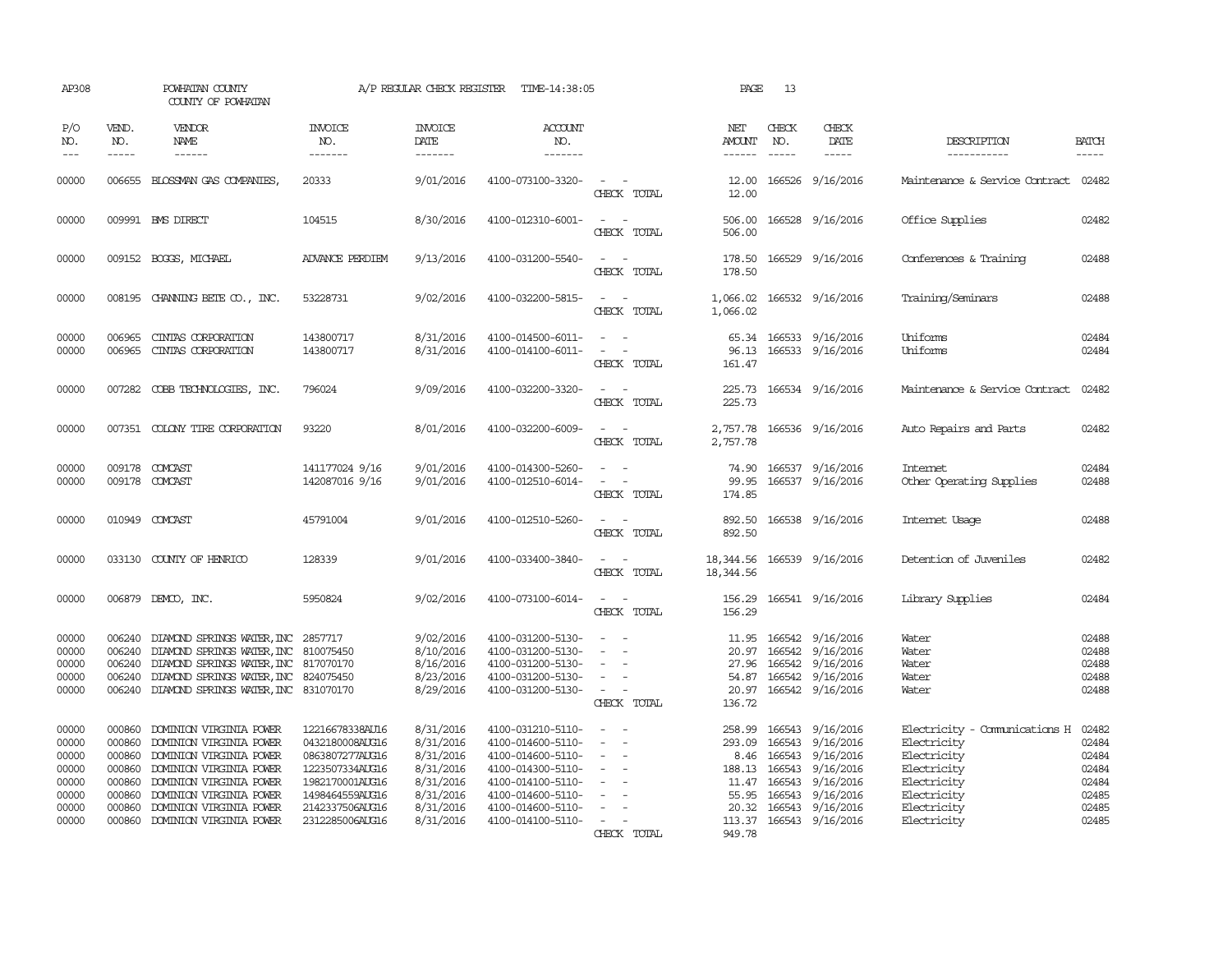| AP308                          |              | POWHATAN COUNTY<br>COUNTY OF POWHATAN    |                 | A/P REGULAR CHECK REGISTER | TIME-14:38:05         |                                                      | PAGE             | 14           |                  |                                      |              |
|--------------------------------|--------------|------------------------------------------|-----------------|----------------------------|-----------------------|------------------------------------------------------|------------------|--------------|------------------|--------------------------------------|--------------|
| P/O<br>NO.                     | VEND.<br>NO. | VENDOR<br>NAME                           | INVOICE<br>NO.  | INVOICE<br>DATE            | <b>ACCOUNT</b><br>NO. |                                                      | NET<br>AMOUNT    | CHECK<br>NO. | CHECK<br>DATE    | DESCRIPTION                          | <b>BATCH</b> |
| $\!\!\!\!\!-\!-\!$ $\!\!\!-\!$ | $\cdots$     | ------                                   | -------         | -------                    | -------               |                                                      |                  | $- - - - -$  | -----            | -----------                          | $- - - - -$  |
| 00000                          | 000860       |                                          | 2476067034AUG16 | 8/31/2016                  |                       | $\sim$                                               |                  |              |                  | Electricity                          | 02484        |
|                                |              | DOMINION VIRGINIA POWER                  |                 |                            | 4100-014100-5110-     | $\sim$                                               | 159.58           | 166544       | 9/16/2016        |                                      |              |
| 00000                          | 000860       | DOMINION VIRGINIA POWER                  | 2346327501 AG16 | 8/31/2016                  | 4100-031200-5110-     |                                                      | 2,219.67         | 166544       | 9/16/2016        | Electricity                          | 02485        |
| 00000                          | 000860       | DOMINION VIRGINIA POWER                  | 2346327501AUG16 | 8/31/2016                  | 4100-014100-5110-     |                                                      | 2,219.68         | 166544       | 9/16/2016        | Electricity                          | 02485        |
| 00000                          | 000860       | DOMINION VIRGINIA POWER                  | 2352270009AUG16 | 8/31/2016                  | 4100-014100-5110-     | $\equiv$                                             | 23.39            | 166544       | 9/16/2016        | Electricity                          | 02485        |
| 00000                          | 000860       | DOMINION VIRGINIA POWER                  | 2442170003AUG16 | 8/31/2016                  | 4100-014100-5110-     | $\overline{\phantom{a}}$<br>$\sim$                   | 1,702.22         | 166544       | 9/16/2016        | Electricity                          | 02485        |
| 00000                          | 000860       | DOMINION VIRGINIA POWER                  | 2462222502AUG16 | 8/31/2016                  | 4100-014100-5110-     |                                                      | 3,667.53         | 166544       | 9/16/2016        | Electricity                          | 02485        |
| 00000                          | 000860       | DOMINION VIRGINIA POWER                  | 2912605595AUG16 | 8/31/2016                  | 4100-014100-5110-     |                                                      | 135.25           | 166544       | 9/16/2016        | Electricity                          | 02485        |
| 00000                          | 000860       | DOMINION VIRGINIA POWER                  | 2932352368AUG16 | 8/31/2016                  | 4100-032220-5110-     | $\overline{\phantom{a}}$                             | 19.67            |              | 166544 9/16/2016 | Electricity                          | 02485        |
| 00000                          | 000860       | DOMINION VIRGINIA POWER                  | 2972120006AUG16 | 8/31/2016                  | 4100-014100-5110-     | $\overline{\phantom{a}}$<br>$\overline{a}$           | 1,569.42         |              | 166544 9/16/2016 | Electricity                          | 02485        |
|                                |              |                                          |                 |                            |                       | CHECK TOTAL                                          | 11,716.41        |              |                  |                                      |              |
| 00000                          | 000860       | DOMINION VIRGINIA POWER                  | 40620353918AU16 | 8/31/2016                  | 4100-031210-5110-     |                                                      | 125.35           | 166545       | 9/16/2016        | Electricity - Comunications H        | 02482        |
| 00000                          | 000860       | DOMINION VIRGINIA POWER                  | 4165680929 9/16 | 9/01/2016                  | 4100-031210-5110-     | $\sim$                                               | 124.02           | 166545       | 9/16/2016        | Electricity - Comunications H        | 02482        |
| 00000                          | 000860       | DOMINION VIRGINIA POWER                  | 3451094936AUG16 | 8/31/2016                  | 4100-014600-5110-     | $\overline{\phantom{a}}$                             | 126.02           | 166545       | 9/16/2016        | Electricity                          | 02484        |
| 00000                          | 000860       | DOMINION VIRGINIA POWER                  | 3496131156AUG16 | 8/31/2016                  | 4100-014100-5110-     | $\overline{\phantom{a}}$                             | 6.59             | 166545       | 9/16/2016        | Electricity                          | 02484        |
| 00000                          | 000860       | DOMINION VIRGINIA POWER                  | 3507951824AUG16 | 8/31/2016                  | 4100-014600-5110-     | $\overline{\phantom{a}}$                             | 11.06            | 166545       | 9/16/2016        | Electricity                          | 02484        |
| 00000                          | 000860       | DOMINION VIRGINIA POWER                  | 4732217502AUG16 | 8/31/2016                  | 4100-014600-5110-     |                                                      | 122.50           | 166545       | 9/16/2016        | Electricity                          | 02484        |
| 00000                          | 000860       | DOMINION VIRGINIA POWER                  | 6024003557 9/16 | 8/31/2016                  | 4100-014100-5110-     | $\equiv$<br>$\overline{\phantom{a}}$                 | 18.06            | 166545       | 9/16/2016        | Electricity                          | 02484        |
| 00000                          | 000860       | DOMINION VIRGINIA POWER                  | 4691491015AUG16 | 8/31/2016                  | 4100-014600-5110-     | $\overline{\phantom{a}}$                             | 30.31            | 166545       | 9/16/2016        | Electricity                          | 02485        |
| 00000                          | 000860       | DOMINION VIRGINIA POWER                  | 5652237503AUG16 | 8/31/2016                  | 4100-014600-5110-     | $\sim$<br>$\overline{\phantom{a}}$                   | 69.00            |              | 166545 9/16/2016 | Electricity                          | 02485        |
|                                |              |                                          |                 |                            |                       | CHECK TOTAL                                          | 632.91           |              |                  |                                      |              |
| 00000                          | 000860       | DOMINION VIRGINIA POWER                  | 6211789810 9/16 | 9/01/2016                  | 4100-031210-5110-     |                                                      | 139.82           | 166546       | 9/16/2016        | Electricity - Comunications H        | 02482        |
| 00000                          | 000860       | DOMINION VIRGINIA POWER                  | 8009370571 9/16 | 9/01/2016                  | 4100-031210-5110-     |                                                      | 62.27            | 166546       | 9/16/2016        | Electricity - Comunications H        | 02482        |
| 00000                          | 000860       | DOMINION VIRGINIA POWER                  | 8971069334AUG16 | 8/31/2016                  | 4100-014300-5110-     | $\equiv$                                             | 14.89            |              | 166546 9/16/2016 | Electricity                          | 02484        |
| 00000                          | 000860       | DOMINION VIRGINIA POWER                  | 9750120975AUG16 | 8/31/2016                  | 4100-032220-5110-     | $\overline{\phantom{a}}$<br>$\overline{\phantom{a}}$ | 1,987.01         |              | 166546 9/16/2016 | Electricity                          | 02485        |
|                                |              |                                          |                 |                            |                       | CHECK TOTAL                                          | 2,203.99         |              |                  |                                      |              |
| 00000                          | 008750       | DOMINION VIRGINIA POWER                  | 1365065927 8/16 | 8/31/2016                  | 4100-053910-5642-     |                                                      | 204.86           | 166547       | 9/16/2016        | PCCAA Services - TANF                | 02485        |
| 00000                          | 008750       | DOMINION VIRGINIA POWER                  | 1391104955      | 9/08/2016                  | 4100-053910-5642-     |                                                      | 362.12           | 166547       | 9/16/2016        | PCCAA Services - TANF                | 02485        |
| 00000                          | 008750       | DOMINION VIRGINIA POWER                  | 5517722012 8/16 | 8/31/2016                  | 4100-053910-5642-     | $\sim$                                               | 324.67           |              | 166547 9/16/2016 | PCCAA Services - TANF                | 02485        |
| 00000                          |              | 008750 DOMINION VIRGINIA POWER           | 5520693572 8/16 | 8/31/2016                  | 4100-053910-5642-     | $\equiv$                                             | 86.65            |              | 166547 9/16/2016 | PCCAA Services - TANF                | 02485        |
|                                |              |                                          |                 |                            |                       | CHECK TOTAL                                          | 978.30           |              |                  |                                      |              |
|                                |              |                                          |                 |                            |                       |                                                      |                  |              |                  |                                      |              |
| 00000                          | 011224       | ELECTRONIC SYSTEMS, INC.                 | IN495110        | 8/22/2016                  | 4100-012310-3320-     | $\overline{\phantom{a}}$<br>$\overline{\phantom{a}}$ | 42.00            | 166550       | 9/16/2016        | Maintenance & Service Contract       | 02482        |
| 00000                          | 011224       | ELECTRONIC SYSTEMS, INC.                 | IN495110        | 8/22/2016                  | 4100-012100-3320-     | $\overline{\phantom{a}}$<br>$\sim$                   | 427.25           | 166550       | 9/16/2016        | Maintenance & Service Contract       | 02482        |
| 00000                          | 011224       | ELECTRONIC SYSTEMS, INC.                 | IN495110        | 8/22/2016                  | 4100-032200-3320-     |                                                      | 14.00            | 166550       | 9/16/2016        | Maintenance & Service Contract       | 02482        |
| 00000                          | 011224       | ELECTRONIC SYSTEMS, INC.                 | IN495110        | 8/22/2016                  | 4100-014100-3320-     |                                                      | 42.00            | 166550       | 9/16/2016        | Maintenance & Service Contract 02482 |              |
| 00000                          | 011224       | ELECTRONIC SYSTEMS, INC.                 | IN495110        | 8/22/2016                  | 4100-014300-3310-     | $\overline{\phantom{a}}$                             | 14.00            | 166550       | 9/16/2016        | Repairs & Maintenance                | 02482        |
| 00000                          | 011224       | ELECTRONIC SYSTEMS, INC.                 | IN495110        | 8/22/2016                  | 4100-031200-3320-     | $\overline{\phantom{a}}$                             | 114.00           | 166550       | 9/16/2016        | Maintenance & Service Contract       | 02482        |
| 00000                          |              | 011224 ELECTRONIC SYSTEMS, INC.          | IN495110        | 8/22/2016                  | 4100-012410-3320-     | CHECK TOTAL                                          | 112.00<br>765.25 |              | 166550 9/16/2016 | Maintenance & Service Contract       | 02482        |
|                                |              |                                          |                 |                            |                       |                                                      |                  |              |                  |                                      |              |
| 00000                          |              | 008336 FERGUSON ENTERPRISES INC. 3887909 |                 | 8/29/2016                  | 4100-014100-6004-     | $\sim$<br>CHECK TOTAL                                | 25.89            |              | 166552 9/16/2016 | Tools and Equipment                  | 02482        |
|                                |              |                                          |                 |                            |                       |                                                      | 25.89            |              |                  |                                      |              |
| 00000                          |              | 006666 FINE CREEK FIRE DEPT              | FORESTRY GRANT  | 9/12/2016                  | 4100-032200-6015-     |                                                      | 1,618.12         |              | 166553 9/16/2016 | Matching Funds for Fire & EMS        | 02482        |
|                                |              |                                          |                 |                            |                       | CHECK TOTAL                                          | 1,618.12         |              |                  |                                      |              |
| 00000                          |              | 000690 FLATROCK TIRE & AUTO              | 17200 2016      | 8/08/2016                  | 4100-031200-6009-     |                                                      | 904.06           |              | 166554 9/16/2016 | Auto Parts/Repairs                   | 02488        |
|                                |              |                                          |                 |                            |                       | CHECK TOTAL                                          | 904.06           |              |                  |                                      |              |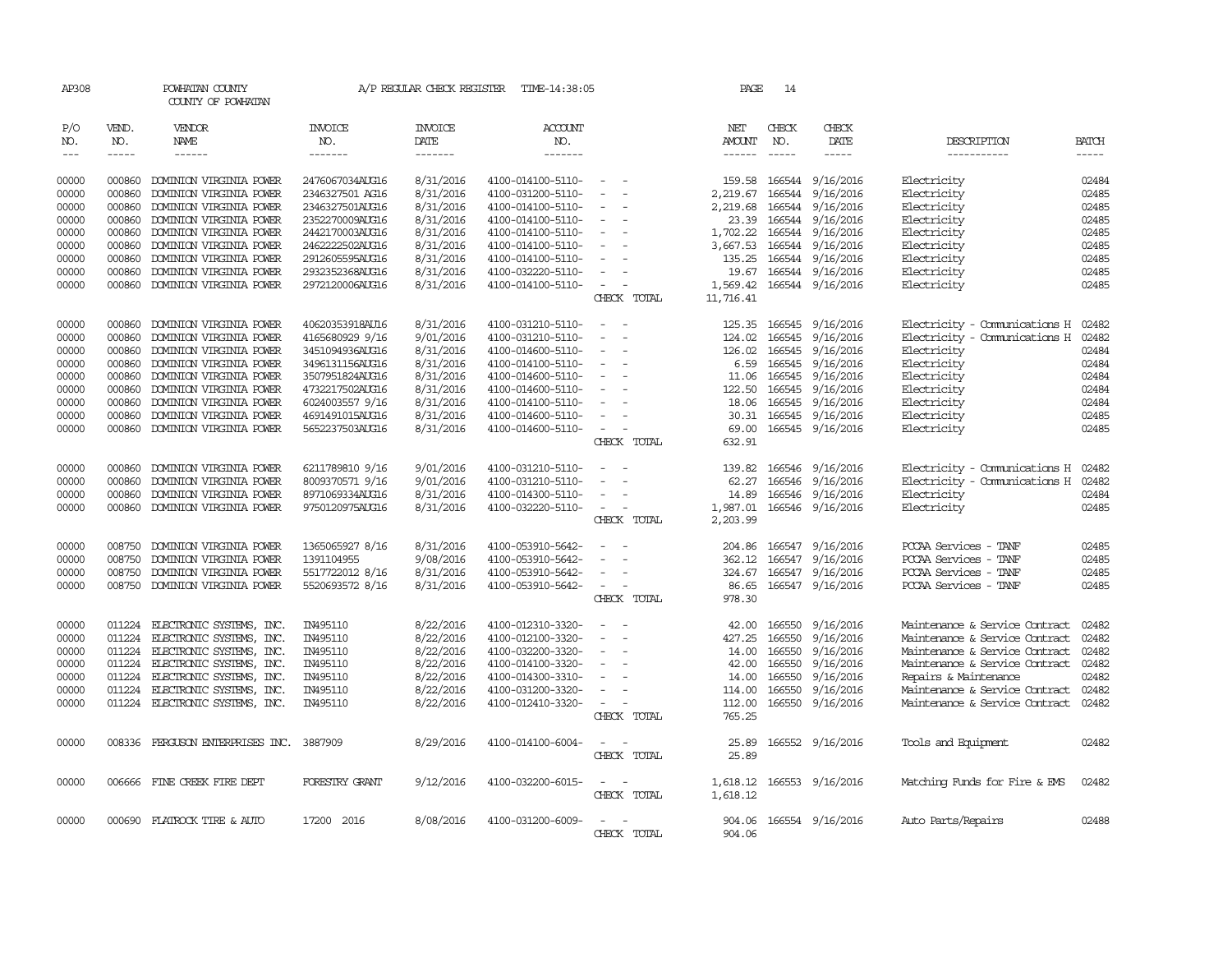| AP308                                                                                  |                                      | POWHATAN COUNTY<br>COUNTY OF POWHATAN                                                                                                                                                                                                                                        |                                                                                        | A/P REGULAR CHECK REGISTER                                                                                                     | TIME-14:38:05                                                                                                                                                                                                  |                                                                                                       | PAGE                                                                                                         | 15                                                                           |                                                                                                                                              |                                                                                                                                                                                                                          |                                                                                        |
|----------------------------------------------------------------------------------------|--------------------------------------|------------------------------------------------------------------------------------------------------------------------------------------------------------------------------------------------------------------------------------------------------------------------------|----------------------------------------------------------------------------------------|--------------------------------------------------------------------------------------------------------------------------------|----------------------------------------------------------------------------------------------------------------------------------------------------------------------------------------------------------------|-------------------------------------------------------------------------------------------------------|--------------------------------------------------------------------------------------------------------------|------------------------------------------------------------------------------|----------------------------------------------------------------------------------------------------------------------------------------------|--------------------------------------------------------------------------------------------------------------------------------------------------------------------------------------------------------------------------|----------------------------------------------------------------------------------------|
| P/O<br>NO.<br>$---$                                                                    | VEND.<br>NO.<br>$- - - - -$          | VENDOR<br><b>NAME</b><br>------                                                                                                                                                                                                                                              | <b>INVOICE</b><br>NO.<br>-------                                                       | <b>INVOICE</b><br>DATE<br>-------                                                                                              | <b>ACCOUNT</b><br>NO.<br>-------                                                                                                                                                                               |                                                                                                       | NET<br>AMOUNT                                                                                                | CHECK<br>NO.<br>$- - - - -$                                                  | CHECK<br>DATE<br>-----                                                                                                                       | DESCRIPTION<br>-----------                                                                                                                                                                                               | <b>BATCH</b><br>$- - - - -$                                                            |
| 00000<br>00000<br>00000                                                                | 008314                               | 008314 FREE CLINIC OF POWHATAN<br>FREE CLINIC OF POWHATAN<br>008314 FREE CLINIC OF POWHATAN                                                                                                                                                                                  | MOU DENTAL<br>MOU MENTAL HLTH<br>MOU OPERATIONAL                                       | 9/13/2016<br>9/13/2016<br>9/13/2016                                                                                            | 4100-053910-5643-<br>4100-053910-5643-<br>4100-053910-5643-                                                                                                                                                    | CHECK TOTAL                                                                                           | 15,000.00<br>15,000.00<br>29,900.00<br>59,900.00                                                             | 166555<br>166555                                                             | 9/16/2016<br>9/16/2016<br>166555 9/16/2016                                                                                                   | PCCAA Services - Federal CSBG<br>PCCAA Services - Federal CSBG<br>PCCAA Services - Federal CSBG                                                                                                                          | 02485<br>02485<br>02485                                                                |
| 00000                                                                                  |                                      | 011339 GOVDEALS.COM                                                                                                                                                                                                                                                          | <b>SALES51333</b>                                                                      | 8/31/2016                                                                                                                      | 3100-018990-0009-                                                                                                                                                                                              | CHECK TOTAL                                                                                           | 5.00<br>5.00                                                                                                 |                                                                              | 166557 9/16/2016                                                                                                                             | Sale of Equipment                                                                                                                                                                                                        | 02482                                                                                  |
| 00000<br>00000                                                                         |                                      | 006013 GRAINGER<br>006013 GRAINGER                                                                                                                                                                                                                                           | 9210661014<br>9212626320                                                               | 8/30/2016<br>8/31/2016                                                                                                         | 4100-032210-3310-<br>4100-014100-6100-                                                                                                                                                                         | CHECK TOTAL                                                                                           | 60.78<br>54.06<br>114.84                                                                                     |                                                                              | 166558 9/16/2016<br>166558 9/16/2016                                                                                                         | Repairs & Maintenance<br>Personal Protective Equipment                                                                                                                                                                   | 02482<br>02482                                                                         |
| 00000                                                                                  |                                      | 009395 HENSHAW, JAMES                                                                                                                                                                                                                                                        | 8/26/16<br>JAKE                                                                        | 9/05/2016                                                                                                                      | 4100-031200-6022-                                                                                                                                                                                              | CHECK TOTAL                                                                                           | 220.00<br>220.00                                                                                             |                                                                              | 166559 9/16/2016                                                                                                                             | Dog Food & Supplies K9                                                                                                                                                                                                   | 02488                                                                                  |
| 00000                                                                                  | 011552                               | INVATIVE INDUSTRIES, INC 43551                                                                                                                                                                                                                                               |                                                                                        | 7/14/2016                                                                                                                      | 4100-032200-6009-                                                                                                                                                                                              | $\sim$<br>$\sim$<br>CHECK TOTAL                                                                       | 1,587.00<br>1,587.00                                                                                         |                                                                              | 166561 9/16/2016                                                                                                                             | Auto Repairs and Parts                                                                                                                                                                                                   | 02482                                                                                  |
| 00000                                                                                  |                                      | 011524 J & K DIESEL & AUTOMOTIVE 10047                                                                                                                                                                                                                                       |                                                                                        | 9/13/2016                                                                                                                      | 4100-032200-6009-                                                                                                                                                                                              | CHECK TOTAL                                                                                           | 834.55<br>834.55                                                                                             |                                                                              | 166562 9/16/2016                                                                                                                             | Auto Repairs and Parts                                                                                                                                                                                                   | 02488                                                                                  |
| 00000<br>00000                                                                         | 000120<br>000120                     | <b>JAMES RIVER AIR</b><br><b>JAMES RIVER AIR</b>                                                                                                                                                                                                                             | J37420<br>S71622                                                                       | 8/26/2016<br>8/31/2016                                                                                                         | 4100-014100-3308-<br>4100-014100-3308-                                                                                                                                                                         | CHECK TOTAL                                                                                           | 8,857.00<br>544.50<br>9,401.50                                                                               |                                                                              | 166563 9/16/2016<br>166563 9/16/2016                                                                                                         | HVAC Service and Repairs<br>HVAC Service and Repairs                                                                                                                                                                     | 02482<br>02482                                                                         |
| 00000                                                                                  | 006629                               | LANDSCAPE SUPPLY, INC.                                                                                                                                                                                                                                                       | 0104232-IN                                                                             | 8/31/2016                                                                                                                      | 4100-014600-3310-                                                                                                                                                                                              | CHECK TOTAL                                                                                           | 212.50<br>212.50                                                                                             |                                                                              | 166564 9/16/2016                                                                                                                             | Repairs and Maintenance                                                                                                                                                                                                  | 02482                                                                                  |
| 00000                                                                                  |                                      | 000166 LUCK STONE CORP.                                                                                                                                                                                                                                                      | IV-100608381                                                                           | 8/31/2016                                                                                                                      | 4100-035100-3310-                                                                                                                                                                                              | CHECK TOTAL                                                                                           | 43.87<br>43.87                                                                                               |                                                                              | 166565 9/16/2016                                                                                                                             | Repairs & Maintenance                                                                                                                                                                                                    | 02482                                                                                  |
| 00000                                                                                  |                                      | 008885 MARTIN, PEGGY                                                                                                                                                                                                                                                         | COSTCO 9/7/16                                                                          | 9/07/2016                                                                                                                      | 4100-073100-6001-                                                                                                                                                                                              | $\equiv$<br>CHECK TOTAL                                                                               | 43.89<br>43.89                                                                                               |                                                                              | 166567 9/16/2016                                                                                                                             | Office Supplies                                                                                                                                                                                                          | 02482                                                                                  |
| 00000                                                                                  |                                      | 006146 MCCLELLAN, WENDY SUSAN                                                                                                                                                                                                                                                | MILEAGE AUG'16                                                                         | 9/12/2016                                                                                                                      | 4100-031710-5510-                                                                                                                                                                                              | CHECK TOTAL                                                                                           | 32.72<br>32.72                                                                                               |                                                                              | 166568 9/16/2016                                                                                                                             | Travel/Mileage/Parking/Tolls                                                                                                                                                                                             | 02488                                                                                  |
| 00000                                                                                  |                                      | 010086 MEDPROUS                                                                                                                                                                                                                                                              | MC28153                                                                                | 9/01/2016                                                                                                                      | 4100-032200-3320-                                                                                                                                                                                              | $\sim$<br>$\sim$<br>CHECK TOTAL                                                                       | 395.83<br>395.83                                                                                             |                                                                              | 166569 9/16/2016                                                                                                                             | Maintenance & Service Contract                                                                                                                                                                                           | 02482                                                                                  |
| 00000<br>00000<br>00000<br>00000<br>00000<br>00000<br>00000<br>00000<br>00000<br>00000 | 006610<br>006610<br>006610<br>006610 | 006610 MO-JOHNS SANITATION<br>006610 MO-JOHNS SANITATION<br>006610 MO-JOHNS SANITATION<br>006610 MO-JOHNS SANITATION<br>006610 MO-JOHNS SANITATION<br>MO-JOHNS SANITATION<br>MO-JOHNS SANITATION<br>MO-JOHNS SANITATION<br>MO-JOHNS SANITATION<br>006610 MO-JOHNS SANITATION | 94293<br>94294<br>94295<br>94296<br>94297<br>94298<br>94299<br>94291<br>94292<br>94300 | 9/01/2016<br>9/01/2016<br>9/01/2016<br>9/01/2016<br>9/01/2016<br>9/01/2016<br>9/01/2016<br>9/01/2016<br>9/01/2016<br>9/01/2016 | 4100-014600-3311-<br>4100-014600-3311-<br>4100-014600-3311-<br>4100-014600-3311-<br>4100-014600-3311-<br>4100-014600-3311-<br>4100-014600-3311-<br>4100-014600-3311-<br>4100-014600-3311-<br>4100-014600-3311- | $\equiv$<br>$\overline{\phantom{a}}$<br>$\equiv$<br>$\overline{\phantom{a}}$<br>$\sim$<br>CHECK TOTAL | 125.00<br>103.00<br>128,00<br>103.00<br>103.00<br>103.00<br>103.00<br>103.00<br>206.00<br>103.00<br>1,180.00 | 166570<br>166570<br>166570<br>166570<br>166570<br>166570<br>166570<br>166570 | 166570 9/16/2016<br>9/16/2016<br>9/16/2016<br>9/16/2016<br>9/16/2016<br>9/16/2016<br>9/16/2016<br>9/16/2016<br>9/16/2016<br>166570 9/16/2016 | Portable Bathrooms<br>Portable Bathrooms<br>Portable Bathrooms<br>Portable Bathrooms<br>Portable Bathrooms<br>Portable Bathrooms<br>Portable Bathrooms<br>Portable Bathrooms<br>Portable Bathrooms<br>Portable Bathrooms | 02485<br>02485<br>02485<br>02485<br>02485<br>02485<br>02485<br>02486<br>02486<br>02486 |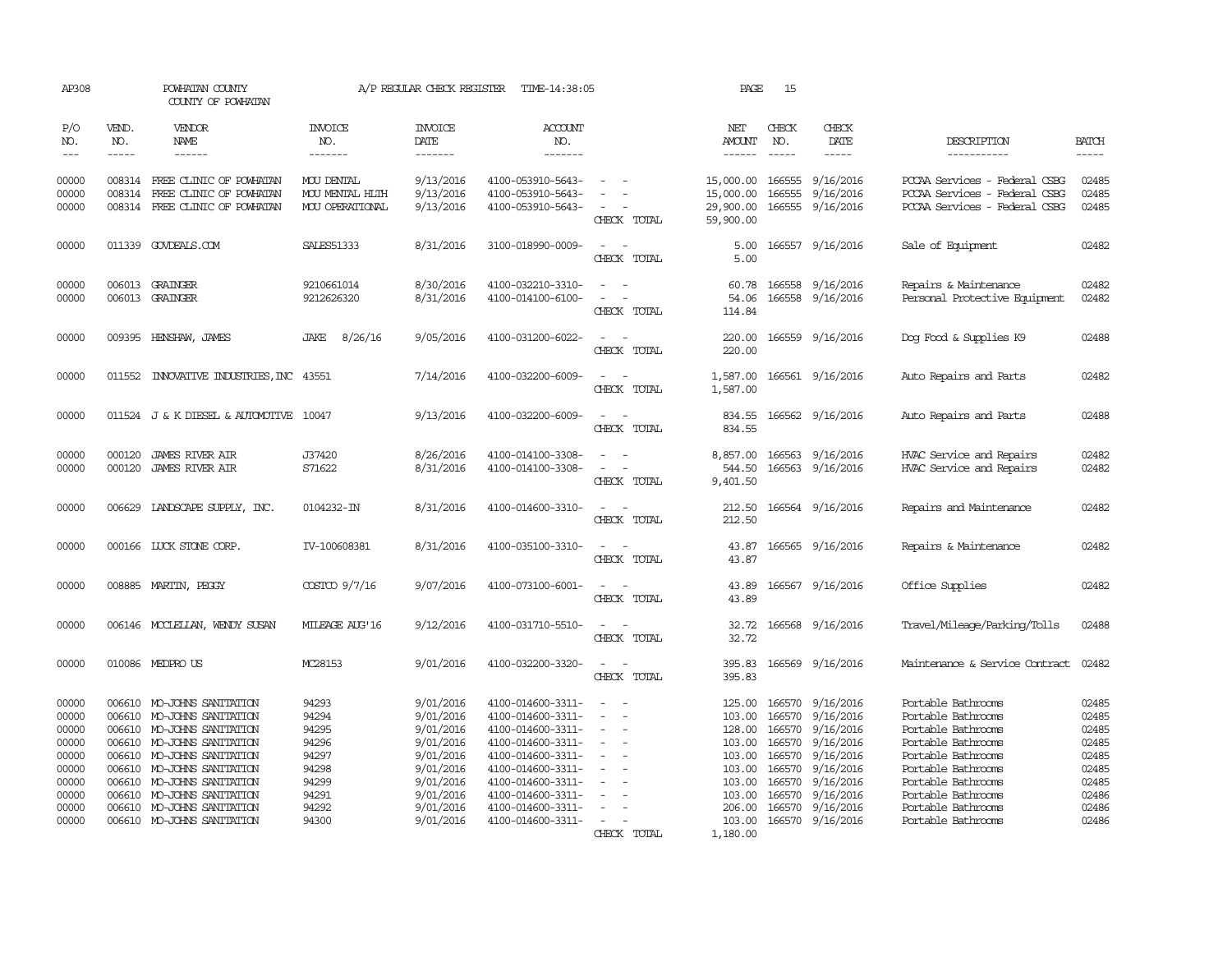| AP308                                                                |                                      | POWHATAN COUNTY<br>COUNTY OF POWHATAN                                                                                                                                                                                                                                   |                                                                           | A/P REGULAR CHECK REGISTER                                                                           | TIME-14:38:05                                                                                                                                                        |                                                                 | PAGE                                                                                 | 16                                                       |                                                                                                             |                                                                                                                                                                                                    |                                                                      |
|----------------------------------------------------------------------|--------------------------------------|-------------------------------------------------------------------------------------------------------------------------------------------------------------------------------------------------------------------------------------------------------------------------|---------------------------------------------------------------------------|------------------------------------------------------------------------------------------------------|----------------------------------------------------------------------------------------------------------------------------------------------------------------------|-----------------------------------------------------------------|--------------------------------------------------------------------------------------|----------------------------------------------------------|-------------------------------------------------------------------------------------------------------------|----------------------------------------------------------------------------------------------------------------------------------------------------------------------------------------------------|----------------------------------------------------------------------|
| P/O<br>NO.<br>$---$                                                  | VEND.<br>NO.<br>$- - - - -$          | <b>VENDOR</b><br>NAME<br>$- - - - - -$                                                                                                                                                                                                                                  | <b>INVOICE</b><br>NO.<br>-------                                          | <b>INVOICE</b><br>DATE<br>-------                                                                    | <b>ACCOUNT</b><br>NO.<br>-------                                                                                                                                     |                                                                 | NET<br><b>AMOUNT</b><br>$- - - - - -$                                                | CHECK<br>NO.<br>$- - - - -$                              | CHECK<br>DATE<br>-----                                                                                      | DESCRIPTION<br>-----------                                                                                                                                                                         | <b>BATCH</b><br>$- - - - -$                                          |
| 00000<br>00000<br>00000                                              |                                      | 006610 MO-JOHNS SANITATION<br>006610 MO-JOHNS SANITATION<br>006610 MO-JOHNS SANITATION                                                                                                                                                                                  | 94301<br>94302<br>94303                                                   | 9/01/2016<br>9/01/2016<br>9/01/2016                                                                  | 4100-014600-3311-<br>4100-014600-3311-<br>4100-014600-3311-                                                                                                          | CHECK TOTAL                                                     | 103.00<br>103.00<br>103.00<br>309.00                                                 | 166571<br>166571                                         | 9/16/2016<br>9/16/2016<br>166571 9/16/2016                                                                  | Portable Bathrooms<br>Portable Bathrooms<br>Portable Bathrooms                                                                                                                                     | 02486<br>02486<br>02486                                              |
| 00000<br>00000                                                       | 011553                               | NICE, ANNA B.<br>011553 NICE, ANNA B.                                                                                                                                                                                                                                   | 42709<br>42710                                                            | 7/28/2016<br>7/28/2016                                                                               | 4100-031200-6011-<br>4100-031200-6011-                                                                                                                               | $\equiv$<br>CHECK TOTAL                                         | 56.00<br>32.00<br>88.00                                                              |                                                          | 166573 9/16/2016<br>166573 9/16/2016                                                                        | Uniforms<br>Uniforms                                                                                                                                                                               | 02488<br>02488                                                       |
| 00000<br>00000                                                       | 008967<br>008967                     | PACIELLO, BRIGID<br>PACIELLO, BRIGID                                                                                                                                                                                                                                    | MILEAGE/CARDS<br>MILEAGE/CARDS                                            | 9/12/2016<br>9/12/2016                                                                               | 4100-012510-5540-<br>4100-012100-6001-                                                                                                                               | $\sim$<br>$\equiv$<br>CHECK TOTAL                               | 89.26<br>10.72<br>99.98                                                              |                                                          | 166575 9/16/2016<br>166575 9/16/2016                                                                        | Conferences and Training<br>Office Supplies                                                                                                                                                        | 02486<br>02486                                                       |
| 00000                                                                | 008079                               | PAETEC/CAVALIER BUSINESS                                                                                                                                                                                                                                                | 3802785 8/16                                                              | 8/22/2016                                                                                            | 4100-012510-5230-                                                                                                                                                    | CHECK TOTAL                                                     | 735.48<br>735.48                                                                     |                                                          | 166576 9/16/2016                                                                                            | Telephone Services                                                                                                                                                                                 | 02488                                                                |
| 00000                                                                |                                      | 008031 PARRISH MOTOR COMPANY                                                                                                                                                                                                                                            | 5016058                                                                   | 9/12/2016                                                                                            | 4100-031200-6009-                                                                                                                                                    | CHECK TOTAL                                                     | 87.94<br>87.94                                                                       |                                                          | 166577 9/16/2016                                                                                            | Auto Parts/Repairs                                                                                                                                                                                 | 02488                                                                |
| 00000<br>00000                                                       | 001250<br>001250                     | POWHATAN AUTO & TRACTOR<br>POWHATAN AUTO & TRACTOR                                                                                                                                                                                                                      | 412851<br>413297                                                          | 8/22/2016<br>8/24/2016                                                                               | 4100-032200-6009-<br>4100-032200-6009-                                                                                                                               | CHECK TOTAL                                                     | 233.00<br>49.53<br>282.53                                                            | 166578                                                   | 9/16/2016<br>166578 9/16/2016                                                                               | Auto Repairs and Parts<br>Auto Repairs and Parts                                                                                                                                                   | 02482<br>02482                                                       |
| 00000<br>00000<br>00000<br>00000<br>00000                            | 006914<br>006914                     | 006914 POWHATAN AUTO REPAIR<br>POWHATAN AUTO REPAIR<br>POWHATAN AUTO REPAIR<br>006914 POWHATAN AUTO REPAIR<br>006914 POWHATAN AUTO REPAIR                                                                                                                               | 832<br>830<br>833<br>834<br>836                                           | 8/31/2016<br>8/29/2016<br>9/06/2016<br>9/06/2016<br>9/13/2016                                        | 4100-034100-6009-<br>4100-031200-6009-<br>4100-031200-6009-<br>4100-031200-6009-<br>4100-034100-6008-                                                                | $\equiv$<br>$\equiv$<br>$\overline{\phantom{a}}$<br>CHECK TOTAL | 676.96<br>3,150.36<br>76.65<br>67.95<br>29.70<br>4,001.62                            | 166579<br>166579<br>166579<br>166579                     | 9/16/2016<br>9/16/2016<br>9/16/2016<br>9/16/2016<br>166579 9/16/2016                                        | Auto Parts/Repairs<br>Auto Parts/Repairs<br>Auto Parts/Repairs<br>Auto Parts/Repairs<br>Gas/Grease/Oil                                                                                             | 02486<br>02489<br>02489<br>02489<br>02489                            |
| 00000<br>00000                                                       | 006928<br>006928                     | POWHATAN COUNTY DEPT. OF<br>POWHATAN COUNTY DEPT. OF                                                                                                                                                                                                                    | CARDS/SNACKS<br>GIFTCARD 9/09                                             | 9/12/2016<br>9/09/2016                                                                               | 4100-053910-5643-<br>4100-053910-5643-                                                                                                                               | CHECK TOTAL                                                     | 254.86<br>28.44<br>283.30                                                            | 166580                                                   | 9/16/2016<br>166580 9/16/2016                                                                               | PCCAA Services - Federal CSBG<br>PCCAA Services - Federal CSBG                                                                                                                                     | 02486<br>02486                                                       |
| 00000                                                                |                                      | 008294 POWHATAN COUNTY PUBLIC                                                                                                                                                                                                                                           | 80 CASES PAPER                                                            | 9/06/2016                                                                                            | 100-000100-0015-                                                                                                                                                     | CHECK TOTAL                                                     | 1,851.20<br>1,851.20                                                                 |                                                          | 166581 9/16/2016                                                                                            | Prepaid Expenses                                                                                                                                                                                   | 02482                                                                |
| 00000<br>00000                                                       | 006474                               | PROGRESSIVE AUTO WORKS<br>006474 PROGRESSIVE AUTO WORKS                                                                                                                                                                                                                 | 32063<br>32071                                                            | 9/07/2016<br>9/08/2016                                                                               | 4100-031200-6009-<br>4100-031200-6009-                                                                                                                               | $\sim$<br>$\overline{\phantom{a}}$<br>CHECK TOTAL               | 63.94<br>577.55<br>641.49                                                            | 166582                                                   | 9/16/2016<br>166582 9/16/2016                                                                               | Auto Parts/Repairs<br>Auto Parts/Repairs                                                                                                                                                           | 02489<br>02489                                                       |
| 00000<br>00000<br>00000<br>00000<br>00000<br>00000<br>00000<br>00000 | 000620<br>000620<br>000620<br>000620 | 000620 R.C. GOODWYN & SONS, INC<br>R. C. GOODWYN & SONS, INC<br>000620 R. C. GOODWYN & SONS, INC<br>R. C. GOODWYN & SONS, INC<br>R. C. GOODWYN & SONS, INC<br>000620 R. C. GOODWYN & SONS, INC<br>R. C. GOODWYN & SONS, INC<br>000620 R. C. GOODWYN & SONS, INC 0732472 | 0730731<br>0731484<br>0731643<br>0731684<br>0731686<br>0732169<br>0732348 | 8/19/2016<br>8/24/2016<br>8/25/2016<br>8/25/2016<br>8/25/2016<br>8/29/2016<br>8/30/2016<br>8/31/2016 | 4100-014100-3310-<br>4100-014100-3310-<br>4100-032220-3310-<br>4100-014100-3310-<br>4100-014100-6004-<br>4100-014100-3310-<br>4100-035100-3310-<br>4100-014100-3310- | $\equiv$<br>CHECK TOTAL                                         | 8.00-166583<br>2.64<br>4.29<br>103.26<br>25.99<br>13.98<br>177.64<br>11.25<br>331.05 | 166583<br>166583<br>166583<br>166583<br>166583<br>166583 | 9/16/2016<br>9/16/2016<br>9/16/2016<br>9/16/2016<br>9/16/2016<br>9/16/2016<br>9/16/2016<br>166583 9/16/2016 | Repairs & Maintenance<br>Repairs & Maintenance<br>Repairs & Maintenance<br>Repairs & Maintenance<br>Tools and Equipment<br>Repairs & Maintenance<br>Repairs & Maintenance<br>Repairs & Maintenance | 02483<br>02483<br>02483<br>02483<br>02483<br>02483<br>02483<br>02483 |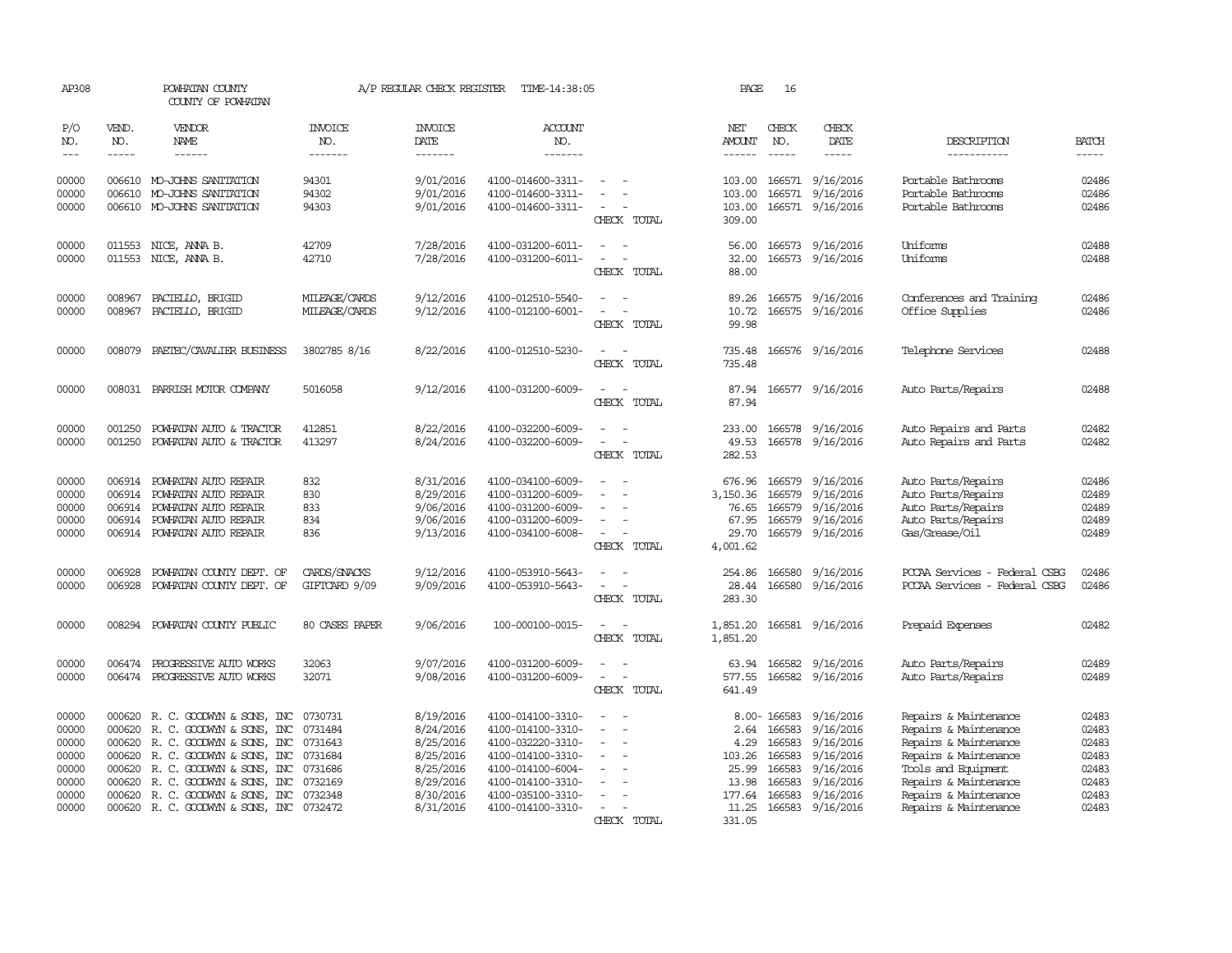| AP308                                                       |                                      | POWHATAN COUNTY<br>COUNTY OF POWHATAN                                                                                                                                |                                                                                                                                   | A/P REGULAR CHECK REGISTER                                                              | TIME-14:38:05                                                                                                                                   |                                               | PAGE                                                                           | 17                                                       |                                                                                                |                                                                                                       |                                                             |
|-------------------------------------------------------------|--------------------------------------|----------------------------------------------------------------------------------------------------------------------------------------------------------------------|-----------------------------------------------------------------------------------------------------------------------------------|-----------------------------------------------------------------------------------------|-------------------------------------------------------------------------------------------------------------------------------------------------|-----------------------------------------------|--------------------------------------------------------------------------------|----------------------------------------------------------|------------------------------------------------------------------------------------------------|-------------------------------------------------------------------------------------------------------|-------------------------------------------------------------|
| P/O<br>NO.<br>$---$                                         | VEND.<br>NO.<br>$\frac{1}{2}$        | <b>VENDOR</b><br>NAME<br>------                                                                                                                                      | <b>INVOICE</b><br>NO.<br>-------                                                                                                  | <b>INVOICE</b><br>DATE                                                                  | ACCOUNT<br>NO.<br>-------                                                                                                                       |                                               | NET<br>AMOUNT<br>$- - - - - -$                                                 | CHECK<br>NO.<br>$\frac{1}{2}$                            | CHECK<br>DATE                                                                                  | DESCRIPTION                                                                                           | <b>BATCH</b>                                                |
|                                                             |                                      |                                                                                                                                                                      |                                                                                                                                   | -------                                                                                 |                                                                                                                                                 |                                               |                                                                                |                                                          | -----                                                                                          | -----------                                                                                           | -----                                                       |
| 00000                                                       |                                      | 006466 RADIO COMMUNICATION OF VA 801000429-1                                                                                                                         |                                                                                                                                   | 9/02/2016                                                                               | 4100-031200-3310-                                                                                                                               | $\sim$ 100 $\mu$<br>$\sim$<br>CHECK TOTAL     | 170.35<br>170.35                                                               |                                                          | 166584 9/16/2016                                                                               | Repairs & Maintenance                                                                                 | 02488                                                       |
| 00000                                                       |                                      | 011530 RAPPAHANNOCK JUVENILE                                                                                                                                         | 122616                                                                                                                            | 6/14/2016                                                                               | 4100-033400-3841-                                                                                                                               | $\sim$<br>$\equiv$<br>CHECK TOTAL             | 525.00<br>525.00                                                               |                                                          | 166585 9/16/2016                                                                               | Detention of Adults                                                                                   | 02489                                                       |
| 00000<br>00000                                              |                                      | 006945 RECORDED BOOKS, LLC<br>006945 RECORDED BOOKS, LLC                                                                                                             | 75398409<br>75402548                                                                                                              | 8/31/2016<br>9/07/2016                                                                  | 4100-073100-6012-<br>4100-073100-6012-                                                                                                          | $\equiv$<br>CHECK TOTAL                       | 111.37<br>222.74<br>334.11                                                     |                                                          | 166586 9/16/2016<br>166586 9/16/2016                                                           | Books & Subscriptions<br>Books & Subscriptions                                                        | 02483<br>02486                                              |
| 00000                                                       |                                      | 007975 REMOVAL SERVICES OF VA                                                                                                                                        | 2016-014453                                                                                                                       | 8/12/2016                                                                               | 4100-035300-3110-                                                                                                                               | $\equiv$<br>. —<br>CHECK TOTAL                | 79.00<br>79.00                                                                 |                                                          | 166587 9/16/2016                                                                               | Professional Health Services                                                                          | 02488                                                       |
| 00000                                                       |                                      | 009037 REYNOLDS LIGHTING SUPPLY                                                                                                                                      | 118340                                                                                                                            | 8/26/2016                                                                               | 4100-014100-3310-                                                                                                                               | CHECK TOTAL                                   | 346.80<br>346.80                                                               |                                                          | 166588 9/16/2016                                                                               | Repairs & Maintenance                                                                                 | 02483                                                       |
| 00000                                                       |                                      | 006579 RICHMOND ALARM COMPANY                                                                                                                                        | 137969                                                                                                                            | 7/29/2016                                                                               | 4100-032210-3320-                                                                                                                               | CHECK TOTAL                                   | 450.00<br>450.00                                                               |                                                          | 166589 9/16/2016                                                                               | Maintenance & Service Contract                                                                        | 02483                                                       |
| 00000                                                       |                                      | 007325 RICHMOND OXYGEN CO.                                                                                                                                           | 235028                                                                                                                            | 8/31/2016                                                                               | 4100-032200-3320-                                                                                                                               | CHECK TOTAL                                   | 255.00<br>255.00                                                               |                                                          | 166590 9/16/2016                                                                               | Maintenance & Service Contract                                                                        | 02483                                                       |
| 00000                                                       |                                      | 007380 RICHMOND SECURITY INC.                                                                                                                                        | 16678                                                                                                                             | 9/02/2016                                                                               | 4100-032210-3310-                                                                                                                               | $\equiv$<br>CHECK TOTAL                       | 218.00<br>218.00                                                               |                                                          | 166591 9/16/2016                                                                               | Repairs & Maintenance                                                                                 | 02483                                                       |
| 00000<br>00000<br>00000<br>00000<br>00000<br>00000<br>00000 | 007942<br>007942<br>007942<br>007942 | 007942 RICHMOND SUBURBAN<br>RICHMOND SUBURBAN<br>007942 RICHMOND SUBURBAN<br>RICHMOND SUBURBAN<br>RICHMOND SUBURBAN<br>RICHMOND SUBURBAN<br>007942 RICHMOND SUBURBAN | I00003381210629<br>I00003514590720<br>I00003514590727<br>I00003545500803<br>I00003676390810<br>I00003676390817<br>I00003762840824 | 6/29/2016<br>7/20/2016<br>7/27/2016<br>8/03/2016<br>8/10/2016<br>8/17/2016<br>8/24/2016 | 4100-081100-3600-<br>4100-081100-3600-<br>4100-081100-3600-<br>4100-012320-3600-<br>4100-011010-3600-<br>4100-011010-3600-<br>4100-081100-3600- | $\sim$<br>$\equiv$<br>$\equiv$<br>CHECK TOTAL | 234.00<br>175.50<br>175.50<br>146.25<br>195.00<br>195.00<br>292.50<br>1,413.75 | 166592<br>166592<br>166592<br>166592<br>166592<br>166592 | 9/16/2016<br>9/16/2016<br>9/16/2016<br>9/16/2016<br>9/16/2016<br>9/16/2016<br>166592 9/16/2016 | Advertising<br>Advertising<br>Advertising<br>Advertising<br>Advertising<br>Advertising<br>Advertising | 02483<br>02483<br>02483<br>02483<br>02483<br>02483<br>02483 |
| 00000                                                       |                                      | 010435 SCITEST/SANAIR                                                                                                                                                | 45                                                                                                                                | 9/01/2016                                                                               | 4100-012220-3141-                                                                                                                               | $\sim$<br>$\sim$<br>CHECK TOTAL               | 105.00<br>105.00                                                               |                                                          | 166594 9/16/2016                                                                               | Drug Testing                                                                                          | 02483                                                       |
| 00000<br>00000                                              | 008654<br>008654                     | SEAY'S TOWING<br>SEAY'S TOWING                                                                                                                                       | ROAD SER 8-2-16<br>ROAD SERV 9-6                                                                                                  | 8/02/2016<br>9/06/2016                                                                  | 4100-031200-6009-<br>4100-031200-6009-                                                                                                          | CHECK TOTAL                                   | 65.00<br>75.00<br>140.00                                                       |                                                          | 166595 9/16/2016<br>166595 9/16/2016                                                           | Auto Parts/Repairs<br>Auto Parts/Repairs                                                              | 02489<br>02489                                              |
| 00000<br>00000<br>00000                                     | 006593<br>006593<br>006593           | SHEEHY FORD<br>SHEEHY FORD<br>SHEEHY FORD                                                                                                                            | NOHB712270<br>NOHB716212<br>NOW449539                                                                                             | 8/26/2016<br>8/30/2016<br>8/03/2016                                                     | 4100-031200-6009-<br>4100-031200-6009-<br>4100-031200-6009-                                                                                     | $\equiv$<br>CHECK TOTAL                       | 73.00<br>387.34<br>85.63<br>545.97                                             | 166596<br>166596                                         | 9/16/2016<br>9/16/2016<br>166596 9/16/2016                                                     | Auto Parts/Repairs<br>Auto Parts/Repairs<br>Auto Parts/Repairs                                        | 02489<br>02489<br>02489                                     |
| 00000                                                       |                                      | 006594 SOUTHSIDE ELECTRIC COOP                                                                                                                                       | 63504005 9/16                                                                                                                     | 9/09/2016                                                                               | 4100-031210-5110-                                                                                                                               | $\equiv$<br>CHECK TOTAL                       | 111.43<br>111.43                                                               |                                                          | 166599 9/16/2016                                                                               | Electricity - Comunications H 02489                                                                   |                                                             |
| 00000                                                       |                                      | 007937 SPRINT                                                                                                                                                        | 678582480 9/16                                                                                                                    | 9/01/2016                                                                               | 4100-031200-5240-                                                                                                                               | CHECK TOTAL                                   | 64.71<br>64.71                                                                 |                                                          | 166601 9/16/2016                                                                               | Long Distance                                                                                         | 02489                                                       |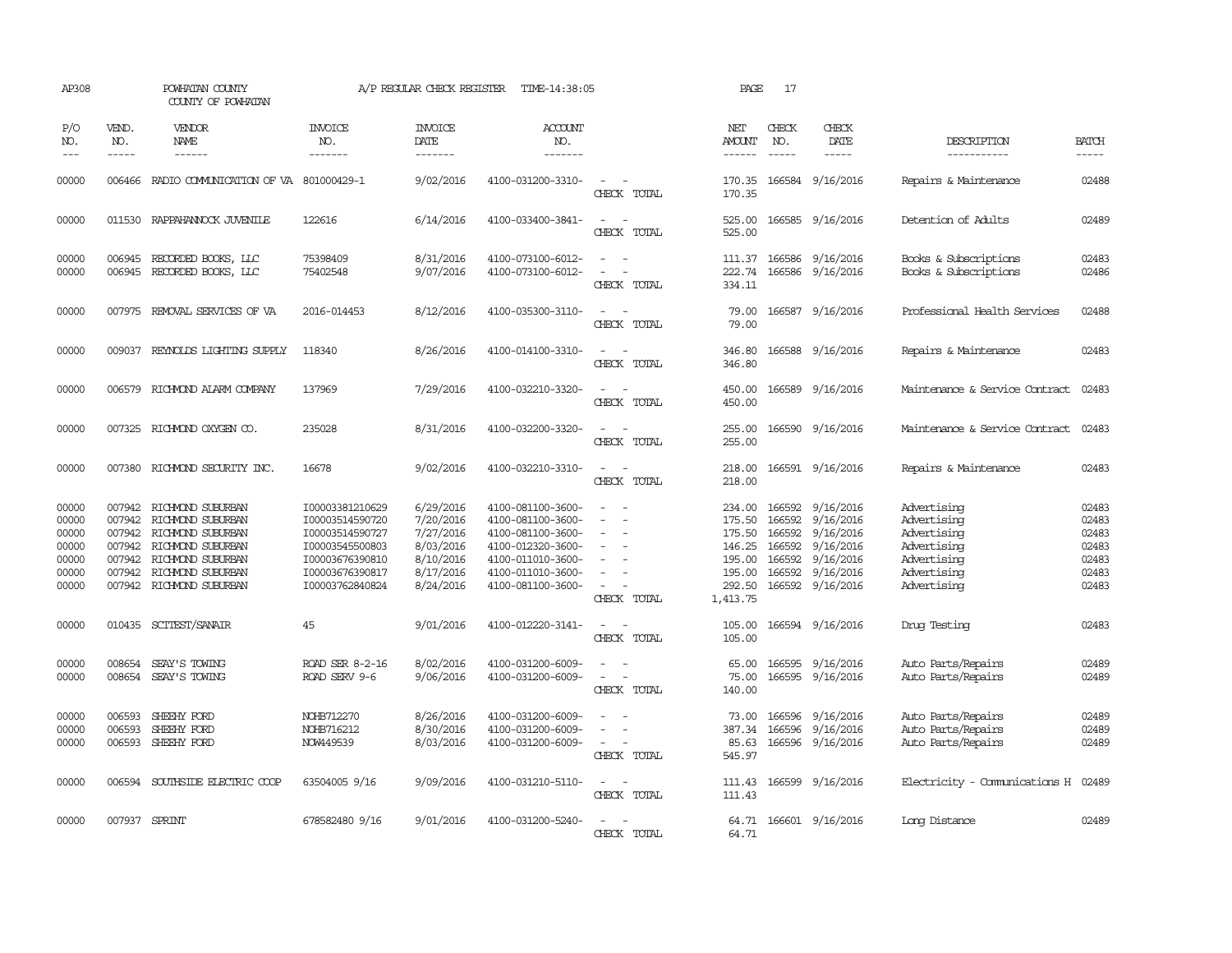| AP308          |                  | POWHATAN COUNTY<br>COUNTY OF POWHATAN        |                          | A/P REGULAR CHECK REGISTER | TIME-14:38:05                          |                                         | PAGE                 | 18               |                           |                                |                |
|----------------|------------------|----------------------------------------------|--------------------------|----------------------------|----------------------------------------|-----------------------------------------|----------------------|------------------|---------------------------|--------------------------------|----------------|
| P/O<br>NO.     | VEND.<br>NO.     | VENDOR<br>NAME                               | <b>INVOICE</b><br>NO.    | <b>INVOICE</b><br>DATE     | <b>ACCOUNT</b><br>NO.                  |                                         | NET<br>AMOUNT        | CHECK<br>NO.     | CHECK<br>DATE             | DESCRIPTION                    | <b>BATCH</b>   |
| $---$          | $- - - - -$      | $- - - - - -$                                | -------                  | -------                    | -------                                |                                         |                      | $- - - - -$      | -----                     | -----------                    | $- - - - -$    |
| 00000          |                  | 008578 STAPLES BUSINESS AD-                  | 3312868341               | 8/27/2016                  | 4100-081100-6001-                      | $\sim$                                  |                      | 57.38 166602     | 9/16/2016                 | Office Supplies                | 02483          |
| 00000<br>00000 | 008578<br>008578 | STAPLES BUSINESS AD-<br>STAPLES BUSINESS AD- | 3312868341<br>3313950565 | 8/27/2016<br>9/03/2016     | 4100-034100-6001-<br>4100-013200-6001- |                                         | 27.19<br>153.92      | 166602<br>166602 | 9/16/2016                 | Office Supplies                | 02483<br>02486 |
| 00000          | 008578           | STAPLES BUSINESS AD-                         | 3312868328               | 8/27/2016                  | 4100-032200-6001-                      | $\overline{\phantom{a}}$                | 420.09               | 166602           | 9/16/2016<br>9/16/2016    | Office Supplies                | 02489          |
|                |                  |                                              |                          |                            |                                        |                                         |                      |                  |                           | Stationery/Office Supplies     |                |
| 00000          | 008578<br>008578 | STAPLES BUSINESS AD-<br>STAPLES BUSINESS AD- | 3313440974               | 8/31/2016<br>8/31/2016     | 4100-032200-6001-<br>4100-032200-6001- |                                         | 89.99                | 166602<br>166602 | 9/16/2016<br>9/16/2016    | Stationery/Office Supplies     | 02489<br>02489 |
| 00000          |                  |                                              | 3313440981               |                            |                                        |                                         | 124.28               |                  |                           | Stationery/Office Supplies     |                |
| 00000          | 008578           | STAPLES BUSINESS AD-                         | 3313440985               | 8/31/2016                  | 4100-035500-6003-                      |                                         | 89.67                | 166602           | 9/16/2016                 | EOC Relocation                 | 02489          |
| 00000          | 008578           | STAPLES BUSINESS AD-                         | 3313809118               | 9/02/2016                  | 4100-032200-6001-                      | $\overline{\phantom{a}}$                | 180.02               | 166602           | 9/16/2016                 | Stationery/Office Supplies     | 02489          |
| 00000          | 008578           | STAPLES BUSINESS AD-                         | 3313950569               | 9/03/2016                  | 4100-035500-6003-                      | $\sim$<br>CHECK TOTAL                   | 172.99<br>1,315.53   | 166602           | 9/16/2016                 | EOC Relocation                 | 02489          |
| 00000          |                  | 011174 STIEFFENHOFER, JENNIFER               | 126                      | 9/12/2016                  | 4100-012200-3140-                      | $\overline{\phantom{a}}$<br>CHECK TOTAL | 200.00<br>200.00     |                  | 166603 9/16/2016          | Professional Services          | 02483          |
| 00000          | 010308           | TARA D. HATCHER                              | 2016 SUMMER CON          | 8/07/2016                  | 4100-022100-5540-                      | CHECK TOTAL                             | 1,245.84<br>1,245.84 |                  | 166605 9/16/2016          | Conferences & Training         | 02482          |
| 00000          |                  | 007450 THOMSON REUTERS -                     | 834655675                | 9/01/2016                  | 4100-031200-3320-                      | $\overline{\phantom{a}}$<br>CHECK TOTAL | 234.53<br>234.53     |                  | 166606 9/16/2016          | Maintenance & Service Contract | 02489          |
| 00000          | 011006           | TRACTOR SUPPLY CREDIT                        | 100320406                | 8/14/2016                  | 4100-035100-6022-                      | $\overline{\phantom{a}}$                | 25.96                | 166607           | 9/16/2016                 | Dog Food/Supplies              | 02489          |
| 00000          | 011006           | TRACTOR SUPPLY CREDIT                        | 100320426                | 8/14/2016                  | 4100-031200-6022-                      |                                         | 81.95                | 166607           | 9/16/2016                 | Dog Food & Supplies K9         | 02489          |
| 00000          | 011006           | TRACTOR SUPPLY CREDIT                        | 200514665                | 8/19/2016                  | 4100-035100-3310-                      |                                         | 49.35                | 166607           | 9/16/2016                 | Repairs & Maintenance          | 02489          |
| 00000          | 011006           | TRACTOR SUPPLY CREDIT                        | 200514749                | 8/19/2016                  | 4100-031200-6022-                      | $\sim$                                  | 63.98                | 166607           | 9/16/2016                 | Dog Food & Supplies K9         | 02489          |
| 00000          | 011006           | TRACTOR SUPPLY CREDIT                        | 200515288                | 8/22/2016                  | 4100-031200-6022-                      | $\overline{\phantom{a}}$                | 35.14                | 166607           | 9/16/2016                 | Dog Food & Supplies K9         | 02489          |
|                |                  |                                              |                          |                            |                                        | CHECK TOTAL                             | 256.38               |                  |                           |                                |                |
| 00000          | 010088           | TREASURER                                    | 09/14/2016               | 9/14/2016                  | 4100-032200-6009-                      |                                         | .00.                 | 166608           | 9/16/2016                 | Auto Repairs and Parts         | 02491          |
| 00000          | 010088           | TREASURER                                    | 09/14/2016               | 9/14/2016                  | 4100-032200-6009-                      | $\sim$<br>$\overline{\phantom{a}}$      | 16.00                | 166608           | 9/16/2016                 | Auto Repairs and Parts         | 02491          |
|                |                  |                                              |                          |                            |                                        | CHECK TOTAL                             | 16.00                |                  |                           |                                |                |
| 00000          |                  | 009574 UNIOUE MANAGEMENT                     | 432552                   | 9/01/2016                  | 4100-073100-6012-                      | $\sim$<br>÷.                            | 69.65                |                  | 166611 9/16/2016          | Books & Subscriptions          | 02486          |
|                |                  |                                              |                          |                            |                                        | CHECK TOTAL                             | 69.65                |                  |                           |                                |                |
| 00000          |                  | 008126 VERIZON                               | 9770914122               | 9/23/2016                  | 4100-032200-5260-                      |                                         |                      |                  | 100.42 166613 9/16/2016   | Internet                       | 02483          |
| 00000          | 008126           | VERIZON                                      | 9770924139               | 8/23/2016                  | 4100-032200-5260-                      |                                         | 360.09               | 166613           | 9/16/2016                 | <b>Internet</b>                | 02483          |
| 00000          |                  | 008126 VERIZON                               | 9771181266               | 9/01/2016                  | 4100-032200-5250-                      |                                         | 244.32               |                  | 166613 9/16/2016          | Cell Phones                    | 02483          |
|                |                  |                                              |                          |                            |                                        | CHECK TOTAL                             | 704.83               |                  |                           |                                |                |
| 00000          | 009393           | VETERINARY EMERGENCY                         | 78728                    | 8/06/2016                  | 4100-035100-3110-                      | $\overline{\phantom{a}}$<br>CHECK TOTAL | 108.00<br>108.00     |                  | 166614 9/16/2016          | Professional Health Services   | 02489          |
| 00000          |                  | 008710 VIRGINIA BUSINESS SYSTEMS             | 19292922                 | 8/29/2016                  | 4100-012100-3320-                      |                                         | 188.70               |                  | 166615 9/16/2016          | Maintenance & Service Contract | 02483          |
|                |                  |                                              |                          |                            |                                        | CHECK TOTAL                             | 188.70               |                  |                           |                                |                |
| 00000          | 006302           | VIRGINIA INFORMATION                         | T302646                  | 8/29/2016                  | 4100-012510-5260-                      | CHECK TOTAL                             | 208.23<br>208.23     |                  | 166616 9/16/2016          | Internet Usage                 | 02489          |
| 00000          | 009768           | WAMPLER EANES APPRAISAL                      | $002 - 18$               | 9/01/2016                  | 100-000200-0009-                       |                                         |                      | 712.50-166618    | 9/16/2016                 | Retainage Payable              | 02483          |
| 00000          |                  | 009768 WAMPLER EANES APPRAISAL               | $002 - 18$               | 9/01/2016                  | 4100-012320-3160-                      |                                         |                      |                  | 7,125.00 166618 9/16/2016 | Reassessment Services          | 02483          |
|                |                  |                                              |                          |                            |                                        | CHECK TOTAL                             | 6,412.50             |                  |                           |                                |                |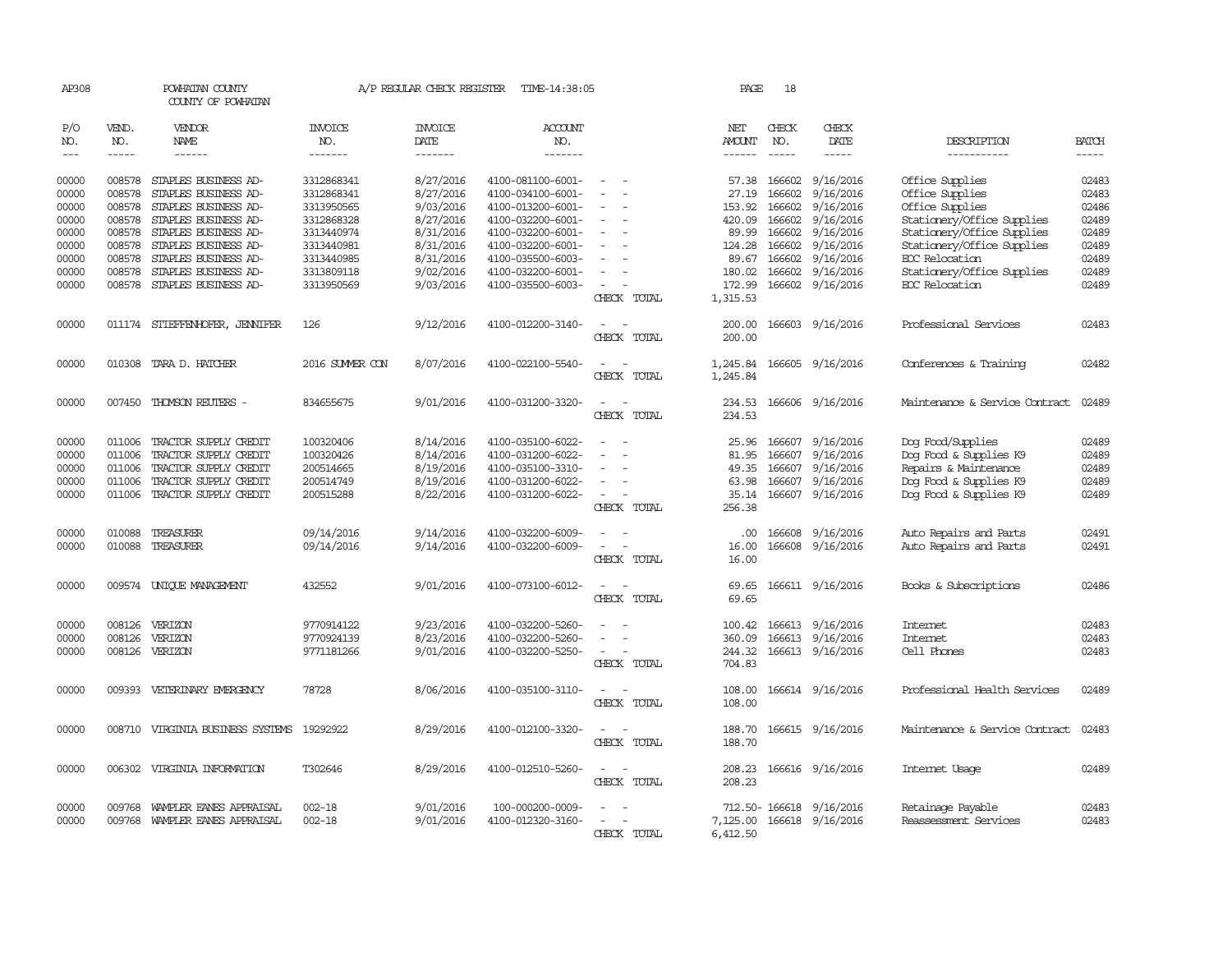| AP308                                                                                  |                                                                              | POWHATAN COUNTY<br>COUNTY OF POWHATAN                                                                                                                                                                                                                                                                    |                                                                                                                                                                                          | A/P REGULAR CHECK REGISTER                                                                                                     | TIME-14:38:05                                                                                                                                                                                                  |                                                                                                                                                                            | PAGE                                                                                          | 19                                                                                               |                                                                                                                                              |                                                                                                                                                                                                                                                                                                  |                                                                                        |
|----------------------------------------------------------------------------------------|------------------------------------------------------------------------------|----------------------------------------------------------------------------------------------------------------------------------------------------------------------------------------------------------------------------------------------------------------------------------------------------------|------------------------------------------------------------------------------------------------------------------------------------------------------------------------------------------|--------------------------------------------------------------------------------------------------------------------------------|----------------------------------------------------------------------------------------------------------------------------------------------------------------------------------------------------------------|----------------------------------------------------------------------------------------------------------------------------------------------------------------------------|-----------------------------------------------------------------------------------------------|--------------------------------------------------------------------------------------------------|----------------------------------------------------------------------------------------------------------------------------------------------|--------------------------------------------------------------------------------------------------------------------------------------------------------------------------------------------------------------------------------------------------------------------------------------------------|----------------------------------------------------------------------------------------|
| P/O<br>NO.<br>$---$                                                                    | VEND.<br>NO.<br>$- - - - -$                                                  | VENDOR<br>NAME<br>$- - - - - -$                                                                                                                                                                                                                                                                          | <b>INVOICE</b><br>NO.<br>-------                                                                                                                                                         | <b>INVOICE</b><br>DATE<br>-------                                                                                              | <b>ACCOUNT</b><br>NO.<br>-------                                                                                                                                                                               |                                                                                                                                                                            | NET<br><b>AMOUNT</b><br>$- - - - - -$                                                         | CHECK<br>NO.<br>$\frac{1}{2}$                                                                    | CHECK<br>DATE<br>-----                                                                                                                       | DESCRIPTION<br>-----------                                                                                                                                                                                                                                                                       | <b>BATCH</b><br>$- - - - -$                                                            |
|                                                                                        |                                                                              |                                                                                                                                                                                                                                                                                                          |                                                                                                                                                                                          |                                                                                                                                |                                                                                                                                                                                                                |                                                                                                                                                                            |                                                                                               |                                                                                                  |                                                                                                                                              |                                                                                                                                                                                                                                                                                                  |                                                                                        |
| 00000                                                                                  | 001680                                                                       | WASTE MANAGEMENT OF                                                                                                                                                                                                                                                                                      | 3138031-2424-4                                                                                                                                                                           | 9/01/2016                                                                                                                      | 4100-014300-3175-                                                                                                                                                                                              | CHECK TOTAL                                                                                                                                                                | 284.80<br>284.80                                                                              |                                                                                                  | 166619 9/16/2016                                                                                                                             | Waste Disposal                                                                                                                                                                                                                                                                                   | 02486                                                                                  |
| 00000<br>00000<br>00000<br>00000<br>00000<br>00000<br>00000<br>00000<br>00000<br>00000 | 011181<br>011181<br>011181<br>011181<br>011181<br>011181<br>011181<br>011181 | 011181 WELLS FARGO FINANCIAL<br>WELLS FARGO FINANCIAL<br>WELLS FARGO FINANCIAL<br>WELLS FARGO FINANCIAL<br>WELLS FARGO FINANCIAL<br>WELLS FARGO FINANCIAL<br>011181 WELLS FARGO FINANCIAL<br>WELLS FARGO FINANCIAL<br>WELLS FARGO FINANCIAL<br>WELLS FARGO FINANCIAL                                     | 5003321633<br>5003321633<br>5003321633<br>5003321633<br>5003321633<br>5003321633<br>5003321633<br>5003321633<br>5003321633<br>5003321633                                                 | 8/24/2016<br>8/24/2016<br>8/24/2016<br>8/24/2016<br>8/24/2016<br>8/24/2016<br>8/24/2016<br>8/24/2016<br>8/24/2016<br>8/24/2016 | 4100-012100-3320-<br>4100-012200-3320-<br>4100-012310-3320-<br>4100-012320-3500-<br>4100-012510-3320-<br>4100-013200-3320-<br>4100-021600-8002-<br>4100-021600-8002-<br>4100-022100-3320-<br>4100-031200-3320- | $\sim$<br>$\overline{\phantom{a}}$<br>$\overline{\phantom{a}}$<br>$\overline{a}$<br>$\equiv$<br>$\overline{\phantom{a}}$<br>$\sim$<br>$\equiv$<br>$\overline{\phantom{a}}$ | 278.67<br>5.71<br>14.00<br>220.26<br>17.47<br>143.19<br>186.70<br>105.24<br>175.54<br>175.54  | 166620<br>166620<br>166620<br>166620<br>166620<br>166620<br>166620<br>166620<br>166620<br>166620 | 9/16/2016<br>9/16/2016<br>9/16/2016<br>9/16/2016<br>9/16/2016<br>9/16/2016<br>9/16/2016<br>9/16/2016<br>9/16/2016<br>9/16/2016               | Maintenance & Service Contract<br>Maintenance & Service Contract<br>Maintenance & Service Contract<br>Printing & Binding<br>Maintenance & Service Contract<br>Maintenance & Service Contract<br>Copier Lease<br>Copier Lease<br>Maintenance & Service Contract<br>Maintenance & Service Contract | 02482<br>02482<br>02482<br>02482<br>02482<br>02482<br>02482<br>02482<br>02482<br>02482 |
| 00000<br>00000<br>00000<br>00000                                                       | 011181<br>011181<br>011181                                                   | WELLS FARGO FINANCIAL<br>WELLS FARGO FINANCIAL<br>WELLS FARGO FINANCIAL<br>011181 WELLS FARGO FINANCIAL                                                                                                                                                                                                  | 5003321633<br>5003321633<br>5003321633<br>5003321633                                                                                                                                     | 8/24/2016<br>8/24/2016<br>8/24/2016<br>8/24/2016                                                                               | 4100-031200-3320-<br>4100-034100-3320-<br>4100-035100-3320-<br>4100-081100-3320-                                                                                                                               | $\sim$<br>$\overline{\phantom{a}}$<br>CHECK TOTAL                                                                                                                          | 234.37<br>104.00<br>92.69<br>40.30<br>1,793.68                                                | 166620<br>166620<br>166620<br>166620                                                             | 9/16/2016<br>9/16/2016<br>9/16/2016<br>9/16/2016                                                                                             | Maintenance & Service Contract<br>Maintenance & Service Contract<br>Landscaping - Animal Control<br>Maintenance & Service Contract                                                                                                                                                               | 02482<br>02482<br>02482<br>02482                                                       |
| 00000                                                                                  |                                                                              | 010859 WRIGHT, ANDREA                                                                                                                                                                                                                                                                                    | 201640                                                                                                                                                                                   | 9/03/2016                                                                                                                      | 4100-031200-3310-                                                                                                                                                                                              | CHECK TOTAL                                                                                                                                                                | 490.01<br>490.01                                                                              |                                                                                                  | 166622 9/16/2016                                                                                                                             | Repairs & Maintenance                                                                                                                                                                                                                                                                            | 02489                                                                                  |
| 00000                                                                                  |                                                                              | 007210 ZOLL, WAYNE KEVIN                                                                                                                                                                                                                                                                                 | PLANS EXAMINER                                                                                                                                                                           | 9/08/2016                                                                                                                      | 4100-034100-5540-                                                                                                                                                                                              | $\overline{\phantom{a}}$<br>CHECK TOTAL                                                                                                                                    | 199.00<br>199.00                                                                              |                                                                                                  | 166623 9/16/2016                                                                                                                             | Conferences & Training                                                                                                                                                                                                                                                                           | 02486                                                                                  |
| 00000<br>00000                                                                         |                                                                              | 006175 ADAMS OIL COMPANY, INC.<br>006175 ADAMS OIL COMPANY, INC.                                                                                                                                                                                                                                         | 4975<br>9366                                                                                                                                                                             | 8/08/2016<br>9/12/2016                                                                                                         | 4100-014500-6008-<br>4100-014500-6008-                                                                                                                                                                         | CHECK TOTAL                                                                                                                                                                | 378.00<br>62.25<br>440.25                                                                     |                                                                                                  | 166624 9/27/2016<br>166624 9/27/2016                                                                                                         | Gas/Grease/Oil<br>Gas/Grease/Oil                                                                                                                                                                                                                                                                 | 02492<br>02492                                                                         |
| 00000                                                                                  |                                                                              | 010283 ANTHEM BCBS                                                                                                                                                                                                                                                                                       | 77356 AUG 2016                                                                                                                                                                           | 9/15/2016                                                                                                                      | 4100-033400-3845-                                                                                                                                                                                              | CHECK TOTAL                                                                                                                                                                | 9,607.08<br>9,607.08                                                                          |                                                                                                  | 166626 9/27/2016                                                                                                                             | Detention of Adults - Health C                                                                                                                                                                                                                                                                   | 02496                                                                                  |
| 00000<br>00000<br>00000<br>00000<br>00000<br>00000<br>00000<br>00000<br>00000<br>00000 |                                                                              | 007436 AQUA VIRGINIA, INC.<br>007436 AQUA VIRGINIA, INC.<br>007436 AQUA VIRGINIA, INC.<br>007436 AOUA VIRGINIA, INC.<br>007436 AQUA VIRGINIA, INC.<br>007436 AOUA VIRGINIA, INC.<br>007436 AOUA VIRGINIA, INC.<br>007436 AQUA VIRGINIA, INC.<br>007436 AOUA VIRGINIA, INC.<br>007436 AQUA VIRGINIA, INC. | 0559913 9/30/16<br>0574622 9/30/16<br>0575072 9/30/16<br>0575528 9/30/16<br>0620830 9/30/16<br>0620830 9/30/16<br>0621132 9/16<br>0621730 9/30/166<br>0621781 9/30/16<br>0621784 9/30/16 | 9/30/2016<br>9/30/2016<br>9/30/2016<br>9/30/2016<br>9/30/2016<br>9/30/2016<br>9/30/2016<br>9/30/2016<br>9/30/2016<br>9/30/2016 | 4100-014100-5130-<br>4100-014100-5130-<br>4100-014100-5130-<br>4100-032210-5130-<br>4100-014100-5130-<br>4100-031200-5130-<br>4100-014600-5130-<br>4100-014100-5130-<br>4100-014100-5130-<br>4100-014100-5130- | $\sim$<br>$\overline{\phantom{a}}$<br>$\sim$<br>$\sim$<br>$\overline{\phantom{a}}$<br>$\sim$<br>$\overline{\phantom{a}}$<br>$\sim$<br>CHECK TOTAL                          | 19.65<br>93.98<br>114.26<br>72.18<br>105.33<br>823.72<br>180.25<br>24.21<br>42.26<br>1,581.18 | 166627<br>166627<br>166627<br>166627<br>166627<br>105.34 166627<br>166627<br>166627              | 9/27/2016<br>9/27/2016<br>9/27/2016<br>9/27/2016<br>9/27/2016<br>9/27/2016<br>9/27/2016<br>9/27/2016<br>166627 9/27/2016<br>166627 9/27/2016 | Water<br>Water<br>Water<br>Water<br>Water<br>Water<br>Water<br>- Field Irrigation<br>Water<br>Water<br>Water                                                                                                                                                                                     | 02492<br>02492<br>02492<br>02492<br>02492<br>02492<br>02492<br>02492<br>02492<br>02492 |
| 00000<br>00000<br>00000<br>00000<br>00000                                              |                                                                              | 007436 AQUA VIRGINIA, INC.<br>007436 AQUA VIRGINIA, INC.<br>007436 AOUA VIRGINIA, INC.<br>007436 AQUA VIRGINIA, INC.<br>007436 AQUA VIRGINIA, INC.                                                                                                                                                       | 0621788 9/30/16<br>0621880 9/30/16<br>1100656 9/30/16<br>1100657 9/30/16<br>1401897 9/30/16                                                                                              | 9/30/2016<br>9/30/2016<br>9/30/2016<br>9/30/2016<br>9/30/2016                                                                  | 4100-073100-5130-<br>4100-014600-5130-<br>4100-014600-5130-<br>4100-014100-5130-<br>4100-014600-5130-                                                                                                          | $\equiv$<br>$\sim$<br>$\sim$<br>CHECK TOTAL                                                                                                                                | 66.60<br>17.62<br>1,037.47<br>114.34<br>20.72<br>1,256.75                                     | 166628<br>166628<br>166628<br>166628                                                             | 9/27/2016<br>9/27/2016<br>9/27/2016<br>9/27/2016<br>166628 9/27/2016                                                                         | Water<br>Water - Field Irrigation<br>Water - Field Irrigation<br>Water<br>Water - Field Irrigation                                                                                                                                                                                               | 02492<br>02492<br>02492<br>02492<br>02492                                              |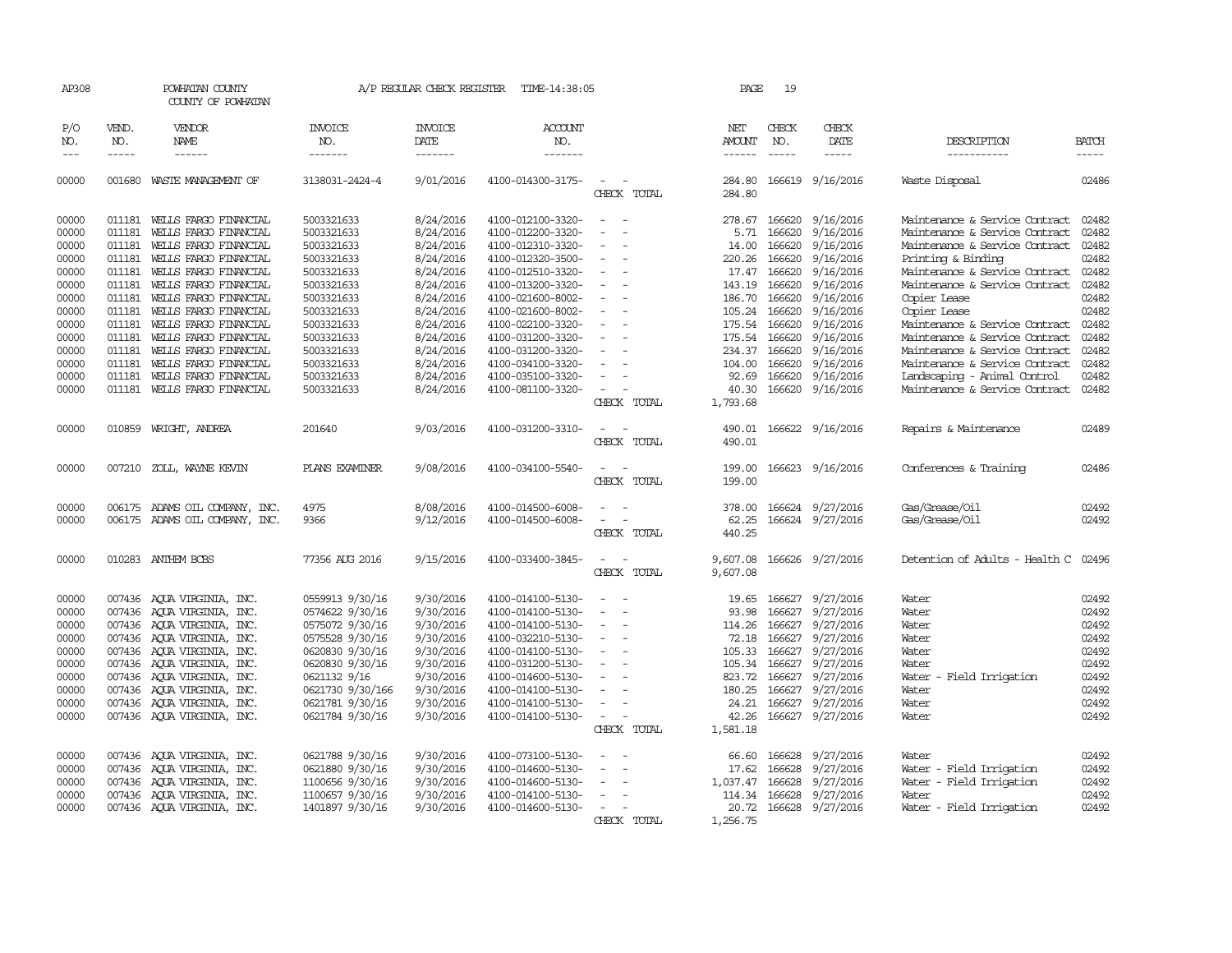| AP308                                                                                  |                                                          | POWHATAN COUNTY<br>COUNTY OF POWHATAN                                                                                                                                                                                                                                                                                   |                                                                                        | A/P REGULAR CHECK REGISTER                                                                                                     | TIME-14:38:05                                                                                                                                                                                                  |                                                                                                                                                                                                                                                                                                                           | PAGE                                                                                             | 20                                                                                            |                                                                                                                                       |                                                                                                                                                                                                                                                                                                                                |                                                                                        |
|----------------------------------------------------------------------------------------|----------------------------------------------------------|-------------------------------------------------------------------------------------------------------------------------------------------------------------------------------------------------------------------------------------------------------------------------------------------------------------------------|----------------------------------------------------------------------------------------|--------------------------------------------------------------------------------------------------------------------------------|----------------------------------------------------------------------------------------------------------------------------------------------------------------------------------------------------------------|---------------------------------------------------------------------------------------------------------------------------------------------------------------------------------------------------------------------------------------------------------------------------------------------------------------------------|--------------------------------------------------------------------------------------------------|-----------------------------------------------------------------------------------------------|---------------------------------------------------------------------------------------------------------------------------------------|--------------------------------------------------------------------------------------------------------------------------------------------------------------------------------------------------------------------------------------------------------------------------------------------------------------------------------|----------------------------------------------------------------------------------------|
| P/O<br>NO.<br>$\frac{1}{2}$                                                            | VEND.<br>NO.<br>-----                                    | VENDOR<br>NAME<br>------                                                                                                                                                                                                                                                                                                | <b>INVOICE</b><br>NO.<br>-------                                                       | <b>INVOICE</b><br>DATE<br>$- - - - - - -$                                                                                      | <b>ACCOUNT</b><br>NO.<br>-------                                                                                                                                                                               |                                                                                                                                                                                                                                                                                                                           | NET<br>AMOUNT<br>$- - - - - -$                                                                   | CHECK<br>NO.                                                                                  | CHECK<br>DATE<br>-----                                                                                                                | DESCRIPTION<br>-----------                                                                                                                                                                                                                                                                                                     | <b>BATCH</b><br>$- - - - -$                                                            |
| 00000                                                                                  |                                                          | 007941 BAKER & TAYLOR                                                                                                                                                                                                                                                                                                   | K74425660                                                                              | 9/13/2016                                                                                                                      | 4100-073100-6012-                                                                                                                                                                                              | $\overline{\phantom{a}}$<br>CHECK TOTAL                                                                                                                                                                                                                                                                                   | 20.96<br>20.96                                                                                   | 166629                                                                                        | 9/27/2016                                                                                                                             | Books & Subscriptions                                                                                                                                                                                                                                                                                                          | 02492                                                                                  |
| 00000<br>00000                                                                         | 011556<br>011556                                         | BROWN, LAUREN<br>BROWN, LAUREN                                                                                                                                                                                                                                                                                          | EXP 9/6-9/9/16<br>PER DIEM 10/22                                                       | 9/19/2016<br>9/19/2016                                                                                                         | 4100-031210-5540-<br>4100-031210-5540-                                                                                                                                                                         | $\sim$<br>$\sim$<br>$\overline{\phantom{a}}$<br>$\overline{\phantom{a}}$<br>CHECK TOTAL                                                                                                                                                                                                                                   | 383.50<br>574.75                                                                                 |                                                                                               | 191.25 166631 9/27/2016<br>166631 9/27/2016                                                                                           | Conferences and Training<br>Conferences and Training                                                                                                                                                                                                                                                                           | 02496<br>02496                                                                         |
| 00000<br>00000                                                                         | 007509<br>007509                                         | CAPITALIRISTATE<br>CAPITALIRISTATE                                                                                                                                                                                                                                                                                      | S026504282.001<br>S026504420.001                                                       | 8/30/2016<br>8/30/2016                                                                                                         | 4100-014100-3310-<br>4100-014100-3310-                                                                                                                                                                         | $\overline{\phantom{a}}$<br>CHECK TOTAL                                                                                                                                                                                                                                                                                   | 292.00<br>128.00<br>420.00                                                                       |                                                                                               | 166633 9/27/2016<br>166633 9/27/2016                                                                                                  | Repairs & Maintenance<br>Repairs & Maintenance                                                                                                                                                                                                                                                                                 | 02493<br>02493                                                                         |
| 00000<br>00000<br>00000<br>00000<br>00000<br>00000                                     | 000540<br>000540<br>000540<br>000540<br>000540<br>000540 | CENTRAL VIRGINIA WASTE<br>CENTRAL VIRGINIA WASTE<br>CENTRAL VIRGINIA WASTE<br>CENTRAL VIRGINIA WASTE<br>CENTRAL VIRGINIA WASTE<br>CENTRAL VIRGINIA WASTE                                                                                                                                                                | 21546<br>21546<br>21546<br>21546<br>21546<br>21546                                     | 9/12/2016<br>9/12/2016<br>9/12/2016<br>9/12/2016<br>9/12/2016<br>9/12/2016                                                     | 4100-014600-3185-<br>4100-014100-3185-<br>4100-035100-3185-<br>4100-073100-3185-<br>4100-032210-3185-<br>4100-032220-3185-                                                                                     | $\overline{\phantom{a}}$<br>$\sim$<br>$\equiv$<br>$\overline{\phantom{a}}$<br>CHECK TOTAL                                                                                                                                                                                                                                 | 192.25<br>32.04<br>32.04<br>7.40<br>16.02<br>568.12                                              |                                                                                               | 288.37 166634 9/27/2016<br>166634 9/27/2016<br>166634 9/27/2016<br>166634 9/27/2016<br>166634 9/27/2016<br>166634 9/27/2016           | Trash Removal<br>Trash Removal<br>Trash Removal<br>Trash Removal<br>Trash Removal<br>Trash Removal                                                                                                                                                                                                                             | 02493<br>02493<br>02493<br>02493<br>02493<br>02493                                     |
| 00000<br>00000<br>00000                                                                | 006965<br>006965<br>006965                               | CINIAS CORPORATION<br>CINIAS CORPORATION<br>CINIAS CORPORATION                                                                                                                                                                                                                                                          | 143804395<br>143804395<br>143804396                                                    | 9/07/2016<br>9/07/2016<br>9/07/2016                                                                                            | 4100-014500-6011-<br>4100-014100-6011-<br>4100-014300-6011-                                                                                                                                                    | $\equiv$<br>$\equiv$<br>$\sim$<br>$\sim$<br>CHECK TOTAL                                                                                                                                                                                                                                                                   | 65.34<br>96.13<br>116.96<br>278.43                                                               | 166635<br>166635                                                                              | 9/27/2016<br>9/27/2016<br>166635 9/27/2016                                                                                            | Uniforms<br>Uniforms<br>Uniforms                                                                                                                                                                                                                                                                                               | 02493<br>02493<br>02493                                                                |
| 00000<br>00000<br>00000<br>00000<br>00000<br>00000<br>00000<br>00000<br>00000<br>00000 | 007341<br>007341<br>007341<br>007341<br>007341           | CLAWS & PAWS ANIMAL CARE<br>CLAWS & PAWS ANIMAL CARE<br>CLAWS & PAWS ANIMAL CARE<br>007341 CLAWS & PAWS ANIMAL CARE<br>007341 CLAWS & PAWS ANIMAL CARE<br>007341 CLAWS & PAWS ANIMAL CARE<br>CLAWS & PAWS ANIMAL CARE<br>CLAWS & PAWS ANIMAL CARE<br>007341 CLAWS & PAWS ANIMAL CARE<br>007341 CLAWS & PAWS ANIMAL CARE | 76004<br>76171<br>76277<br>76327<br>76398<br>76536<br>76543<br>76612<br>76649<br>76653 | 8/08/2016<br>8/15/2016<br>8/15/2016<br>8/17/2016<br>8/19/2016<br>8/26/2016<br>8/26/2016<br>8/31/2016<br>8/31/2016<br>8/31/2016 | 4100-035100-3110-<br>4100-035100-3110-<br>4100-035100-3110-<br>4100-031200-3111-<br>4100-035100-3110-<br>4100-035100-3110-<br>4100-035100-3110-<br>4100-035100-3110-<br>4100-035100-3110-<br>4100-035100-3110- | $\overline{\phantom{a}}$<br>$\sim$<br>$\overline{\phantom{a}}$<br>$\sim$<br>$\overline{\phantom{a}}$<br>$\overline{\phantom{a}}$<br>$\sim$<br>$\overline{a}$<br>$\sim$<br>$\overline{\phantom{a}}$<br>$\overline{\phantom{a}}$<br>$\sim$<br>$\overline{\phantom{a}}$<br>$\sim$<br>$\overline{\phantom{a}}$<br>CHECK TOTAL | 306.67<br>201.75<br>129.97<br>485.39<br>23.20<br>121.49<br>234.75<br>40.40<br>300.38<br>1,973.65 | 166636<br>166636<br>166636<br>166636<br>166636<br>129.65 166636<br>166636<br>166636<br>166636 | 9/27/2016<br>9/27/2016<br>9/27/2016<br>9/27/2016<br>9/27/2016<br>9/27/2016<br>9/27/2016<br>9/27/2016<br>9/27/2016<br>166636 9/27/2016 | Professional Health Services<br>Professional Health Services<br>Professional Health Services<br>Professional Health Services K<br>Professional Health Services<br>Professional Health Services<br>Professional Health Services<br>Professional Health Services<br>Professional Health Services<br>Professional Health Services | 02493<br>02493<br>02493<br>02493<br>02493<br>02493<br>02493<br>02493<br>02493<br>02493 |
| 00000<br>00000                                                                         |                                                          | 007341 CLAWS & PAWS ANIMAL CARE<br>007341 CLAWS & PAWS ANIMAL CARE                                                                                                                                                                                                                                                      | 76657<br>76658                                                                         | 8/31/2016<br>8/31/2016                                                                                                         | 4100-035100-3110-<br>4100-035100-3110-                                                                                                                                                                         | CHECK TOTAL                                                                                                                                                                                                                                                                                                               | 85.40<br>85.40<br>170.80                                                                         | 166637                                                                                        | 9/27/2016<br>166637 9/27/2016                                                                                                         | Professional Health Services<br>Professional Health Services                                                                                                                                                                                                                                                                   | 02493<br>02493                                                                         |
| 00000                                                                                  | 009636                                                   | CMS COMMUNICATIONS                                                                                                                                                                                                                                                                                                      | 1602155-IN                                                                             | 2/10/2016                                                                                                                      | 4100-012510-6002-                                                                                                                                                                                              | CHECK TOTAL                                                                                                                                                                                                                                                                                                               | 25.00<br>25.00                                                                                   |                                                                                               | 166638 9/27/2016                                                                                                                      | Computer Equipment-non-capital                                                                                                                                                                                                                                                                                                 | 02496                                                                                  |
| 00000<br>00000<br>00000<br>00000<br>00000<br>00000                                     | 006240<br>006240<br>006240<br>006240<br>006240           | DIAMOND SPRINGS WATER, INC<br>DIAMOND SPRINGS WATER, INC<br>DIAMOND SPRINGS WATER, INC 2857931<br>DIAMOND SPRINGS WATER, INC<br>DIAMOND SPRINGS WATER, INC<br>006240 DIAMOND SPRINGS WATER, INC 831070110                                                                                                               | 2857695<br>2857710<br>809074500<br>823074500                                           | 9/02/2016<br>9/02/2016<br>9/02/2016<br>8/09/2016<br>8/23/2016<br>8/29/2016                                                     | 4100-014100-5130-<br>4100-014100-5130-<br>4100-014300-5130-<br>4100-014300-5130-<br>4100-014300-5130-<br>4100-014100-5130-                                                                                     | $\overline{\phantom{a}}$<br>$\overline{\phantom{a}}$<br>$\sim$<br>$\overline{\phantom{a}}$<br>CHECK TOTAL                                                                                                                                                                                                                 | 9.95<br>8.95<br>11.95<br>20.97<br>20.97<br>12.50<br>85.29                                        | 166639<br>166639<br>166639<br>166639<br>166639                                                | 9/27/2016<br>9/27/2016<br>9/27/2016<br>9/27/2016<br>9/27/2016<br>166639 9/27/2016                                                     | Water<br>Water<br>Water<br>Water<br>Water<br>Water                                                                                                                                                                                                                                                                             | 02493<br>02493<br>02493<br>02493<br>02493<br>02493                                     |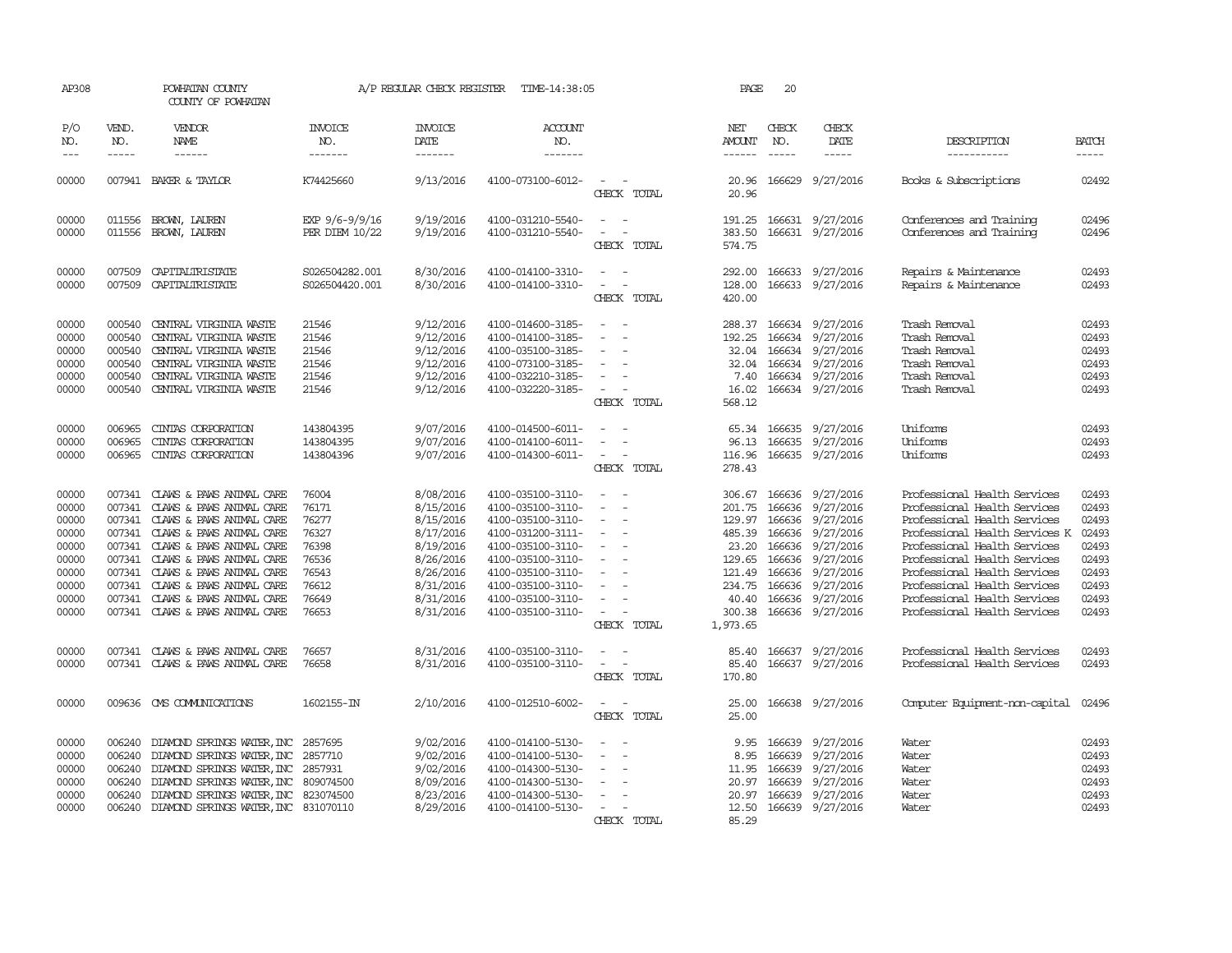| AP308                   |                               | POWHATAN COUNTY<br>COUNTY OF POWHATAN                               |                                           | A/P REGULAR CHECK REGISTER          | TIME-14:38:05                                               |                                                                                                                                       | PAGE                                     | 21                            |                                                          |                                                                         |                         |
|-------------------------|-------------------------------|---------------------------------------------------------------------|-------------------------------------------|-------------------------------------|-------------------------------------------------------------|---------------------------------------------------------------------------------------------------------------------------------------|------------------------------------------|-------------------------------|----------------------------------------------------------|-------------------------------------------------------------------------|-------------------------|
| P/O<br>NO.<br>$---$     | VEND.<br>NO.<br>$\frac{1}{2}$ | <b>VENDOR</b><br>NAME<br>$- - - - - -$                              | <b>INVOICE</b><br>NO.<br>-------          | <b>INVOICE</b><br>DATE<br>--------  | ACCOUNT<br>NO.<br>--------                                  |                                                                                                                                       | NET<br>AMOUNT<br>------                  | CHECK<br>NO.<br>$\frac{1}{2}$ | CHECK<br>DATE<br>$\frac{1}{2}$                           | DESCRIPTION<br>-----------                                              | <b>BATCH</b><br>-----   |
| 00000<br>00000          | 000860<br>000860              | DOMINION VIRGINIA POWER<br>DOMINION VIRGINIA POWER                  | 0962041034 8A16<br>2322252509 8/16        | 8/31/2016<br>8/31/2016              | 4100-032220-5110-<br>4100-031200-5110-                      | $\frac{1}{2} \left( \frac{1}{2} \right) \left( \frac{1}{2} \right) = \frac{1}{2} \left( \frac{1}{2} \right)$<br>$\sim$<br>CHECK TOTAL | 837.16<br>198.47<br>1,035.63             | 166640<br>166640              | 9/27/2016<br>9/27/2016                                   | Electricity<br>Electricity                                              | 02493<br>02496          |
| 00000<br>00000<br>00000 | 006842                        | 006842 EAGLE FIRE INC.<br>EAGLE FIRE INC.<br>006842 EAGLE FIRE INC. | SRVCE097723<br>SRVCE097724<br>SRVCE097725 | 8/26/2016<br>8/26/2016<br>8/26/2016 | 4100-014100-3310-<br>4100-014100-3310-<br>4100-014100-3310- | $\sim$<br>CHECK TOTAL                                                                                                                 | 477.00<br>823.00<br>1,245.00<br>2,545.00 |                               | 166641 9/27/2016<br>166641 9/27/2016<br>166641 9/27/2016 | Repairs & Maintenance<br>Repairs & Maintenance<br>Repairs & Maintenance | 02493<br>02493<br>02493 |
| 00000                   |                               | 006455 ELAM ANIMAL HOSPITAL                                         | 67842                                     | 9/12/2016                           | 4100-031200-3111-                                           | $\sim$ $\sim$<br>CHECK TOTAL                                                                                                          | 108.30<br>108.30                         |                               | 166642 9/27/2016                                         | Professional Health Services K 02493                                    |                         |
| 00000                   |                               | 008223 ELDER, DARRELL                                               | 75678                                     | 9/09/2016                           | 4100-022100-6001-                                           | $\sim$ $ \sim$<br>CHECK TOTAL                                                                                                         | 39.99<br>39.99                           |                               | 166643 9/27/2016                                         | Office Supplies                                                         | 02493                   |
| 00000<br>00000          | 006585<br>006585              | ELECTRICAL CONNECTION<br>ELECTRICAL CONNECTION                      | 3801<br>3801                              | 9/04/2016<br>9/04/2016              | 4100-032210-3310-<br>4100-032220-3310-                      | CHECK TOTAL                                                                                                                           | 380.28<br>204.82<br>585.10               |                               | 166644 9/27/2016<br>166644 9/27/2016                     | Repairs & Maintenance<br>Repairs & Maintenance                          | 02493<br>02493          |
| 00000                   | 008336                        | FERGUSON ENTERPRISES INC.                                           | 3890670                                   | 8/30/2016                           | 4100-014100-3310-                                           | CHECK TOTAL                                                                                                                           | 159.81<br>159.81                         |                               | 166645 9/27/2016                                         | Repairs & Maintenance                                                   | 02493                   |
| 00000                   |                               | 000338 FIRE PROTECTION EQUIP. CO                                    | 00066031                                  | 8/23/2016                           | 4100-032200-6010-                                           | CHECK TOTAL                                                                                                                           | 393.00<br>393.00                         |                               | 166646 9/27/2016                                         | Breathing Apparatus                                                     | 02493                   |
| 00000                   | 000690                        | FLATROCK TIRE & AUTO                                                | 17716                                     | 9/16/2016                           | 4100-031200-6009-                                           | CHECK TOTAL                                                                                                                           | 39.95<br>39.95                           |                               | 166647 9/27/2016                                         | Auto Parts/Repairs                                                      | 02496                   |
| 00000                   |                               | 006522 FOOD LION                                                    | 32813613711175                            | 9/15/2016                           | 4100-035100-6022-                                           | $\overline{\phantom{a}}$<br>CHECK TOTAL                                                                                               | 103.03<br>103.03                         |                               | 166648 9/27/2016                                         | Dog Food/Supplies                                                       | 02496                   |
| 00000<br>00000          | 007620                        | GILLESPIE, CYNIHIA T.<br>007620 GILLESPIE, CYNTHIA T.               | EXP 9/6-9/9/16<br>PER DIEM 10/22          | 9/19/2016<br>9/19/2016              | 4100-031210-5540-<br>4100-031210-5540-                      | $\sim$<br>$\sim$<br>$\overline{\phantom{a}}$<br>CHECK TOTAL                                                                           | 191.25<br>383.50<br>574.75               |                               | 166649 9/27/2016<br>166649 9/27/2016                     | Conferences and Training<br>Conferences and Training                    | 02496<br>02496          |
| 00000                   |                               | 011094 HALEY CHEVROLET                                              | 126012924                                 | 8/13/2016                           | 4100-032200-6009-                                           | $\sim$<br>$\sim$<br>CHECK TOTAL                                                                                                       | 217.80<br>217.80                         |                               | 166651 9/27/2016                                         | Auto Repairs and Parts                                                  | 02493                   |
| 00000                   |                               | 007752 ID NEIWORKS, INC.                                            | 271176                                    | 10/01/2016                          | 4100-031200-3320-                                           | $\sim$<br>CHECK TOTAL                                                                                                                 | 216.00<br>216.00                         |                               | 166653 9/27/2016                                         | Maintenance & Service Contract                                          | 02493                   |
| 00000                   |                               | 010755 INNOVATIVE TURF                                              | 3161                                      | 9/12/2016                           | 4100-014600-3320-                                           | $\frac{1}{2} \left( \frac{1}{2} \right) \left( \frac{1}{2} \right) = \frac{1}{2} \left( \frac{1}{2} \right)$<br>CHECK TOTAL           | 1,580.95<br>1,580.95                     |                               | 166654 9/27/2016                                         | Maintenance/Service Contracts                                           | 02493                   |
| 00000                   |                               | 011524 J & K DIESEL & AUTOMOTIVE                                    | 10048                                     | 9/14/2016                           | 4100-032200-6009-                                           | $\frac{1}{2} \left( \frac{1}{2} \right) \left( \frac{1}{2} \right) = \frac{1}{2} \left( \frac{1}{2} \right)$<br>CHECK TOTAL           | 571.50                                   |                               | 571.50 166655 9/27/2016                                  | Auto Repairs and Parts                                                  | 02496                   |
| 00000                   |                               | 010231 J & K HEAVY TRUCKS &                                         | 7008                                      | 8/22/2016                           | 4100-032200-6009-                                           | $\sim$ $ \sim$<br>CHECK TOTAL                                                                                                         | 1,076.39                                 |                               | 1,076.39 166656 9/27/2016                                | Auto Repairs and Parts                                                  | 02494                   |
| 00000                   |                               | 000120 JAMES RIVER AIR                                              | S69408                                    | 8/31/2016                           | 4100-014100-3308-                                           | $\sim$                                                                                                                                |                                          |                               | 607.25 166657 9/27/2016                                  | HVAC Service and Repairs                                                | 02494                   |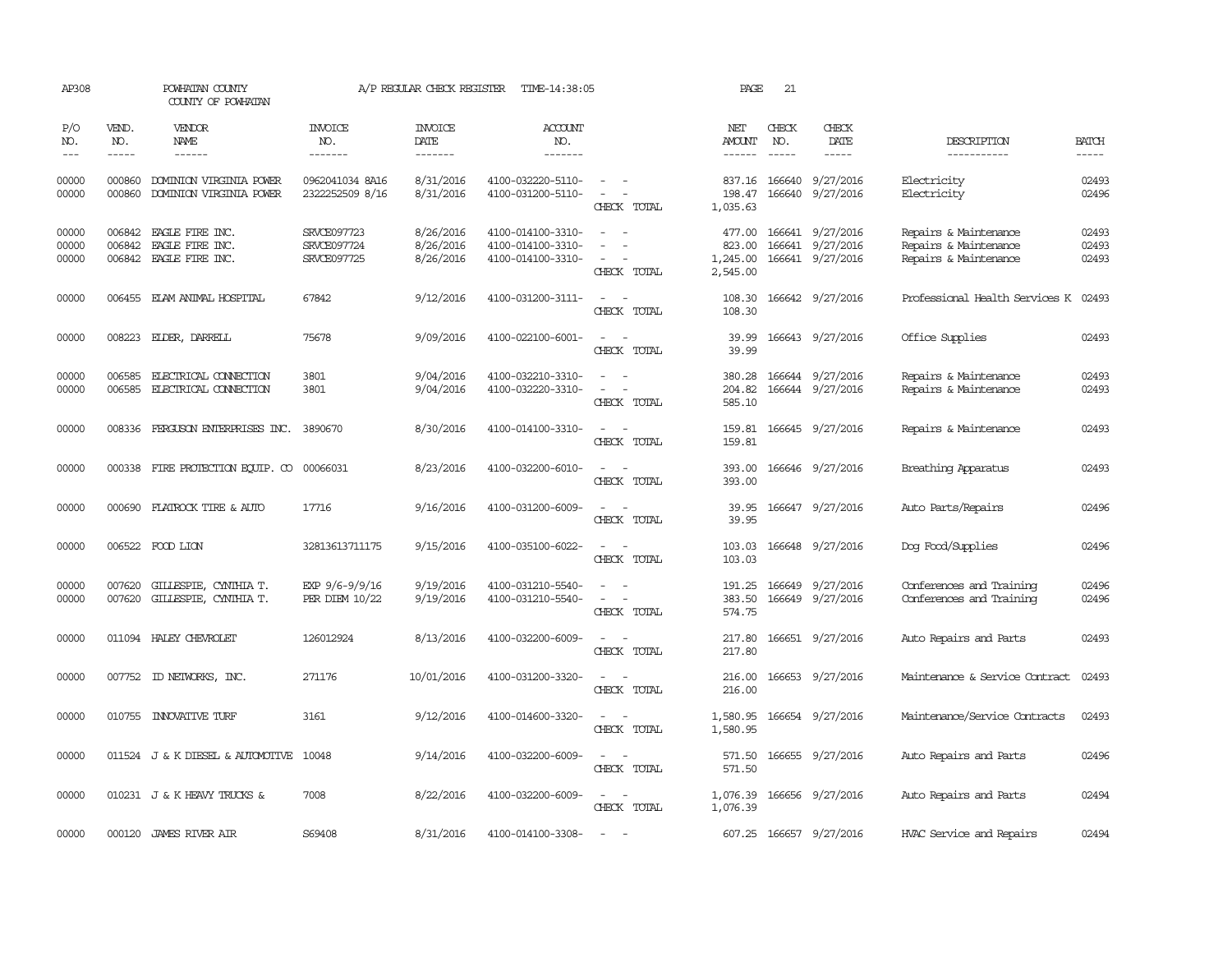| AP308                                                                                           |                                                                                                            | POWHATAN COUNTY<br>COUNTY OF POWHATAN                                                                                                                                                                                                                                                                                                                                                                                                                                      |                                                                                                            | A/P REGULAR CHECK REGISTER                                                                                                                  | TIME-14:38:05                                                                                                                                                                                                                       |                                         | PAGE                                                                                              | 22                                                                                                     |                                                                                                                                                    |                                                                                                                                                                                                                                                                                                      |                                                                                                 |
|-------------------------------------------------------------------------------------------------|------------------------------------------------------------------------------------------------------------|----------------------------------------------------------------------------------------------------------------------------------------------------------------------------------------------------------------------------------------------------------------------------------------------------------------------------------------------------------------------------------------------------------------------------------------------------------------------------|------------------------------------------------------------------------------------------------------------|---------------------------------------------------------------------------------------------------------------------------------------------|-------------------------------------------------------------------------------------------------------------------------------------------------------------------------------------------------------------------------------------|-----------------------------------------|---------------------------------------------------------------------------------------------------|--------------------------------------------------------------------------------------------------------|----------------------------------------------------------------------------------------------------------------------------------------------------|------------------------------------------------------------------------------------------------------------------------------------------------------------------------------------------------------------------------------------------------------------------------------------------------------|-------------------------------------------------------------------------------------------------|
| P/O<br>NO.                                                                                      | VEND.<br>NO.                                                                                               | VENDOR<br>NAME                                                                                                                                                                                                                                                                                                                                                                                                                                                             | <b>INVOICE</b><br>NO.                                                                                      | <b>INVOICE</b><br>DATE                                                                                                                      | ACCOUNT<br>NO.                                                                                                                                                                                                                      |                                         | NET<br>AMOUNT                                                                                     | CHECK<br>NO.                                                                                           | CHECK<br>DATE                                                                                                                                      | DESCRIPTION                                                                                                                                                                                                                                                                                          | <b>BATCH</b>                                                                                    |
| $---$                                                                                           | $\frac{1}{2}$                                                                                              | $\frac{1}{2} \left( \frac{1}{2} \right) \left( \frac{1}{2} \right) \left( \frac{1}{2} \right) \left( \frac{1}{2} \right) \left( \frac{1}{2} \right) \left( \frac{1}{2} \right) \left( \frac{1}{2} \right) \left( \frac{1}{2} \right) \left( \frac{1}{2} \right) \left( \frac{1}{2} \right) \left( \frac{1}{2} \right) \left( \frac{1}{2} \right) \left( \frac{1}{2} \right) \left( \frac{1}{2} \right) \left( \frac{1}{2} \right) \left( \frac{1}{2} \right) \left( \frac$ | -------                                                                                                    | -------                                                                                                                                     | -------                                                                                                                                                                                                                             |                                         | $- - - - - -$                                                                                     | $\frac{1}{2}$                                                                                          | -----                                                                                                                                              | -----------                                                                                                                                                                                                                                                                                          | $\frac{1}{2}$                                                                                   |
| 00000<br>00000<br>00000<br>00000                                                                | 000120<br>000120<br>000120<br>000120                                                                       | <b>JAMES RIVER AIR</b><br><b>JAMES RIVER AIR</b><br><b>JAMES RIVER AIR</b><br><b>JAMES RIVER AIR</b>                                                                                                                                                                                                                                                                                                                                                                       | S71327<br>S71701<br>S71986<br>S72022                                                                       | 8/31/2016<br>8/31/2016<br>8/31/2016<br>8/31/2016                                                                                            | 4100-014100-3308-<br>4100-014100-3308-<br>4100-014100-3308-<br>4100-014100-3308-                                                                                                                                                    |                                         | 387.00<br>215.00<br>330.71<br>258.00                                                              | 166657<br>166657<br>166657                                                                             | 9/27/2016<br>9/27/2016<br>9/27/2016<br>166657 9/27/2016                                                                                            | HVAC Service and Repairs<br>HVAC Service and Repairs<br>HVAC Service and Repairs<br>HVAC Service and Repairs                                                                                                                                                                                         | 02494<br>02494<br>02494<br>02494                                                                |
|                                                                                                 |                                                                                                            |                                                                                                                                                                                                                                                                                                                                                                                                                                                                            |                                                                                                            |                                                                                                                                             |                                                                                                                                                                                                                                     | CHECK TOTAL                             | 1,797.96                                                                                          |                                                                                                        |                                                                                                                                                    |                                                                                                                                                                                                                                                                                                      |                                                                                                 |
| 00000                                                                                           |                                                                                                            | 011268 MAILFINANCE                                                                                                                                                                                                                                                                                                                                                                                                                                                         | N6127438                                                                                                   | 9/10/2016                                                                                                                                   | 100-000100-0017-                                                                                                                                                                                                                    | $\sim$<br>$\equiv$<br>CHECK TOTAL       | 516.27<br>516.27                                                                                  |                                                                                                        | 166659 9/27/2016                                                                                                                                   | Postage Lease                                                                                                                                                                                                                                                                                        | 02496                                                                                           |
| 00000                                                                                           |                                                                                                            | 009552 MANSFIELD OIL COMPANY                                                                                                                                                                                                                                                                                                                                                                                                                                               | SOLCD-235741                                                                                               | 9/06/2016                                                                                                                                   | 4100-032200-5120-                                                                                                                                                                                                                   | $\overline{\phantom{a}}$<br>CHECK TOTAL | 113.11                                                                                            |                                                                                                        | 113.11 166660 9/27/2016                                                                                                                            | Apparatus Fuel                                                                                                                                                                                                                                                                                       | 02494                                                                                           |
| 00000                                                                                           |                                                                                                            | 008885 MARTIN, PEGGY                                                                                                                                                                                                                                                                                                                                                                                                                                                       | TRAVEL 9-14-16                                                                                             | 9/14/2016                                                                                                                                   | 4100-073100-5510-                                                                                                                                                                                                                   | CHECK TOTAL                             | 43.42<br>43.42                                                                                    |                                                                                                        | 166661 9/27/2016                                                                                                                                   | Travel/Mileage/Parking/Tolls                                                                                                                                                                                                                                                                         | 02494                                                                                           |
| 00000<br>00000<br>00000                                                                         | 011354<br>011354                                                                                           | MATTHEW BENDER & CO, INC.<br>MATTHEW BENDER & CO, INC.<br>011354 MATTHEW BENDER & CO, INC.                                                                                                                                                                                                                                                                                                                                                                                 | 85245526<br>85815950<br>86065580                                                                           | 8/05/2016<br>8/26/2016<br>9/07/2016                                                                                                         | 4100-022100-6012-<br>4100-022100-6012-<br>4100-011010-3002-                                                                                                                                                                         | CHECK TOTAL                             | 162.43<br>398.26<br>49.08<br>609.77                                                               | 166662<br>166662                                                                                       | 9/27/2016<br>9/27/2016<br>166662 9/27/2016                                                                                                         | Books & Subscriptions<br>Books & Subscriptions<br>County Code                                                                                                                                                                                                                                        | 02494<br>02494<br>02496                                                                         |
| 00000                                                                                           |                                                                                                            | 009733 MINERVA BUNKER GEAR                                                                                                                                                                                                                                                                                                                                                                                                                                                 | 2473-19                                                                                                    | 9/12/2016                                                                                                                                   | 4100-032200-6011-                                                                                                                                                                                                                   | CHECK TOTAL                             | 63.00<br>63.00                                                                                    |                                                                                                        | 166663 9/27/2016                                                                                                                                   | Protective Gear/Uniforms                                                                                                                                                                                                                                                                             | 02494                                                                                           |
| 00000                                                                                           |                                                                                                            | 009242 NADA APPRAISAL GUIDES                                                                                                                                                                                                                                                                                                                                                                                                                                               | 284092 RENEWAL                                                                                             | 9/13/2016                                                                                                                                   | 4100-012310-6001-                                                                                                                                                                                                                   | CHECK TOTAL                             | 220.00<br>220.00                                                                                  |                                                                                                        | 166664 9/27/2016                                                                                                                                   | Office Supplies                                                                                                                                                                                                                                                                                      | 02495                                                                                           |
| 00000                                                                                           |                                                                                                            | 008404 PEST MASTERS, INC.                                                                                                                                                                                                                                                                                                                                                                                                                                                  | 322110                                                                                                     | 9/01/2016                                                                                                                                   | 4100-032220-3320-                                                                                                                                                                                                                   | CHECK TOTAL                             | 120.00<br>120.00                                                                                  |                                                                                                        | 166665 9/27/2016                                                                                                                                   | Maintenance & Service Contract                                                                                                                                                                                                                                                                       | 02494                                                                                           |
| 00000                                                                                           | 000375                                                                                                     | PIEDMONT REGIONAL JAIL                                                                                                                                                                                                                                                                                                                                                                                                                                                     | 2816                                                                                                       | 8/31/2016                                                                                                                                   | 4100-033400-3841-                                                                                                                                                                                                                   | CHECK TOTAL                             | 27,488.00<br>27,488.00                                                                            |                                                                                                        | 166666 9/27/2016                                                                                                                                   | Detention of Adults                                                                                                                                                                                                                                                                                  | 02496                                                                                           |
| 00000<br>00000<br>00000<br>00000<br>00000<br>00000<br>00000<br>00000<br>00000<br>00000<br>00000 | 001250<br>001250<br>001250<br>001250<br>001250<br>001250<br>001250<br>001250<br>001250<br>001250<br>001250 | POWHATAN AUTO & TRACTOR<br>POWHATAN AUTO & TRACTOR<br>POWHATAN AUTO & TRACTOR<br>POWHATAN AUTO & TRACTOR<br>POWHATAN AUTO & TRACTOR<br>POWHATAN AUTO & TRACTOR<br>POWHATAN AUTO & TRACTOR<br>POWHATAN AUTO & TRACTOR<br>POWHATAN AUTO & TRACTOR<br>POWHATAN AUTO & TRACTOR<br>POWHATAN AUTO & TRACTOR                                                                                                                                                                      | 411507<br>413017<br>414299<br>411977<br>412089<br>412628<br>413112<br>413299<br>413475<br>413892<br>416500 | 8/11/2016<br>8/23/2016<br>8/31/2016<br>8/15/2016<br>8/16/2016<br>8/19/2016<br>8/23/2016<br>8/24/2016<br>8/25/2016<br>8/29/2016<br>9/16/2016 | 4100-014100-6009-<br>4100-014500-3319-<br>4100-014500-3319-<br>4100-032200-6009-<br>4100-032200-6009-<br>4100-032200-6009-<br>4100-032200-6009-<br>4100-032200-6009-<br>4100-032200-6009-<br>4100-032200-6009-<br>4100-031200-6009- | CHECK TOTAL                             | 24.18<br>37.47<br>23.99<br>43.40<br>46.57<br>47.35<br>39.94<br>76.89<br>16.47<br>328.30<br>137.34 | 166667<br>166667<br>166667<br>166667<br>166667<br>166667<br>166667<br>166667<br>27.96-166667<br>166668 | 9/27/2016<br>9/27/2016<br>9/27/2016<br>9/27/2016<br>9/27/2016<br>9/27/2016<br>9/27/2016<br>9/27/2016<br>9/27/2016<br>166667 9/27/2016<br>9/27/2016 | Auto Parts & Repairs<br>Equipment Repairs and Maintena<br>Equipment Repairs and Maintena<br>Auto Repairs and Parts<br>Auto Repairs and Parts<br>Auto Repairs and Parts<br>Auto Repairs and Parts<br>Auto Repairs and Parts<br>Auto Repairs and Parts<br>Auto Repairs and Parts<br>Auto Parts/Repairs | 02494<br>02494<br>02494<br>02496<br>02496<br>02496<br>02496<br>02496<br>02496<br>02496<br>02494 |
| 00000<br>00000                                                                                  | 001250<br>001250                                                                                           | POWHATAN AUTO & TRACTOR<br>POWHATAN AUTO & TRACTOR                                                                                                                                                                                                                                                                                                                                                                                                                         | 416904<br>416358                                                                                           | 9/20/2016<br>9/15/2016                                                                                                                      | 4100-031200-6014-<br>4100-031200-6009-                                                                                                                                                                                              | $\equiv$<br>CHECK TOTAL                 | 19.73<br>29.98<br>187.05                                                                          | 166668                                                                                                 | 9/27/2016<br>166668 9/27/2016                                                                                                                      | Other Operating Supplies<br>Auto Parts/Repairs                                                                                                                                                                                                                                                       | 02494<br>02496                                                                                  |
| 00000                                                                                           |                                                                                                            | 006914 POWHATAN AUTO REPAIR                                                                                                                                                                                                                                                                                                                                                                                                                                                | 835                                                                                                        | 9/09/2016                                                                                                                                   | 4100-014100-6009-                                                                                                                                                                                                                   | CHECK TOTAL                             | 53.60<br>53.60                                                                                    |                                                                                                        | 166669 9/27/2016                                                                                                                                   | Auto Parts & Repairs                                                                                                                                                                                                                                                                                 | 02494                                                                                           |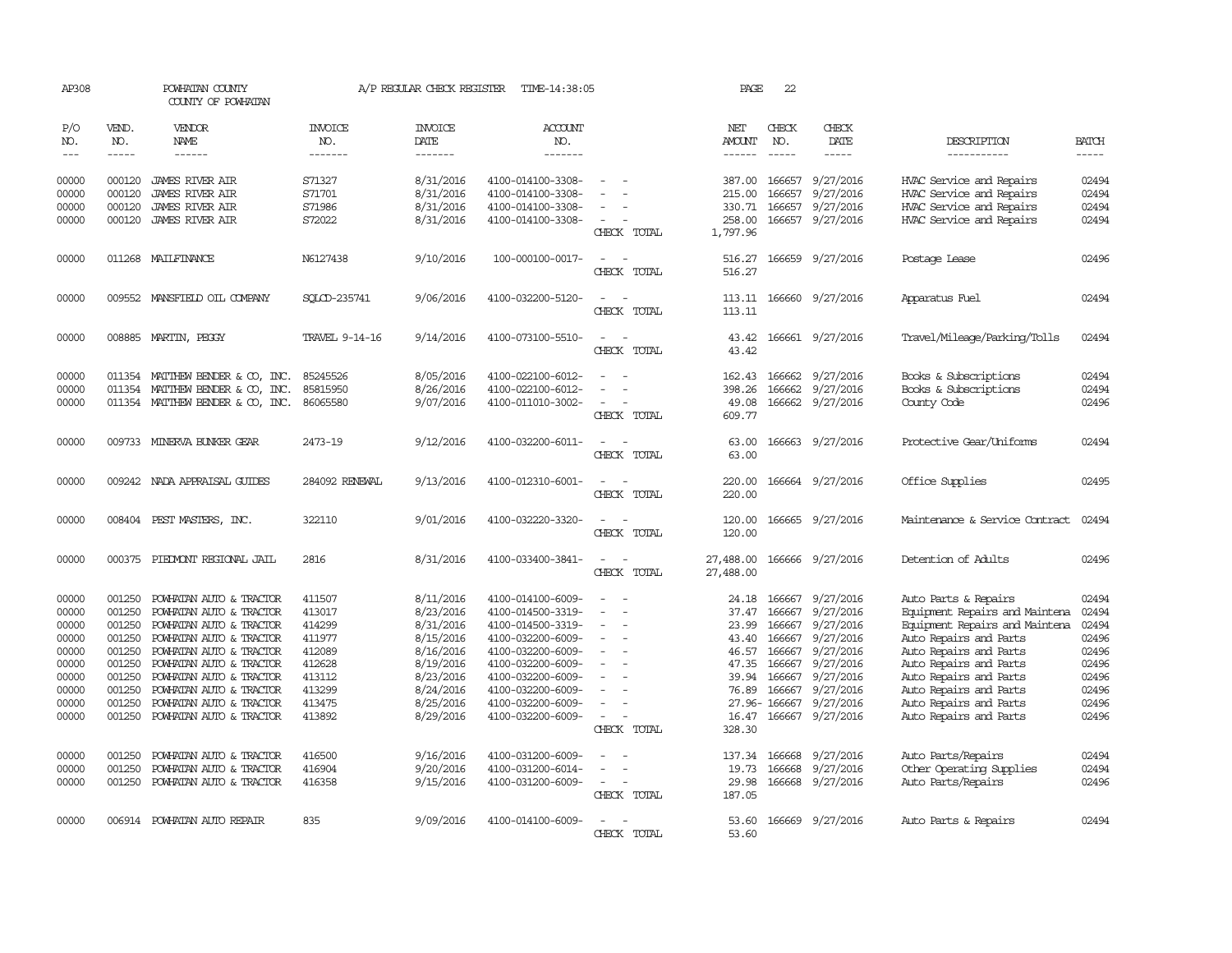| AP308                                              |                                                          | POWHATAN COUNTY<br>COUNTY OF POWHATAN                                                                                                               |                                                                                  | A/P REGULAR CHECK REGISTER                                                 | TIME-14:38:05                                                                                                              |                                                                                                                             | PAGE                                                          | 23                                                       |                                                                                           |                                                                                                                       |                                                    |
|----------------------------------------------------|----------------------------------------------------------|-----------------------------------------------------------------------------------------------------------------------------------------------------|----------------------------------------------------------------------------------|----------------------------------------------------------------------------|----------------------------------------------------------------------------------------------------------------------------|-----------------------------------------------------------------------------------------------------------------------------|---------------------------------------------------------------|----------------------------------------------------------|-------------------------------------------------------------------------------------------|-----------------------------------------------------------------------------------------------------------------------|----------------------------------------------------|
| P/O<br>NO.<br>$\frac{1}{2}$                        | VEND.<br>NO.<br>$- - - - -$                              | VENDOR<br>NAME<br>------                                                                                                                            | <b>INVOICE</b><br>NO.<br>-------                                                 | <b>INVOICE</b><br>DATE<br>-------                                          | <b>ACCOUNT</b><br>NO.<br>-------                                                                                           |                                                                                                                             | NET<br>AMOUNT<br>------                                       | CHECK<br>NO.<br>$- - - - -$                              | CHECK<br>DATE<br>-----                                                                    | DESCRIPTION<br>-----------                                                                                            | <b>BATCH</b><br>$- - - - -$                        |
| 00000                                              |                                                          | 005050 POWHATAN LOCK SERVICES                                                                                                                       | 1147                                                                             | 9/02/2016                                                                  | 4100-014100-3310-                                                                                                          | $\sim$<br>$\sim$<br>CHECK TOTAL                                                                                             | 122.00                                                        |                                                          | 122.00 166670 9/27/2016                                                                   | Repairs & Maintenance                                                                                                 | 02494                                              |
| 00000<br>00000<br>00000<br>00000<br>00000          | 006474<br>006474                                         | PROGRESSIVE AUIO WORKS<br>006474 PROGRESSIVE AUTO WORKS<br>PROGRESSIVE AUTO WORKS<br>006474 PROGRESSIVE AUTO WORKS<br>006474 PROGRESSIVE AUTO WORKS | 31645<br>31959<br>31960<br>32111<br>32122                                        | 7/25/2016<br>9/16/2016<br>9/16/2016<br>9/14/2016<br>9/16/2016              | 4100-031200-6009-<br>4100-031200-6009-<br>4100-031200-6009-<br>4100-031200-6008-<br>4100-031200-6008-                      | $\sim$<br>$\overline{\phantom{a}}$<br>CHECK TOTAL                                                                           | 194.36<br>1,329.56<br>665.65<br>61.14<br>55.86<br>2,306.57    | 166671                                                   | 9/27/2016<br>166671 9/27/2016<br>166671 9/27/2016<br>166671 9/27/2016<br>166671 9/27/2016 | Auto Parts/Repairs<br>Auto Parts/Repairs<br>Auto Parts/Repairs<br>Gas/Grease/Oil<br>Gas/Grease/Oil                    | 02494<br>02494<br>02494<br>02496<br>02496          |
| 00000                                              |                                                          | 000620 R. C. GOODWYN & SONS, INC 731366                                                                                                             |                                                                                  | 8/23/2016                                                                  | 4100-014100-3310-                                                                                                          | $\overline{\phantom{a}}$<br>$\sim$<br>CHECK TOTAL                                                                           | 5.99<br>5.99                                                  |                                                          | 166672 9/27/2016                                                                          | Repairs & Maintenance                                                                                                 | 02494                                              |
| 00000<br>00000                                     | 009037<br>009037                                         | REYNOLDS LIGHTING SUPPLY<br>REYNOLDS LIGHTING SUPPLY                                                                                                | 118396<br>118427                                                                 | 9/01/2016<br>9/06/2016                                                     | 4100-032220-3310-<br>4100-014100-3310-                                                                                     | $\overline{\phantom{a}}$<br>$\overline{\phantom{a}}$<br>CHECK TOTAL                                                         | 98.00<br>79.00<br>177.00                                      |                                                          | 166673 9/27/2016<br>166673 9/27/2016                                                      | Repairs & Maintenance<br>Repairs & Maintenance                                                                        | 02494<br>02494                                     |
| 00000                                              |                                                          | 008654 SEAY'S TOWING                                                                                                                                | TOW 9-14-16                                                                      | 9/14/2016                                                                  | 4100-031200-6009-                                                                                                          | CHECK TOTAL                                                                                                                 | 65.00<br>65.00                                                |                                                          | 166675 9/27/2016                                                                          | Auto Parts/Repairs                                                                                                    | 02494                                              |
| 00000<br>00000                                     | 009701                                                   | SHI INIERNATIONAL CORP.<br>009701 SHI INTERNATIONAL CORP.                                                                                           | B05429736<br>B05429743                                                           | 8/29/2016<br>8/29/2016                                                     | 4100-012510-6003-<br>4100-012510-6003-                                                                                     | CHECK TOTAL                                                                                                                 | 376.78<br>376.78<br>753.56                                    | 166676<br>166676                                         | 9/27/2016<br>9/27/2016                                                                    | Computer Software<br>Computer Software                                                                                | 02496<br>02496                                     |
| 00000                                              |                                                          | 007157 SHORES COLLISION, INC.                                                                                                                       | 16-10706                                                                         | 9/15/2016                                                                  | 4100-031200-6009-                                                                                                          | $\overline{a}$<br>$\overline{\phantom{a}}$<br>CHECK TOTAL                                                                   | 3,585.20<br>3,585.20                                          |                                                          | 166677 9/27/2016                                                                          | Auto Parts/Repairs                                                                                                    | 02496                                              |
| 00000                                              |                                                          | 011555 SMILEY, JESSICA                                                                                                                              | <b>EXPENSES</b>                                                                  | 9/16/2016                                                                  | 4100-012200-5540-JS1-                                                                                                      | $\overline{\phantom{a}}$<br>CHECK TOTAL                                                                                     | 203.40<br>203.40                                              |                                                          | 166678 9/27/2016                                                                          | VGFOA Certificate Classes                                                                                             | 02496                                              |
| 00000                                              |                                                          | 001320 SOUTHERN POLICE                                                                                                                              | 35568                                                                            | 9/19/2016                                                                  | 4100-031200-6011-                                                                                                          | $\overline{\phantom{a}}$<br>$\sim$<br>CHECK TOTAL                                                                           | 157.91<br>157.91                                              |                                                          | 166680 9/27/2016                                                                          | Uniforms                                                                                                              | 02494                                              |
| 00000<br>00000<br>00000                            | 006594<br>006594<br>006594                               | SOUTHSIDE ELECTRIC COOP<br>SOUTHSIDE ELECTRIC COOP<br>SOUTHSIDE ELECTRIC COOP                                                                       | 63504001 9/16<br>101895001 8/16<br>63504004 9/16                                 | 9/16/2016<br>8/29/2016<br>9/16/2016                                        | 4100-073100-5110-<br>4100-053910-5643-<br>4100-035100-5110-                                                                | $\overline{\phantom{a}}$<br>$\overline{\phantom{a}}$<br>$\overline{\phantom{a}}$<br>$\sim$<br>CHECK TOTAL                   | 2,383.48<br>189.25<br>613.31<br>3,186.04                      | 166681<br>166681                                         | 9/27/2016<br>9/27/2016<br>166681 9/27/2016                                                | Electricity<br>PCCAA Services - Federal CSBG<br>Electricity                                                           | 02494<br>02495<br>02495                            |
| 00000<br>00000                                     | 006565<br>006565                                         | SPRINT<br>SPRINT                                                                                                                                    | 91082162001510<br>91082162001513                                                 | 9/01/2016<br>8/31/2016                                                     | 4100-012510-5240-<br>4100-012510-5230-                                                                                     | $\sim$<br>$\overline{\phantom{a}}$<br>$\sim$<br>$\overline{\phantom{a}}$<br>CHECK TOTAL                                     | 19.60<br>6.39<br>25.99                                        | 166682                                                   | 9/27/2016<br>166682 9/27/2016                                                             | Long Distance<br>Telephone Services                                                                                   | 02495<br>02495                                     |
| 00000<br>00000<br>00000<br>00000<br>00000<br>00000 | 008578<br>008578<br>008578<br>008578<br>008578<br>008578 | STAPLES BUSINESS AD-<br>STAPLES BUSINESS AD-<br>STAPLES BUSINESS AD-<br>STAPLES BUSINESS AD-<br>STAPLES BUSINESS AD-<br>STAPLES BUSINESS AD-        | 3313440957<br>3314249738<br>3314249741<br>3314249742<br>3314612949<br>3313950558 | 8/31/2016<br>9/08/2016<br>9/08/2016<br>9/08/2016<br>9/11/2016<br>9/03/2016 | 4100-022100-5540-<br>4100-021600-6001-<br>4100-021600-6001-<br>4100-031200-6001-<br>4100-073100-6001-<br>4100-012100-6001- | $\overline{\phantom{a}}$<br>$\overline{\phantom{a}}$<br>$\overline{\phantom{a}}$<br>$\overline{\phantom{a}}$<br>CHECK TOTAL | 132.97<br>105.19<br>19.77<br>57.66<br>44.43<br>1.41<br>361.43 | 166683<br>166683<br>166683<br>166683<br>166683<br>166683 | 9/27/2016<br>9/27/2016<br>9/27/2016<br>9/27/2016<br>9/27/2016<br>9/27/2016                | Conferences & Training<br>Office Supplies<br>Office Supplies<br>Office Supplies<br>Office Supplies<br>Office Supplies | 02495<br>02495<br>02495<br>02495<br>02495<br>02496 |
| 00000                                              |                                                          | 006630 STATE FORESTER                                                                                                                               | 20170280                                                                         | 9/14/2016                                                                  | 4100-081200-0002-                                                                                                          | CHECK TOTAL                                                                                                                 | 8,643.42<br>8,643.42                                          |                                                          | 166684 9/27/2016                                                                          | Contribution: Forestry                                                                                                | 02495                                              |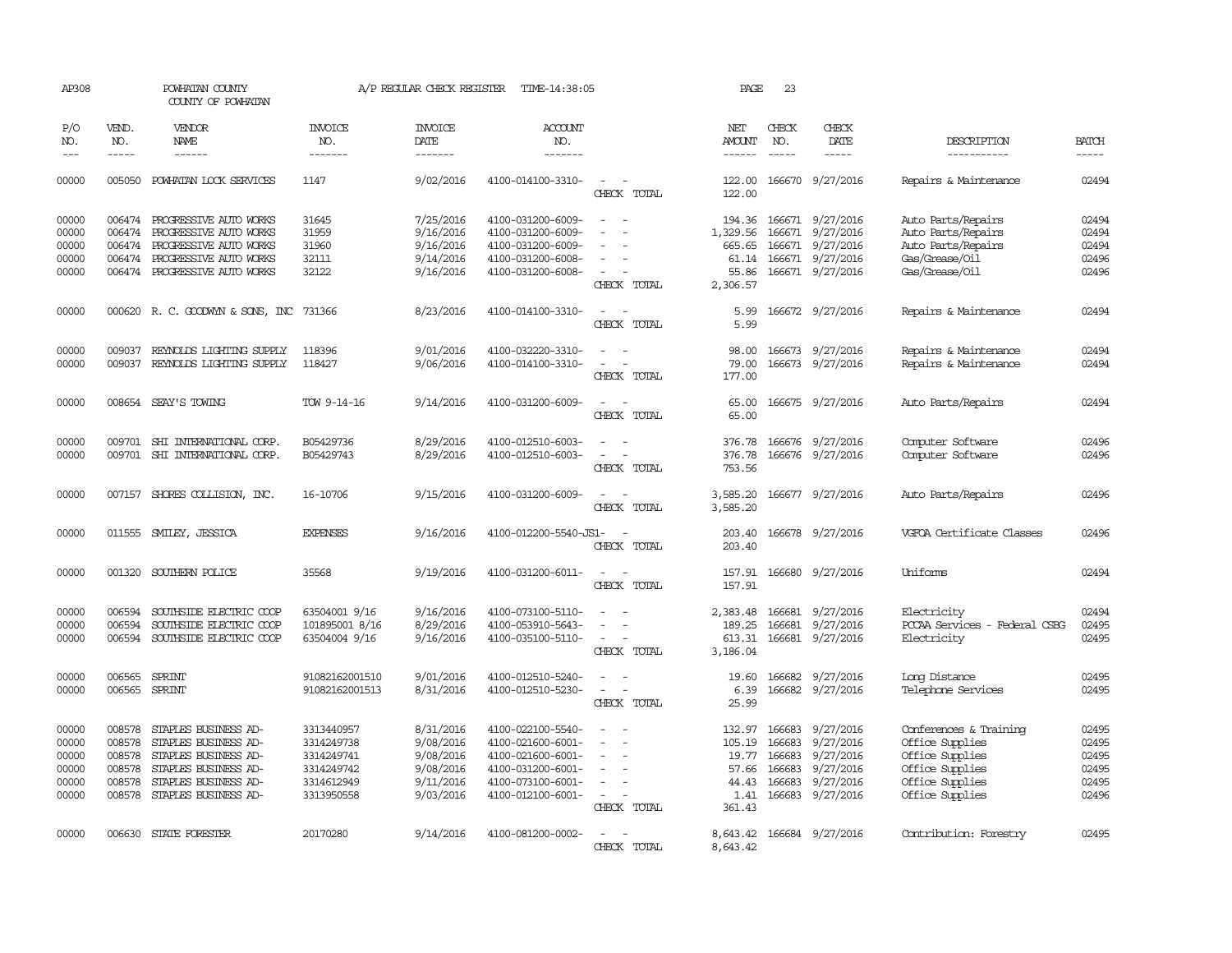| AP308                             |                  | POWHATAN COUNTY<br>COUNTY OF POWHATAN |                                    | A/P REGULAR CHECK REGISTER        | TIME-14:38:05                          |                | PAGE                    | 24                    |                        |                                          |                             |
|-----------------------------------|------------------|---------------------------------------|------------------------------------|-----------------------------------|----------------------------------------|----------------|-------------------------|-----------------------|------------------------|------------------------------------------|-----------------------------|
| P/O<br>NO.<br>$\qquad \qquad - -$ | VEND.<br>NO.     | VENDOR<br>NAME<br>------              | <b>INVOICE</b><br>NO.<br>-------   | <b>INVOICE</b><br>DATE<br>------- | <b>ACCOUNT</b><br>NO.<br>-------       |                | NET<br>AMOUNT<br>------ | CHECK<br>NO.<br>----- | CHECK<br>DATE<br>----- | DESCRIPTION<br>-----------               | <b>BATCH</b><br>$- - - - -$ |
|                                   |                  |                                       |                                    |                                   |                                        |                |                         |                       |                        |                                          |                             |
| 00000                             | 009520           | STONE'S OFFICE EQUIPMENT              | 73111                              | 9/15/2016                         | 4100-073100-3320-                      |                | 630.93                  | 166685                | 9/27/2016              | Maintenance & Service Contract           | 02495                       |
| 00000                             | 009520           | STONE'S OFFICE EQUIPMENT              | 73112                              | 9/15/2016                         | 4100-073100-3320-                      | CHECK TOTAL    | 146.63<br>777.56        | 166685                | 9/27/2016              | Maintenance & Service Contract           | 02495                       |
| 00000                             | 000845           | TOWN POLICE SUPPLY OF                 | 8284                               | 9/15/2016                         | 4100-031200-6011-                      |                | 262.19                  | 166686                | 9/27/2016              | Uniforms                                 | 02495                       |
| 00000                             | 000845           | TOWN POLICE SUPPLY OF                 | 8301                               | 9/19/2016                         | 4100-031200-6011-                      |                | 44.00                   | 166686                | 9/27/2016              | Uniforms                                 | 02495                       |
| 00000                             | 000845           | TOWN POLICE SUPPLY OF                 | 8275                               | 9/12/2016                         | 4100-031200-6011-                      |                | 81.00                   | 166686                | 9/27/2016              | Uniforms                                 | 02496                       |
|                                   |                  |                                       |                                    |                                   |                                        | CHECK TOTAL    | 387.19                  |                       |                        |                                          |                             |
| 00000                             | 010088           | TREASURER                             | 09/21/2016                         | 9/21/2016                         | 4100-014500-6009-                      |                | .00                     | 166687                | 9/27/2016              | Auto Parts & Repairs                     | 02497                       |
| 00000                             | 010088           | TREASURER                             | 09/21/2016                         | 9/21/2016                         | 4100-014500-6009-                      |                | 10.00                   | 166687                | 9/27/2016              | Auto Parts & Repairs                     | 02497                       |
| 00000                             | 010088           | TREASURER                             | 09/21/2016                         | 9/21/2016                         | 4100-032200-6009-                      | $\overline{a}$ | 14.94                   |                       | 166687 9/27/2016       | Auto Repairs and Parts                   | 02497                       |
|                                   |                  |                                       |                                    |                                   |                                        | CHECK TOTAL    | 24.94                   |                       |                        |                                          |                             |
| 00000                             |                  | 006501 TREASURER OF VIRGINIA          | 17-POWPC-0096                      | 9/15/2016                         | 4100-021600-6021-                      |                | 1,050.00                |                       | 166688 9/27/2016       | Record Books                             | 02495                       |
|                                   |                  |                                       |                                    |                                   |                                        | CHECK TOTAL    | 1,050.00                |                       |                        |                                          |                             |
| 00000                             | 008126           | VERIZON                               | 9771517189                         | 9/06/2016                         | 100-000100-0005-                       |                | 3.23                    | 166690                | 9/27/2016              | Due from other governmental un           | 02495                       |
| 00000                             | 008126           | VERIZON                               | 9771517189                         | 9/06/2016                         | 4100-012510-5260-                      |                | 3.22                    | 166690                | 9/27/2016              | Internet Usage                           | 02495                       |
| 00000                             | 008126           | VERIZON                               | 9771517189                         | 9/06/2016                         | 4100-035500-5260-                      |                | 3.22                    | 166690                | 9/27/2016              | Internet                                 | 02495                       |
| 00000                             | 008126           | VERIZON                               | 9771270081                         | 9/26/2016                         | 4100-012100-5250-                      |                | 49.82                   | 166690                | 9/27/2016              | Cell Phones                              | 02496                       |
| 00000                             | 008126           | VERIZON                               | 9771270081                         | 9/26/2016                         | 4100-012510-5250-                      |                | 45.20                   | 166690                | 9/27/2016              | Cell Phones                              | 02496                       |
| 00000                             | 008126           | VERIZON                               | 9771270081                         | 9/26/2016                         | 4100-012510-5270-                      | $\overline{a}$ | 200.02                  | 166690                | 9/27/2016              | Network Service Connection               | 02496                       |
| 00000                             | 008126           | VERIZON                               | 9771270081                         | 9/26/2016                         | 4100-014100-5250-                      |                | 455.92                  | 166690                | 9/27/2016              | Cell Phones                              | 02496                       |
| 00000<br>00000                    | 008126<br>008126 | VERIZON<br>VERIZON                    | 9771270081<br>9771270081           | 9/26/2016                         | 4100-032200-5250-                      |                | 450.44                  | 166690<br>166690      | 9/27/2016<br>9/27/2016 | Cell Phones<br>Cell Phones               | 02496<br>02496              |
| 00000                             | 008126           | VERIZON                               | 9771270081                         | 9/26/2016<br>9/26/2016            | 4100-033300-5250-<br>4100-034100-5250- |                | 16.39<br>137.13         | 166690                | 9/27/2016              | Cell Phones                              | 02496                       |
| 00000                             | 008126           | VERIZON                               | 9771270081                         | 9/26/2016                         | 4100-035500-5250-                      |                | 333.40                  | 166690                | 9/27/2016              | Cell Phones                              | 02496                       |
| 00000                             | 008126           | VERIZON                               | 9771270081                         | 9/26/2016                         | 4100-071110-5250-                      |                | 35.20                   | 166690                | 9/27/2016              | Cell Phones                              | 02496                       |
| 00000                             | 008126           | VERIZON                               | 9771270081                         | 9/26/2016                         | 4100-073100-5250-                      |                | 70.40                   | 166690                | 9/27/2016              | Cell Phones                              | 02496                       |
| 00000                             | 008126           | VERIZON                               | 9771270081                         | 9/26/2016                         | 4100-081100-5250-                      |                | 162.52                  | 166690                | 9/27/2016              | Cell Phones                              | 02496                       |
| 00000                             | 008126           | VERIZON                               | 9771270280                         | 9/01/2016                         | 4100-031200-5250-                      |                | 3,594.60                | 166690                | 9/27/2016              | Cell Phones                              | 02496                       |
|                                   |                  |                                       |                                    |                                   |                                        | CHECK TOTAL    | 5,560.71                |                       |                        |                                          |                             |
| 00000                             | 011169           | VERIZON                               | 1357471455Y8/16                    | 8/28/2016                         | 100-000100-0006-                       |                | 100.19                  | 166691                | 9/27/2016              | Due from Other Agencies                  | 02495                       |
| 00000                             | 011169           | VERIZON                               | 1357471455Y8/16                    | 8/28/2016                         | 4100-012100-5230-                      |                | 145.65                  | 166691                | 9/27/2016              | Telephone Services                       | 02495                       |
| 00000                             | 011169           | VERIZON                               | 1357471455Y8/16                    | 8/28/2016                         | 4100-012310-5230-                      |                | 41.81                   | 166691                | 9/27/2016              | Telephone Services                       | 02495                       |
| 00000                             | 011169           | VERIZON                               | 1357471455Y8/16                    | 8/28/2016                         | 4100-012410-5230-                      |                | 41.81                   | 166691                | 9/27/2016              | Telephone Services                       | 02495                       |
| 00000                             | 011169           | VERIZON                               | 1357471455Y8/16                    | 8/28/2016                         | 4100-012510-5270-                      |                | 39.68                   | 166691                | 9/27/2016              | Network Service Connection               | 02495                       |
| 00000                             | 011169           | VERIZON                               | 1357471455Y8/16                    | 8/28/2016                         | 4100-014100-5230-                      |                | 174.01                  | 166691                | 9/27/2016              | Telephone Services                       | 02495                       |
| 00000                             | 011169           | VERIZON                               | 1357471455Y8/16                    | 8/28/2016                         | 4100-014300-5230-                      |                | 67.92                   | 166691                | 9/27/2016              | Telephone Services                       | 02495                       |
| 00000                             | 011169<br>011169 | VERIZON<br>VERIZON                    | 1357471455Y8/16                    | 8/28/2016                         | 4100-021200-5230-<br>4100-031200-5230- |                | 36.02                   | 166691<br>166691      | 9/27/2016              | Telephone Services                       | 02495<br>02495              |
| 00000<br>00000                    | 011169           | VERIZON                               | 1357471455Y8/16<br>1357471455Y8/16 | 8/28/2016<br>8/28/2016            | 4100-032200-5230-                      |                | 242.76<br>240.13        | 166691                | 9/27/2016<br>9/27/2016 | Telephone Services<br>Telephone Services | 02495                       |
| 00000                             | 011169           | VERIZON                               | 1357471455Y8/16                    | 8/28/2016                         | 4100-032200-5260-                      |                | 161.58                  | 166691                | 9/27/2016              | Internet                                 | 02495                       |
| 00000                             | 011169           | VERIZON                               | 1357471455Y8/16                    | 8/28/2016                         | 4100-032210-5230-                      |                | 53.82                   | 166691                | 9/27/2016              | Telephone Services                       | 02495                       |
| 00000                             | 011169           | VERIZON                               | 1357471455Y8/16                    | 8/28/2016                         | 4100-034100-5230-                      |                | 41.81                   | 166691                | 9/27/2016              | Telephone Services                       | 02495                       |
| 00000                             | 011169           | VERIZON                               | 1357471455Y8/16                    | 8/28/2016                         | 4100-035100-5230-                      |                | 14.07                   | 166691                | 9/27/2016              | Telephone Services                       | 02495                       |
| 00000                             | 011169           | VERIZON                               | 1357471455Y8/16                    | 8/28/2016                         | 4100-071110-5230-                      |                | 36.02                   | 166691                | 9/27/2016              | Telephone Services                       | 02495                       |
| 00000                             | 011169           | VERIZON                               | 1357471455Y8/16                    | 8/28/2016                         | 4100-073100-5230-                      |                | 83.62                   | 166691                | 9/27/2016              | Telephone Services                       | 02495                       |
| 00000                             | 011169           | VERIZON                               | 8045981340 8/16                    | 8/28/2016                         | 4100-021100-5230-                      |                | 43.33                   |                       | 166691 9/27/2016       | Telephone Services                       | 02496                       |
|                                   |                  |                                       |                                    |                                   |                                        | CHECK TOTAL    | 1,564.23                |                       |                        |                                          |                             |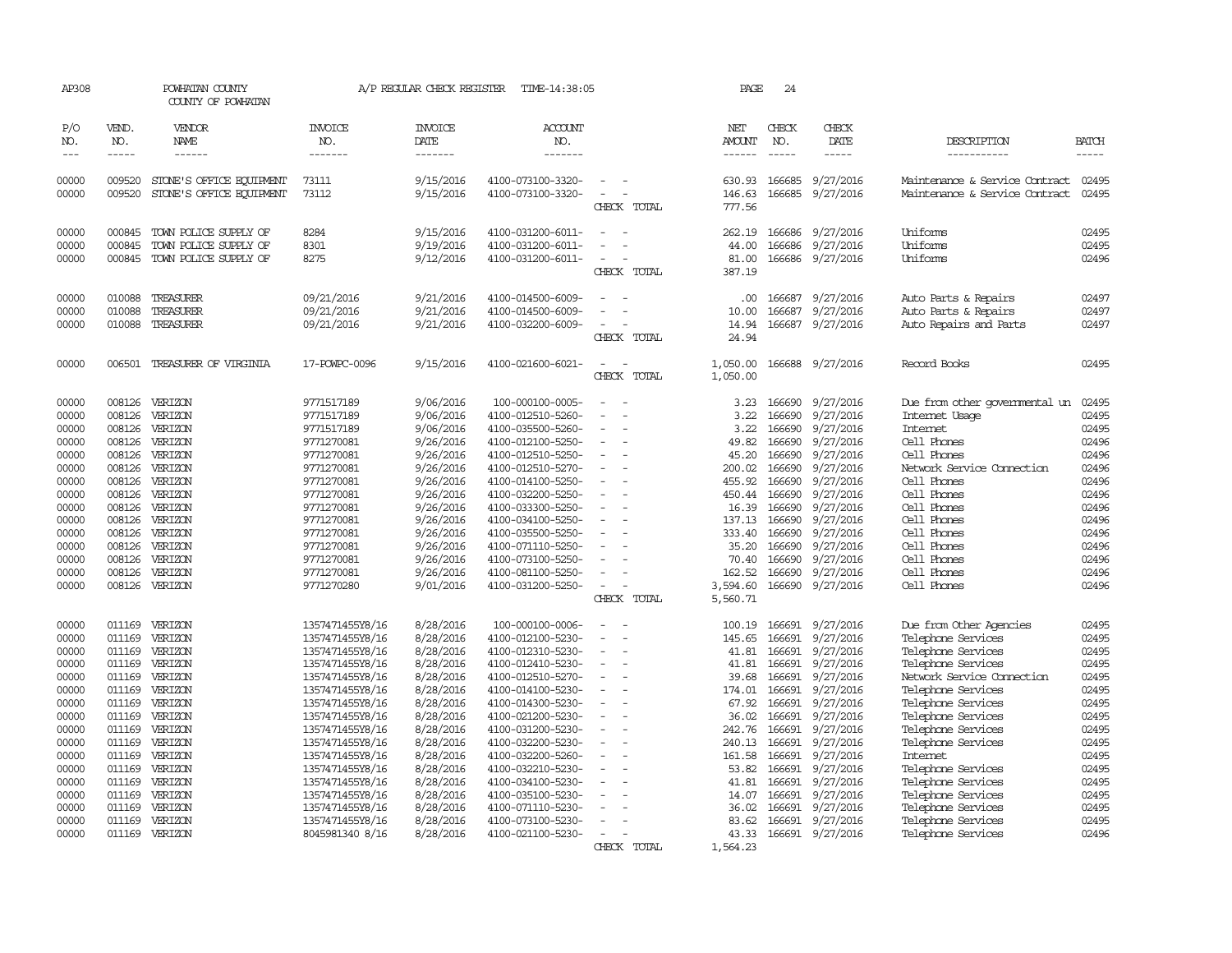| AP308                                                       |                            | POWHATAN COUNTY<br>COUNTY OF POWHATAN                                                                                                                                |                                                                                             | A/P REGULAR CHECK REGISTER                                                              | TIME-14:38:05                                                                                                                                   |                                                                                                                             | PAGE                                                 | 25                                                     |                                                                                                                            |                                                                                                                                                                             |                                                             |
|-------------------------------------------------------------|----------------------------|----------------------------------------------------------------------------------------------------------------------------------------------------------------------|---------------------------------------------------------------------------------------------|-----------------------------------------------------------------------------------------|-------------------------------------------------------------------------------------------------------------------------------------------------|-----------------------------------------------------------------------------------------------------------------------------|------------------------------------------------------|--------------------------------------------------------|----------------------------------------------------------------------------------------------------------------------------|-----------------------------------------------------------------------------------------------------------------------------------------------------------------------------|-------------------------------------------------------------|
| P/O<br>NO.<br>$---$                                         | VEND.<br>NO.               | VENDOR<br>NAME<br>$- - - - - -$                                                                                                                                      | <b>INVOICE</b><br>NO.<br>-------                                                            | <b>INVOICE</b><br>DATE<br>$- - - - - - -$                                               | <b>ACCOUNT</b><br>NO.<br>-------                                                                                                                |                                                                                                                             | NET<br>AMOUNT<br>------                              | CHECK<br>NO.<br>$\frac{1}{2}$                          | CHECK<br>DATE<br>$- - - - -$                                                                                               | DESCRIPTION<br>-----------                                                                                                                                                  | <b>BATCH</b><br>-----                                       |
| 00000                                                       |                            | 006932 VIRGINIA CHAMBER OF                                                                                                                                           | 60854                                                                                       | 9/15/2016                                                                               | 4100-012100-5810-                                                                                                                               | $\sim$ 100 $\mu$<br>CHECK TOTAL                                                                                             | 250.00                                               |                                                        | 250.00 166692 9/27/2016                                                                                                    | Dues/Association Memberships                                                                                                                                                | 02495                                                       |
| 00000                                                       |                            | 006984 VIRGINIA CORRECTIONAL                                                                                                                                         | 9499260                                                                                     | 9/12/2016                                                                               | 4100-081100-6001-                                                                                                                               | $\sim$<br>$\sim$<br>CHECK TOTAL                                                                                             | 17.75<br>17.75                                       |                                                        | 166693 9/27/2016                                                                                                           | Office Supplies                                                                                                                                                             | 02496                                                       |
| 00000<br>00000                                              | 009332<br>009332           | WITMER PUBLIC SAFETY<br>WITMER PUBLIC SAFETY                                                                                                                         | 1710327<br>1723219                                                                          | 9/12/2016<br>9/14/2016                                                                  | 4100-032200-6011-<br>4100-032200-6011-                                                                                                          | $\equiv$<br>CHECK TOTAL                                                                                                     | 108.00<br>47.37<br>155.37                            |                                                        | 166694 9/27/2016<br>166694 9/27/2016                                                                                       | Protective Gear/Uniforms<br>Protective Gear/Uniforms                                                                                                                        | 02495<br>02495                                              |
| 00000                                                       |                            | 009183 AIR, WATER & SOIL LABORA-                                                                                                                                     | V16006289                                                                                   | 9/15/2016                                                                               | 4100-014100-3310-                                                                                                                               | $\frac{1}{2} \left( \frac{1}{2} \right) \left( \frac{1}{2} \right) = \frac{1}{2} \left( \frac{1}{2} \right)$<br>CHECK TOTAL | 115.00<br>115.00                                     |                                                        | 166749 9/30/2016                                                                                                           | Repairs & Maintenance                                                                                                                                                       | 02498                                                       |
| 00000                                                       |                            | 007436 AQUA VIRGINIA, INC.                                                                                                                                           | 0574341 9/8/16                                                                              | 9/08/2016                                                                               | 4100-022100-5130-                                                                                                                               | $\sim$ 100 $\mu$<br>$\overline{\phantom{a}}$<br>CHECK TOTAL                                                                 | 47.08<br>47.08                                       |                                                        | 166750 9/30/2016                                                                                                           | Water                                                                                                                                                                       | 02498                                                       |
| 00000<br>00000<br>00000<br>00000<br>00000<br>00000<br>00000 | 007941                     | 007941 BAKER & TAYLOR<br>BAKER & TAYLOR<br>007941 BAKER & TAYLOR<br>007941 BAKER & TAYLOR<br>007941 BAKER & TAYLOR<br>007941 BAKER & TAYLOR<br>007941 BAKER & TAYLOR | B25866100<br>K74869110<br>K75098960<br>0002857785<br>5014271388<br>5014276408<br>5014276469 | 9/16/2016<br>9/22/2016<br>9/23/2016<br>9/14/2016<br>9/20/2016<br>9/23/2016<br>9/23/2016 | 4100-073100-6012-<br>4100-073100-6012-<br>4100-073100-6012-<br>4100-073100-6012-<br>4100-073100-6012-<br>4100-073100-6012-<br>4100-073100-6012- | $\equiv$<br>$\sim$<br>CHECK TOTAL                                                                                           | 16.06<br>17.46<br>1,023.21                           | 166751<br>27.95 166751<br>4.95-166751<br>338.22 166751 | 166751 9/30/2016<br>9/30/2016<br>9/30/2016<br>9/30/2016<br>9/30/2016<br>402.21 166751 9/30/2016<br>226.26 166751 9/30/2016 | Books & Subscriptions<br>Books & Subscriptions<br>Books & Subscriptions<br>Books & Subscriptions<br>Books & Subscriptions<br>Books & Subscriptions<br>Books & Subscriptions | 02498<br>02498<br>02498<br>02498<br>02498<br>02498<br>02498 |
| 00000                                                       |                            | 000032 BARTON, FAYE G.                                                                                                                                               | BAI SUMER CONF                                                                              | 9/20/2016                                                                               | 4100-012410-5540-                                                                                                                               | $\equiv$<br>CHECK TOTAL                                                                                                     | 88.02<br>88.02                                       |                                                        | 166752 9/30/2016                                                                                                           | Conferences & Training                                                                                                                                                      | 02498                                                       |
| 00000<br>00000<br>00000                                     | 009991                     | <b>EMS DIRECT</b><br>009991 BMS DIRECT<br>009991 BMS DIRECT                                                                                                          | 104814<br>104816<br>105966                                                                  | 9/21/2016<br>9/21/2016<br>9/22/2016                                                     | 4100-012410-3500-<br>4100-012410-3500-<br>4100-012310-6001-                                                                                     | $\overline{\phantom{a}}$<br>$\overline{\phantom{a}}$<br>CHECK TOTAL                                                         | 1,195.20<br>2,518.24<br>458.36<br>4,171.80           |                                                        | 166754 9/30/2016<br>166754 9/30/2016<br>166754 9/30/2016                                                                   | Printing & Binding<br>Printing & Binding<br>Office Supplies                                                                                                                 | 02498<br>02498<br>02498                                     |
| 00000                                                       |                            | 011168 BURKE, RYAN                                                                                                                                                   | AUG/SEPT'16                                                                                 | 9/21/2016                                                                               | 4100-032200-3320-                                                                                                                               | $\equiv$<br>CHECK TOTAL                                                                                                     | 285.00                                               |                                                        | 285.00 166755 9/30/2016                                                                                                    | Maintenance & Service Contract                                                                                                                                              | 02498                                                       |
| 00000                                                       |                            | 011559 BUZZARD, RANDY                                                                                                                                                | BROADBAND MTG                                                                               | 9/20/2016                                                                               | 4100-012510-5510-                                                                                                                               | $\overline{\phantom{a}}$<br>CHECK TOTAL                                                                                     | 52.45<br>52.45                                       |                                                        | 166756 9/30/2016                                                                                                           | Travel/Mileage/Parking/Tolls                                                                                                                                                | 02498                                                       |
| 00000<br>00000<br>00000<br>00000                            | 000540<br>000540<br>000540 | CENTRAL VIRGINIA WASTE<br>CENTRAL VIRGINIA WASTE<br>CENTRAL VIRGINIA WASTE<br>000540 CENTRAL VIRGINIA WASTE                                                          | 21565<br>21578<br>21578<br>21578                                                            | 9/19/2016<br>9/20/2016<br>9/20/2016<br>9/20/2016                                        | 4100-014300-3175-<br>4100-014300-3176-<br>4100-014300-3176-<br>4100-014300-3176-                                                                | $\equiv$<br>$\overline{\phantom{a}}$<br>$\sim$ $ \sim$<br>CHECK TOTAL                                                       | 17,987.17 166759<br>495.00<br>5,500.00<br>21, 233.36 | 166759<br>166759                                       | 9/30/2016<br>9/30/2016<br>9/30/2016<br>2,748.81-166759 9/30/2016                                                           | Waste Disposal<br>Recycling Pulls<br>Recycling Pulls<br>Recycling Pulls                                                                                                     | 02498<br>02498<br>02498<br>02498                            |
| 00000<br>00000<br>00000                                     | 006965<br>006965<br>006965 | CINIAS CORPORATION<br>CINTAS CORPORATION<br>CINTAS CORPORATION                                                                                                       | 143808079<br>143808079<br>143808080                                                         | 9/14/2016<br>9/14/2016<br>9/14/2016                                                     | 4100-014500-6011-<br>4100-014100-6011-<br>4100-014300-6011-                                                                                     | $\overline{\phantom{a}}$<br>$\overline{\phantom{a}}$<br>$\overline{\phantom{a}}$<br>CHECK TOTAL                             | 65.34<br>116.96<br>278.43                            | 166760<br>96.13 166760                                 | 9/30/2016<br>9/30/2016<br>166760 9/30/2016                                                                                 | Uniforms<br>Uniforms<br>Uniforms                                                                                                                                            | 02498<br>02498<br>02498                                     |
| 00000                                                       |                            | 009178 COMCAST                                                                                                                                                       | 142517013 9/16                                                                              | 9/14/2016                                                                               | 4100-073100-5260-                                                                                                                               | CHECK TOTAL                                                                                                                 | 219.90<br>219.90                                     |                                                        | 166762 9/30/2016                                                                                                           | Internet.                                                                                                                                                                   | 02498                                                       |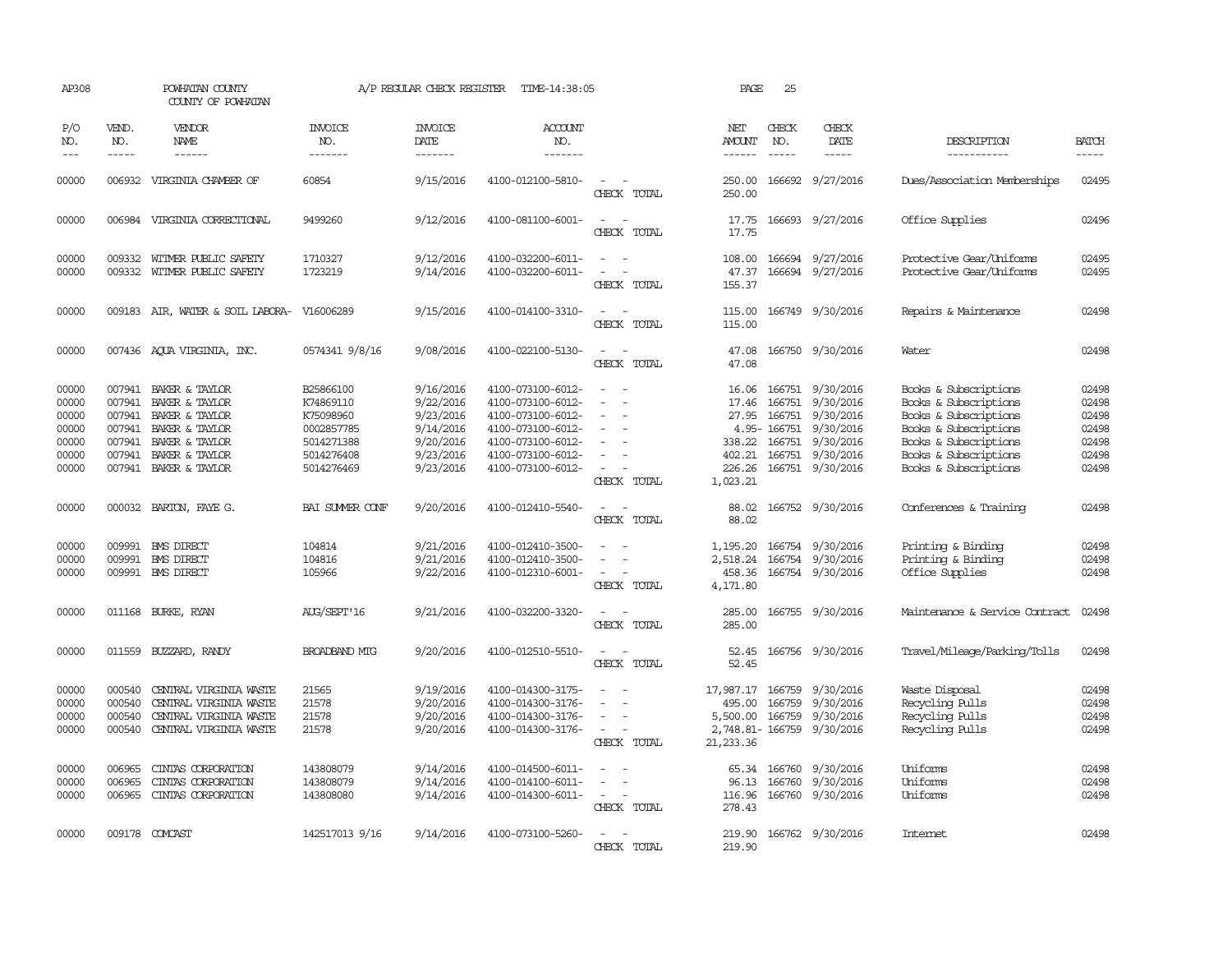| AP308                                                                                  |                                                                                        | POWHATAN COUNTY<br>COUNTY OF POWHATAN                                                                                                                                                                                                                         |                                                                                                      | A/P REGULAR CHECK REGISTER                                                                                                     | TIME-14:38:05                                                                                                                                                                                                  |                                                                                   | PAGE                                                                             | 26                                             |                                                                                                                                                                                         |                                                                                                                                                                                                             |                                                                                                 |
|----------------------------------------------------------------------------------------|----------------------------------------------------------------------------------------|---------------------------------------------------------------------------------------------------------------------------------------------------------------------------------------------------------------------------------------------------------------|------------------------------------------------------------------------------------------------------|--------------------------------------------------------------------------------------------------------------------------------|----------------------------------------------------------------------------------------------------------------------------------------------------------------------------------------------------------------|-----------------------------------------------------------------------------------|----------------------------------------------------------------------------------|------------------------------------------------|-----------------------------------------------------------------------------------------------------------------------------------------------------------------------------------------|-------------------------------------------------------------------------------------------------------------------------------------------------------------------------------------------------------------|-------------------------------------------------------------------------------------------------|
| P/O<br>NO.<br>$ -$                                                                     | VEND.<br>NO.<br>$- - - - -$                                                            | <b>VENDOR</b><br>NAME<br>$- - - - - -$                                                                                                                                                                                                                        | <b>INVOICE</b><br>NO.<br>-------                                                                     | <b>INVOICE</b><br>DATE<br>-------                                                                                              | <b>ACCOUNT</b><br>NO.<br>-------                                                                                                                                                                               |                                                                                   | NET<br><b>AMOUNT</b><br>$- - - - - -$                                            | CHECK<br>NO.<br>$\frac{1}{2}$                  | CHECK<br>DATE<br>$- - - - -$                                                                                                                                                            | DESCRIPTION<br>-----------                                                                                                                                                                                  | <b>BATCH</b><br>$- - - - -$                                                                     |
| 00000                                                                                  |                                                                                        | 011560 CRANE, KAITLYN                                                                                                                                                                                                                                         | 22883 PT ARMOUR                                                                                      | 8/01/2016                                                                                                                      | 4100-031200-6011-                                                                                                                                                                                              | $\sim$ $-$<br>CHECK TOTAL                                                         | 300.00                                                                           |                                                | 300.00 166763 9/30/2016                                                                                                                                                                 | Uniforms                                                                                                                                                                                                    | 02498                                                                                           |
| 00000                                                                                  |                                                                                        | 006879 DEMCO, INC.                                                                                                                                                                                                                                            | 5962445                                                                                              | 9/16/2016                                                                                                                      | 4100-073100-6014-                                                                                                                                                                                              | $\equiv$<br>$\overline{\phantom{a}}$<br>CHECK TOTAL                               | 52.62<br>52.62                                                                   |                                                | 166764 9/30/2016                                                                                                                                                                        | Library Supplies                                                                                                                                                                                            | 02498                                                                                           |
| 00000                                                                                  |                                                                                        | 006042 DEPT. OF MOTOR VEHICLES                                                                                                                                                                                                                                | 16244740                                                                                             | 8/31/2016                                                                                                                      | 4100-012410-3320-                                                                                                                                                                                              | $\equiv$<br>$\sim$<br>CHECK TOTAL                                                 | 1,580.00<br>1,580.00                                                             |                                                | 166765 9/30/2016                                                                                                                                                                        | Maintenance & Service Contract                                                                                                                                                                              | 02498                                                                                           |
| 00000                                                                                  |                                                                                        | 000860 DOMINION VIRGINIA POWER                                                                                                                                                                                                                                | 2613832712 8A16                                                                                      | 8/31/2016                                                                                                                      | 4100-022100-5110-                                                                                                                                                                                              | $\sim$<br>CHECK TOTAL                                                             | 149.20<br>149.20                                                                 |                                                | 166766 9/30/2016                                                                                                                                                                        | Electricity                                                                                                                                                                                                 | 02499                                                                                           |
| 00000                                                                                  | 008750                                                                                 | DOMINION VIRGINIA POWER                                                                                                                                                                                                                                       | 9200485382 9/16                                                                                      | 9/01/2016                                                                                                                      | 4100-053910-5643-                                                                                                                                                                                              | $\equiv$<br>$\overline{\phantom{a}}$<br>CHECK TOTAL                               | 653.00<br>653.00                                                                 |                                                | 166767 9/30/2016                                                                                                                                                                        | PCCAA Services - Federal CSBG                                                                                                                                                                               | 02500                                                                                           |
| 00000                                                                                  |                                                                                        | 009571 DURHAM, MARILYN                                                                                                                                                                                                                                        | DURHAM OCT16                                                                                         | 9/23/2016                                                                                                                      | 4100-031200-5540-                                                                                                                                                                                              | $\sim$<br>CHECK TOTAL                                                             | 103.50<br>103.50                                                                 |                                                | 166769 9/30/2016                                                                                                                                                                        | Conferences & Training                                                                                                                                                                                      | 02499                                                                                           |
| 00000<br>00000                                                                         | 007537<br>007537                                                                       | FERGUSON ENTERPRISES, INC<br>FERGUSON ENTERPRISES, INC                                                                                                                                                                                                        | CM465563<br>3906146                                                                                  | 9/06/2016<br>9/13/2016                                                                                                         | 4100-014100-3310-<br>4100-032210-3310-                                                                                                                                                                         | $\equiv$<br>CHECK TOTAL                                                           | 45.68<br>8.50                                                                    |                                                | 37.18-166770 9/30/2016<br>166770 9/30/2016                                                                                                                                              | Repairs & Maintenance<br>Repairs & Maintenance                                                                                                                                                              | 02499<br>02499                                                                                  |
| 00000                                                                                  |                                                                                        | 011557 HENDERSON, WAYNE                                                                                                                                                                                                                                       | PERFORMANCE                                                                                          | 10/14/2016                                                                                                                     | 4100-073100-6015-                                                                                                                                                                                              | $\overline{\phantom{a}}$<br>CHECK TOTAL                                           | 1,750.00<br>1,750.00                                                             |                                                | 166771 9/30/2016                                                                                                                                                                        | Summer Reading Program                                                                                                                                                                                      | 02499                                                                                           |
| 00000                                                                                  |                                                                                        | 010231 J & K HEAVY TRUCKS &                                                                                                                                                                                                                                   | 7326                                                                                                 | 9/22/2016                                                                                                                      | 4100-032200-6009-                                                                                                                                                                                              | $\equiv$<br>CHECK TOTAL                                                           | 335.89<br>335.89                                                                 |                                                | 166772 9/30/2016                                                                                                                                                                        | Auto Repairs and Parts                                                                                                                                                                                      | 02499                                                                                           |
| 00000                                                                                  |                                                                                        | 000120 JAMES RIVER AIR                                                                                                                                                                                                                                        | S70791                                                                                               | 9/21/2016                                                                                                                      | 4100-014100-3308-                                                                                                                                                                                              | $\overline{\phantom{a}}$<br>$\sim$<br>CHECK TOTAL                                 | 2,633.24                                                                         |                                                | 2,633.24 166773 9/30/2016                                                                                                                                                               | HVAC Service and Repairs                                                                                                                                                                                    | 02499                                                                                           |
| 00000<br>00000<br>00000<br>00000<br>00000<br>00000<br>00000<br>00000<br>00000<br>00000 | 008381<br>008381<br>008381<br>008381<br>008381<br>008381<br>008381<br>008381<br>008381 | JAMES RIVER PETROLEUM<br>JAMES RIVER PETROLEUM<br>JAMES RIVER PETROLEUM<br>JAMES RIVER PETROLEUM<br>JAMES RIVER PETROLEUM<br>JAMES RIVER PETROLEUM<br>JAMES RIVER PETROLEUM<br>JAMES RIVER PETROLEUM<br>JAMES RIVER PETROLEUM<br>008381 JAMES RIVER PETROLEUM | 91<br>91<br>91A<br>91A<br>91 <sub>B</sub><br>91 <sub>B</sub><br>91 <sub>D</sub><br>91E<br>91G<br>91H | 9/20/2016<br>9/20/2016<br>9/20/2016<br>9/20/2016<br>9/20/2016<br>9/20/2016<br>9/20/2016<br>9/20/2016<br>9/20/2016<br>9/20/2016 | 4100-035100-6008-<br>4100-031200-6008-<br>4100-032200-5120-<br>4100-035500-5120-<br>4100-014100-6008-<br>4100-014500-6008-<br>4100-014300-6008-<br>4100-034100-6008-<br>4100-081100-6008-<br>4100-083500-6008- | $\equiv$<br>$\equiv$<br>$\equiv$<br>$\equiv$<br>$\sim$<br>CHECK TOTAL<br>$\equiv$ | 609.72<br>5,227.84<br>309.53<br>434.22<br>595.36<br>75.02<br>420.46<br>11,926.87 | 166774<br>166774<br>166774<br>166774<br>166774 | 166774 9/30/2016<br>9/30/2016<br>4,000.66 166774 9/30/2016<br>9/30/2016<br>9/30/2016<br>9/30/2016<br>166774 9/30/2016<br>9/30/2016<br>241.14 166774 9/30/2016<br>12.92 166774 9/30/2016 | Gas/Grease/Oil<br>Gas/Grease/Oil<br>Apparatus Fuel<br><b>Fuel-Towers</b><br>Gas/Grease/Oil<br>Gas/Grease/Oil<br>Gas/Grease/Oil<br>Gas/Grease/Oil<br>Gas/Grease/Oil<br>Gas/Grease/Oil<br>Grounds Maintenance | 02502<br>02502<br>02502<br>02502<br>02502<br>02502<br>02502<br>02502<br>02502<br>02502<br>02499 |
| 00000<br>00000                                                                         | 006629                                                                                 | LANDSCAPE SUPPLY, INC.<br>006629 LANDSCAPE SUPPLY, INC.                                                                                                                                                                                                       | 0574098-IN<br>0574431-IN                                                                             | 9/21/2016<br>9/22/2016                                                                                                         | 4100-014500-3190-<br>4100-014600-3310-                                                                                                                                                                         | $\sim$<br>CHECK TOTAL                                                             | 725.00<br>480.00<br>1,205.00                                                     |                                                | 166775 9/30/2016<br>166775 9/30/2016                                                                                                                                                    | Repairs and Maintenance                                                                                                                                                                                     | 02499                                                                                           |
| 00000                                                                                  |                                                                                        | 007297 NAFECO, INC.                                                                                                                                                                                                                                           | 843877                                                                                               | 9/20/2016                                                                                                                      | 4100-032200-6011-                                                                                                                                                                                              | $\overline{\phantom{a}}$<br>$\overline{\phantom{a}}$<br>CHECK TOTAL               | 392.46<br>392.46                                                                 |                                                | 166776 9/30/2016                                                                                                                                                                        | Protective Gear/Uniforms                                                                                                                                                                                    | 02499                                                                                           |
| 00000                                                                                  |                                                                                        | 009281 OVER DRIVE, INC.                                                                                                                                                                                                                                       | 1369164341087                                                                                        | 9/19/2016                                                                                                                      | 4100-073100-6012-                                                                                                                                                                                              | $\equiv$<br>CHECK TOTAL                                                           | 551.11                                                                           |                                                | 551.11 166777 9/30/2016                                                                                                                                                                 | Books & Subscriptions                                                                                                                                                                                       | 02499                                                                                           |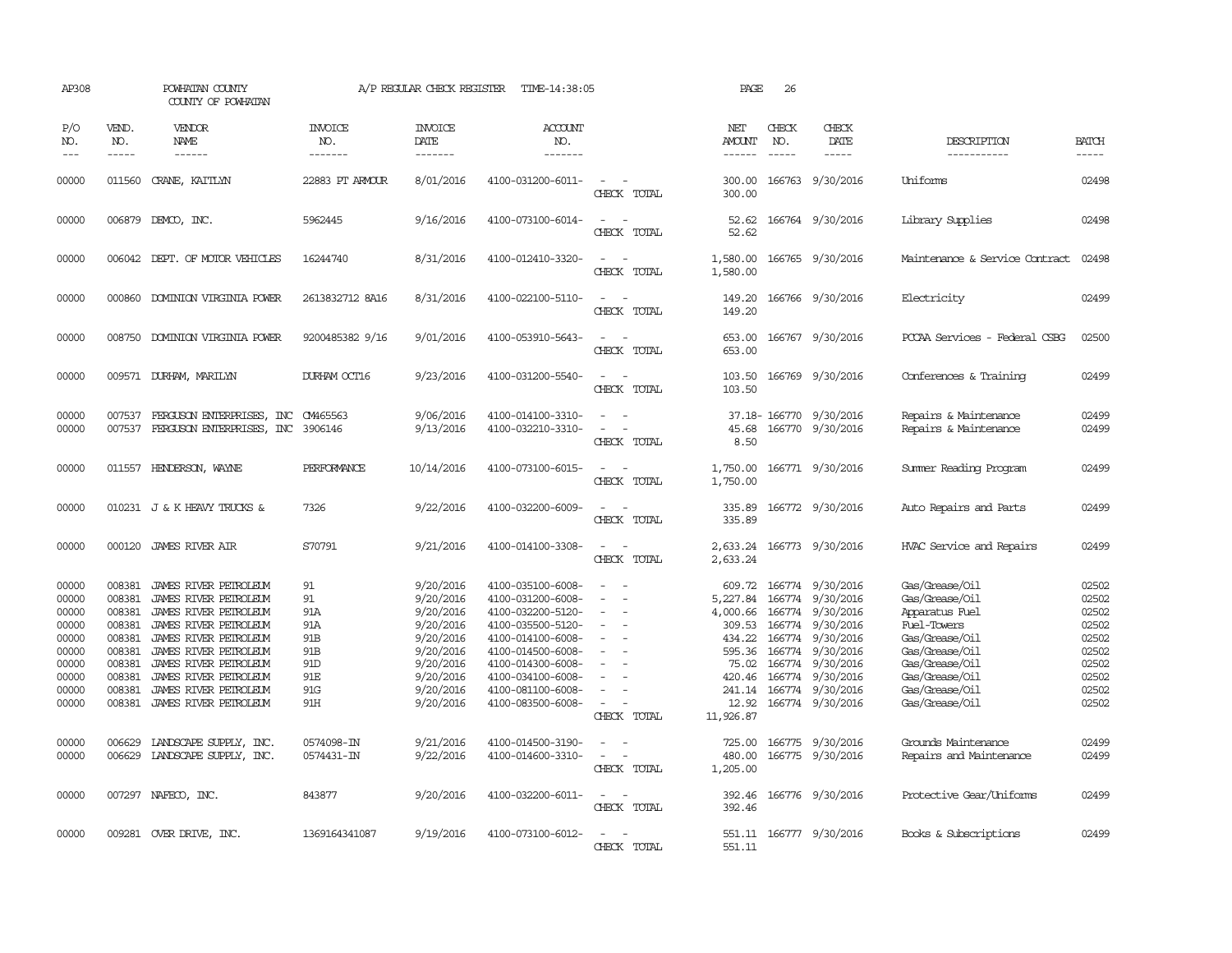| AP308                                                                                                                                                                                                                                                                                                                                                                                                      |                                      | POWHATAN COUNTY<br>COUNTY OF POWHATAN                                                                                                                                                                                        |                                                                    | A/P REGULAR CHECK REGISTER                                                              | TIME-14:38:05                                                                                                                                   |                                                                     | PAGE                                                             | 27                                                                 |                                                                                         |                                                                                                                                                                                    |                                                             |
|------------------------------------------------------------------------------------------------------------------------------------------------------------------------------------------------------------------------------------------------------------------------------------------------------------------------------------------------------------------------------------------------------------|--------------------------------------|------------------------------------------------------------------------------------------------------------------------------------------------------------------------------------------------------------------------------|--------------------------------------------------------------------|-----------------------------------------------------------------------------------------|-------------------------------------------------------------------------------------------------------------------------------------------------|---------------------------------------------------------------------|------------------------------------------------------------------|--------------------------------------------------------------------|-----------------------------------------------------------------------------------------|------------------------------------------------------------------------------------------------------------------------------------------------------------------------------------|-------------------------------------------------------------|
| P/O<br>NO.<br>$\frac{1}{2} \frac{1}{2} \frac{1}{2} \frac{1}{2} \frac{1}{2} \frac{1}{2} \frac{1}{2} \frac{1}{2} \frac{1}{2} \frac{1}{2} \frac{1}{2} \frac{1}{2} \frac{1}{2} \frac{1}{2} \frac{1}{2} \frac{1}{2} \frac{1}{2} \frac{1}{2} \frac{1}{2} \frac{1}{2} \frac{1}{2} \frac{1}{2} \frac{1}{2} \frac{1}{2} \frac{1}{2} \frac{1}{2} \frac{1}{2} \frac{1}{2} \frac{1}{2} \frac{1}{2} \frac{1}{2} \frac{$ | VEND.<br>NO.<br>$- - - - -$          | VENDOR<br>NAME<br>------                                                                                                                                                                                                     | <b>INVOICE</b><br>NO.<br>-------                                   | <b>INVOICE</b><br>DATE<br>-------                                                       | <b>ACCOUNT</b><br>NO.<br>-------                                                                                                                |                                                                     | NET<br><b>AMOUNT</b><br>$- - - - - -$                            | CHECK<br>NO.<br>$\frac{1}{2}$                                      | CHECK<br>DATE<br>-----                                                                  | DESCRIPTION<br>-----------                                                                                                                                                         | <b>BATCH</b><br>-----                                       |
| 00000                                                                                                                                                                                                                                                                                                                                                                                                      |                                      | 000761 POSTMASTER OF POWHATAN                                                                                                                                                                                                | POSTAGE 9/16                                                       | 9/27/2016                                                                               | 4100-012310-5210-                                                                                                                               | CHECK TOTAL                                                         | 1,500.00<br>1,500.00                                             |                                                                    | 166778 9/30/2016                                                                        | Postage                                                                                                                                                                            | 02499                                                       |
| 00000<br>00000                                                                                                                                                                                                                                                                                                                                                                                             |                                      | 006914 POWHATAN AUTO REPAIR<br>006914 POWHATAN AUTO REPAIR                                                                                                                                                                   | 837<br>838                                                         | 9/19/2016<br>9/19/2016                                                                  | 4100-031200-6009-<br>4100-031200-6008-                                                                                                          | $\sim$<br>$\sim$<br>$\overline{\phantom{a}}$<br>CHECK TOTAL         | 360.50<br>65.88<br>426.38                                        |                                                                    | 166779 9/30/2016<br>166779 9/30/2016                                                    | Auto Parts/Repairs<br>Gas/Grease/Oil                                                                                                                                               | 02499<br>02499                                              |
| 00000<br>00000                                                                                                                                                                                                                                                                                                                                                                                             | 006928<br>006928                     | POWHATAN COUNTY DEPT. OF<br>POWHATAN COUNTY DEPT. OF                                                                                                                                                                         | WAL#1042000314<br>189073 9/16                                      | 9/27/2016<br>9/21/2016                                                                  | 4100-053910-5643-<br>4100-053910-5643-                                                                                                          | CHECK TOTAL                                                         | 250.00<br>128.00<br>378.00                                       |                                                                    | 166780 9/30/2016<br>166780 9/30/2016                                                    | PCCAA Services - Federal CSBG<br>PCCAA Services - Federal CSBG                                                                                                                     | 02500<br>02500                                              |
| 00000                                                                                                                                                                                                                                                                                                                                                                                                      | 005050                               | POWHATAN LOCK SERVICES                                                                                                                                                                                                       | 1154                                                               | 9/13/2016                                                                               | 4100-014100-3310-                                                                                                                               | $\sim$ $\sim$<br>CHECK TOTAL                                        | 63.35<br>63.35                                                   |                                                                    | 166781 9/30/2016                                                                        | Repairs & Maintenance                                                                                                                                                              | 02499                                                       |
| 00000<br>00000                                                                                                                                                                                                                                                                                                                                                                                             | 007314                               | POWHATAN OVERHEAD DOORS,<br>007314 POWHATAN OVERHEAD DOORS,                                                                                                                                                                  | 7045<br>7046                                                       | 8/22/2016<br>9/14/2016                                                                  | 4100-032220-3310-<br>4100-032220-3310-                                                                                                          | $\overline{\phantom{a}}$<br>$\sim$<br>$\sim$<br>CHECK TOTAL         | 435.00<br>85.00<br>520.00                                        |                                                                    | 166782 9/30/2016<br>166782 9/30/2016                                                    | Repairs & Maintenance<br>Repairs & Maintenance                                                                                                                                     | 02499<br>02499                                              |
| 00000<br>00000<br>00000                                                                                                                                                                                                                                                                                                                                                                                    | 006474<br>006474                     | PROGRESSIVE AUIO WORKS<br>PROGRESSIVE AUTO WORKS<br>006474 PROGRESSIVE AUTO WORKS                                                                                                                                            | 32140<br>32151<br>32185                                            | 9/21/2016<br>9/21/2016<br>9/26/2016                                                     | 4100-031200-6009-<br>4100-031200-6009-<br>4100-032200-6009-                                                                                     | CHECK TOTAL                                                         | 129.97<br>569.72<br>613.05<br>1,312.74                           | 166783                                                             | 166783 9/30/2016<br>9/30/2016<br>166783 9/30/2016                                       | Auto Parts/Repairs<br>Auto Parts/Repairs<br>Auto Repairs and Parts                                                                                                                 | 02499<br>02499<br>02499                                     |
| 00000                                                                                                                                                                                                                                                                                                                                                                                                      | 006523                               | PURCHASE POWER                                                                                                                                                                                                               | 909008561578916                                                    | 9/18/2016                                                                               | 4100-021600-5210-                                                                                                                               | CHECK TOTAL                                                         | 261.59<br>261.59                                                 |                                                                    | 166784 9/30/2016                                                                        | Postage                                                                                                                                                                            | 02499                                                       |
| 00000<br>00000                                                                                                                                                                                                                                                                                                                                                                                             | 000780<br>000780                     | <b>CUILL CORPORATION</b><br><b>CUILL CORPORATION</b>                                                                                                                                                                         | 9169059<br>9187470                                                 | 9/15/2016<br>9/15/2016                                                                  | 4100-012310-6001-<br>4100-012310-6001-                                                                                                          | CHECK TOTAL                                                         | 21.98<br>74.80<br>96.78                                          | 166785                                                             | 9/30/2016<br>166785 9/30/2016                                                           | Office Supplies<br>Office Supplies                                                                                                                                                 | 02499<br>02499                                              |
| 00000<br>00000<br>00000<br>00000<br>00000<br>00000<br>00000                                                                                                                                                                                                                                                                                                                                                | 000620<br>000620<br>000620<br>000620 | 000620 R. C. GOODWYN & SONS, INC<br>R. C. GOODWIN & SONS, INC<br>R. C. GOODWYN & SONS, INC<br>000620 R. C. GOODWYN & SONS, INC<br>R. C. GOODWYN & SONS, INC<br>R. C. GOODWYN & SONS, INC<br>000620 R. C. GOODWYN & SONS, INC | 732627<br>733251<br>733251<br>733262<br>733354<br>733355<br>733610 | 9/01/2016<br>9/07/2016<br>9/07/2016<br>9/07/2016<br>9/08/2016<br>9/08/2016<br>9/09/2016 | 4100-035100-3310-<br>4100-014500-3319-<br>4100-014100-6004-<br>4100-014100-3310-<br>4100-014100-3310-<br>4100-014100-3310-<br>4100-014100-3310- | $\overline{\phantom{a}}$<br>CHECK TOTAL                             | 23.98<br>1.18<br>6.99<br>6.43<br>13.57<br>5.39<br>24.00<br>81.54 | 166786<br>166786<br>166786<br>166786<br>166786<br>166786<br>166786 | 9/30/2016<br>9/30/2016<br>9/30/2016<br>9/30/2016<br>9/30/2016<br>9/30/2016<br>9/30/2016 | Repairs & Maintenance<br>Equipment Repairs and Maintena<br>Tools and Equipment<br>Repairs & Maintenance<br>Repairs & Maintenance<br>Repairs & Maintenance<br>Repairs & Maintenance | 02499<br>02499<br>02499<br>02499<br>02499<br>02499<br>02499 |
| 00000                                                                                                                                                                                                                                                                                                                                                                                                      |                                      | 006945 RECORDED BOOKS, LLC                                                                                                                                                                                                   | 75409037                                                           | 9/19/2016                                                                               | 4100-073100-6012-                                                                                                                               | $\overline{\phantom{a}}$<br>$\overline{\phantom{a}}$<br>CHECK TOTAL | 14.99<br>14.99                                                   |                                                                    | 166788 9/30/2016                                                                        | Books & Subscriptions                                                                                                                                                              | 02500                                                       |
| 00000                                                                                                                                                                                                                                                                                                                                                                                                      |                                      | 006579 RICHMOND ALARM COMPANY                                                                                                                                                                                                | 142828                                                             | 10/01/2016                                                                              | 4100-032200-3320-                                                                                                                               | $\overline{a}$<br>. —<br>CHECK TOTAL                                | 632.60<br>632.60                                                 |                                                                    | 166789 9/30/2016                                                                        | Maintenance & Service Contract                                                                                                                                                     | 02500                                                       |
| 00000                                                                                                                                                                                                                                                                                                                                                                                                      |                                      | 007062 RUIHERFORD JANITOR SUPPLY 950474                                                                                                                                                                                      |                                                                    | 9/20/2016                                                                               | 4100-032210-6005-                                                                                                                               | $\sim$<br>CHECK TOTAL                                               | 268.34<br>268.34                                                 |                                                                    | 166790 9/30/2016                                                                        | Cleaning Supplies                                                                                                                                                                  | 02500                                                       |
| 00000                                                                                                                                                                                                                                                                                                                                                                                                      |                                      | 009572 SCHWARTZ, AUSTIN                                                                                                                                                                                                      | 18TH GANG CONF                                                     | 10/16/2016                                                                              | 4100-031200-5540-                                                                                                                               | $\overline{\phantom{a}}$<br>. —<br>CHECK TOTAL                      | 324.50<br>324.50                                                 |                                                                    | 166791 9/30/2016                                                                        | Conferences & Training                                                                                                                                                             | 02501                                                       |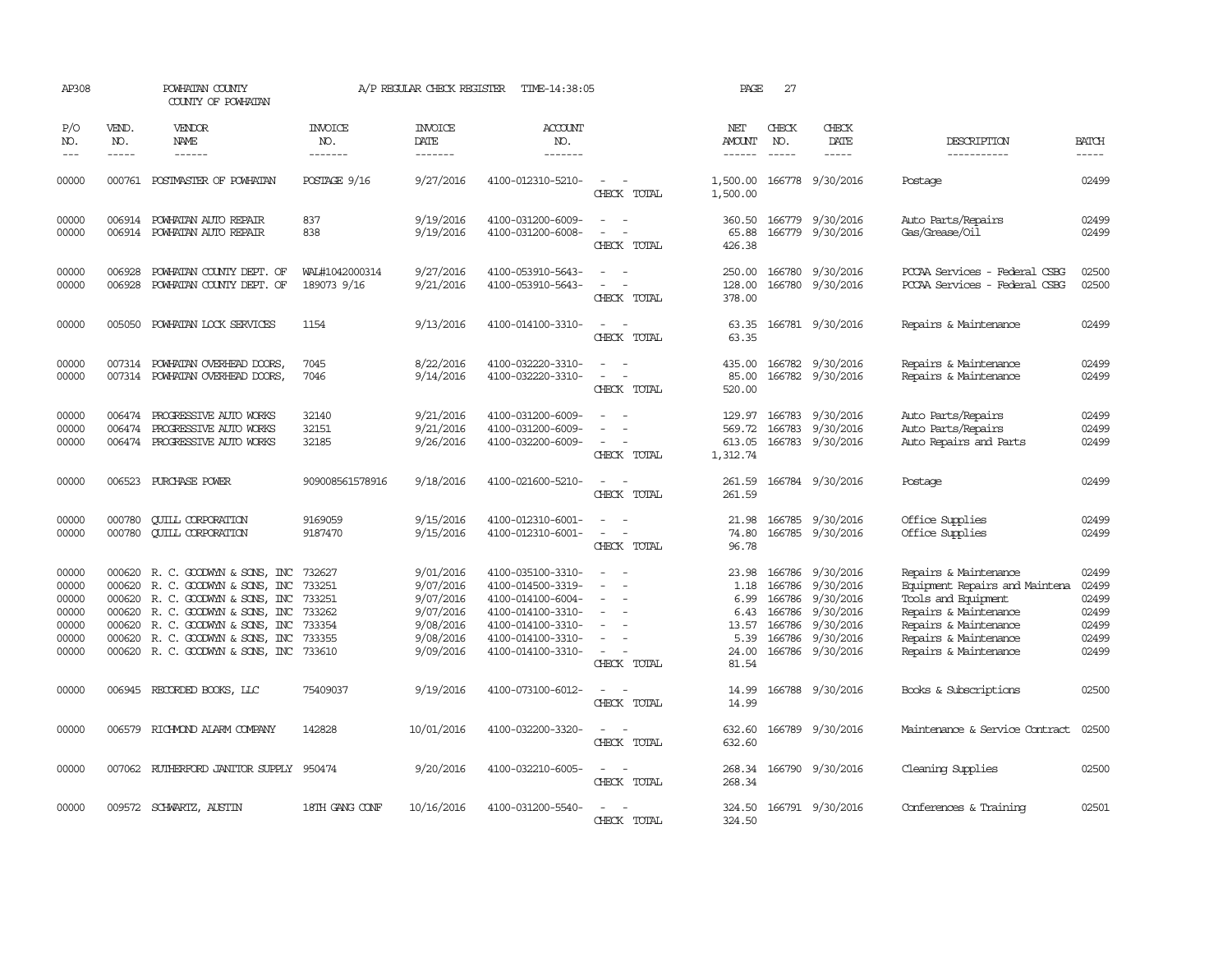| AP308                                                                                           |                                                                                                            | POWHATAN COUNTY<br>COUNTY OF POWHATAN                                                                                                                                                                                                                                |                                                                                                                                                           | A/P REGULAR CHECK REGISTER                                                                                                                  | TIME-14:38:05                                                                                                                                                                                                                       |                                                                                                                                                                                                                           | PAGE                                                                                             | 28               |                                                                                                                                                                                                                        |                                                                                                                                                                                                              |                                                                                                 |
|-------------------------------------------------------------------------------------------------|------------------------------------------------------------------------------------------------------------|----------------------------------------------------------------------------------------------------------------------------------------------------------------------------------------------------------------------------------------------------------------------|-----------------------------------------------------------------------------------------------------------------------------------------------------------|---------------------------------------------------------------------------------------------------------------------------------------------|-------------------------------------------------------------------------------------------------------------------------------------------------------------------------------------------------------------------------------------|---------------------------------------------------------------------------------------------------------------------------------------------------------------------------------------------------------------------------|--------------------------------------------------------------------------------------------------|------------------|------------------------------------------------------------------------------------------------------------------------------------------------------------------------------------------------------------------------|--------------------------------------------------------------------------------------------------------------------------------------------------------------------------------------------------------------|-------------------------------------------------------------------------------------------------|
| P/O<br>NO.                                                                                      | VEND.<br>NO.                                                                                               | VENDOR<br>NAME                                                                                                                                                                                                                                                       | <b>INVOICE</b><br>NO.                                                                                                                                     | <b>INVOICE</b><br>DATE                                                                                                                      | <b>ACCOUNT</b><br>NO.                                                                                                                                                                                                               |                                                                                                                                                                                                                           | NET<br>AMOUNT                                                                                    | CHECK<br>NO.     | CHECK<br>DATE                                                                                                                                                                                                          | DESCRIPTION                                                                                                                                                                                                  | BATCH                                                                                           |
| $\frac{1}{2}$                                                                                   | $- - - - -$                                                                                                | ------                                                                                                                                                                                                                                                               | -------                                                                                                                                                   | -------                                                                                                                                     | -------                                                                                                                                                                                                                             |                                                                                                                                                                                                                           | ------                                                                                           | $\frac{1}{2}$    | -----                                                                                                                                                                                                                  | -----------                                                                                                                                                                                                  | $- - - - -$                                                                                     |
| 00000                                                                                           | 007310                                                                                                     | SOUTHEASTERN EMERGENCY                                                                                                                                                                                                                                               | 716660                                                                                                                                                    | 9/21/2016                                                                                                                                   | 4100-032200-3310-                                                                                                                                                                                                                   | $\overline{\phantom{a}}$<br>CHECK TOTAL                                                                                                                                                                                   | 215.39<br>215.39                                                                                 |                  | 166792 9/30/2016                                                                                                                                                                                                       | Equipment Repair                                                                                                                                                                                             | 02500                                                                                           |
| 00000                                                                                           |                                                                                                            | 001320 SOUTHERN POLICE                                                                                                                                                                                                                                               | 187165                                                                                                                                                    | 9/19/2016                                                                                                                                   | 4100-031200-6011-                                                                                                                                                                                                                   | CHECK TOTAL                                                                                                                                                                                                               | 180.90<br>180.90                                                                                 |                  | 166793 9/30/2016                                                                                                                                                                                                       | Uniforms                                                                                                                                                                                                     | 02500                                                                                           |
| 00000<br>00000<br>00000<br>00000<br>00000<br>00000<br>00000<br>00000<br>00000                   | 006594<br>006594<br>006594<br>006594<br>006594<br>006594<br>006594<br>006594                               | SOUTHSIDE ELECTRIC COOP<br>SOUTHSIDE ELECTRIC COOP<br>SOUTHSIDE ELECTRIC COOP<br>SOUTHSIDE ELECTRIC COOP<br>SOUTHSIDE ELECTRIC COOP<br>SOUTHSIDE ELECTRIC COOP<br>SOUTHSIDE ELECTRIC COOP<br>SOUTHSIDE ELECTRIC COOP<br>006594 SOUTHSIDE ELECTRIC COOP               | 514784001 8/16<br>525570001 9/16<br>539882001 9/16<br>546754001 8/16<br>63504006 9/16<br>63504008 9/16<br>63504009 9/16<br>63504010 9/16<br>63504011 9/16 | 8/29/2016<br>9/16/2016<br>9/16/2016<br>8/29/2016<br>9/16/2016<br>9/16/2016<br>9/16/2016<br>9/16/2016<br>9/16/2016                           | 4100-053910-5643-<br>4100-053910-5642-<br>4100-053910-5642-<br>4100-053910-5642-<br>4100-014600-5110-<br>4100-014600-5110-<br>4100-014600-5110-<br>4100-014600-5110-<br>4100-014100-5110-                                           | $\overline{\phantom{a}}$<br>$\sim$<br>$\overline{\phantom{a}}$<br>$\overline{\phantom{a}}$<br>$\overline{\phantom{a}}$<br>$\sim$<br>CHECK TOTAL                                                                           | 599.49<br>280.87<br>385.63<br>2,860.44<br>20.33<br>116.84<br>5,259.99                            | 166794<br>166794 | 227.84 166794 9/30/2016<br>9/30/2016<br>536.45 166794 9/30/2016<br>166794 9/30/2016<br>232.10 166794 9/30/2016<br>9/30/2016<br>166794 9/30/2016<br>166794 9/30/2016<br>166794 9/30/2016                                | PCCAA Services - Federal CSBG<br>PCCAA Services<br>- TANF<br>PCCAA Services - TANF<br>PCCAA Services - TANF<br>Electricity<br>Electricity<br>Electricity<br>Electricity<br>Electricity                       | 02500<br>02500<br>02500<br>02500<br>02500<br>02500<br>02500<br>02500<br>02500                   |
| 00000<br>00000<br>00000                                                                         | 001940<br>001940                                                                                           | STANDBY SYSTEMS, INC.<br>STANDBY SYSTEMS, INC.<br>001940 STANDBY SYSTEMS, INC.                                                                                                                                                                                       | 09162072<br>09162073<br>09162073                                                                                                                          | 9/14/2016<br>9/14/2016<br>9/14/2016                                                                                                         | 4100-032200-3320-<br>4100-031210-3310-<br>4100-031210-3310-                                                                                                                                                                         | $\overline{\phantom{a}}$<br>CHECK TOTAL                                                                                                                                                                                   | 165.00<br>130.00<br>25.00<br>320.00                                                              |                  | 166795 9/30/2016<br>166795 9/30/2016<br>166795 9/30/2016                                                                                                                                                               | Maintenance & Service Contract<br>Repairs and Maintenance<br>Repairs and Maintenance                                                                                                                         | 02500<br>02500<br>02500                                                                         |
| 00000<br>00000<br>00000<br>00000<br>00000<br>00000<br>00000<br>00000<br>00000<br>00000<br>00000 | 008578<br>008578<br>008578<br>008578<br>008578<br>008578<br>008578<br>008578<br>008578<br>008578<br>008578 | STAPLES BUSINESS AD-<br>STAPLES BUSINESS AD-<br>STAPLES BUSINESS AD-<br>STAPLES BUSINESS AD-<br>STAPLES BUSINESS AD-<br>STAPLES BUSINESS AD-<br>STAPLES BUSINESS AD-<br>STAPLES BUSINESS AD-<br>STAPLES BUSINESS AD-<br>STAPLES BUSINESS AD-<br>STAPLES BUSINESS AD- | 3313950572<br>3313950575<br>3314208680<br>3314707195<br>3314707196<br>3314707196<br>3314811304<br>3314811305<br>3314919316<br>3315051796<br>3315051794    | 9/03/2016<br>9/03/2016<br>9/07/2016<br>9/14/2016<br>9/14/2016<br>9/14/2016<br>9/15/2016<br>9/15/2016<br>9/16/2016<br>9/17/2016<br>9/17/2016 | 4100-083500-6001-<br>4100-083500-6001-<br>4100-035500-6003-<br>4100-034100-6001-<br>4100-081100-6001-<br>4100-034100-6001-<br>4100-013200-6001-<br>4100-034100-6001-<br>4100-013200-6001-<br>4100-021600-6001-<br>4100-012200-6001- | $\overline{\phantom{a}}$<br>$\overline{a}$<br>$\overline{\phantom{a}}$<br>$\overline{\phantom{a}}$<br>$\overline{\phantom{a}}$<br>$\overline{\phantom{a}}$<br>$\sim$<br>$\sim$<br>$\overline{\phantom{a}}$<br>CHECK TOTAL | 104.97<br>21.53<br>345.98<br>2.64<br>4.96<br>8.71<br>41.39<br>12.18<br>29.95<br>229.99<br>793.47 | 166796           | 166796 9/30/2016<br>166796 9/30/2016<br>9/30/2016<br>166796 9/30/2016<br>166796 9/30/2016<br>166796 9/30/2016<br>166796 9/30/2016<br>8.83-166796 9/30/2016<br>166796 9/30/2016<br>166796 9/30/2016<br>166796 9/30/2016 | Office Supplies<br>Office Supplies<br>EOC Relocation<br>Office Supplies<br>Office Supplies<br>Office Supplies<br>Office Supplies<br>Office Supplies<br>Office Supplies<br>Office Supplies<br>Office Supplies | 02500<br>02500<br>02500<br>02500<br>02500<br>02500<br>02500<br>02500<br>02500<br>02500<br>02501 |
| 00000                                                                                           |                                                                                                            | 007295 STERICYLE, INC.                                                                                                                                                                                                                                               | 1006944116                                                                                                                                                | 9/19/2016                                                                                                                                   | 4100-032200-3320-                                                                                                                                                                                                                   | CHECK TOTAL                                                                                                                                                                                                               | 256.64                                                                                           |                  | 256.64 166797 9/30/2016                                                                                                                                                                                                | Maintenance & Service Contract                                                                                                                                                                               | 02500                                                                                           |
| 00000                                                                                           |                                                                                                            | 011169 VERIZON                                                                                                                                                                                                                                                       | 8045985671 9/16                                                                                                                                           | 9/11/2016                                                                                                                                   | 4100-073100-5230-                                                                                                                                                                                                                   | CHECK TOTAL                                                                                                                                                                                                               | 46.17                                                                                            |                  | 46.17 166800 9/30/2016                                                                                                                                                                                                 | Telephone Services                                                                                                                                                                                           | 02500                                                                                           |
|                                                                                                 |                                                                                                            |                                                                                                                                                                                                                                                                      |                                                                                                                                                           |                                                                                                                                             |                                                                                                                                                                                                                                     | CHECK TYPE TOTAL                                                                                                                                                                                                          | 496,693.14                                                                                       |                  |                                                                                                                                                                                                                        |                                                                                                                                                                                                              |                                                                                                 |
|                                                                                                 |                                                                                                            |                                                                                                                                                                                                                                                                      |                                                                                                                                                           |                                                                                                                                             |                                                                                                                                                                                                                                     | FINAL TOTAL                                                                                                                                                                                                               | 496, 693.14                                                                                      |                  |                                                                                                                                                                                                                        |                                                                                                                                                                                                              |                                                                                                 |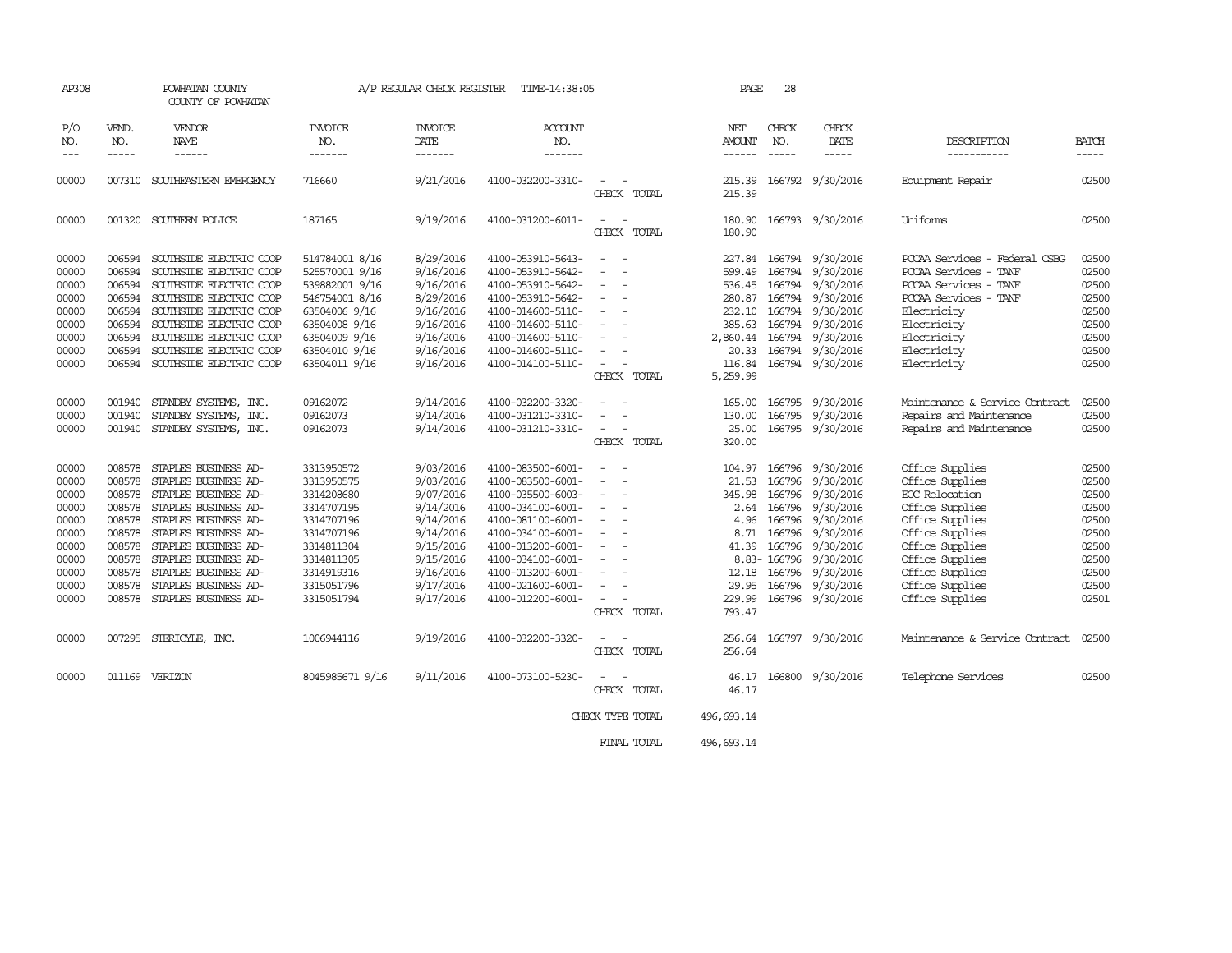| AP308      | POWHATAN COUNTY<br>COUNTY OF POWHATAN |                          | A/P REGULAR CHECK REGISTER TIME-14:39:01 |                                   |                                      | PAGE          |                       |                         |                            |                       |
|------------|---------------------------------------|--------------------------|------------------------------------------|-----------------------------------|--------------------------------------|---------------|-----------------------|-------------------------|----------------------------|-----------------------|
| P/O<br>NO. | VEND.<br>NO.<br>-----                 | VENDOR<br>NAME<br>------ | <b>INVOICE</b><br>NO.<br>-------         | <b>INVOICE</b><br>DATE<br>------- | ACCOUNT<br>NO.<br>-------            | NET<br>AMOUNT | CHECK<br>NO.<br>----- | CHECK<br>DATE<br>-----  | DESCRIPTION<br>----------- | <b>BATCH</b><br>----- |
| 00000      |                                       | 008668 BANK OF AMERICA   | 09/01/2016                               | 9/01/2016                         | 4103-012510-0001- - -<br>CHECK TOTAL | 399.00        |                       | 399.00 166524 9/16/2016 | Capital Outlay             | 02490                 |
|            |                                       |                          |                                          |                                   | CHECK TYPE TOTAL                     | 399.00        |                       |                         |                            |                       |
|            |                                       |                          |                                          |                                   | FINAL TOTAL                          | 399.00        |                       |                         |                            |                       |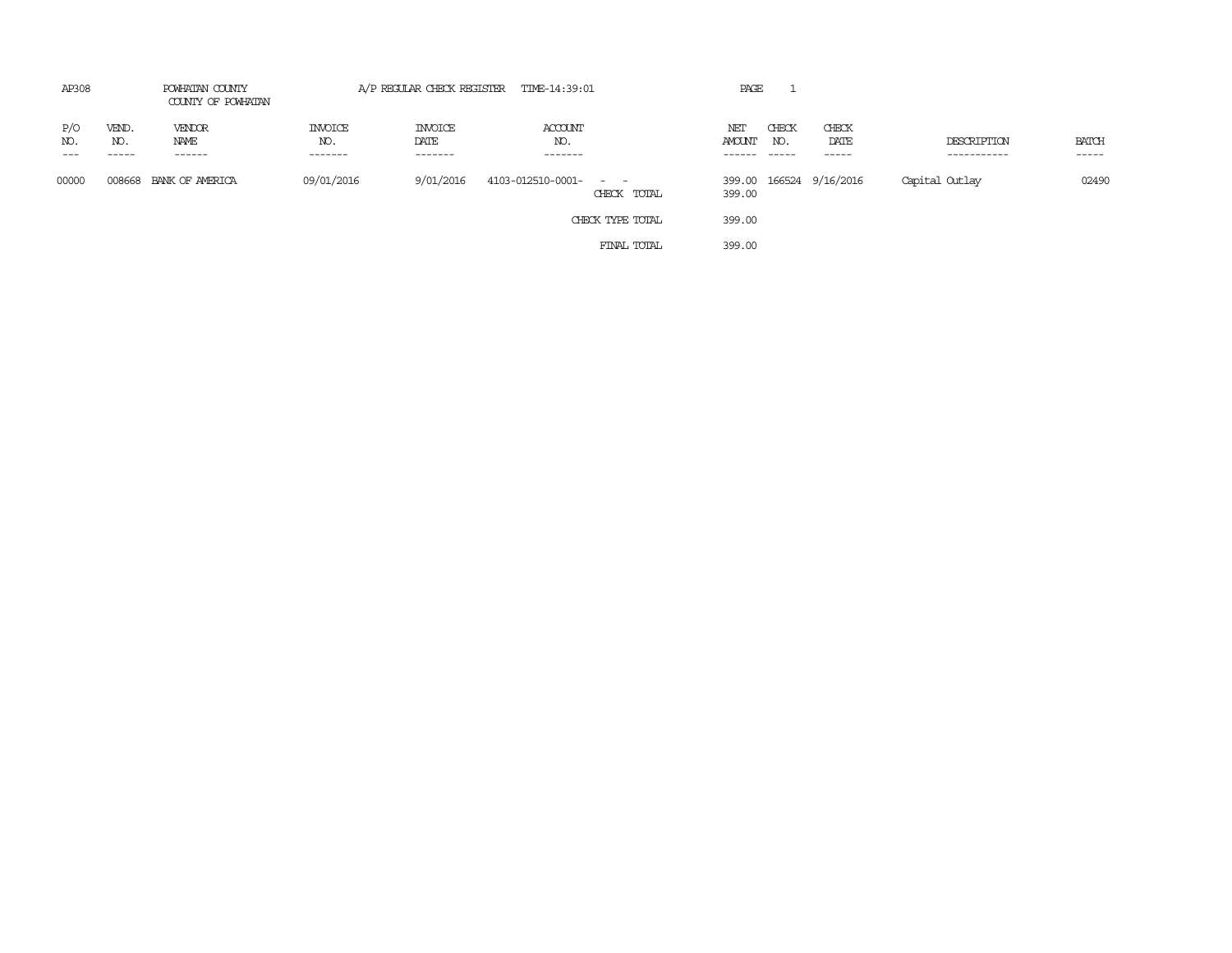| AP308          |               | POWHATAN COUNTY<br>COUNTY OF POWHATAN                                                    |                       | A/P REGULAR CHECK REGISTER | TIME-14:39:37                          |                                                            | PAGE                                      | 1                      |                           |                                                                |                                                                                                                                                                                                                                                                                                                                                                                                                                                         |
|----------------|---------------|------------------------------------------------------------------------------------------|-----------------------|----------------------------|----------------------------------------|------------------------------------------------------------|-------------------------------------------|------------------------|---------------------------|----------------------------------------------------------------|---------------------------------------------------------------------------------------------------------------------------------------------------------------------------------------------------------------------------------------------------------------------------------------------------------------------------------------------------------------------------------------------------------------------------------------------------------|
| P/O<br>NO.     | VEND.<br>NO.  | <b>VENDOR</b><br>NAME                                                                    | <b>INVOICE</b><br>NO. | <b>INVOICE</b><br>DATE     | <b>ACCOUNT</b><br>NO.                  |                                                            | NET<br><b>AMOUNT</b>                      | CHECK<br>NO.           | CHECK<br>DATE             | DESCRIPTION                                                    | <b>BATCH</b>                                                                                                                                                                                                                                                                                                                                                                                                                                            |
| $\frac{1}{2}$  | $\frac{1}{2}$ |                                                                                          | -------               | --------                   | -------                                |                                                            | $- - - - - -$                             |                        |                           | -----------                                                    | $\begin{tabular}{ccccc} \multicolumn{2}{c }{\multicolumn{2}{c }{\multicolumn{2}{c }{\multicolumn{2}{c}}{\hspace{-2.2cm}}}} \multicolumn{2}{c }{\multicolumn{2}{c }{\hspace{-2.2cm}}\hline} \multicolumn{2}{c }{\hspace{-2.2cm}}\hline \multicolumn{2}{c }{\hspace{-2.2cm}}\hline \multicolumn{2}{c }{\hspace{-2.2cm}}\hline \multicolumn{2}{c }{\hspace{-2.2cm}}\hline \multicolumn{2}{c }{\hspace{-2.2cm}}\hline \multicolumn{2}{c }{\hspace{-2.2cm}}$ |
| 00000<br>00000 |               | 009183 AIR, WATER & SOIL LABORA- V16005518<br>009183 AIR, WATER & SOIL LABORA- V16005658 |                       | 8/12/2016<br>8/19/2016     | 4501-043400-3140-<br>4501-043400-3140- |                                                            | 40.00                                     | 40.00 166365<br>166365 | 9/02/2016<br>9/02/2016    | Professional Services - Water<br>Professional Services - Water | 02473<br>02473                                                                                                                                                                                                                                                                                                                                                                                                                                          |
| 00000          | 009183        | AIR, WATER & SOIL LABORA- V16005715                                                      |                       | 8/23/2016                  | 4501-043400-3140-                      | $\sim$                                                     | 119.08                                    | 166365                 | 9/02/2016                 | Professional Services - Water                                  | 02473                                                                                                                                                                                                                                                                                                                                                                                                                                                   |
| 00000          | 009183        | AIR, WATER & SOIL LABORA- V16005716                                                      |                       | 8/23/2016                  | 4501-043400-3140-                      | $\sim$<br>$\overline{\phantom{a}}$                         | 102.26                                    | 166365                 | 9/02/2016                 | Professional Services - Water                                  | 02473                                                                                                                                                                                                                                                                                                                                                                                                                                                   |
| 00000          |               | 009183 AIR, WATER & SOIL LABORA- V16005795                                               |                       | 8/26/2016                  | 4501-043400-3140-                      | $\sim$                                                     | 40.00                                     | 166365                 | 9/02/2016                 | Professional Services - Water                                  | 02473                                                                                                                                                                                                                                                                                                                                                                                                                                                   |
| 00000          |               | 009183 AIR, WATER & SOIL LABORA- V16005796                                               |                       | 8/26/2016                  | 4501-043400-3140-                      | $\sim$ $ -$<br>CHECK TOTAL                                 | 40.00<br>381.34                           |                        | 166365 9/02/2016          | Professional Services - Water                                  | 02473                                                                                                                                                                                                                                                                                                                                                                                                                                                   |
| 00000          |               | 006826 AQUA-AEROBIC SYSTEMS, INC 1008012                                                 |                       | 8/16/2016                  | 4501-043400-3310-                      | $\sim$ $-$<br>$\sim$<br>CHECK TOTAL                        | 817.19                                    |                        | 817.19 166367 9/02/2016   | Repairs and Maintenance                                        | 02473                                                                                                                                                                                                                                                                                                                                                                                                                                                   |
| 00000          |               | 008713 BLUE RIDGE RESCUE                                                                 | 39126                 | 8/24/2016                  | 4120-032200-8215-                      | $\sim$<br>$\sim$<br>CHECK TOTAL                            | 1,649.15                                  |                        | 1,649.15 166371 9/02/2016 | State Dept of Fire Programs Fu 02473                           |                                                                                                                                                                                                                                                                                                                                                                                                                                                         |
| 00000          |               | 009876 BSN SPORTS, LLC                                                                   | 98117894              | 8/09/2016                  | 4301-071120-0009-                      | $\sim$<br>$\sim$                                           |                                           |                        | 509.64 166372 9/02/2016   | Bases, Plates & Pitching Rubbe 02472                           |                                                                                                                                                                                                                                                                                                                                                                                                                                                         |
| 00000          |               | 009876 BSN SPORTS, LLC                                                                   | 98135813              | 8/15/2016                  | 4301-071120-0009-                      | $\sim$                                                     |                                           |                        | 178.12 166372 9/02/2016   | Bases, Plates & Pitching Rubbe 02472                           |                                                                                                                                                                                                                                                                                                                                                                                                                                                         |
| 00000          |               | 009876 BSN SPORTS, LLC                                                                   | 98135814              | 8/15/2016                  | 4301-071120-0009-                      | $\sim$ 100 $\sim$                                          |                                           |                        | 145.00 166372 9/02/2016   | Bases, Plates & Pitching Rubbe 02472                           |                                                                                                                                                                                                                                                                                                                                                                                                                                                         |
|                |               |                                                                                          |                       |                            |                                        | CHECK TOTAL                                                | 832.76                                    |                        |                           |                                                                |                                                                                                                                                                                                                                                                                                                                                                                                                                                         |
| 00000          | 006965        | CINIAS CORPORATION                                                                       | 143797038             | 8/24/2016                  | 4501-043400-6011-                      | $\sim$ $ -$                                                |                                           |                        | 106.32 166376 9/02/2016   | Uniforms                                                       | 02473                                                                                                                                                                                                                                                                                                                                                                                                                                                   |
|                |               |                                                                                          |                       |                            |                                        | CHECK TOTAL                                                | 106.32                                    |                        |                           |                                                                |                                                                                                                                                                                                                                                                                                                                                                                                                                                         |
| 00000          |               | 007147 DRAPER ADEN ASSOCIATES,                                                           | 2016070602            | 7/31/2016                  | 4501-043400-3140-                      | $\sim$ $\sim$<br>CHECK TOTAL                               | 3,712.50                                  |                        | 3,712.50 166384 9/02/2016 | Professional Services - Water                                  | 02473                                                                                                                                                                                                                                                                                                                                                                                                                                                   |
| 00000          | 010788        | GULSTREAM WHIRLPOOL BATH                                                                 | 32205A                | 8/12/2016                  | 4301-071120-8301-                      | CHECK TOTAL                                                | 2,555.00                                  |                        | 2,555.00 166388 9/02/2016 | Field Improvements                                             | 02472                                                                                                                                                                                                                                                                                                                                                                                                                                                   |
| 00000          |               | 009652 HORIZON DISTRIBUTORS INC                                                          | 4R006098              | 8/18/2016                  | 4501-043400-6008-                      | $\equiv$<br>CHECK TOTAL                                    | 16.61<br>16.61                            |                        | 166392 9/02/2016          | Gas/Grease/Oil/Vehicle Repairs                                 | 02473                                                                                                                                                                                                                                                                                                                                                                                                                                                   |
| 00000          |               | 008460 KNOX COMPANY, THE                                                                 | INV00835680           | 8/25/2016                  | 4301-032200-0004-                      | $\sim$<br>$\sim$<br>CHECK TOTAL                            | 637.00                                    |                        | 637.00 166395 9/02/2016   | Ladder Truck                                                   | 02473                                                                                                                                                                                                                                                                                                                                                                                                                                                   |
| 00000          |               | 000166 LUCK STONE CORP.                                                                  | 100599638             | 8/03/2016                  | 4301-071120-0015-                      | $\sim$<br>CHECK TOTAL                                      | 133.02                                    |                        | 133.02 166397 9/02/2016   | Service Rd Repair and Erosion                                  | 02472                                                                                                                                                                                                                                                                                                                                                                                                                                                   |
| 00000          |               | 006004 M. P. BARDEN & SONS, INC. 2430815                                                 |                       | 8/16/2016                  | 4301-014500-0014-                      | $\sim$ $ -$<br>CHECK TOTAL                                 | 1,912.50                                  |                        | 1,912.50 166399 9/02/2016 | Village Building Interior Pain 02472                           |                                                                                                                                                                                                                                                                                                                                                                                                                                                         |
| 00000          |               | 009055 QUANTUM CONTROLS, INC.                                                            | 012879                | 8/19/2016                  | 4501-043400-3310-                      | $\omega_{\rm{max}}$ and $\omega_{\rm{max}}$<br>CHECK TOTAL | 2,469.30                                  |                        | 2,469.30 166412 9/02/2016 | Repairs and Maintenance                                        | 02473                                                                                                                                                                                                                                                                                                                                                                                                                                                   |
| 00000          |               | 011521 RAINBOW GROUP LLC                                                                 | 0461350IN             | 8/05/2016                  | 4301-071120-0009-                      | $\sim$ $  -$<br>CHECK TOTAL                                | 433.00                                    |                        | 433.00 166414 9/02/2016   | Bases, Plates & Pitching Rubbe                                 | 02472                                                                                                                                                                                                                                                                                                                                                                                                                                                   |
| 00000          |               | 010826 REDSTORM FIRE & RESCUE                                                            | 20160217              | 8/29/2016                  | 4301-012400-8301-                      | $\sim$ $ -$<br>CHECK TOTAL                                 | 125,000.00 166416 9/02/2016<br>125,000.00 |                        |                           | Fire Department Equipment                                      | 02473                                                                                                                                                                                                                                                                                                                                                                                                                                                   |
| 00000          |               | 009452 SEACOM, INC. OF VIRGINIA                                                          | 8482                  | 8/18/2016                  | 4301-014200-6003-                      | $\sim$ $ -$<br>CHECK TOTAL                                 | 1,016.00                                  |                        | 1,016.00 166423 9/02/2016 | Village Building Renovations                                   | 02472                                                                                                                                                                                                                                                                                                                                                                                                                                                   |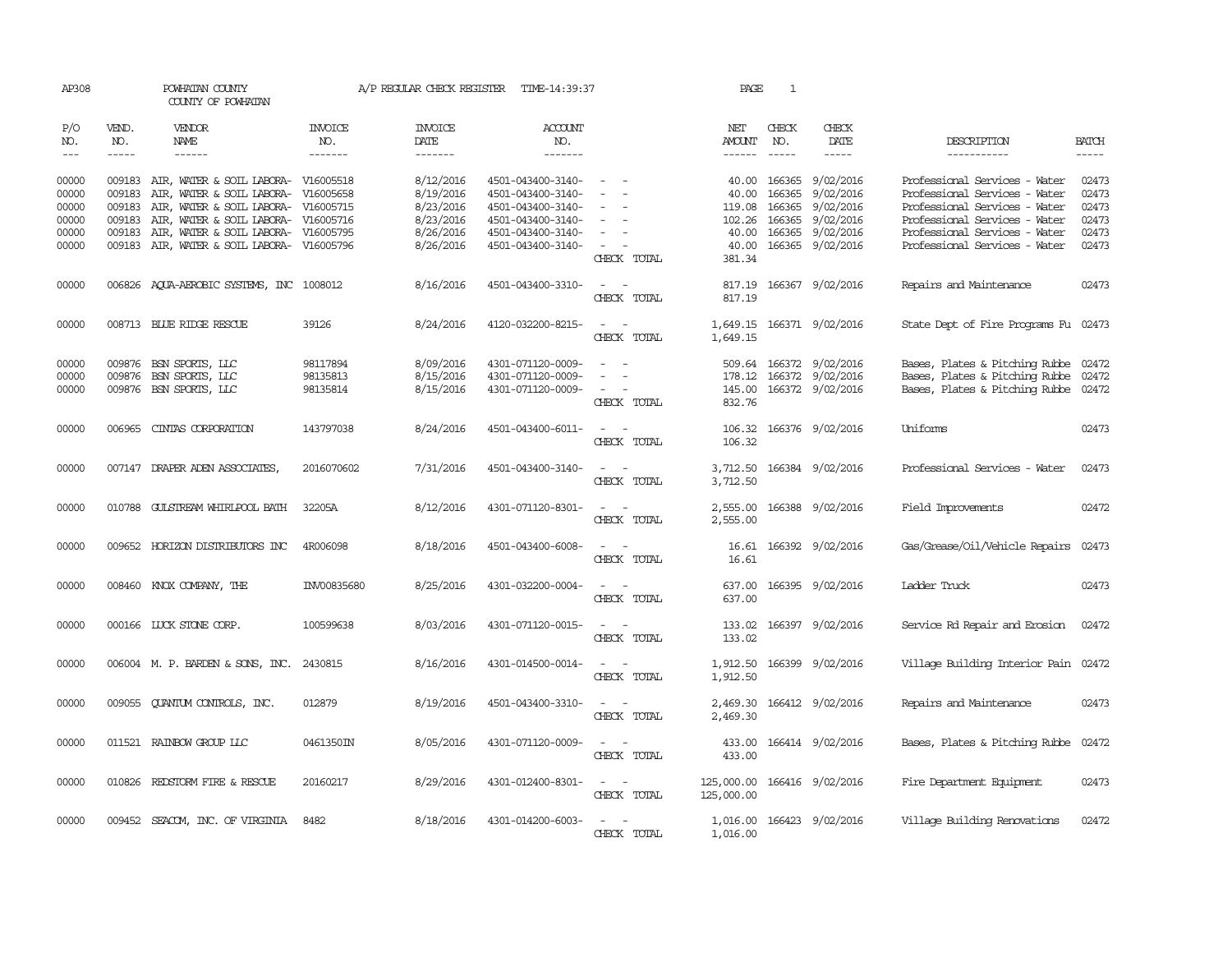| AP308                                     |                                      | POWHATAN COUNTY<br>COUNTY OF POWHATAN                                                                                                                    |                                                                    | A/P REGULAR CHECK REGISTER                                    | TIME-14:39:37                                                                                         |                                                                                                                                                      | PAGE                                                        | 2                             |                                                                                                  |                                                                                                                                        |                                           |
|-------------------------------------------|--------------------------------------|----------------------------------------------------------------------------------------------------------------------------------------------------------|--------------------------------------------------------------------|---------------------------------------------------------------|-------------------------------------------------------------------------------------------------------|------------------------------------------------------------------------------------------------------------------------------------------------------|-------------------------------------------------------------|-------------------------------|--------------------------------------------------------------------------------------------------|----------------------------------------------------------------------------------------------------------------------------------------|-------------------------------------------|
| P/O<br>NO.<br>$---$                       | VEND.<br>NO.<br>$\frac{1}{2}$        | <b>VENDOR</b><br>NAME<br>$- - - - - -$                                                                                                                   | <b>INVOICE</b><br>NO.<br>-------                                   | <b>INVOICE</b><br>DATE<br>-------                             | ACCOUNT<br>NO.<br>-------                                                                             |                                                                                                                                                      | NET<br>AMOUNT                                               | CHECK<br>NO.<br>$\frac{1}{2}$ | CHECK<br>DATE<br>$\frac{1}{2}$                                                                   | DESCRIPTION<br>-----------                                                                                                             | <b>BATCH</b><br>-----                     |
| 00000                                     |                                      | 011154 TASER INTERNATIONAL, INC. SI1447990                                                                                                               |                                                                    | 8/15/2016                                                     | 4215-031700-6023-                                                                                     | CHECK TOTAL                                                                                                                                          | 4,001.49<br>4,001.49                                        |                               | 166428 9/02/2016                                                                                 | State Asset Forfeiture EXP-She 02473                                                                                                   |                                           |
| 00000                                     |                                      | 006261 TIMMONS GROUP                                                                                                                                     | 182634                                                             | 8/09/2016                                                     | 4301-014100-6009-                                                                                     | CHECK TOTAL                                                                                                                                          | 482.50<br>482.50                                            |                               | 166429 9/02/2016                                                                                 | Human Services Building Facade 02473                                                                                                   |                                           |
| 00000<br>00000<br>00000<br>00000          | 009183<br>009183<br>009183<br>009183 | AIR, WATER & SOIL LABORA- V16005839<br>AIR, WATER & SOIL LABORA- V16005869<br>AIR, WATER & SOIL LABORA- V16005982<br>AIR, WATER & SOIL LABORA- V16005983 |                                                                    | 8/29/2016<br>8/30/2016<br>9/01/2016<br>9/01/2016              | 4501-043400-3142-<br>4501-043400-3142-<br>4501-043400-3142-<br>4501-043400-3142-                      | $\equiv$<br>$\overline{\phantom{a}}$<br>CHECK TOTAL                                                                                                  | 102.26<br>119.08<br>40.00<br>40.00<br>301.34                |                               | 166439 9/13/2016<br>166439 9/13/2016<br>166439 9/13/2016<br>166439 9/13/2016                     | Professional Services - Sewer<br>Professional Services - Sewer<br>Professional Services - Sewer<br>Professional Services - Sewer       | 02475<br>02475<br>02475<br>02475          |
| 00000<br>00000<br>00000                   | 006826                               | 006826 AQUA-AEROBIC SYSTEMS, INC<br>AOUA-AEROBIC SYSTEMS, INC<br>006826 AOUA-AEROBIC SYSTEMS, INC 1008098                                                | 1008096<br>1008097                                                 | 8/19/2016<br>8/22/2016<br>8/24/2016                           | 4501-043400-3310-<br>4501-043400-3310-<br>4501-043400-3310-                                           | $\overline{\phantom{a}}$<br>CHECK TOTAL                                                                                                              | 1,626.41<br>5,027.83                                        |                               | 619.24 166443 9/13/2016<br>166443 9/13/2016<br>2,782.18 166443 9/13/2016                         | Repairs and Maintenance<br>Repairs and Maintenance<br>Repairs and Maintenance                                                          | 02475<br>02475<br>02475                   |
| 00000<br>00000<br>00000<br>00000<br>00000 | 011439                               | <b>BUSINESS CARD</b><br>011439 BUSINESS CARD<br>011439 BUSINESS CARD<br>011439 BUSINESS CARD<br>011439 BUSINESS CARD                                     | 08/27/2016<br>08/27/2016<br>08/27/2016<br>08/27/2016<br>08/27/2016 | 8/27/2016<br>8/27/2016<br>8/27/2016<br>8/27/2016<br>8/27/2016 | 4116-031210-6015-<br>4116-031210-6015-<br>4116-031210-6015-<br>4116-031210-6015-<br>4116-031201-5540- | $\overline{\phantom{a}}$<br>$\equiv$<br>$\equiv$<br>$\overline{\phantom{a}}$<br>CHECK TOTAL                                                          | $.00 \cdot$<br>364.52<br>364.52<br>10.33<br>49.98<br>789.35 |                               | 166448 9/13/2016<br>166448 9/13/2016<br>166448 9/13/2016<br>166448 9/13/2016<br>166448 9/13/2016 | Project Lifesaver expenses<br>Project Lifesaver expenses<br>Project Lifesaver expenses<br>Project Lifesaver expenses<br>Triad Expenses | 02480<br>02480<br>02480<br>02481<br>02481 |
| 00000<br>00000                            | 007509<br>007509                     | CAPITALIRISTATE<br>CAPITALIRISTATE                                                                                                                       | S026376279.001<br>S026376279.002                                   | 8/17/2016<br>8/18/2016                                        | 4501-043400-3310-<br>4501-043400-3310-                                                                | $\frac{1}{2} \left( \frac{1}{2} \right) \left( \frac{1}{2} \right) \left( \frac{1}{2} \right) \left( \frac{1}{2} \right)$<br>$\equiv$<br>CHECK TOTAL | 25.39<br>72.60                                              |                               | 47.21 166450 9/13/2016<br>166450 9/13/2016                                                       | Repairs and Maintenance<br>Repairs and Maintenance                                                                                     | 02475<br>02475                            |
| 00000                                     |                                      | 007353 CDW GOVERNMENT, INC.                                                                                                                              | <b>FCM5698</b>                                                     | 8/23/2016                                                     | 4301-012510-8304-                                                                                     | $\overline{\phantom{a}}$<br>$\sim$<br>CHECK TOTAL                                                                                                    | 477.08<br>477.08                                            |                               | 166451 9/13/2016                                                                                 | PC Replacement                                                                                                                         | 02475                                     |
| 00000                                     |                                      | 010233 DEWBERRY ENGINEERS, INC.                                                                                                                          | 1337254                                                            | 8/26/2016                                                     | 4502-044000-0002-                                                                                     | $\overline{\phantom{a}}$<br>CHECK TOTAL                                                                                                              | 4,684.00<br>4,684.00                                        |                               | 166457 9/13/2016                                                                                 | Dutoy Creek WITP Upgrades                                                                                                              | 02476                                     |
| 00000                                     |                                      | 006585 ELECTRICAL CONNECTION                                                                                                                             | 3800                                                               | 9/04/2016                                                     | 4501-043400-3310-                                                                                     | $\sim$<br>CHECK TOTAL                                                                                                                                | 2,638.20<br>2,638.20                                        |                               | 166460 9/13/2016                                                                                 | Repairs and Maintenance                                                                                                                | 02476                                     |
| 00000                                     | 008579                               | POWHATAN COMMERCIAL                                                                                                                                      | 0085201609                                                         | 9/07/2016                                                     | 4501-043400-5420-                                                                                     | CHECK TOTAL                                                                                                                                          | 2,467.37<br>2,467.37                                        |                               | 166483 9/13/2016                                                                                 | Rent - Office Space                                                                                                                    | 02474                                     |
| 00000                                     |                                      | 008581 SIGNATURE SIGN CO.                                                                                                                                | $16 - 09 - 05$                                                     | 9/05/2016                                                     | 4301-032200-0004-                                                                                     | $\overline{\phantom{a}}$<br>CHECK TOTAL                                                                                                              | 1,900.00<br>1,900.00                                        |                               | 166497 9/13/2016                                                                                 | Ladder Truck                                                                                                                           | 02477                                     |
| 00000<br>00000<br>00000                   | 007310<br>007310                     | SOUTHEASTERN EMERGENCY<br>SOUTHEASTERN EMERGENCY<br>007310 SOUTHEASTERN EMERGENCY                                                                        | 712486<br>712557<br>712610                                         | 8/29/2016<br>8/22/2016<br>8/09/2016                           | 4120-032301-6013-<br>4120-032301-6013-<br>4120-032301-6013-                                           | $\equiv$<br>$\sim$ $ \sim$<br>CHECK TOTAL                                                                                                            | 66.27<br>933.33<br>379.48<br>1,379.08                       | 166499<br>166499              | 9/13/2016<br>9/13/2016<br>166499 9/13/2016                                                       | Medical Supplies<br>Medical Supplies<br>Medical Supplies                                                                               | 02477<br>02477<br>02477                   |
| 00000                                     |                                      | 011188 TECH FIRE & SAFETY                                                                                                                                | 1196                                                               | 8/30/2016                                                     | 4120-032200-8215-                                                                                     | CHECK TOTAL                                                                                                                                          | 583.00<br>583.00                                            |                               | 166505 9/13/2016                                                                                 | State Dept of Fire Programs Fu 02478                                                                                                   |                                           |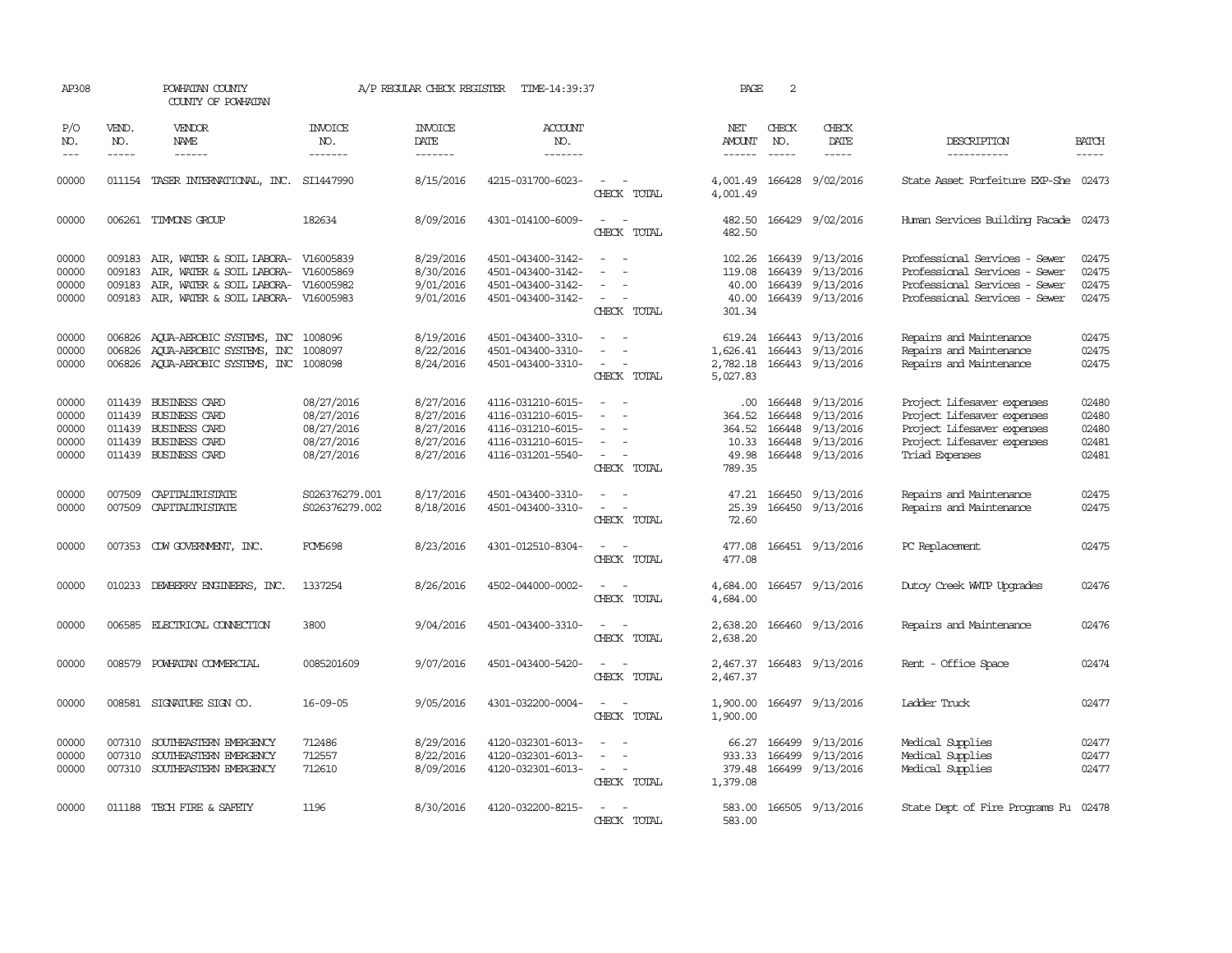| AP308               |                             | POWHATAN COUNTY<br>COUNTY OF POWHATAN   |                                  | A/P REGULAR CHECK REGISTER        | TIME-14:39:37             |                                                   | PAGE                           | 3            |                              |                                      |                       |
|---------------------|-----------------------------|-----------------------------------------|----------------------------------|-----------------------------------|---------------------------|---------------------------------------------------|--------------------------------|--------------|------------------------------|--------------------------------------|-----------------------|
| P/O<br>NO.<br>$---$ | VEND.<br>NO.<br>$- - - - -$ | VENDOR<br>NAME<br>------                | <b>INVOICE</b><br>NO.<br>------- | <b>INVOICE</b><br>DATE<br>------- | ACCOUNT<br>NO.<br>------- |                                                   | NET<br>AMOUNT<br>$- - - - - -$ | CHECK<br>NO. | CHECK<br>DATE<br>$- - - - -$ | DESCRIPTION<br>-----------           | <b>BATCH</b><br>----- |
|                     |                             |                                         |                                  |                                   |                           |                                                   |                                |              |                              |                                      |                       |
| 00000               |                             | 007843 TENCARVA MACHINERY CO.           | 590365                           | 8/31/2016                         | 4501-043400-3310-         | $\sim$<br>CHECK TOTAL                             | 300.00                         |              | 300.00 166506 9/13/2016      | Repairs and Maintenance              | 02478                 |
| 00000               |                             | 006679 TREASURER, CHESTERFIELD          | 2015393 08/2016                  | 8/24/2016                         | 4501-043400-5112-         | $\sim$ $\sim$<br>$\sim$<br>CHECK TOTAL            | 34,599.53<br>34,599.53         |              | 166508 9/13/2016             | Chesterfield Water Bi-monthly        | 02475                 |
| 00000               |                             | 011527 WALTON, RONALD                   | 2 WHEELCHAIRS                    | 8/30/2016                         | 4116-031201-5540-         | $\sim$<br>$\sim$<br>CHECK TOTAL                   | 200.00<br>200.00               |              | 166511 9/13/2016             | Triad Expenses                       | 02478                 |
| 00000               | 009183                      | AIR, WATER & SOIL LABORA-               | V16006066                        | 9/07/2016                         | 4501-043400-3142-         | $\equiv$                                          | 102.26                         | 166522       | 9/16/2016                    | Professional Services - Sewer        | 02484                 |
| 00000               | 009183                      | AIR, WATER & SOIL LABORA-               | V16006067                        | 9/07/2016                         | 4501-043400-3142-         |                                                   | 119.08                         | 166522       | 9/16/2016                    | Professional Services - Sewer        | 02484                 |
| 00000               | 009183                      | AIR, WATER & SOIL LABORA-               | V16006106                        | 9/08/2016                         | 4501-043400-3140-         |                                                   | 40.00                          | 166522       | 9/16/2016                    | Professional Services - Water        | 02484                 |
| 00000               | 009183                      | AIR, WATER & SOIL LABORA-               | V16006119                        | 9/09/2016                         | 4501-043400-3142-         | $\equiv$                                          | 40.00                          |              | 166522 9/16/2016             | Professional Services - Sewer        | 02484                 |
| 00000               | 009183                      | AIR, WATER & SOIL LABORA-               | V16006130                        | 9/09/2016                         | 4501-043400-3142-         | $\sim$                                            | 40.00                          | 166522       | 9/16/2016                    | Professional Services - Sewer        | 02484                 |
|                     |                             |                                         |                                  |                                   |                           | CHECK TOTAL                                       | 341.34                         |              |                              |                                      |                       |
| 00000               |                             | 008668 BANK OF AMERICA                  | 09/01/2016                       | 9/01/2016                         | 4116-083500-8200-         | $\sim$                                            |                                |              | 50.00 166524 9/16/2016       | Litter Control Donations             | 02490                 |
| 00000               | 008668                      | BANK OF AMERICA                         | 09/01/2016                       | 9/01/2016                         | 4120-032200-8215-         | $\sim$                                            | 50.00                          | 166524       | 9/16/2016                    | State Dept of Fire Programs Fu       | 02490                 |
| 00000               | 008668                      | BANK OF AMERICA                         | 09/01/2016                       | 9/01/2016                         | 4120-032301-6013-         | $\sim$                                            | 1,243.68                       | 166524       | 9/16/2016                    | Medical Supplies                     | 02490                 |
| 00000               | 008668                      | BANK OF AMERICA                         | 09/01/2016                       | 9/01/2016                         | 4301-014200-6003-         | $\overline{\phantom{a}}$                          | 123.00                         | 166524       | 9/16/2016                    | Village Building Renovations         | 02490                 |
| 00000               | 008668                      | BANK OF AMERICA                         | 09/01/2016                       | 9/01/2016                         | 4301-032200-0004-         | $\overline{\phantom{a}}$                          | 328.68                         |              | 166524 9/16/2016             | Ladder Truck                         | 02490                 |
| 00000               | 008668                      | BANK OF AMERICA                         | 09/01/2016                       | 9/01/2016                         | 4301-032200-0004-         |                                                   | 493.85                         | 166524       | 9/16/2016                    | Ladder Truck                         | 02490                 |
| 00000               | 008668                      | BANK OF AMERICA                         | 09/01/2016                       | 9/01/2016                         | 4301-014100-6009-         |                                                   | 369.13                         |              | 166524 9/16/2016             | Human Services Building Facade       | 02490                 |
| 00000               | 008668                      | BANK OF AMERICA                         | 09/01/2016                       | 9/01/2016                         | 4301-012500-8301-         | $\overline{\phantom{a}}$                          | 5.00                           | 166524       | 9/16/2016                    | Sheriff's Vehicles                   | 02490                 |
| 00000               |                             | 008668 BANK OF AMERICA                  | 09/01/2016                       | 9/01/2016                         | 4301-012500-8301-         | $\equiv$                                          | 5.00                           |              | 166524 9/16/2016             | Sheriff's Vehicles                   | 02490                 |
| 00000               | 008668                      | BANK OF AMERICA                         | 09/01/2016                       | 9/01/2016                         | 4301-014200-6003-         |                                                   | 309.00                         | 166524       | 9/16/2016                    | Village Building Renovations         | 02490                 |
| 00000               | 008668                      | BANK OF AMERICA                         | 09/01/2016                       | 9/01/2016                         | 4501-043400-3310-         | $\equiv$                                          | 115.97                         |              | 166524 9/16/2016             | Repairs and Maintenance              | 02490                 |
| 00000               |                             | 008668 BANK OF AMERICA                  | 09/01/2016                       | 9/01/2016                         | 4501-043400-5210-         | $\equiv$                                          | 58.23                          | 166524       | 9/16/2016                    | Postage                              | 02490                 |
| 00000               |                             | 008668 BANK OF AMERICA                  | 09/01/2016                       | 9/01/2016                         | 4501-043400-5130-         |                                                   | 21.62                          |              | 166524 9/16/2016             | Water                                | 02490                 |
| 00000               |                             | 008668 BANK OF AMERICA                  | 09/01/2016                       | 9/01/2016                         | 4501-043400-3310-         |                                                   | 157.79                         | 166524       | 9/16/2016                    | Repairs and Maintenance              | 02490                 |
| 00000               | 008668                      | BANK OF AMERICA                         | 09/01/2016                       | 9/01/2016                         | 4501-043400-6015-         |                                                   | 99.05                          |              | 166524 9/16/2016             | Lab Supplies                         | 02490                 |
| 00000               |                             | 008668 BANK OF AMERICA                  | 09/01/2016                       | 9/01/2016                         | 4501-043400-3310-         | $\overline{\phantom{a}}$                          | 80.91                          |              | 166524 9/16/2016             | Repairs and Maintenance              | 02490                 |
| 00000               |                             | 008668 BANK OF AMERICA                  | 09/01/2016                       | 9/01/2016                         | 4501-043400-5540-JM1-     | CHECK TOTAL                                       | 510.00<br>4,020.91             |              | 166524 9/16/2016             | WaterJAM 2016                        | 02490                 |
| 00000               |                             | 009944 BELTON, SR., AVERY SHABAR 991069 |                                  | 9/03/2016                         | 4501-043400-3320-         | $\sim$<br>CHECK TOTAL                             | 600.00<br>600.00               |              | 166525 9/16/2016             | Maintenance and Service Contra       | 02484                 |
| 00000               |                             | 008713 BLUE RIDGE RESCUE                | 39197                            | 9/06/2016                         | 4120-032200-8215-         | $\sim$<br>$\overline{\phantom{a}}$<br>CHECK TOTAL | 3,297.04<br>3,297.04           |              | 166527 9/16/2016             | State Dept of Fire Programs Fu 02488 |                       |
| 00000               |                             | 011450 CDI INFRAIRUCTURE, LLC           | 535539                           | 9/01/2016                         | 4301-031200-6001-         | $\sim$<br>CHECK TOTAL                             | 731.16<br>731.16               |              | 166531 9/16/2016             | Public Safety Radio System           | 02488                 |
| 00000               |                             | 006965 CINIAS CORPORATION               | 143793430                        | 8/17/2016                         | 4501-043400-6011-         | $\sim$<br>CHECK TOTAL                             | 171.63<br>171.63               |              | 166533 9/16/2016             | Uniforms                             | 02484                 |
| 00000               |                             | 006811 COLONIAL SCIENTIFIC INC.         | INV0120680                       | 8/31/2016                         | 4501-043400-6015-         | $\sim$<br>CHECK TOTAL                             | 115.52<br>115.52               |              | 166535 9/16/2016             | Lab Supplies                         | 02484                 |
| 00000               |                             | 000076 DELL MARKETING L.P.              | XK1F3TC75                        | 8/29/2016                         | 4301-012510-8304-         | CHECK TOTAL                                       | 4,545.88<br>4,545.88           |              | 166540 9/16/2016             | PC Replacement                       | 02488                 |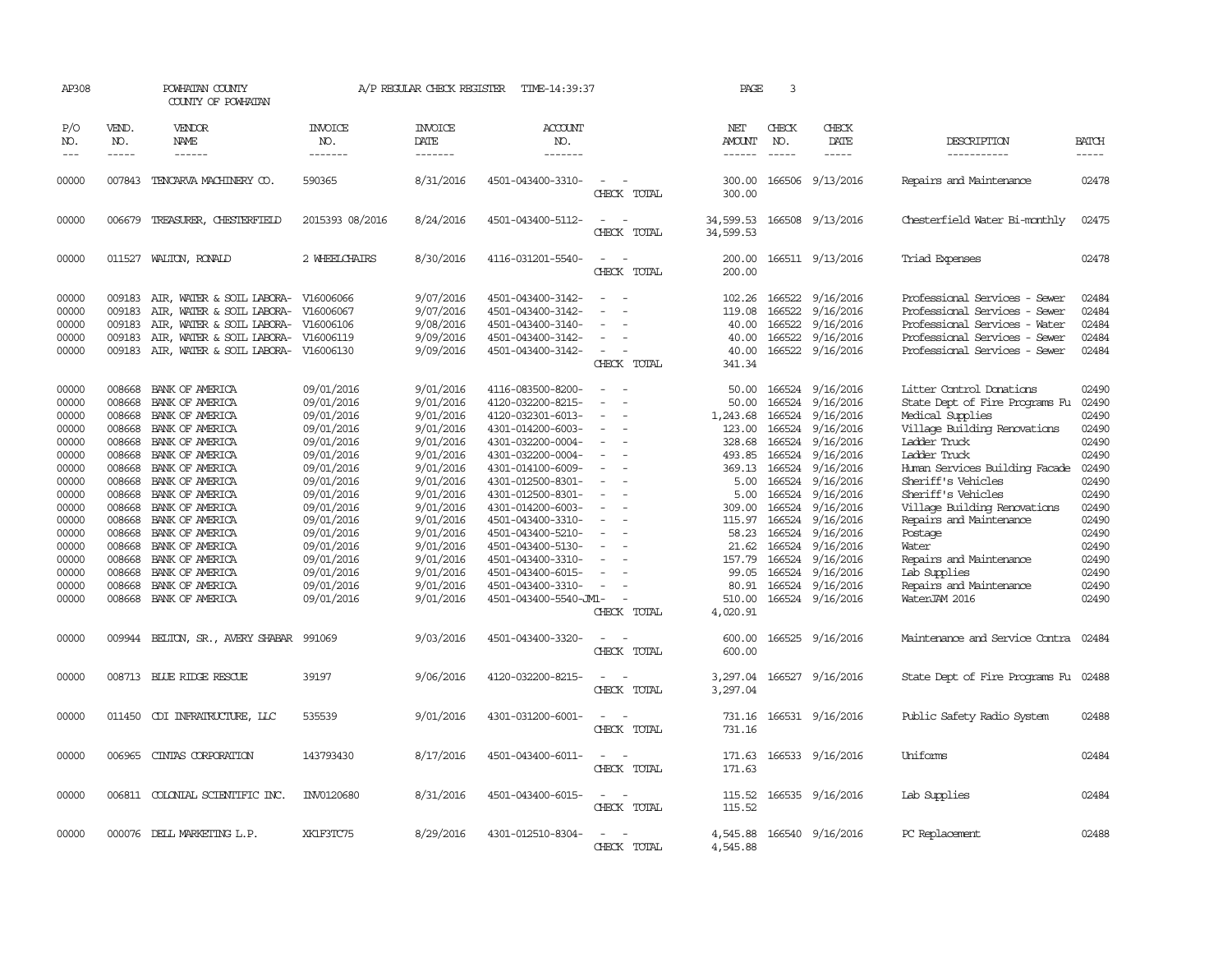| AP308                                     |                                         | POWHATAN COUNTY<br>COUNTY OF POWHATAN                                                                                  |                                                       | A/P REGULAR CHECK REGISTER                                    | TIME-14:39:37                                                                                         |                                                               | PAGE                                                | 4                                    |                                                                      |                                                                                                  |                                           |
|-------------------------------------------|-----------------------------------------|------------------------------------------------------------------------------------------------------------------------|-------------------------------------------------------|---------------------------------------------------------------|-------------------------------------------------------------------------------------------------------|---------------------------------------------------------------|-----------------------------------------------------|--------------------------------------|----------------------------------------------------------------------|--------------------------------------------------------------------------------------------------|-------------------------------------------|
| P/O<br>NO.<br>$\frac{1}{2}$               | VEND.<br>NO.<br>$\qquad \qquad - - - -$ | VENDOR<br><b>NAME</b><br>------                                                                                        | <b>INVOICE</b><br>NO.<br>-------                      | <b>INVOICE</b><br>DATE<br>-------                             | <b>ACCOUNT</b><br>NO.<br>-------                                                                      |                                                               | NET<br>AMOUNT<br>------                             | CHECK<br>NO.<br>$\frac{1}{2}$        | CHECK<br>DATE<br>-----                                               | DESCRIPTION<br>-----------                                                                       | <b>BATCH</b>                              |
| 00000<br>00000                            | 000860<br>000860                        | DOMINION VIRGINIA POWER<br>DOMINION VIRGINIA POWER                                                                     | 0998223150AUG16<br>1875198911 9/16                    | 8/31/2016<br>9/01/2016                                        | 4501-043400-5110-<br>4501-043400-5110-                                                                | CHECK TOTAL                                                   | 68.01<br>8.30<br>76.31                              |                                      | 166543 9/16/2016<br>166543 9/16/2016                                 | Electricity<br>Electricity                                                                       | 02484<br>02484                            |
| 00000                                     | 000860                                  | DOMINION VIRGINIA POWER                                                                                                | 2907028530AUG16                                       | 8/31/2016                                                     | 4501-043400-5110-                                                                                     | $\sim$ $\sim$<br>CHECK TOTAL                                  | 44.36<br>44.36                                      |                                      | 166544 9/16/2016                                                     | Electricity                                                                                      | 02484                                     |
| 00000                                     | 000860                                  | DOMINION VIRGINIA POWER                                                                                                | 3085476897AUG16                                       | 8/31/2016                                                     | 4501-043400-5110-                                                                                     | $\sim$ $\sim$<br>CHECK TOTAL                                  | 118.05<br>118.05                                    |                                      | 166545 9/16/2016                                                     | Electricity                                                                                      | 02484                                     |
| 00000<br>00000<br>00000                   | 000860<br>000860<br>000860              | DOMINION VIRGINIA POWER<br>DOMINION VIRGINIA POWER<br>DOMINION VIRGINIA POWER                                          | 6656300552AUG16<br>7897055856AUG16<br>9052426195AUG16 | 8/31/2016<br>8/31/2016<br>8/31/2016                           | 4501-043400-5110-<br>4501-043400-5110-<br>4501-043400-5110-                                           | CHECK TOTAL                                                   | 303.29<br>2,295.01<br>69.89<br>2,668.19             |                                      | 166546 9/16/2016<br>166546 9/16/2016<br>166546 9/16/2016             | Electricity<br>Electricity<br>Electricity                                                        | 02484<br>02484<br>02484                   |
| 00000                                     |                                         | 007147 DRAPER ADEN ASSOCIATES,                                                                                         | 2016070100                                            | 7/31/2016                                                     | 4501-043400-3140-                                                                                     | $\sim$<br>CHECK TOTAL                                         | 2,550.00<br>2,550.00                                |                                      | 166549 9/16/2016                                                     | Professional Services - Water                                                                    | 02485                                     |
| 00000                                     |                                         | 011224 ELECTRONIC SYSTEMS, INC.                                                                                        | IN495110                                              | 8/22/2016                                                     | 4501-043400-3320-                                                                                     | $\sim$<br>CHECK TOTAL                                         | 14.00<br>14.00                                      |                                      | 166550 9/16/2016                                                     | Maintenance and Service Contra 02482                                                             |                                           |
| 00000                                     |                                         | 006510 EMERGENCY SERVICES                                                                                              | 173                                                   | 9/04/2016                                                     | 4120-032300-3110-                                                                                     | $\sim$<br>$\overline{\phantom{a}}$<br>CHECK TOTAL             | 49,351.88<br>49, 351.88                             |                                      | 166551 9/16/2016                                                     | Contract Services-Daytime Cove 02488                                                             |                                           |
| 00000                                     |                                         | 000690 FLATROCK TIRE & AUTO                                                                                            | 17247                                                 | 8/09/2016                                                     | 4501-043400-6008-                                                                                     | CHECK TOTAL                                                   | 21.00<br>21.00                                      |                                      | 166554 9/16/2016                                                     | Gas/Grease/Oil/Vehicle Repairs 02485                                                             |                                           |
| 00000                                     |                                         | 009245 INNOVATIVE BIO                                                                                                  | 090216                                                | 9/06/2016                                                     | 4501-043400-3320-                                                                                     | CHECK TOTAL                                                   | 2,850.00<br>2,850.00                                |                                      | 166560 9/16/2016                                                     | Maintenance and Service Contra                                                                   | 02485                                     |
| 00000<br>00000                            |                                         | 008348 LUXFORD, BRAD<br>008348 LUXFORD, BRAD                                                                           | TOOLS/BOXES<br>TOOLS/BOXES                            | 9/07/2016<br>9/07/2016                                        | 4116-031210-6015-<br>4116-031210-6015-                                                                | $\equiv$<br>$\sim$<br>$\overline{\phantom{a}}$<br>CHECK TOTAL | 15.78<br>18.87<br>34.65                             |                                      | 166566 9/16/2016<br>166566 9/16/2016                                 | Project Lifesaver expenses<br>Project Lifesaver expenses                                         | 02488<br>02488                            |
| 00000<br>00000                            |                                         | 011110 MOSELEY ARCHITECTS<br>011110 MOSELEY ARCHITECTS                                                                 | 550394-011<br>550394-011                              | 8/31/2016<br>8/31/2016                                        | 4301-062100-8302-<br>4301-046000-8301-                                                                | CHECK TOTAL                                                   | 146,966.80<br>30, 334.22<br>177,301.02              |                                      | 166572 9/16/2016<br>166572 9/16/2016                                 | RJHS Replacement/Renovation De<br>Water Tower - Village Area                                     | 02489<br>02489                            |
| 00000                                     | 011064                                  | NICE, BENJAMIN                                                                                                         | MEMORIAL TOURN.                                       | 9/13/2016                                                     | 4116-031212-6015-                                                                                     | CHECK TOTAL                                                   | 300.00<br>300.00                                    |                                      | 166574 9/16/2016                                                     | Ancillary Expenses                                                                               | 02488                                     |
| 00000                                     | 001250                                  | POWHATAN AUTO & TRACTOR                                                                                                | 411975                                                | 8/15/2016                                                     | 4301-032200-0004-                                                                                     | CHECK TOTAL                                                   | 136.09<br>136.09                                    |                                      | 166578 9/16/2016                                                     | Ladder Truck                                                                                     | 02482                                     |
| 00000<br>00000<br>00000<br>00000<br>00000 | 007325<br>007325<br>007325<br>007325    | RICHMOND OXYGEN CO.<br>RICHMOND OXYGEN CO.<br>RICHMOND OXYGEN CO.<br>RICHMOND OXYGEN CO.<br>007325 RICHMOND OXYGEN CO. | 233058<br>233550<br>233551<br>234030<br>234031        | 8/03/2016<br>8/17/2016<br>8/17/2016<br>8/31/2016<br>8/31/2016 | 4120-032301-6013-<br>4120-032301-6013-<br>4120-032301-6013-<br>4120-032301-6013-<br>4120-032301-6013- | $\overline{\phantom{a}}$<br>CHECK TOTAL                       | 63.00<br>39.00<br>24.00<br>23.00<br>32.00<br>181.00 | 166590<br>166590<br>166590<br>166590 | 9/16/2016<br>9/16/2016<br>9/16/2016<br>9/16/2016<br>166590 9/16/2016 | Medical Supplies<br>Medical Supplies<br>Medical Supplies<br>Medical Supplies<br>Medical Supplies | 02483<br>02483<br>02483<br>02483<br>02483 |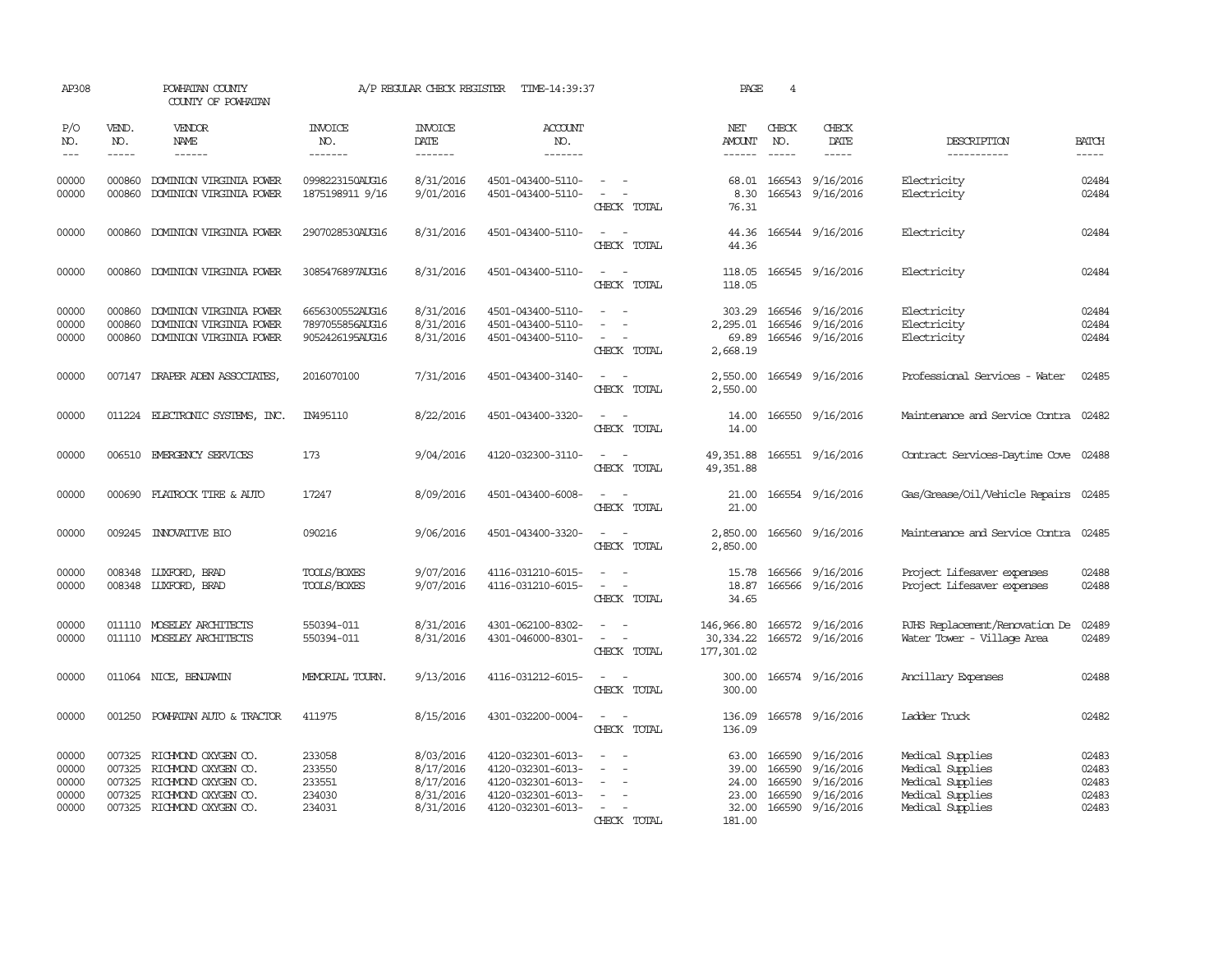| AP308                                     |                                      | POWHATAN COUNTY<br>COUNTY OF POWHATAN                                                                                                                                                                  |                            | A/P REGULAR CHECK REGISTER                                    | TIME-14:39:37                                                                                         |                                                                                 | PAGE                              | 5                                                  |                                                                      |                                                                                                                                                                   |                                           |
|-------------------------------------------|--------------------------------------|--------------------------------------------------------------------------------------------------------------------------------------------------------------------------------------------------------|----------------------------|---------------------------------------------------------------|-------------------------------------------------------------------------------------------------------|---------------------------------------------------------------------------------|-----------------------------------|----------------------------------------------------|----------------------------------------------------------------------|-------------------------------------------------------------------------------------------------------------------------------------------------------------------|-------------------------------------------|
| P/O<br>NO.                                | VEND.<br>NO.                         | <b>VENDOR</b><br>NAME                                                                                                                                                                                  | <b>INVOICE</b><br>NO.      | <b>INVOICE</b><br>DATE                                        | ACCOUNT<br>NO.                                                                                        |                                                                                 | NET<br>AMOUNT                     | CHECK<br>NO.                                       | CHECK<br>DATE                                                        | DESCRIPTION                                                                                                                                                       | <b>BATCH</b>                              |
| $\frac{1}{2}$                             | $- - - - -$                          | ------                                                                                                                                                                                                 | -------                    | -------                                                       | -------                                                                                               |                                                                                 |                                   | $\frac{1}{2}$                                      | -----                                                                | -----------                                                                                                                                                       |                                           |
| 00000                                     |                                      | 009701 SHI INTERNATIONAL CORP.                                                                                                                                                                         | B05385636                  | 8/18/2016                                                     | 4301-012510-8304-                                                                                     | $\sim$ $ \sim$<br>CHECK TOTAL                                                   | 2,475.90                          |                                                    | 2,475.90 166597 9/16/2016                                            | PC Replacement                                                                                                                                                    | 02489                                     |
| 00000<br>00000<br>00000                   | 007310                               | 007310 SOUTHEASTERN EMERGENCY<br>SOUTHEASTERN EMERGENCY<br>007310 SOUTHEASTERN EMERGENCY                                                                                                               | 712604<br>713810<br>714232 | 8/29/2016<br>8/29/2016<br>9/08/2016                           | 4120-032301-6013-<br>4120-032301-6013-<br>4120-032301-6013-                                           | $\sim$<br>$\sim$ $-$<br>$\sim$<br>$\overline{\phantom{a}}$<br>$ -$              | 24.00<br>984.47                   | 166598                                             | 24.00 166598 9/16/2016<br>9/16/2016<br>166598 9/16/2016              | Medical Supplies<br>Medical Supplies<br>Medical Supplies                                                                                                          | 02489<br>02489<br>02489                   |
|                                           |                                      |                                                                                                                                                                                                        |                            |                                                               |                                                                                                       | CHECK TOTAL                                                                     | 1,032.47                          |                                                    |                                                                      |                                                                                                                                                                   |                                           |
| 00000                                     |                                      | 011551 SPICER, NEIL                                                                                                                                                                                    | <b>EXPENSES</b>            | 8/18/2016                                                     | 4120-032200-8215-                                                                                     | CHECK TOTAL                                                                     | 55.65                             |                                                    | 55.65 166600 9/16/2016                                               | State Dept of Fire Programs Fu 02483                                                                                                                              |                                           |
| 00000                                     |                                      | 007219 STRISON WIRELESS SYSTEMS,                                                                                                                                                                       | 1571                       | 8/31/2016                                                     | 4501-043400-3320-                                                                                     | $\sim$<br>CHECK TOTAL                                                           | 600.00<br>600.00                  |                                                    | 166604 9/16/2016                                                     | Maintenance and Service Contra 02486                                                                                                                              |                                           |
| 00000                                     |                                      | 007450 THOMSON REUTERS -                                                                                                                                                                               | 834642458                  | 9/01/2016                                                     | 4116-021100-6012-                                                                                     | $\overline{\phantom{a}}$<br>$\sim$<br>CHECK TOTAL                               | 377.87<br>377.87                  |                                                    | 166606 9/16/2016                                                     | Law Library Expenses                                                                                                                                              | 02486                                     |
| 00000<br>00000                            | 006463                               | 006463 TREASURER OF VIRGINIA<br>TREASURER OF VIRGINIA                                                                                                                                                  | 711932<br>711993           | 9/01/2016<br>9/01/2016                                        | 4501-043400-6013-<br>4501-043400-6013-                                                                | $\sim$ 100 $\sim$<br>$\sim$<br>CHECK TOTAL                                      | 2,166.00<br>4,873.00              |                                                    | 2,707.00 166609 9/16/2016<br>166609 9/16/2016                        | Fees-VPDES&VPA<br>Fees-VPDES&VPA                                                                                                                                  | 02483<br>02483                            |
| 00000                                     |                                      | 010474 VA DEPT OF FIRE PROGRAMS                                                                                                                                                                        | 4808                       | 9/07/2016                                                     | 4120-032200-8215-                                                                                     | $\sim$ $\sim$<br>CHECK TOTAL                                                    | 822.10<br>822.10                  |                                                    | 166612 9/16/2016                                                     | State Dept of Fire Programs Fu 02489                                                                                                                              |                                           |
| 00000                                     |                                      | 007415 VIRGINIA UTILITY                                                                                                                                                                                | 08160338                   | 8/31/2016                                                     | 4501-043400-3140-                                                                                     | $\sim$ $ \sim$<br>CHECK TOTAL                                                   | 98.70<br>98.70                    |                                                    | 166617 9/16/2016                                                     | Professional Services - Water                                                                                                                                     | 02486                                     |
| 00000                                     |                                      | 011181 WELLS FARGO FINANCIAL                                                                                                                                                                           | 5003321633                 | 8/24/2016                                                     | 4501-043400-3320-                                                                                     | $\sim$ $ \sim$<br>CHECK TOTAL                                                   | 234.37                            |                                                    | 234.37 166620 9/16/2016                                              | Maintenance and Service Contra 02482                                                                                                                              |                                           |
| 00000                                     |                                      | 006005 WORK ENVIRONMENT                                                                                                                                                                                | 6258                       | 8/22/2016                                                     | 4301-062100-8302-                                                                                     | $\sim$ $ -$<br>CHECK TOTAL                                                      | 5,390.00                          |                                                    | 5,390.00 166621 9/16/2016                                            | RJHS Replacement/Renovation De 02489                                                                                                                              |                                           |
| 00000<br>00000<br>00000<br>00000<br>00000 | 009183<br>009183<br>009183<br>009183 | AIR, WATER & SOIL LABORA- V16006214<br>AIR, WATER & SOIL LABORA- V16006234<br>AIR, WATER & SOIL LABORA- V16006270<br>AIR, WATER & SOIL LABORA- V16006325<br>009183 AIR, WATER & SOIL LABORA- V16006326 |                            | 9/13/2016<br>9/13/2016<br>9/15/2016<br>9/16/2016<br>9/16/2016 | 4501-043400-3142-<br>4501-043400-3142-<br>4501-043400-3140-<br>4501-043400-3140-<br>4501-043400-3140- | $\sim$<br>$\sim$<br>$\sim$<br>$\overline{\phantom{a}}$<br>$\sim$<br>CHECK TOTAL | 40.00<br>40.00<br>40.00<br>661.13 | 314.21 166625<br>226.92 166625<br>166625<br>166625 | 9/27/2016<br>9/27/2016<br>9/27/2016<br>9/27/2016<br>166625 9/27/2016 | Professional Services - Sewer<br>Professional Services - Sewer<br>Professional Services - Water<br>Professional Services - Water<br>Professional Services - Water | 02492<br>02492<br>02492<br>02492<br>02492 |
| 00000                                     |                                      | 007436 AQUA VIRGINIA, INC.                                                                                                                                                                             | 0574661 9/30/16            | 9/30/2016                                                     | 4501-043400-5130-                                                                                     | $\sim$ 100 $\sim$<br>CHECK TOTAL                                                | 22.69<br>22.69                    |                                                    | 166627 9/27/2016                                                     | Water                                                                                                                                                             | 02492                                     |
| 00000                                     |                                      | 007436 AQUA VIRGINIA, INC.                                                                                                                                                                             | 1188328 9/30/16            | 9/30/2016                                                     | 4501-043400-5130-                                                                                     | $\omega_{\rm{max}}$ and $\omega_{\rm{max}}$<br>CHECK TOTAL                      | 17.62<br>17.62                    |                                                    | 166628 9/27/2016                                                     | Water                                                                                                                                                             | 02492                                     |
| 00000                                     |                                      | 008713 BLUE RIDGE RESCUE                                                                                                                                                                               | 39229                      | 9/09/2016                                                     | 4120-032200-8215-                                                                                     | $\sim$ $ \sim$<br>CHECK TOTAL                                                   | 1,648.52                          |                                                    | 1,648.52 166630 9/27/2016                                            | State Dept of Fire Programs Fu 02492                                                                                                                              |                                           |
| 00000<br>00000                            |                                      | 008686 C.W. WILLIAMS & CO., INC. 596204<br>008686 C.W. WILLIAMS & CO., INC. 596209                                                                                                                     |                            | 9/14/2016<br>9/14/2016                                        | 4301-032200-0004-<br>4301-032200-0004-                                                                | $\overline{\phantom{a}}$                                                        |                                   |                                                    | 851.61 166632 9/27/2016<br>635.62 166632 9/27/2016                   | Ladder Truck<br>Ladder Truck                                                                                                                                      | 02492<br>02492                            |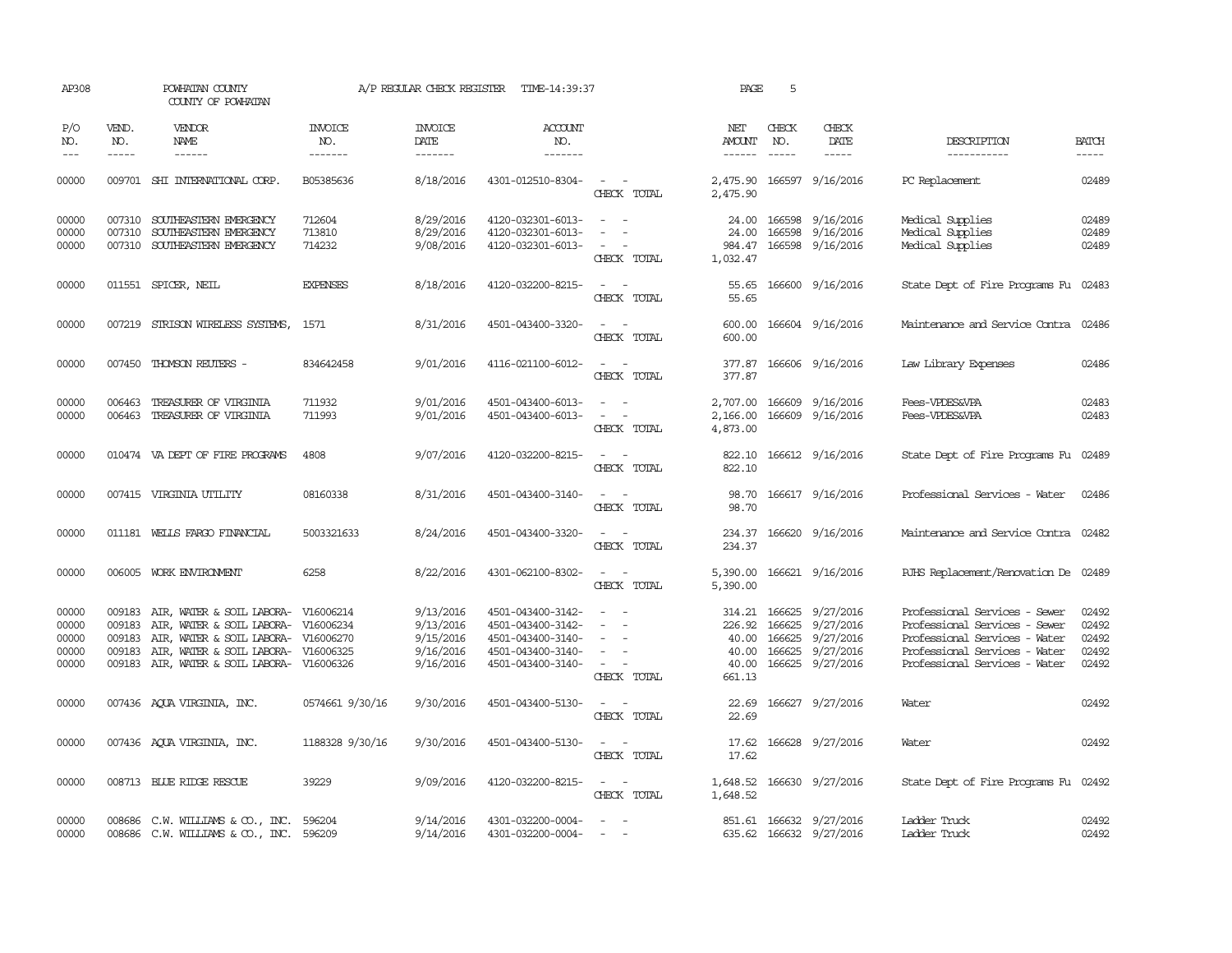| AP308                            |                               | POWHATAN COUNTY<br>COUNTY OF POWHATAN                                                                                                                           |                                        | A/P REGULAR CHECK REGISTER                       | TIME-14:39:37                                                                    |                                                                                                                                                                   | PAGE                                                                      | 6                     |                                                                                              |                                                                                                                                  |                                  |
|----------------------------------|-------------------------------|-----------------------------------------------------------------------------------------------------------------------------------------------------------------|----------------------------------------|--------------------------------------------------|----------------------------------------------------------------------------------|-------------------------------------------------------------------------------------------------------------------------------------------------------------------|---------------------------------------------------------------------------|-----------------------|----------------------------------------------------------------------------------------------|----------------------------------------------------------------------------------------------------------------------------------|----------------------------------|
| P/O<br>NO.<br>$---$              | VEND.<br>NO.<br>$\frac{1}{2}$ | VENDOR<br>NAME<br>$- - - - - -$                                                                                                                                 | <b>INVOICE</b><br>NO.<br>--------      | <b>INVOICE</b><br>DATE<br>--------               | <b>ACCOUNT</b><br>NO.<br>$- - - - - - -$                                         |                                                                                                                                                                   | NET<br>AMOUNT<br>-------                                                  | CHECK<br>NO.<br>$---$ | CHECK<br>DATE<br>$- - - - -$                                                                 | DESCRIPTION<br>-----------                                                                                                       | <b>BATCH</b><br>-----            |
| 00000<br>00000                   |                               | 008686 C.W. WILLIAMS & CO., INC.<br>008686 C.W. WILLIAMS & CO., INC.                                                                                            | 596255<br>596256                       | 9/15/2016<br>9/15/2016                           | 4301-032200-0004-<br>4301-032200-0004-                                           | $\sim$ $ -$<br>$\sim$ $ -$<br>CHECK TOTAL                                                                                                                         | 927.68<br>3,872.91                                                        |                       | 1,458.00 166632 9/27/2016<br>166632 9/27/2016                                                | Ladder Truck<br>Ladder Truck                                                                                                     | 02492<br>02492                   |
| 00000                            |                               | 007509 CAPITALIRISTATE                                                                                                                                          | S026265418.002                         | 9/02/2016                                        | 4301-014200-6004-                                                                | $\sim$ $ \sim$<br>CHECK TOTAL                                                                                                                                     | 5,601.20<br>5,601.20                                                      |                       | 166633 9/27/2016                                                                             | Paving Village Building                                                                                                          | 02492                            |
| 00000                            | 000540                        | CENTRAL VIRGINIA WASTE                                                                                                                                          | 21546                                  | 9/12/2016                                        | 4501-043400-3185-                                                                | $\omega_{\rm{max}}$ and $\omega_{\rm{max}}$<br>CHECK TOTAL                                                                                                        | 32.04<br>32.04                                                            |                       | 166634 9/27/2016                                                                             | Trash Removal                                                                                                                    | 02493                            |
| 00000                            |                               | 006965 CINIAS CORPORATION                                                                                                                                       | 143804394                              | 9/07/2016                                        | 4501-043400-6011-                                                                | CHECK TOTAL                                                                                                                                                       | 94.52                                                                     |                       | 94.52 166635 9/27/2016                                                                       | Uniforms                                                                                                                         | 02493                            |
| 00000                            |                               | 006405 HACH COMPANY                                                                                                                                             | 10095217                               | 9/06/2016                                        | 4501-043400-6015-                                                                | $\sim$ 100 $\sim$<br>CHECK TOTAL                                                                                                                                  | 386.67                                                                    |                       | 386.67 166650 9/27/2016                                                                      | Lab Supplies                                                                                                                     | 02493                            |
| 00000                            |                               | 011149 HERTLESS BROTHERS                                                                                                                                        | 8788                                   | 9/08/2016                                        | 4301-014300-0002-                                                                | $\omega_{\rm{max}}$ and $\omega_{\rm{max}}$<br>CHECK TOTAL                                                                                                        | 11,665.00                                                                 |                       | 11,665.00 166652 9/27/2016                                                                   | Courthouse Flat Roof                                                                                                             | 02493                            |
| 00000                            |                               | 000166 LUCK STONE CORP.                                                                                                                                         | IV100533726R                           | 4/11/2016                                        | 4301-014100-6009-                                                                | CHECK TOTAL                                                                                                                                                       | 30.04                                                                     |                       | 30.04 166658 9/27/2016                                                                       | Human Services Building Facade 02495                                                                                             |                                  |
| 00000<br>00000                   |                               | 006756 S.B. COX, INC.<br>006756 S.B. COX, INC.                                                                                                                  | APPLICATION #1<br>APPLICATION #1       | 8/31/2016<br>8/31/2016                           | 301-000200-0008-<br>4301-062100-8302-                                            | $\overline{\phantom{a}}$<br>$\sim$<br>$\frac{1}{2} \left( \frac{1}{2} \right) \left( \frac{1}{2} \right) = \frac{1}{2} \left( \frac{1}{2} \right)$<br>CHECK TOTAL | 10,957.05-166674 9/27/2016<br>219, 141.00 166674 9/27/2016<br>208, 183.95 |                       |                                                                                              | Retainages Payable<br>RJHS Replacement/Renovation De 02495                                                                       | 02495                            |
| 00000<br>00000<br>00000<br>00000 | 007310<br>007310              | SOUTHEASTERN EMERGENCY<br>SOUTHEASTERN EMERGENCY<br>007310 SOUTHEASTERN EMERGENCY<br>007310 SOUTHEASTERN EMERGENCY                                              | 714777<br>715119<br>715202<br>715480   | 9/12/2016<br>8/29/2016<br>9/12/2016<br>9/12/2016 | 4120-032301-6013-<br>4120-032301-6013-<br>4120-032301-6013-<br>4120-032301-6013- | $\sim$<br>$\sim$ 10 $\pm$<br>$\sim$ $ \sim$<br>$\sim$ $ \sim$ $-$<br>CHECK TOTAL                                                                                  | 46.91<br>19.50<br>1,494.22                                                |                       | 1,316.19 166679 9/27/2016<br>166679 9/27/2016<br>111.62 166679 9/27/2016<br>166679 9/27/2016 | Medical Supplies<br>Medical Supplies<br>Medical Supplies<br>Medical Supplies                                                     | 02494<br>02494<br>02494<br>02494 |
| 00000                            |                               | 011324 UNITED UNLIMITED                                                                                                                                         | APPLICATION #5                         | 7/31/2016                                        | 4301-014100-6009-                                                                | $\sim$ $\sim$<br>CHECK TOTAL                                                                                                                                      | 59,470.38<br>59,470.38                                                    |                       | 166689 9/27/2016                                                                             | Human Services Building Facade                                                                                                   | 02495                            |
| 00000<br>00000<br>00000          |                               | 008126 VERIZON<br>008126 VERIZON<br>008126 VERIZON                                                                                                              | 9771270081<br>9771270081<br>9771270081 | 9/26/2016<br>9/26/2016<br>9/26/2016              | 4501-043400-5250-<br>4501-043400-5270-<br>4501-043400-5270-                      | $\frac{1}{2} \left( \frac{1}{2} \right) \left( \frac{1}{2} \right) = \frac{1}{2} \left( \frac{1}{2} \right)$<br>$\sim$ $-$<br>$\sim$ $ \sim$<br>CHECK TOTAL       | 160.23 166690<br>336.04 166690<br>1,175.01                                |                       | 9/27/2016<br>9/27/2016<br>678.74 166690 9/27/2016                                            | Cell Phones<br>Network Service Connection<br>Network Service Connection                                                          | 02496<br>02496<br>02496          |
| 00000                            |                               | 011169 VERIZON                                                                                                                                                  | 1357471455Y8/16                        | 8/28/2016                                        | 4501-043400-5230-                                                                | $\sim$ $\sim$<br>CHECK TOTAL                                                                                                                                      | 39.51                                                                     |                       | 39.51 166691 9/27/2016                                                                       | Telephone System                                                                                                                 | 02495                            |
| 00000<br>00000<br>00000<br>00000 | 009183<br>009183<br>009183    | AIR, WATER & SOIL LABORA- V16006359<br>AIR, WATER & SOIL LABORA- V16006360<br>AIR, WATER & SOIL LABORA- V16006452<br>009183 AIR, WATER & SOIL LABORA- V16006453 |                                        | 9/20/2016<br>9/20/2016<br>9/22/2016<br>9/22/2016 | 4501-043400-3142-<br>4501-043400-3142-<br>4501-043400-3142-<br>4501-043400-3142- | $\sim$<br>$\sim$<br>$\sim$<br>CHECK TOTAL                                                                                                                         | 119.08<br>40.00<br>40.00<br>301.34                                        | 166749                | 9/30/2016<br>102.26 166749 9/30/2016<br>166749 9/30/2016<br>166749 9/30/2016                 | Professional Services - Sewer<br>Professional Services - Sewer<br>Professional Services - Sewer<br>Professional Services - Sewer | 02498<br>02498<br>02498<br>02498 |
| 00000                            |                               | 006986 BCWH, INC.                                                                                                                                               | 106607                                 | 9/21/2016                                        | 4301-042000-8301-                                                                | $\sim$ $ \sim$<br>CHECK TOTAL                                                                                                                                     | 7,823.09                                                                  |                       | 7,823.09 166753 9/30/2016                                                                    | Joint Maintenance Garage                                                                                                         | 02501                            |